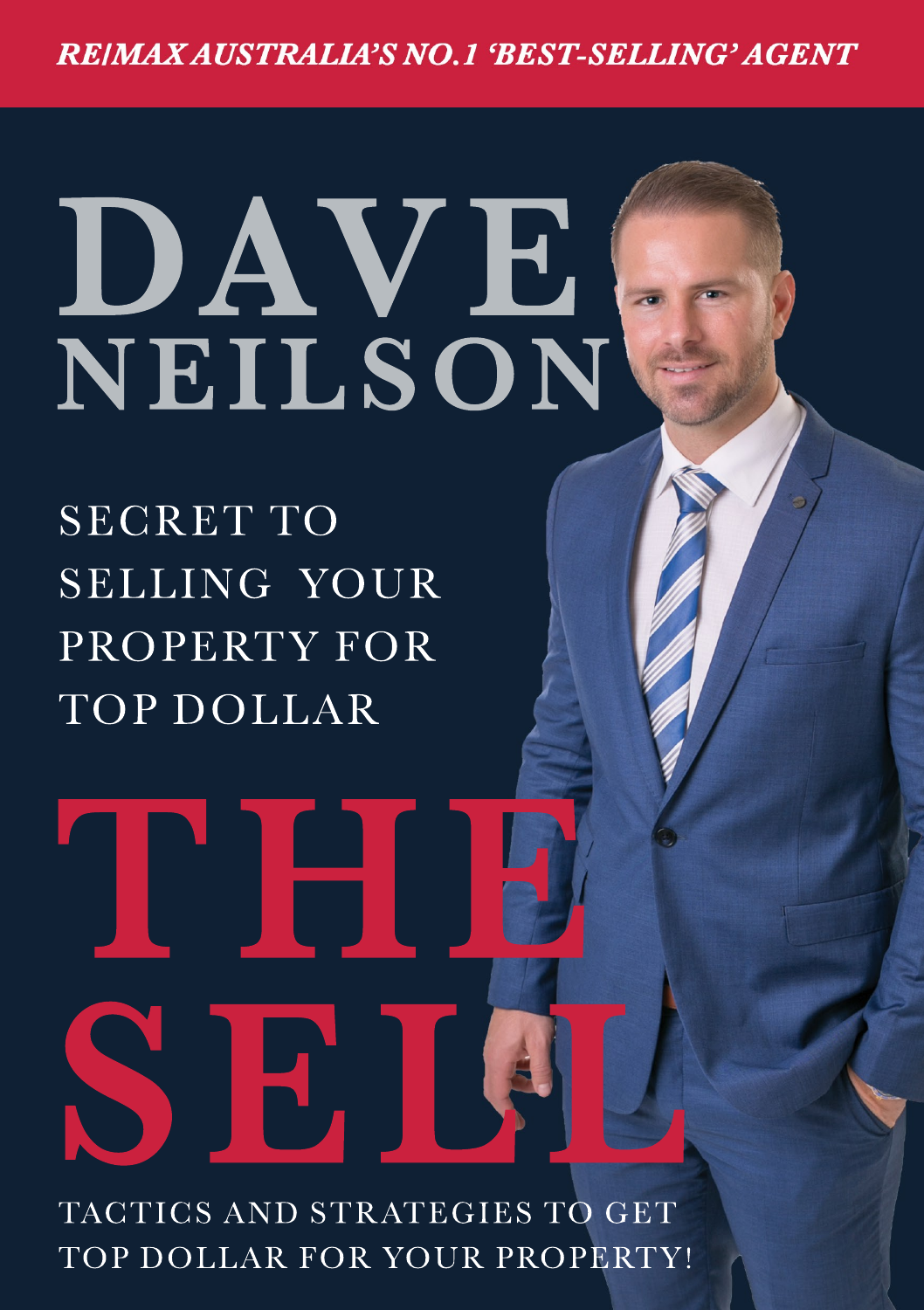#### **Disclaimer**

All the information, techniques, skills and concepts contained within this publication are of the nature of general comment only, and are not in any way recommended as individual advice. The intent is to offer a variety of information to provide a wider range of choices now and in the future, recognising that we all have widely diverse circumstances and viewpoints. Should any reader choose to make use of the information contained herein, this is their decision, and the contributors (and their companies), authors and publishers do not assume any responsibilities whatsoever under any conditions or circumstances. It is recommended that the reader obtain their own independent advice.

**FIRST FDITION 2017** 

#### Copyright  $\odot$

All rights reserved. No part of this publication may be reproduced, stored in a retrieval system, or transmitted in any form or by any means, electronic, mechanical, photocopying, recording or otherwise, without prior written permission from the publisher.

Published by Real Estate Coach Pty Ltd 1300 288 665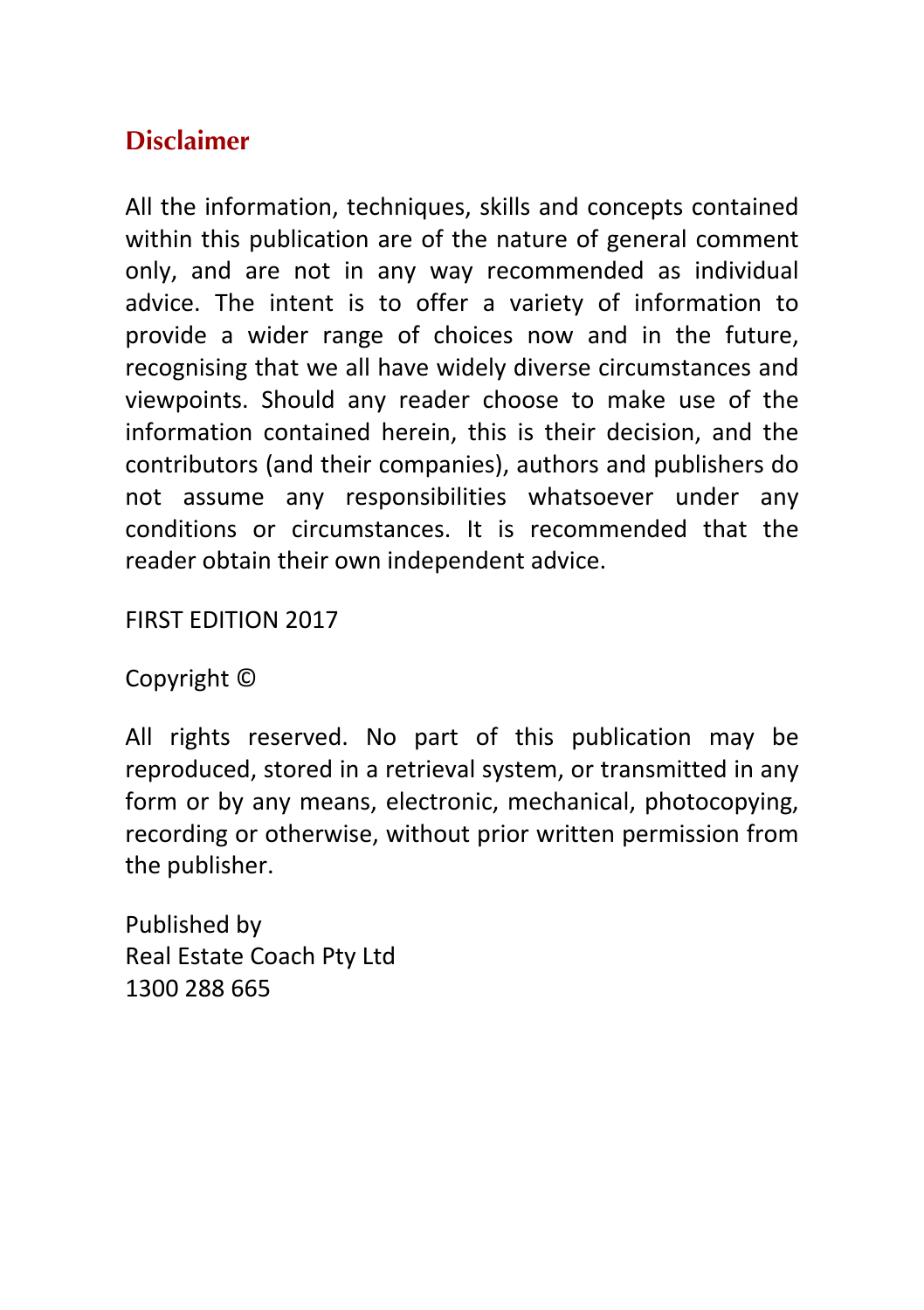# **Table of Contents**

| <b>Introduction</b>                               | 1  |
|---------------------------------------------------|----|
| Preparing your home for sale                      | 4  |
| $\triangleright$ Importance                       |    |
| $\triangleright$ Home staging                     |    |
| So what exactly is 'Staging'?                     |    |
| What does home staging involve?                   |    |
| Home staging step-by-step                         |    |
| Home staging summarised                           |    |
|                                                   |    |
| <b>Building &amp; Pest Inspections</b>            | 35 |
| $\triangleright$ Why have a home inspection done? |    |
| $\triangleright$ What inspectors look for         |    |
| $\triangleright$ Home Inspection to the buyer     |    |
| <b>Pricing it Right</b>                           | 42 |
| $\triangleright$ Introduction                     |    |
| $\triangleright$ Research sales demand            |    |
| $\triangleright$ Research market demand           |    |
| $\triangleright$ Seek advice                      |    |
| $\triangleright$ Make a decision                  |    |
| <b>Real Estate Sales Agents</b>                   | 51 |
| $\triangleright$ Introduction                     |    |
| $\triangleright$ Role of the agent                |    |
| $\triangleright$ Sourcing and evaluating agents   |    |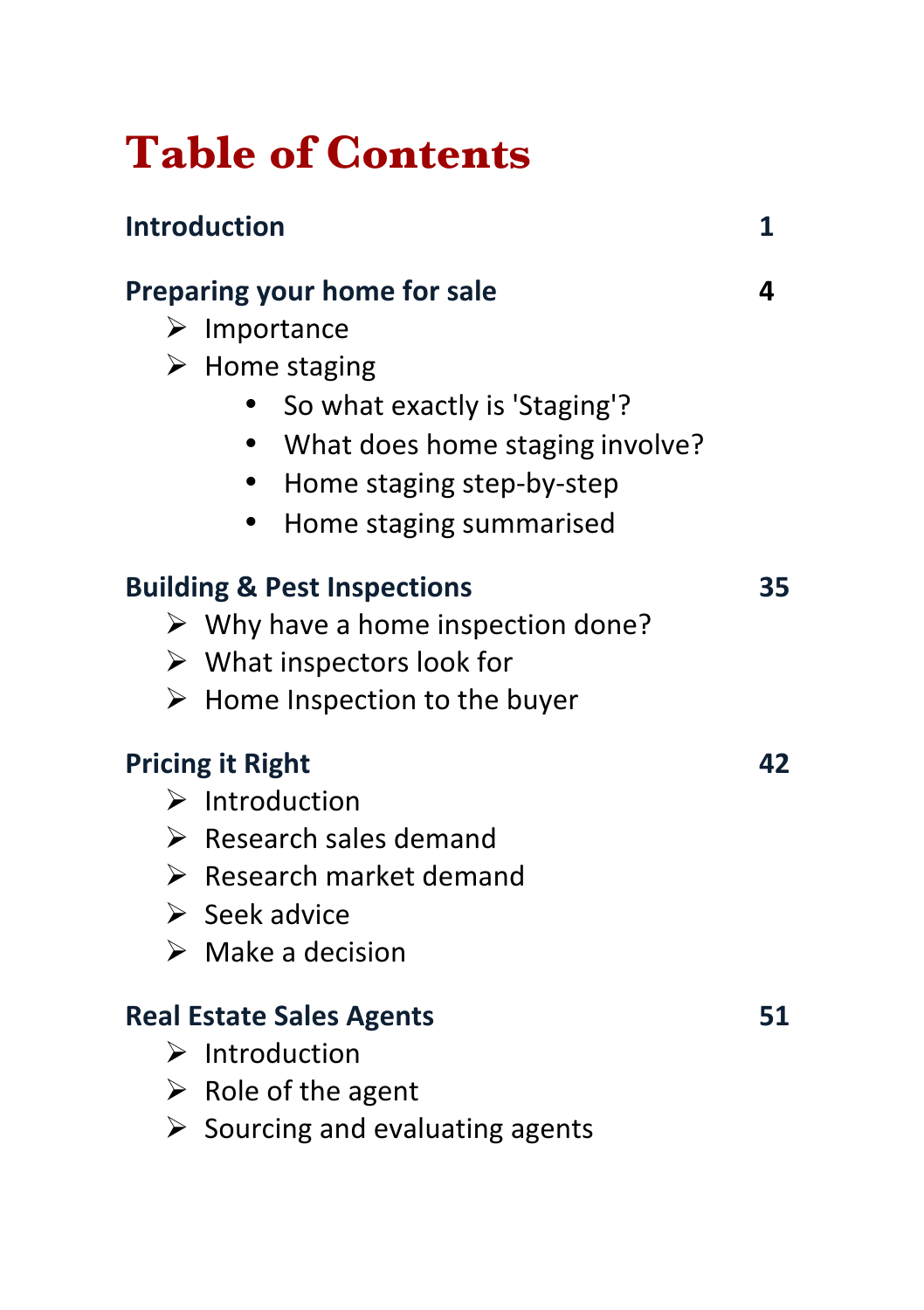| <b>Plan for the sale</b><br>$\triangleright$ The story behind the sale<br>$\triangleright$ Agent briefing<br>$\triangleright$ Sale options<br>$\triangleright$ Agent listing<br>$\triangleright$ Marketing | 62 |
|------------------------------------------------------------------------------------------------------------------------------------------------------------------------------------------------------------|----|
| <b>Market feedback</b><br>$\triangleright$ Importance<br>$\triangleright$ Website hits<br>$\triangleright$ Marketing feedback<br>$\triangleright$ Offers                                                   | 88 |
| <b>Price review</b>                                                                                                                                                                                        | 95 |
| Sold                                                                                                                                                                                                       | 97 |
| <b>Section for buyers</b><br>$\triangleright$ Are Real Estate Agents necessary?                                                                                                                            | 98 |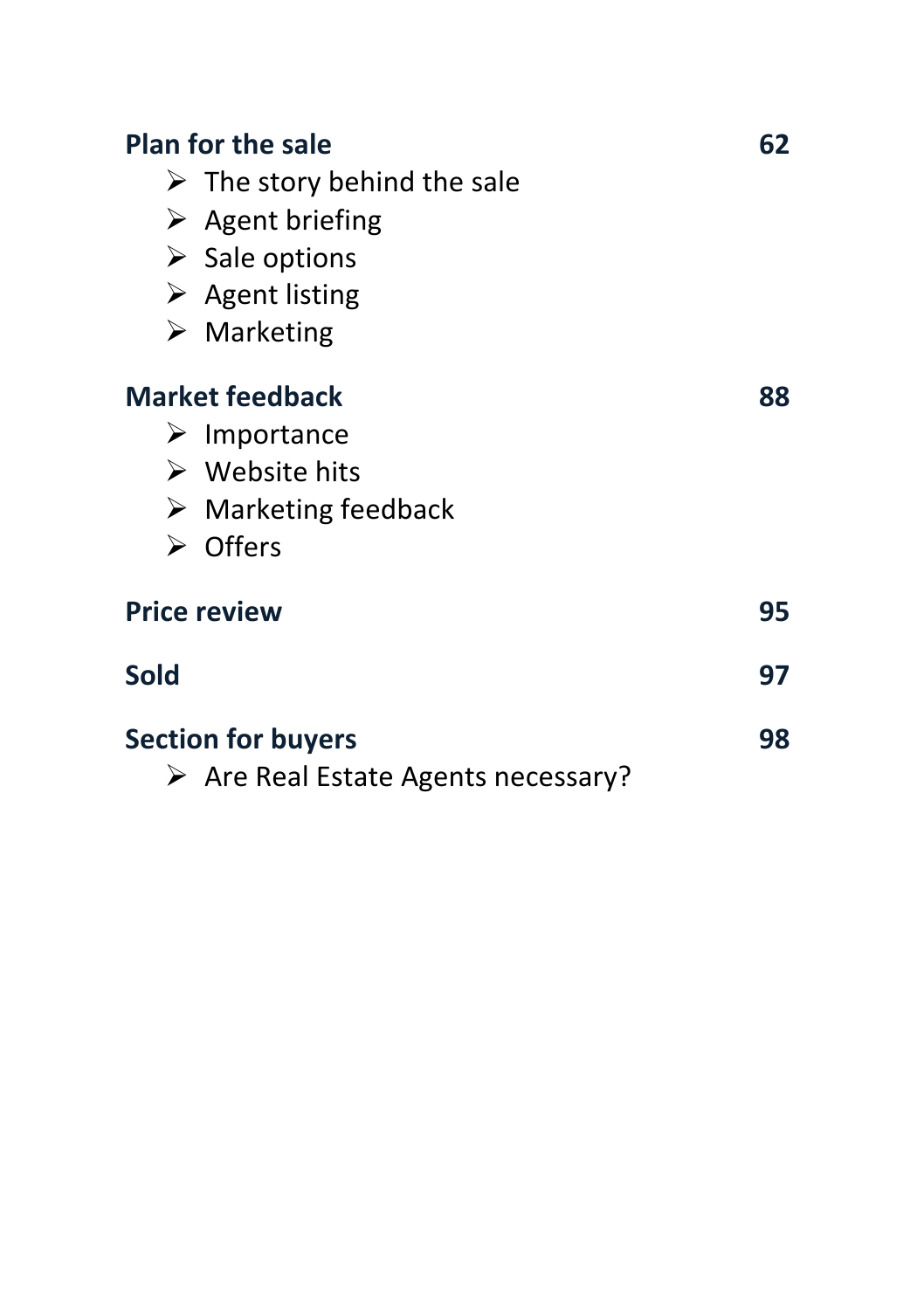# **INTRODUCTION**

Dave Neilson is the real deal, the full package - a passionate and professional business entrepreneur that has an extensive background in property, marketing and negotiations. Bringing a wealth of knowledge to your own home bookshelf, this book shares some of the key elements to ensure you a smooth selling process and an outstanding result!

After an intensive past history in various sales businesses, Dave found his passion in real estate and property development. This extensive experience which has formed the foundation to his diversified skillset from sourcing, public auctions, management and exceptional strategic negotiations. This young man has experience and wisdom well beyond his vears. Driven would be an understatement, and has been proven by his continuous claim of accolades from 'Hall of Fame', 'Lifetime Achievement Award', the prestigious and highly reckoned 'Diamond Club, as well as 'No.1 Agent in Australia' for  $RE/MAX - the$ largest real estate company on the planet consisting of over 115,000 agents in their global network!

Subsequently, Dave is well travelled and brings to the arena skills and techniques from a broad background,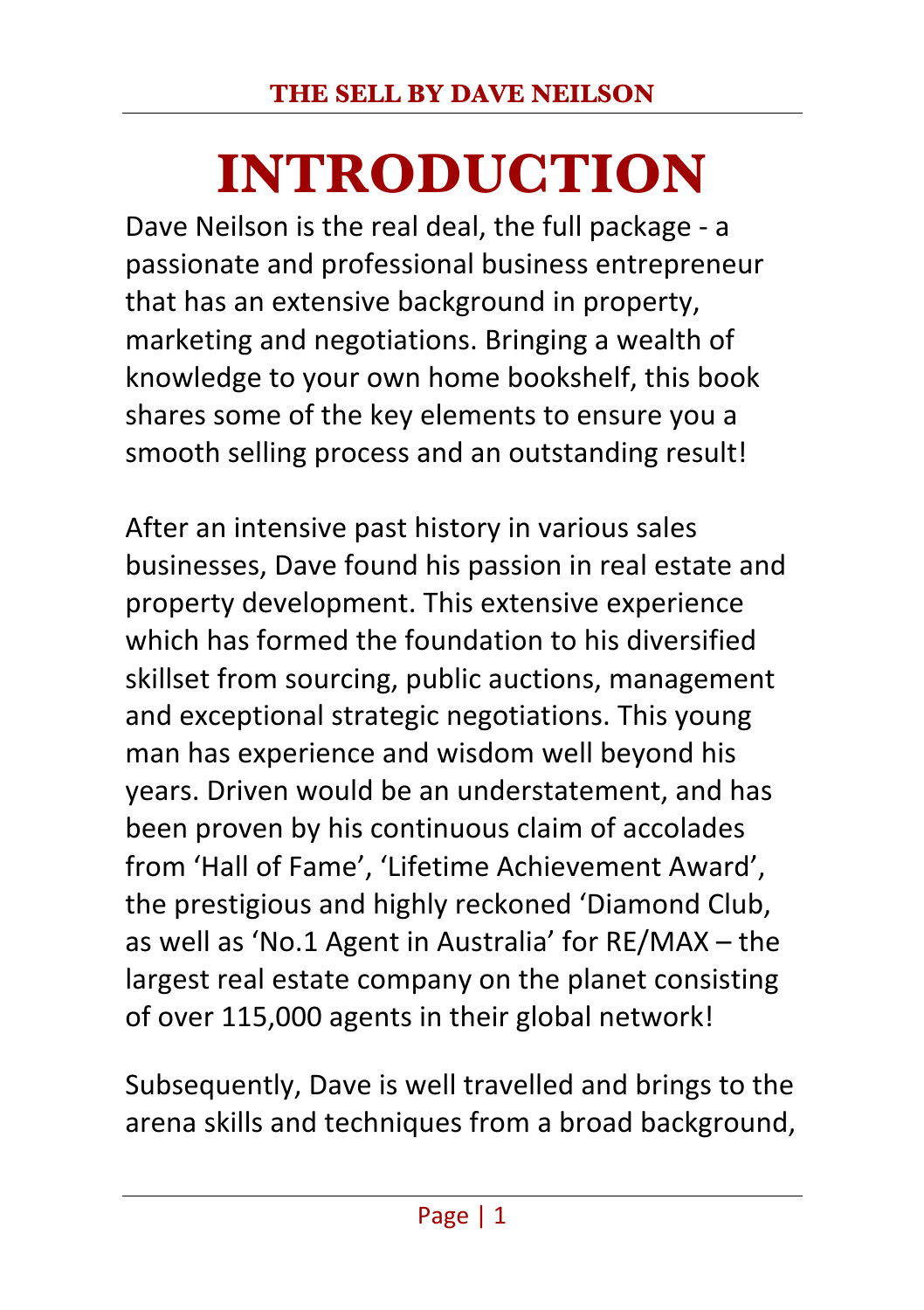relating to people on any level. He simply has a gift to connect with people and loves to make sure everybody is having a good time and is looked after before himself. This shows especially in his client relations where he has become renowned for working for his clients to achieve the best outcome for them  $-$  in many cases where other agents hadn't been able to help or were only interested in making the sale.

It's no wonder sellers flock to him to gain insight and help in their selling processes. He is well connected so can assist in a front to back process, including a huge list of trades at his disposal that are readily available to assist Dave's clients prepare their property for sale, so Dave can focus on the job at hand in getting them the best price.

There is no doubts Dave has stood the test of time. having sold in a number of markets, and most notably in the recent GFC (Global Financial Crisis) of 2007-2008 where he continued to grow and exceed competition against all odds in a very tough market. He also has the know-how and track record in being able to produce results in all residential sales arena's. specializing in Canal/Waterfront, Acreage, and all suburban property sales.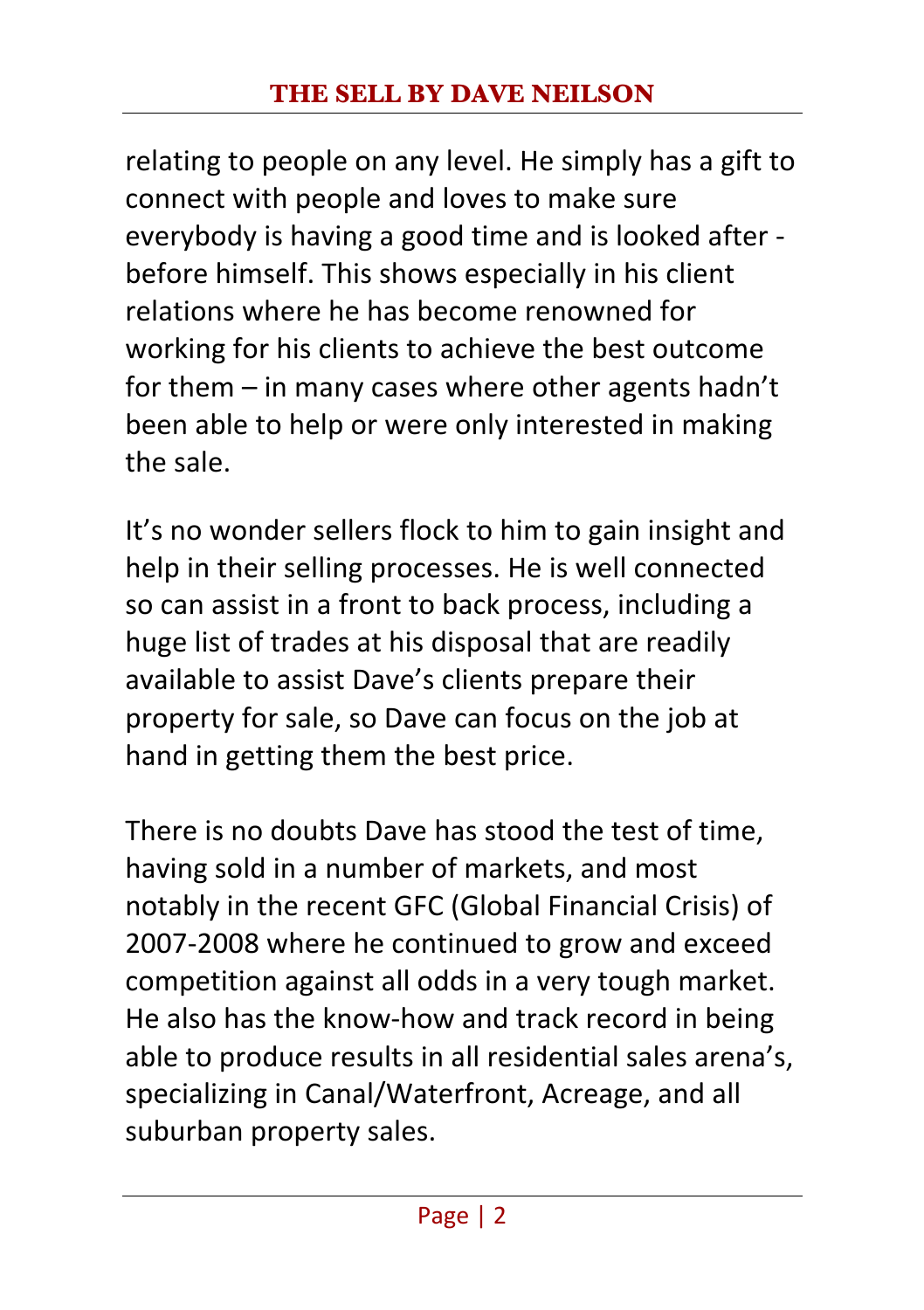#### **THE SELL BY DAVE NEILSON**

Take the time to read his book, and follow him on his website and social media accounts: Website www.teamneilson.com.au Instagram: Team Neilson Real Estate Facebook: www.facebook.com/TeamNeilsonREMAX/

...or even better, if you are in his area... Give him a call and see if he can help you with your real estate needs. You won't be disappointed!

 $~\sim$  FNJOY!  $~\sim$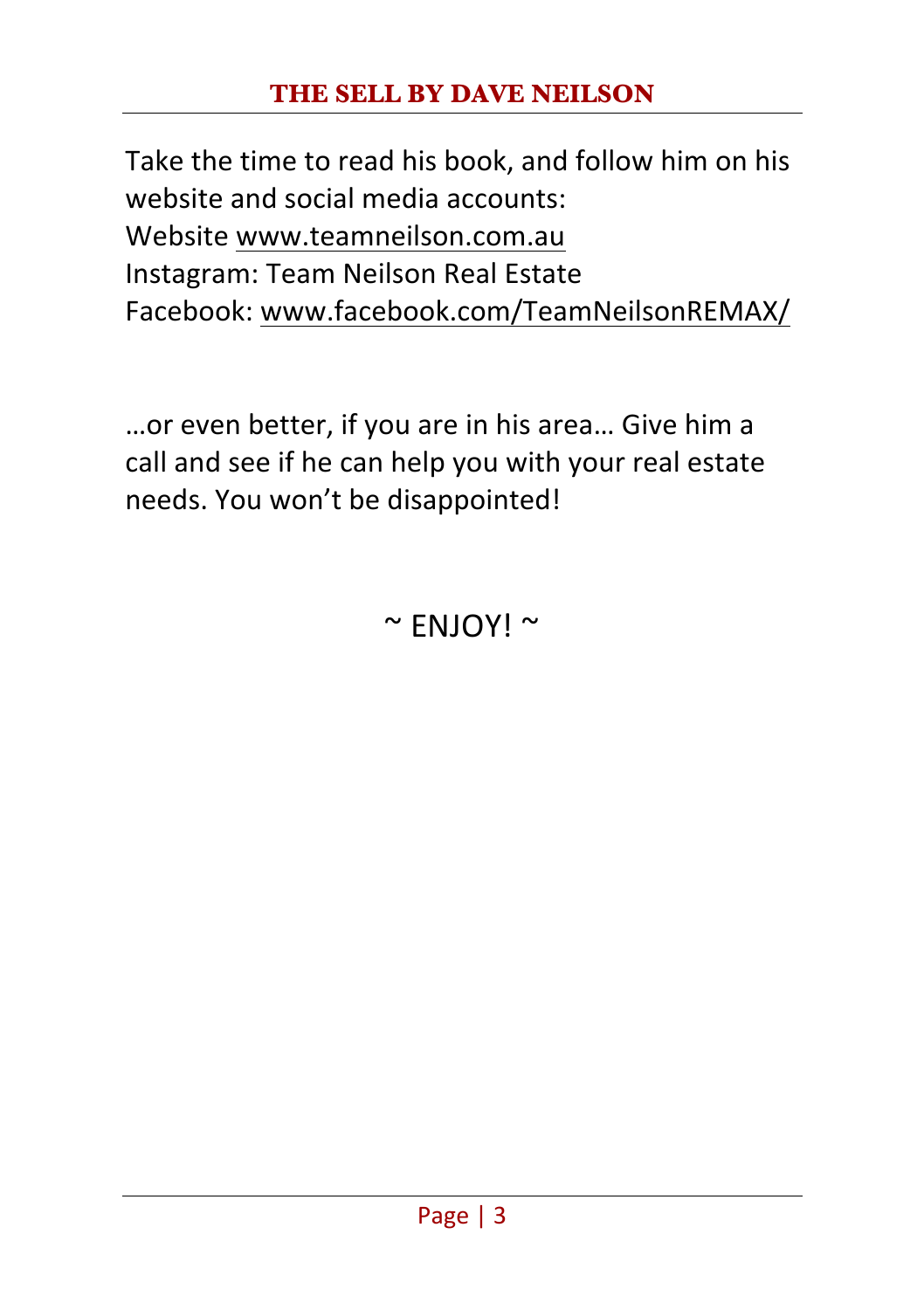# **Chapter 1 PREPARING YOUR HOME FOR SALE**

### **FIRST IMPRESSIONS**

It is important that your home stands out from competition homes if you want the best price, in the shortest amount of time, and without too much hassle. The key is to ensure thorough preparation before sale and a professional agent to do the rest (ie: professional property positioning/marketing & skillful negotiation).

For this, you need to do several little things that will add the most value in the least amount of time, and with minimal outlay. It's the cumulative effect of many small things that will have a dramatic influence on your sale price.

It might surprise you how inexpensive and easy it can be to give your home a whole new look: new paint, different floor coverings, bench tops, lighting and a spruce up in the garden- just to mention a few.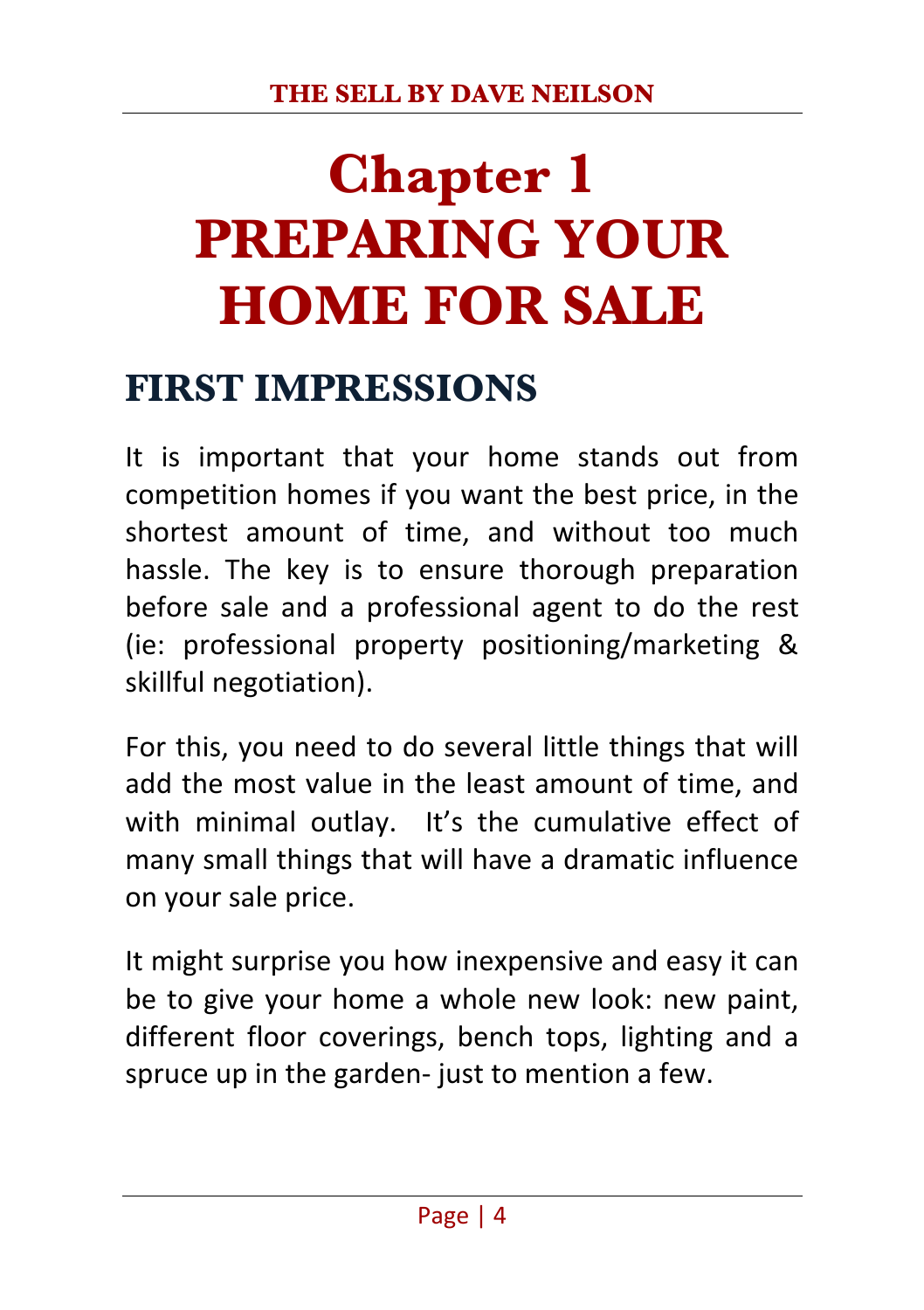Firstly, imagine that you are a buyer who has come to look at your home with the intention of purchasing it. Make a list of things that would make you not want to buy the home. Note the wear and tear, any damage to the roof, ceilings, built-in cupboards etc. anything that leaves a negative impression and would cause you not to invest in that home. This can be difficult to do, so it may be helpful getting your agent/a friend or somebody objective to help you with this.

Consider also additional fixtures that would enhance your home, such as additional storage, cupboards, benches etc. Are there features missing that you would expect to see?

Is your home looking tired and out of style? What does the interior décor look like? Does it have adequate lighting and air ventilation?

What about the front and back yard? Could the outdoor spaces be planned and organised differently? Is the fence acceptable for families with or without children? Is your home suitable for families with pets? Is your outdoor entertaining area attractive? These are but a few things that you need to be looking at as you consider selling your home. Once you have gone through your home room by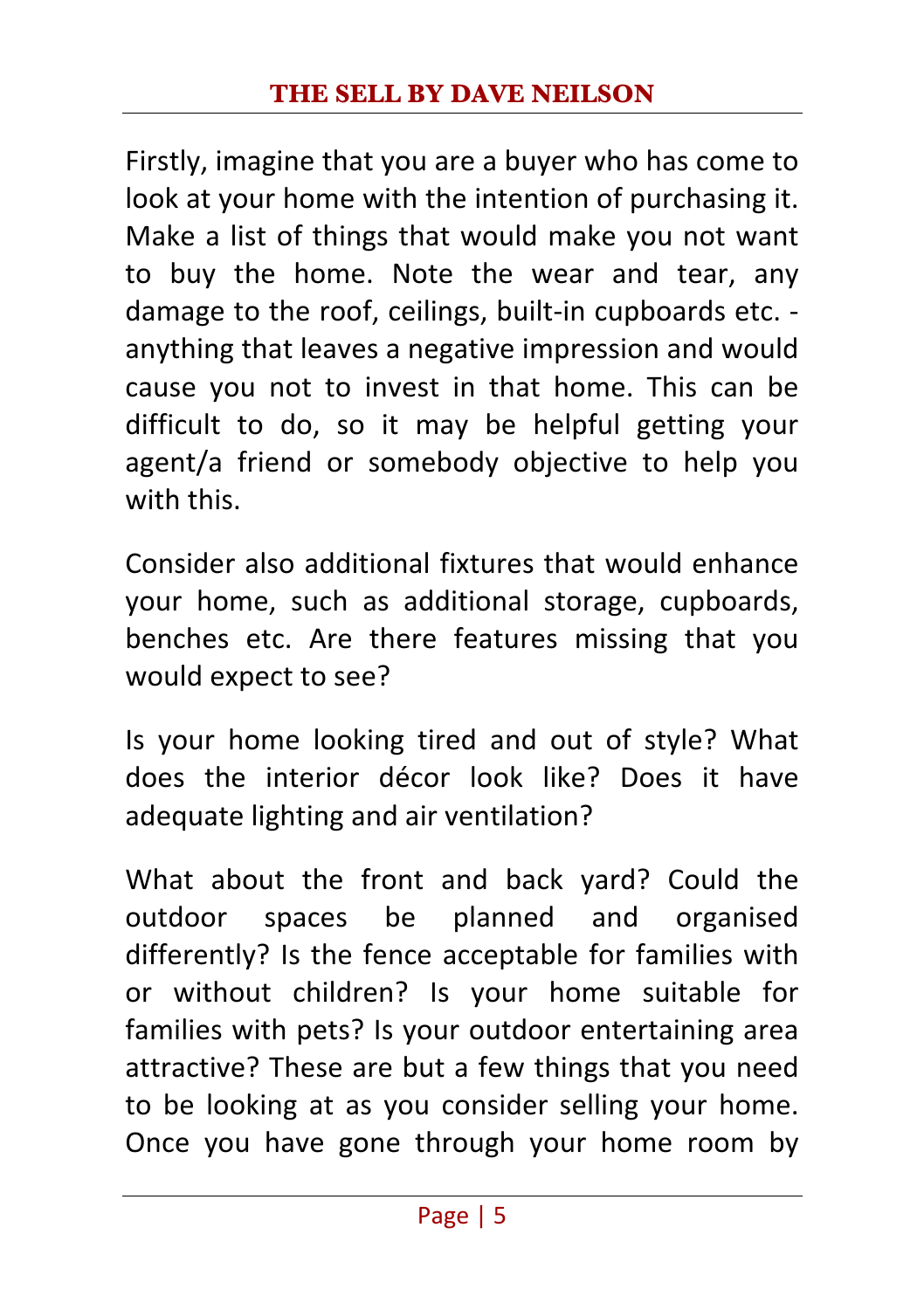room, and your yard, note what needs to be changed, repaired, moved or removed, or any enhancements that could assist in making your home more presentable and saleable, you will be ready to complete the necessary repairs and dress your home for sale.

# **HOME STAGING**

Regardless of the type or size of your property  $-$  be it a stand-alone house, acreage estate or a unit, if you want to achieve a top price for your investment, it may be worth considerign dressing your home for sale. This is called "staging". Staging ensures your home will appeal to the widest and biggest pool of buyers. This is important in any economy, and particularly when there is a lot of competition on the market and you need to give your property that 'edge' and stand out from other comparable homes.

You can engage professionals to do this for a fee, but if you take the information outlined in this book seriously, you will save yourself a lot of money. It's not rocket science, but it is very important.

Follow these tips to attract as many buyers as you can and make a quick and profitable sale on your home, with minimal effort and almost nominal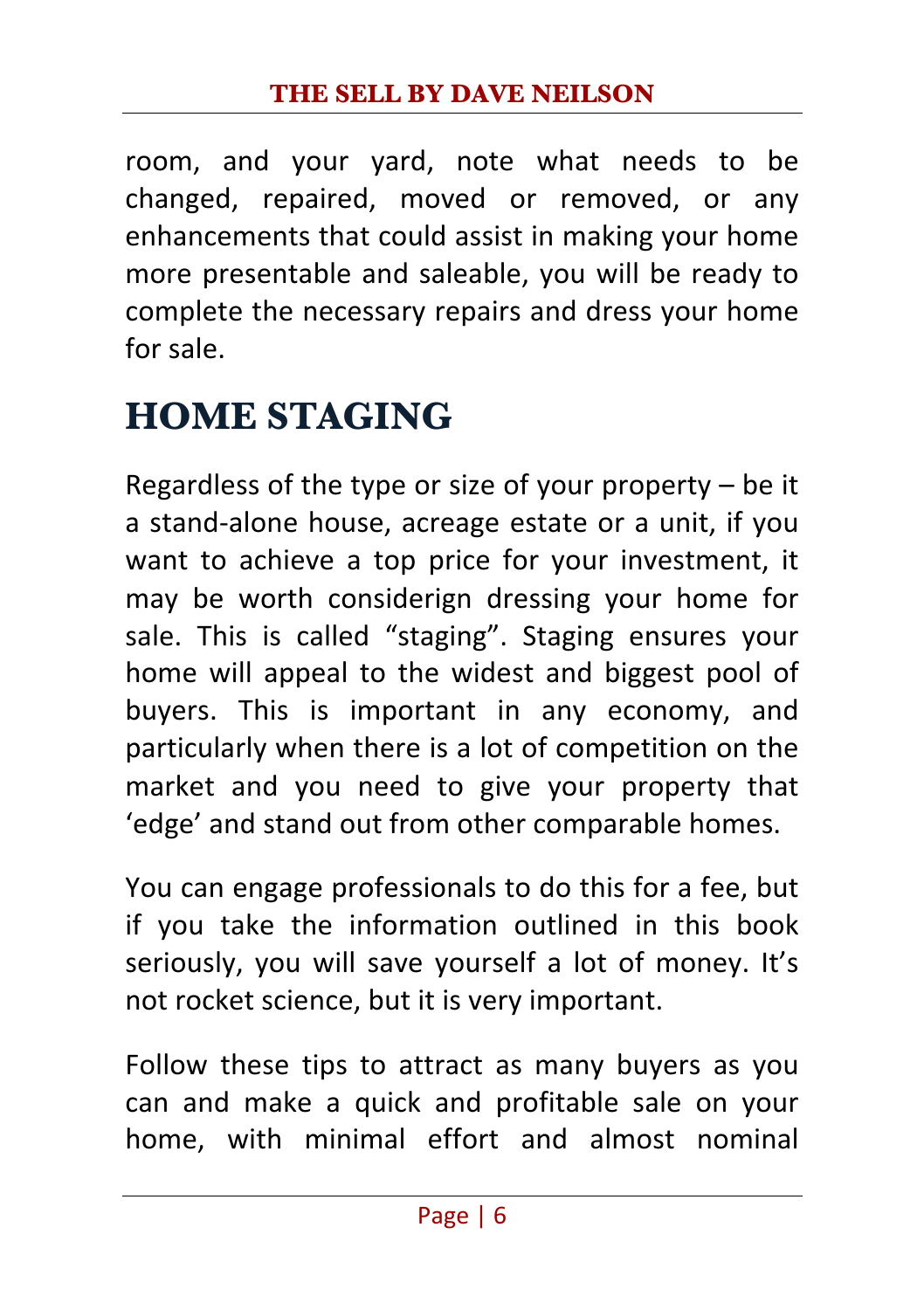outlay. At first, inspections and open homes seem exciting, but let me tell you that if the sale process drags on for an extended period, these interruptions to everyday life become unbearable!

# **SO, WHAT EXACTLY IS 'STAGING'?**

Staging - also known as property-styling or property presentation - is the art of setting up your home to look its finest, by minimising flaws and emphasising your home's best attributes for a sale. Simply put, home staging is the process of presenting your home in its best light to appeal to the market.

Its main purpose is to get buyers to imagine themselves living in the house, become emotional, and feel a sense of urgency about making an offer before they miss out. A buyer with a strong, emotional connection to the idea of being in your home, will always attract and 'emotional price' and that's the result we are looking for. The stronger the emotional attachment, the more they will be willing to pay  $-$  period! Without emotion, it's all about dollars for buyers and you may only be attracting the bargain hunters! Even investors will generally pay more for better presented properties because of the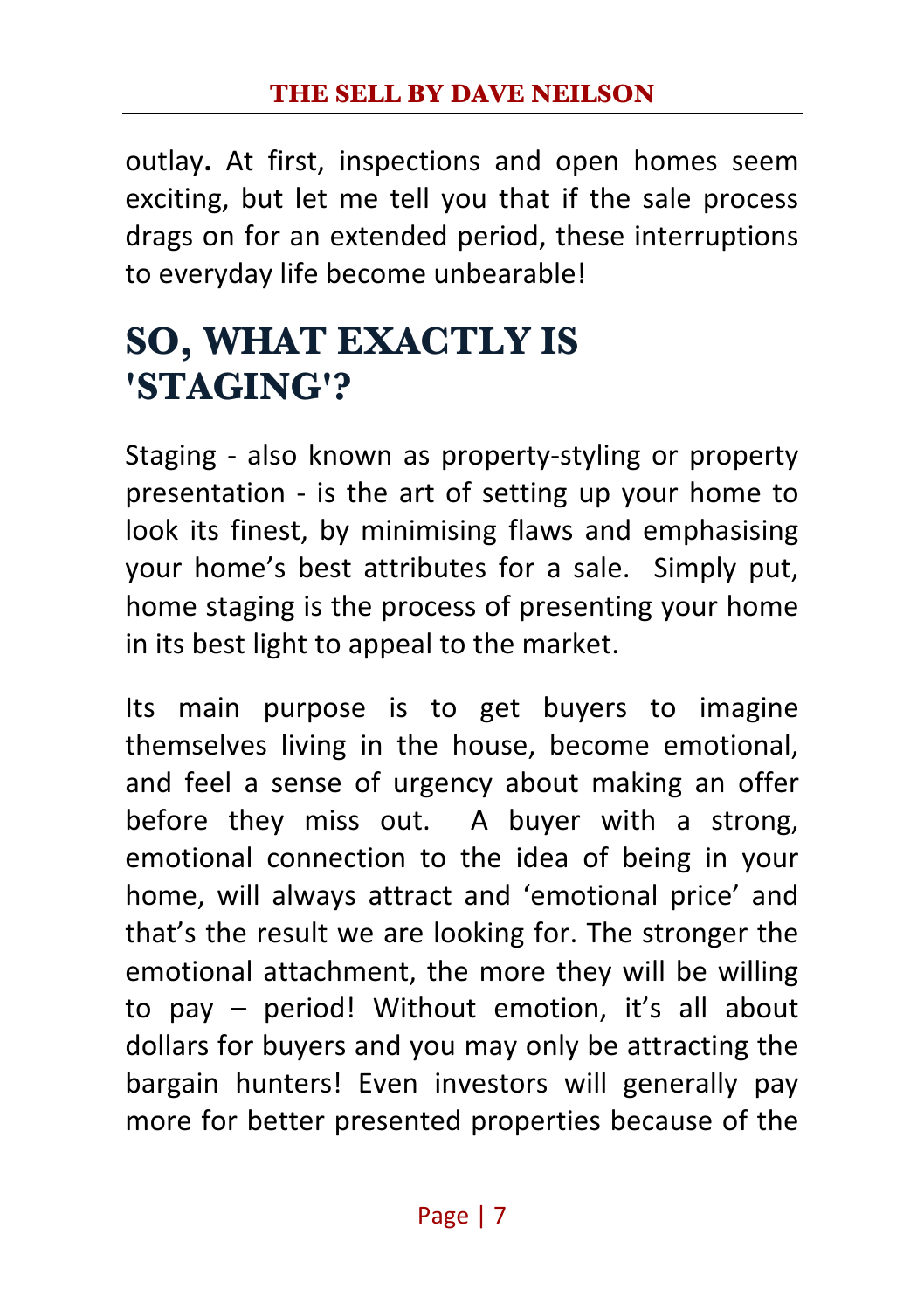feel they get - and because they may see it as being easier to rent out at a better rental return.

It is a fact that staged homes bring in about 15% more revenue than those that aren't. For this reason, home staging is an excellent investment for those preparing to sell.

First impressions have a huge role in making large financial decisions. A buyer will have already made up their mind whether or not to buy your home within the *first eight seconds* of entering your home. The rest of the time spent inspecting your property will be based on those all-important first impressions.

Presentation is the keyword to keep in mind while putting your home up for sale. Always remember: "you'll never get a second chance at a good first impression".

To ensure that your home does make a good first impression, you need to address all those things that might just give a poor impression to buyers.

As someone living in the home, many dysfunctional things might seem normal to you, simply because you have become used to them. The trick is to see those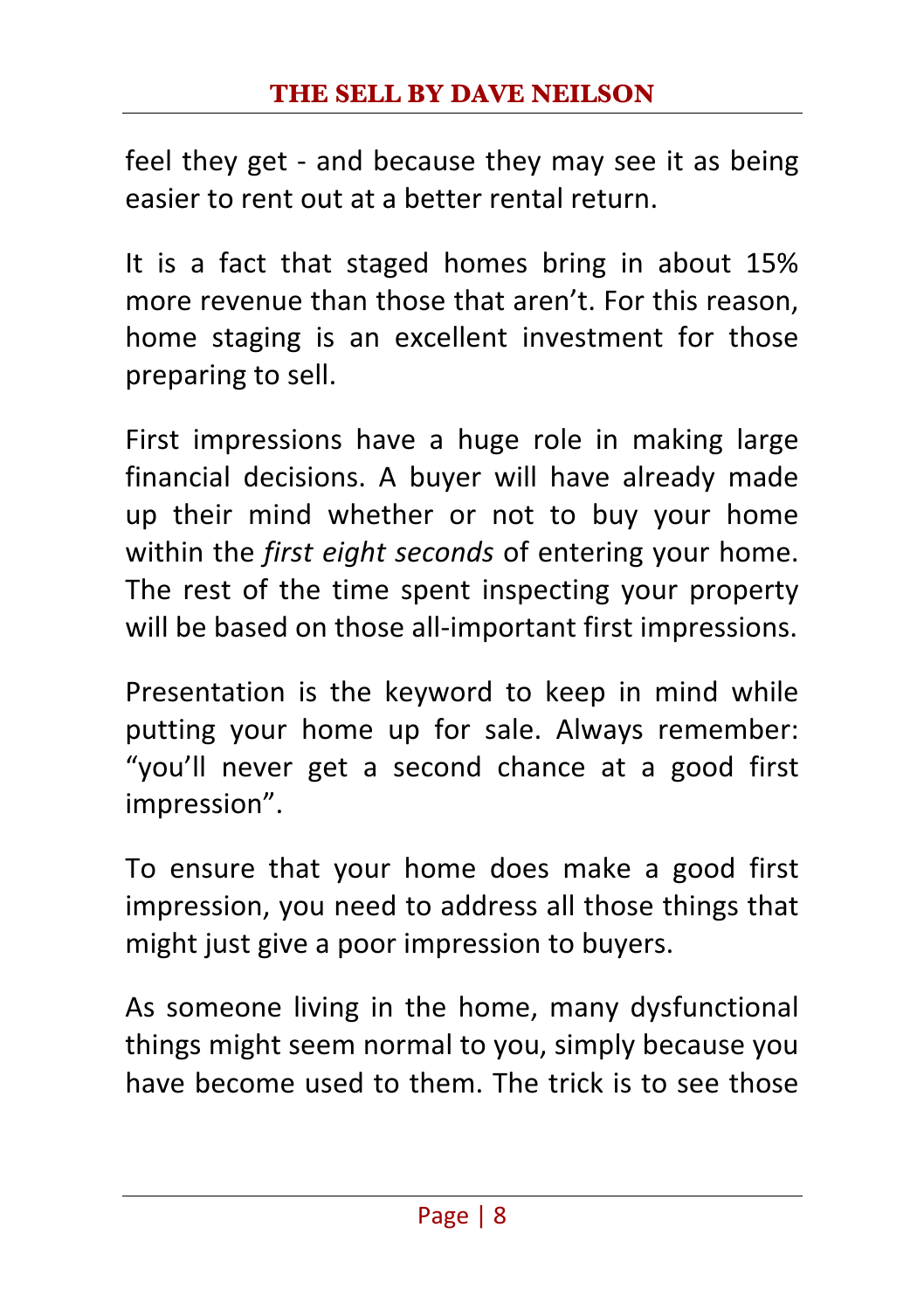things as an outsider might  $-$  or as they say... 'Put your Buyer Glasses on!'

Scrutinize each room, taking into account walls, floors, surfaces, fittings and furniture and if anything looks tired, is broken, damaged, chipped, faded or dirty - if noted by any potential buyer, might just work against you in shortlisting your property as an option to buy and your power to negotiate a higher price. Any crack in the ceiling, or an obviously broken piece of furniture, should be fixed before you start showing your home to outsiders.

The last thing you want is for prospective buyers to feel unwelcome or as though they are intruding in someone's personal space  $-$  you want buyers to spend as long as possible in the home and feel, well at home!

Well-showcased homes sell 84% faster than those that aren't.

So, I urge you to read on.

## **WHAT DOES HOME STAGING INVOLVE?**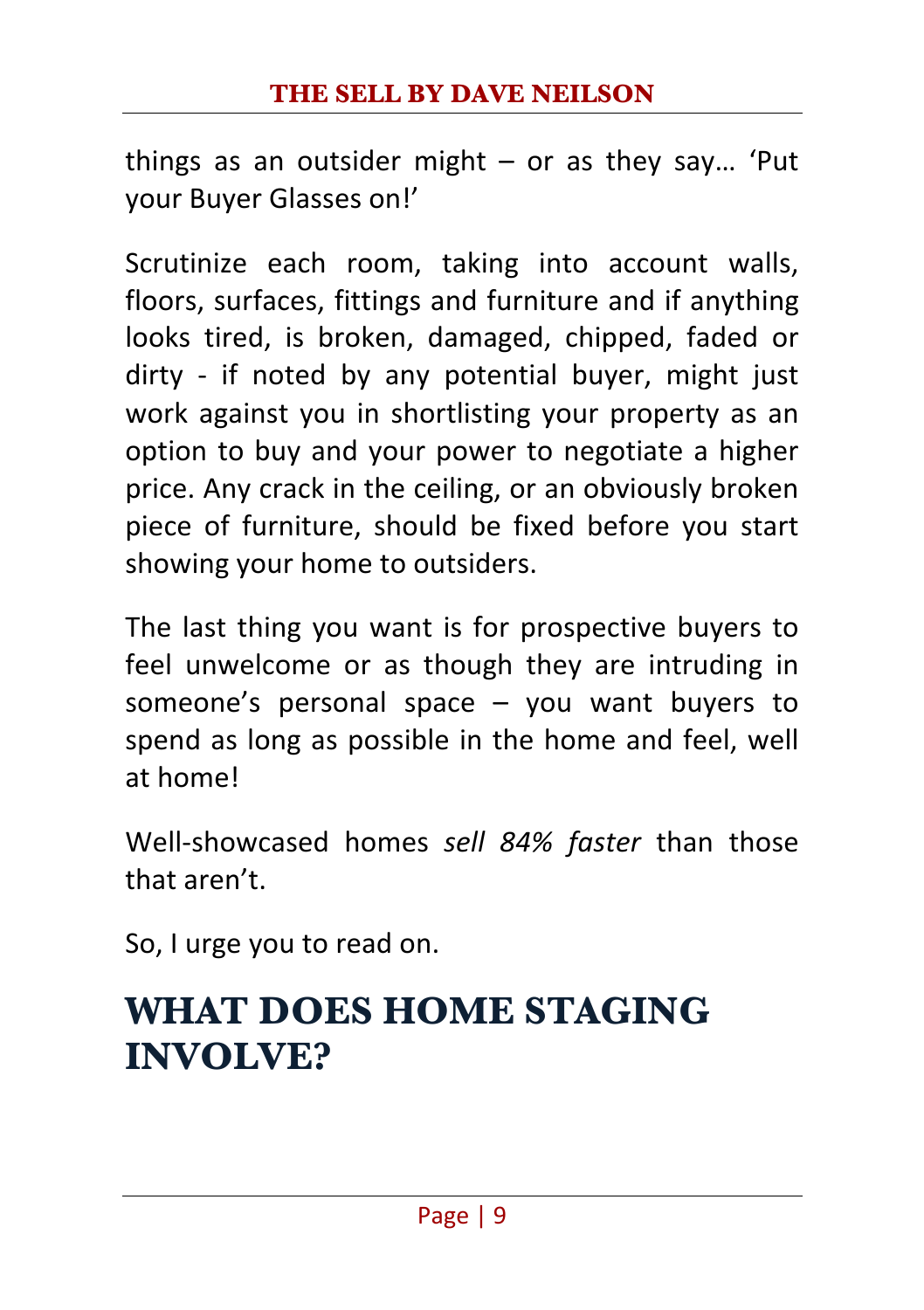Simply cleaning a home and doing routine maintenance is only a small part of staging.

Home staging involves:

**De-cluttering:** This is the removal of our personal belongings from the viewer's sigh and creating space around main furniture pieces and creating clear walkways around the home, which makes it more inviting. This also assists in the quality of the photography that can be captured as the camera tends to be more critical of anything surplus (clutter) than the human eye is. Removing some of the personal belongings will allow buyers to visualise their own belongings in your home, and avoid judgement on personal items of a personal taste  $$ directing their focus back to the home. Depersonalising by removing family photos and holiday trinkets, replacing with carefully selected art and décor items, will make your home appear fresher and more spacious.

Clutter is off-putting and makes a place look unnecessarily busy, and the room's dimensions look and feel much smaller. The problem is that a lot of the competition will be de-cluttered and presented well for sale, which automatically puts you in the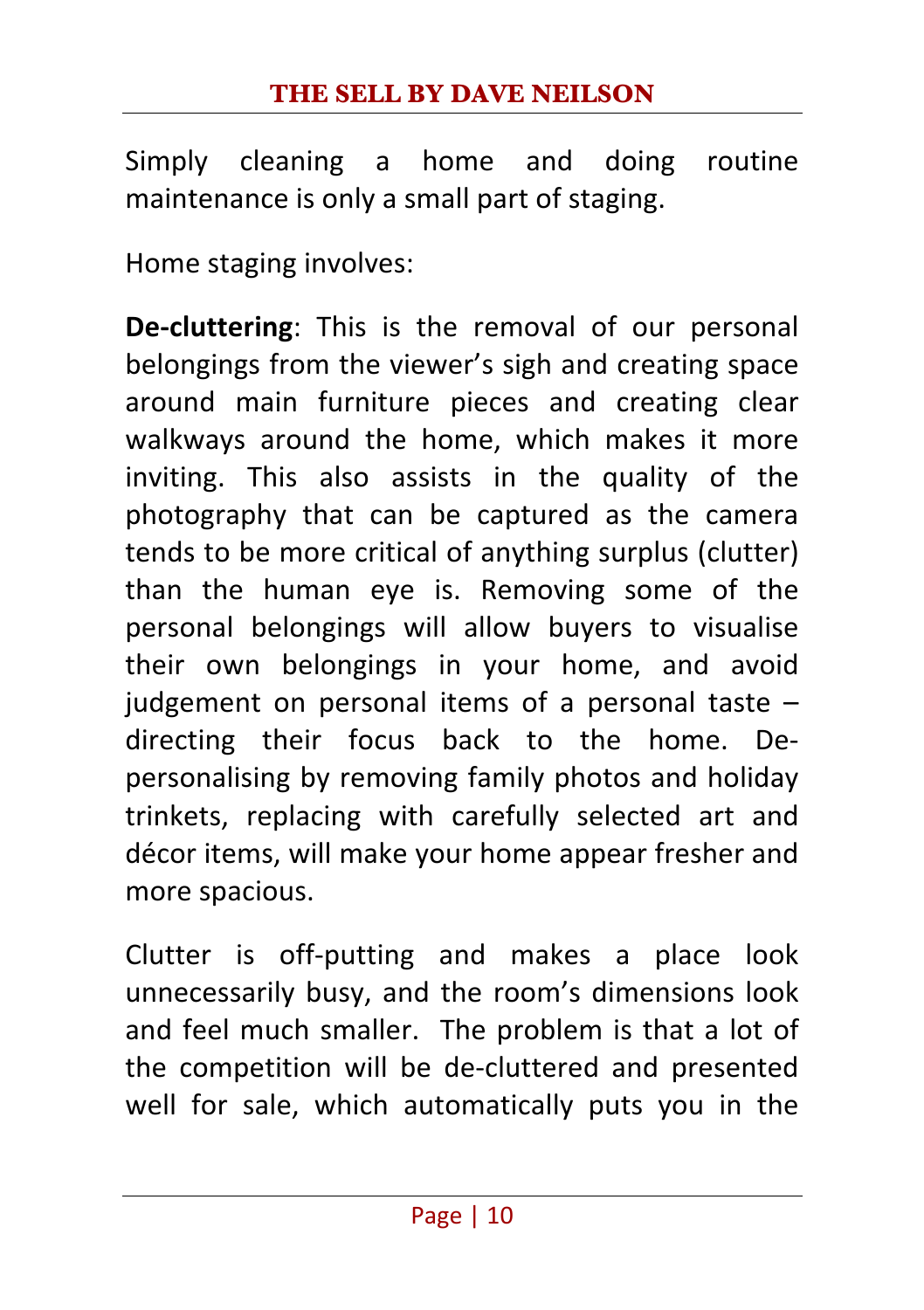back seat for potential buyers  $-$  especially if they are minimalists themselves and can't visualize past this.

Removing old ornaments, personal certificates, newspapers and magazines, vases, photo frames, bits and pieces that you have collected over the years  $$ anything that will help to clear surfaces and make the house feel more open and spacious. Remove as much as you can- "when in doubt, take it out!" You can always add a fresh centre-piece at the end, but trust me, less is more when presenting your home for maximum effect and dollar. The good news is that anything you have boxed up and packed away has created less work for you when the time comes to move! Pack things away neatly in cupboards or in a storage area within the garage. It is entirely acceptable to have things neatly stored in this area for the duration of the sale  $-$  it's got to go somewhere and you'd rather have the livable spaces looking tip top!

# **Effective tips for de-cluttering**

1. I always suggest a room by room approach. Tackle each room and get it looking impacting before moving onto the next space. Identify the problem areas. Usually these are spaces you haven't used in a while and are covered in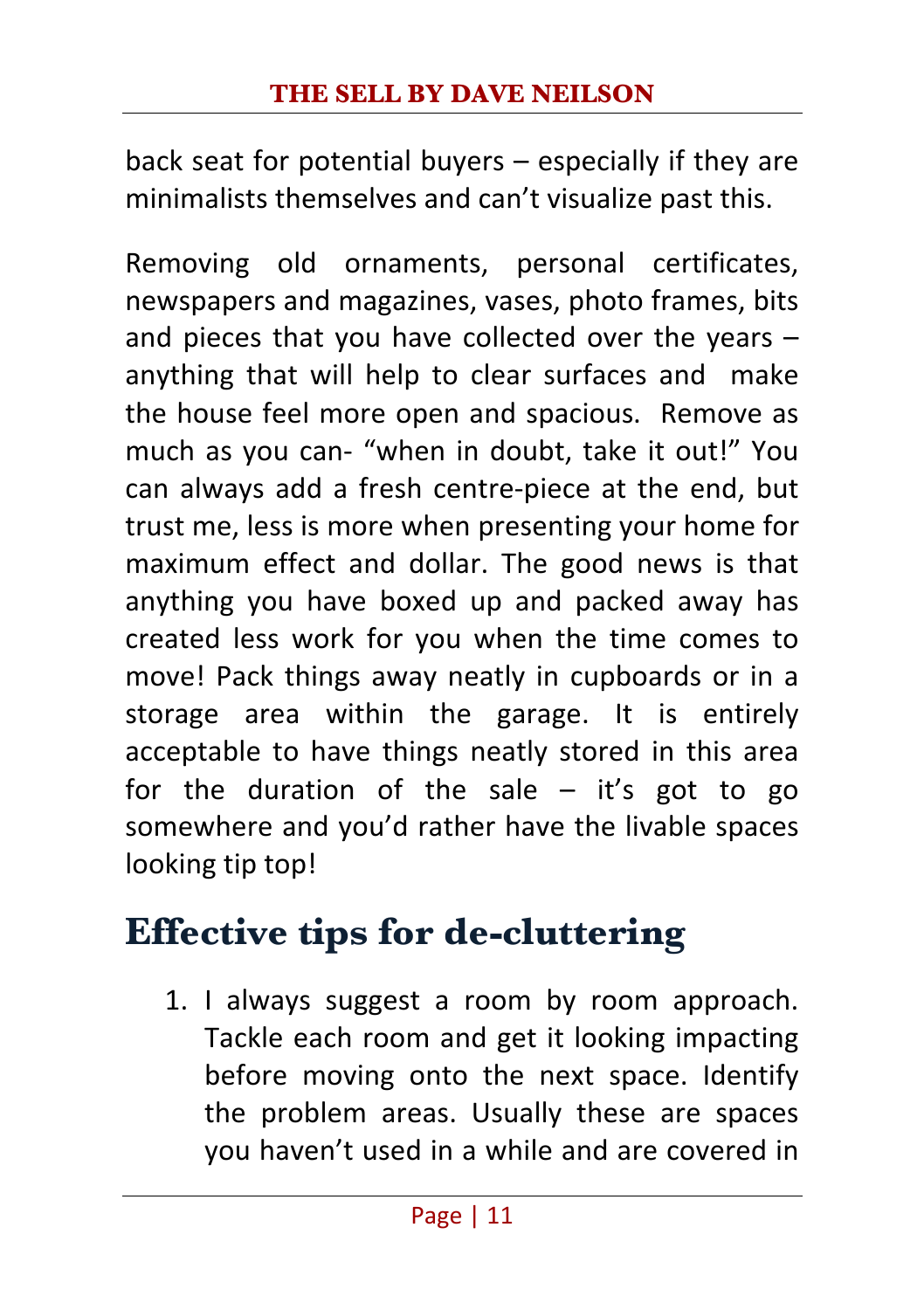#### **THE SELL BY DAVE NEILSON**

dust; piles of items that you cannot even identify how old they are, like DVD's, newspaper or magazine piles, little bits all over the bench-tops and in book racks and cabinets.

- 2. Start with the area you feel like not doing at all. This way you free up energy for the rest of your cleaning efforts. The satisfaction and relief of de-cluttering an area that actively makes you feel annoyed, guilty or overwhelmed is very therapeutic and motivates you to keep going.
- 3. Once all is sorted out, you don't want to go back and have to de-clutter again in a few weeks. Take care of clutter as it comes in or starts to build up.

Basically, it is easier to deal with it immediately by either filing, sorting or throwing it away.

Set a due date or expiry date for all the stuff you keep and if after a period of time, you haven't used or needed any of the items, then get rid of it. Give it away, bin it, recycle or find someone who needs it and will make use of it. Otherwise, all this stuff will be occupying space and clutter your home for no good reason.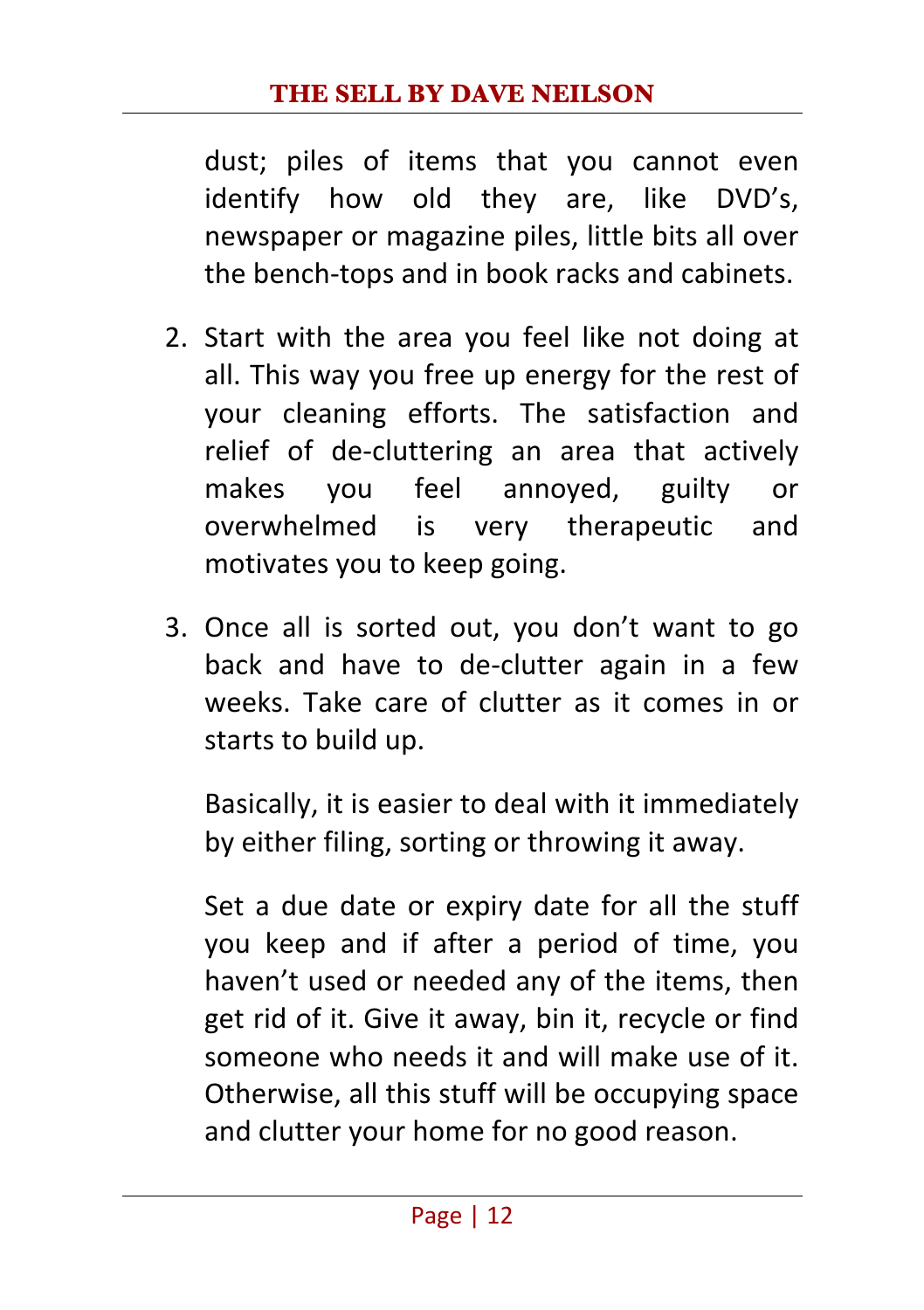- 4. Ensure that everything has its rightful place in the home where it fits  $&$  looks best and has the most use.
- 5. Carrying a box or basket around with you will speed your cleaning process and make it easier to keep up momentum while you see exactly what you are achieving as you go along. The items can be sorted and restored to their rightful locations later, when everything is clean, neat and tidy.
- 6. Once the hard work is done, treat yourself to that cold beer, that glass of wine, or even a dinner/movie out for your efforts. You will be surprised how good it feels to have all in orderbesides the fact that it's going to help you achieve a better sale outcome.
- 7. Now keep inspired and keep your home uncluttered for good- or at least until it's sold! Some people are naturals at this, so if you know anyone with a flair for décor and presentation, get them to run their eyes over it once you are done so see if you have done enough and ask them not to tell you what you want to hear.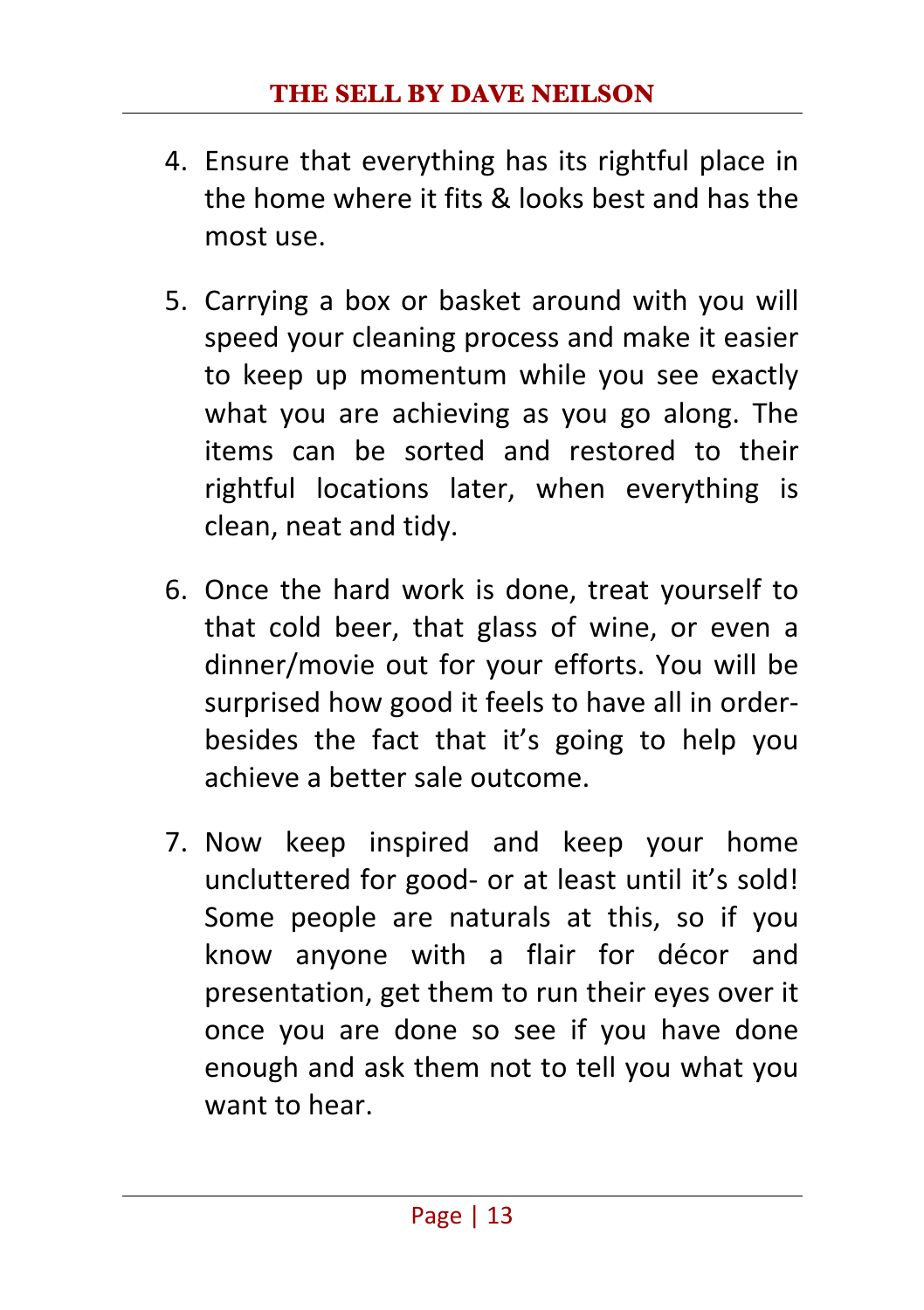**Cleaning:** Cleanliness is absolutely imperative. This is the first and most obvious necessity, especially just before inspections. Your home must be spotlessly clean, so buyers can look forward to moving into a sparkling and healthy home.

Dust, grime, stains, slime and spillages are some of the major turn offs. So are dirty carpets, scuffed and scummy-looking floors, cupboards with food spillages on the doors, dead insects, dirty windowsills and windows, grubby light switches and door handles- all of these are major subliminal turnoffs to any buyer.

Wash and put the dishes away, stow the washing basket, make the beds and arrange the shoes. Ensure all surfaces gleam and keep away anything a potential buyer might not want to see or touch. This goes for all the rooms and surfaces in the house.

**Re-arranging, removing and/or replacing furniture**: Usually, if your furniture is up to snuff, is stylish and fits well within the room, then you can go ahead and place it in their most suited locations to create room and give a welcoming feel.

If not, you have the option of renting furniture to ensure you show the best. The key is to choose the most appealing, quality pieces and arrange them to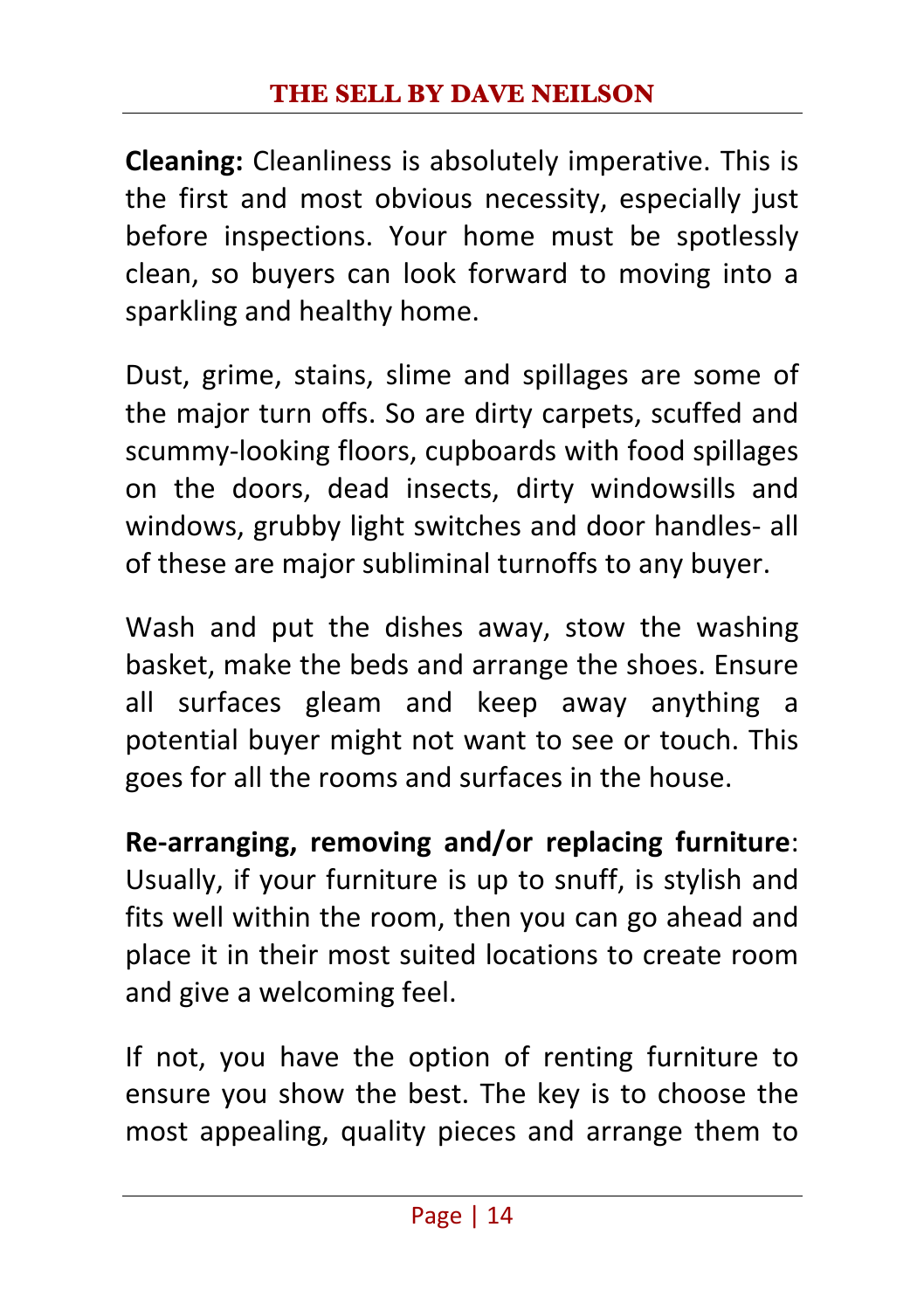give each room a stylish and welcoming feel. If it isn't going to help you sell your home, it may be worth taking it out!

**Optimise Space:** This is ensuring that every space in your home is put into good use. The efficient use of space ensures that even homes that are small in dimension can still offer areas with specialised purposes and functions. One can easily create extra living areas, a home office, a study room, an entertainment room, spare rooms for guests and children, all without knocking down any walls.

To achieve this, take out any unnecessary furniture and fixtures. If there's room under the staircase for a compact office, place a desk and chair there so that the buyer can clearly see the potential. For an unused patio or balcony, have some comfortable chairs or a hammock there so it looks inviting and suggests a space for relaxation. Try to ensure furniture is not pushed up against walls or other pieces of furniture so that there is a clear and definitive space around all furniture. This will improve the perception of space and also improve the photography potential.

**Accessorising:** Use of bright and fluffy cushions and contemporary bedding, or an elegant table setting, can add to the warmth and appeal of your home.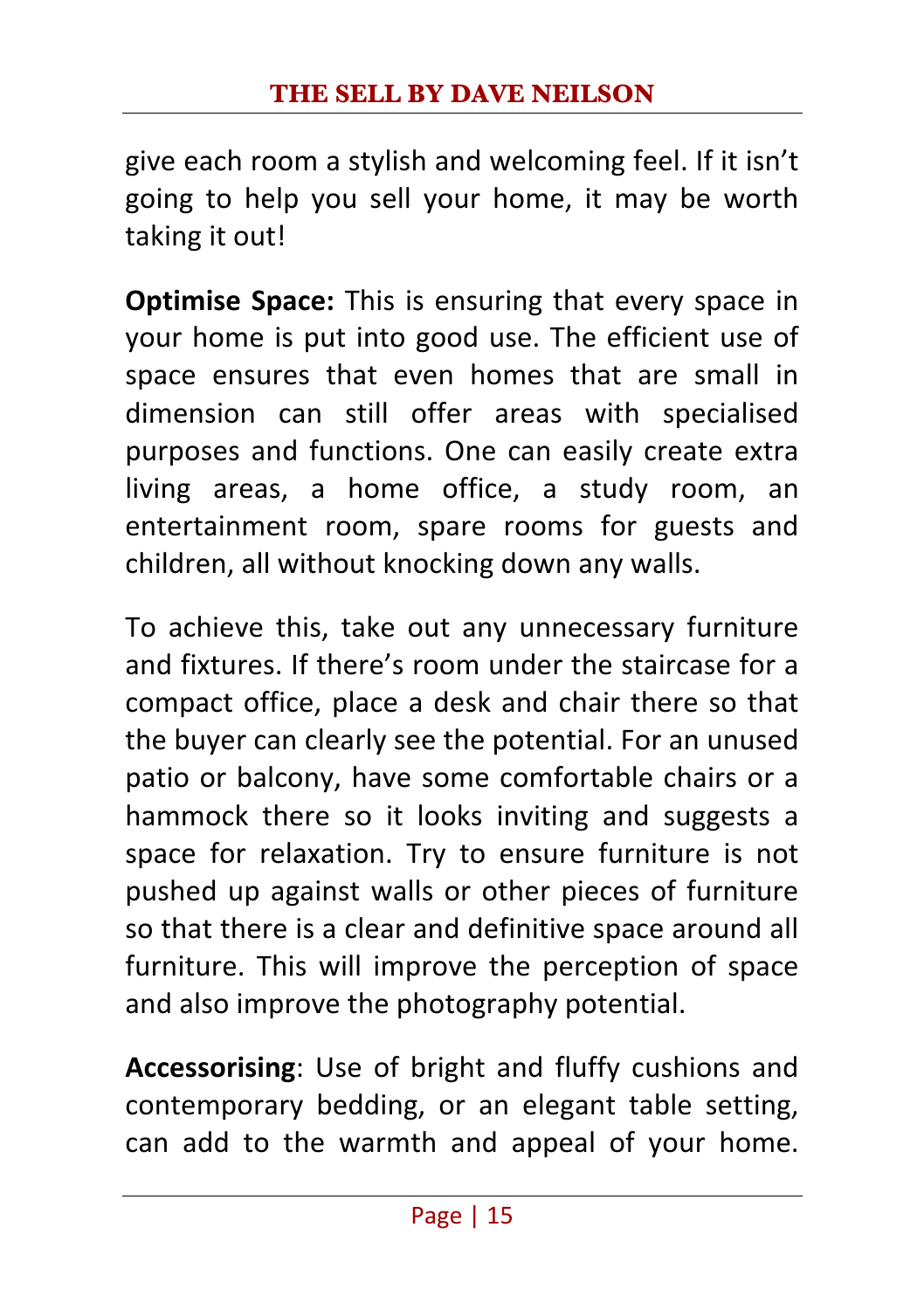Complementary wall hangings will also add to the appeal. I recommend sticking with fairly neutral bedding décor and relying on accessories and art for colour. Theme rooms with one colour accent to keep things simple, yet stylish. For example, white duvet sets with feature cushions and grey throw over the corner; and fresh white towels in bathrooms with a feature colour splashed through the accessories (candles, rolled towels, and soaps) can bring these areas to life and create an attractive appeal for potential buyers. 

**Light it up:** Natural light should be featured as much as possible in the staging of your home. Open your curtains, blinds or window coverings to let it in. It gives the room a fresh, airy and wholesome  $atmosphere - but make sure your windows are clean$ and don't draw unnecessary attention!

Although artificial lighting can be used to enhance the interiors of your home, it can sometimes leave a gloomy impression. Fluorescent lights can seem alienating. To create a warm impression, down lights, lamps and studio lighting can be used.

Ensure every bedroom has at least one, if not two, bedside lamps. These will frame the bed in photos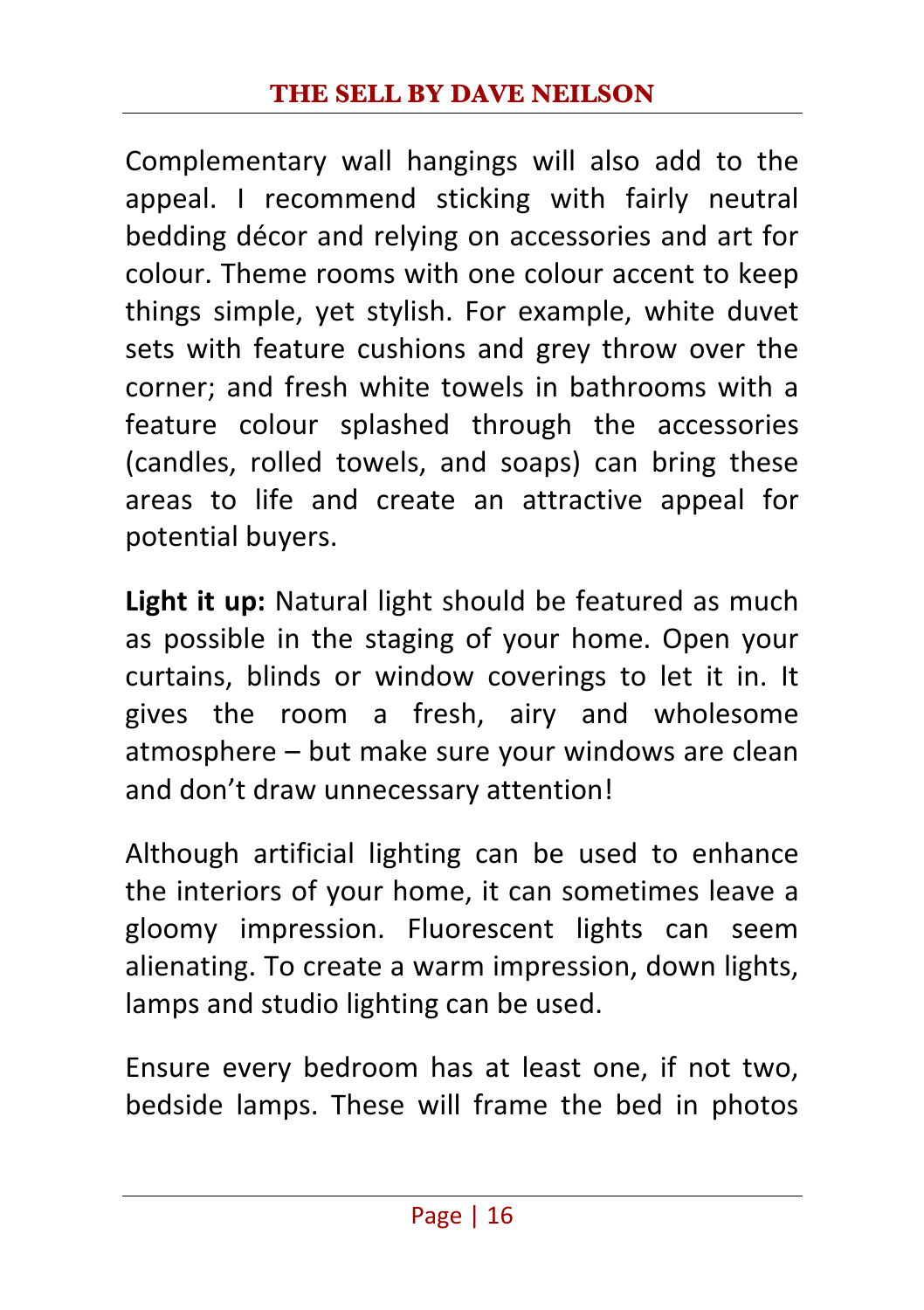and send light upward on the main wall, creating ambience and brightening up the whole room.

**Fresh Air:** Airing of the entire home before an inspection is essential. Locked up, sealed or poorly ventilated homes smell stuffy and have an unwelcoming feel to them. Air the home daily, or at least several hours before an inspection. Light neutrally scented candles just prior to showing the home  $-$  these give additional mood lighting as well as fragrance. Absolutely no smoke and/or dog smells!

**Organising:** Have the contents of your walk-in wardrobe, drawers and pantry neatly arranged. Some buyers are nosy enough to want to look inside, partly to ensure a lack of wear or damage, but also to ensure there is enough room for their stuff. A well organised home gives an impression of order; hence, the buver feels a sense of an orderly life that will help them settle in.

By organising, you will reassure the potential buyers that there is ample storage space for their needs and inspire confidence that your home is well taken care of.

**Landscaping:** Yard maintenance is essential if you are to achieve maximum price potential. Remove and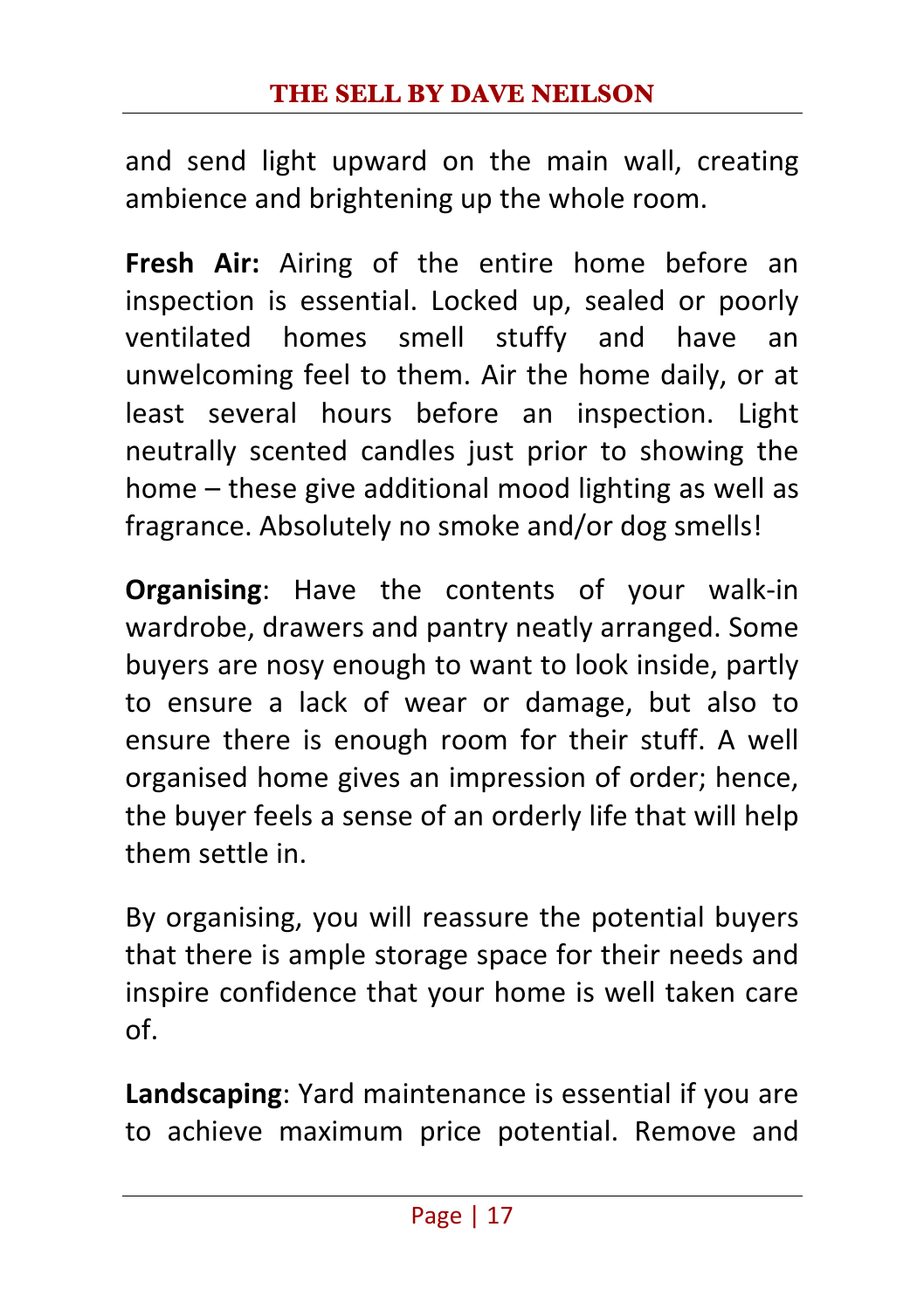overgrown areas, trim back shrub, trees and hedges, mow and edge lawns, add fresh mulch to garden beds and aim to have this area pristine. An impressive yard is a big crowd pleaser and statistically, homes with manicured gardens will reap the reward of a premium price. The biggest investment here is usually a bit of elbow grease!

Small enhancements to the fence and the general outdoor look can also aid in attaining the maximum impact and help create a positive first impression.

**Leave Your Home for inspections:** Buyers want to feel comfortable when it comes to asking the agent questions and thoroughly inspecting the home. Not everyone will love your home and negative comments can be upsetting. At the same time, interested parties may not feel at ease discussing their interest and price feedback if the seller is within range. It is an emotional time for both sellers and buyers, so it is best for all if you are not present when inspections are being conducted and to let your professional agent do what they have been trained to.

**Repairs:** Before listing your home for sale, ensure all obvious and critical repair work is complete. The fact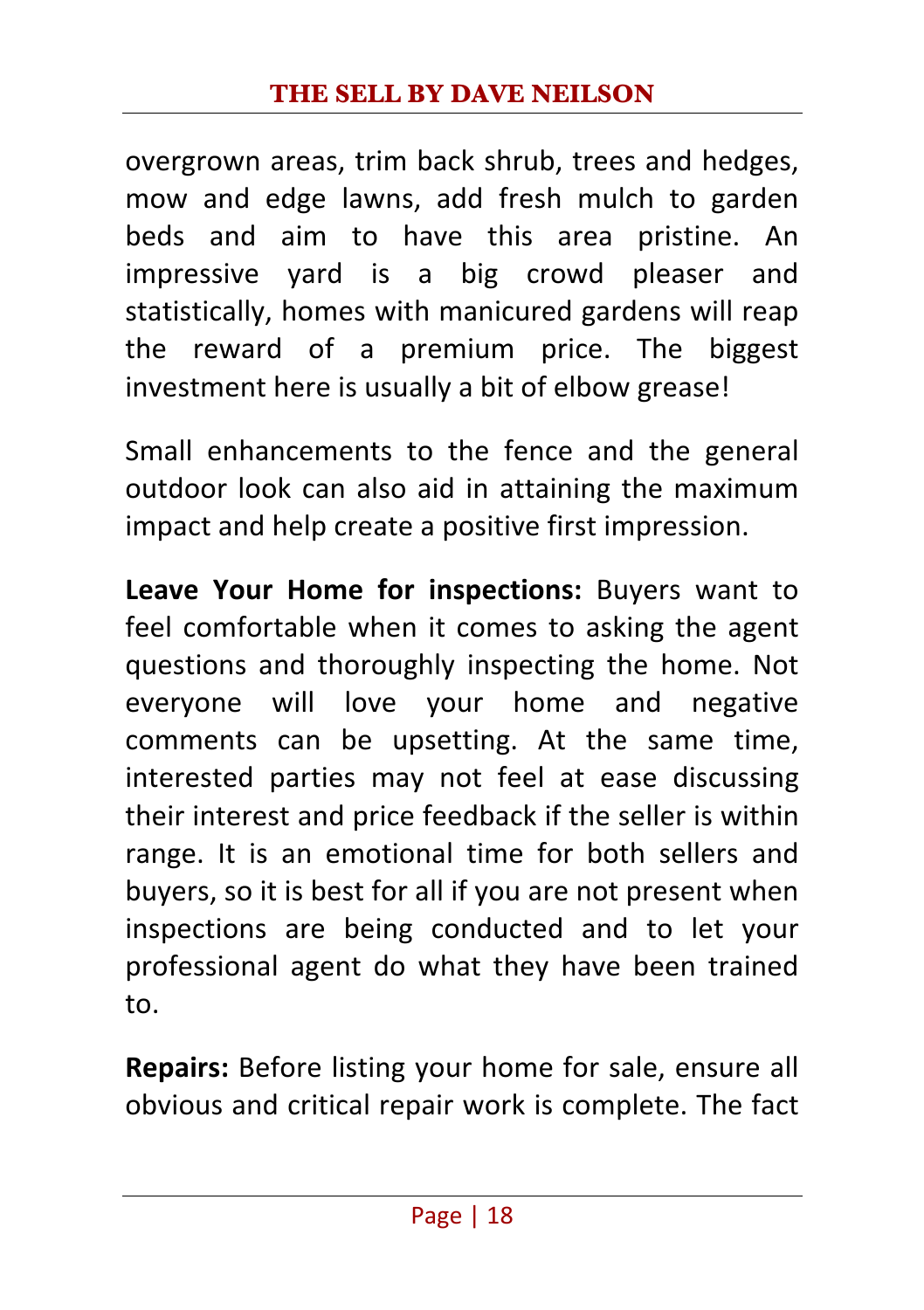is, the more faults buyers find with your home, the greater their bargaining position.

A poorly kept home gives the buyer a bad first impression, which is normally imprinted in their mind, and convincing them otherwise can be almost impossible.

The only exception would be if the home is sold as a "renovator's delight"; where the location or land is the most attractive element of the property; but these are generally homes that require a lot of work!

# **'What to Repair' Checklist**

- $\circ$  Floors and ceiling- address any cracks, freshly paint ceilings in ceiling white, re-fix any hanging sheeting, hire a professional grout cleaner, replace any broken tiles, and make sure carpets have been cleaned or replaced if necessary.
- $\circ$  Bathroom and kitchen fittings- old/worn taps, handles, towel rails, toilet roll holders, dated door/drawer handles, grouting, and shower screens. (Kithchens and bathrooms and critical points where buyers have a high focus and will downgrade yoru hiome significantly if these areas are not presentable.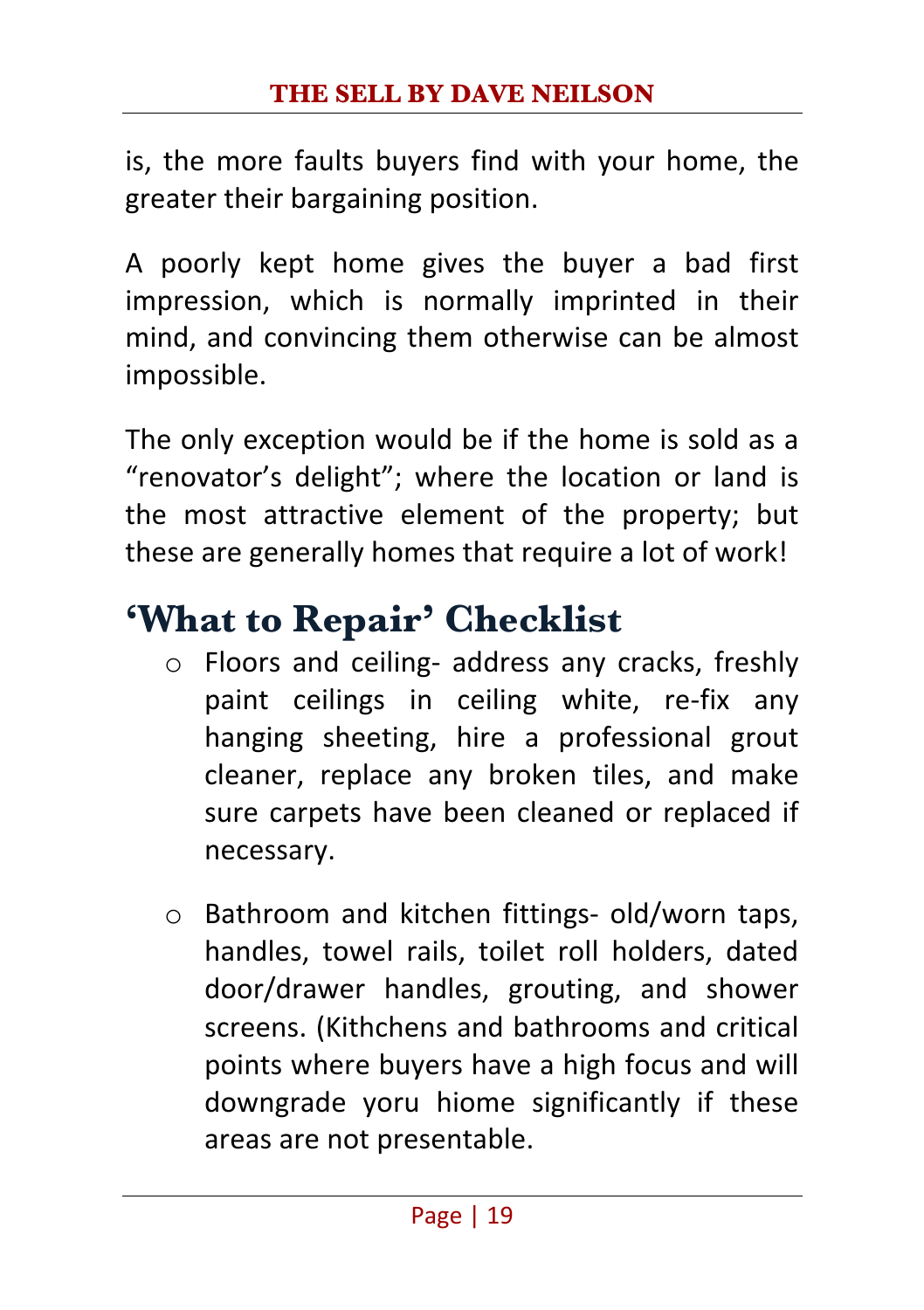- $\circ$  Lighting and ventilation- ensure all lights have workign bulbs, and fans and airconditioning units are cleaned. Replacing old school flush mount lights with white (natural) downlights can not only improve aesthetics, but also improve the quality of the lighting in your home, making it lighter and brighter.
- o Doors and windows- ensure they open and close freely, replace old door handles with modern ones (very cost effective that give a massive improvement), and make sure they are clean and fresh.
- $\circ$  Paint inside and outside- one of the easiest, most cost effective improvements that can dramatically impact the overall presentation of your property and assist in driving price in the right direction.
- $\circ$  Drainage system around the  $-$  ensure home there is no pooling water and that water is getting away from the house.

If all the above checkboxes are ticked, and the home is well kept, then you can easily justify pricing at the top of its value range.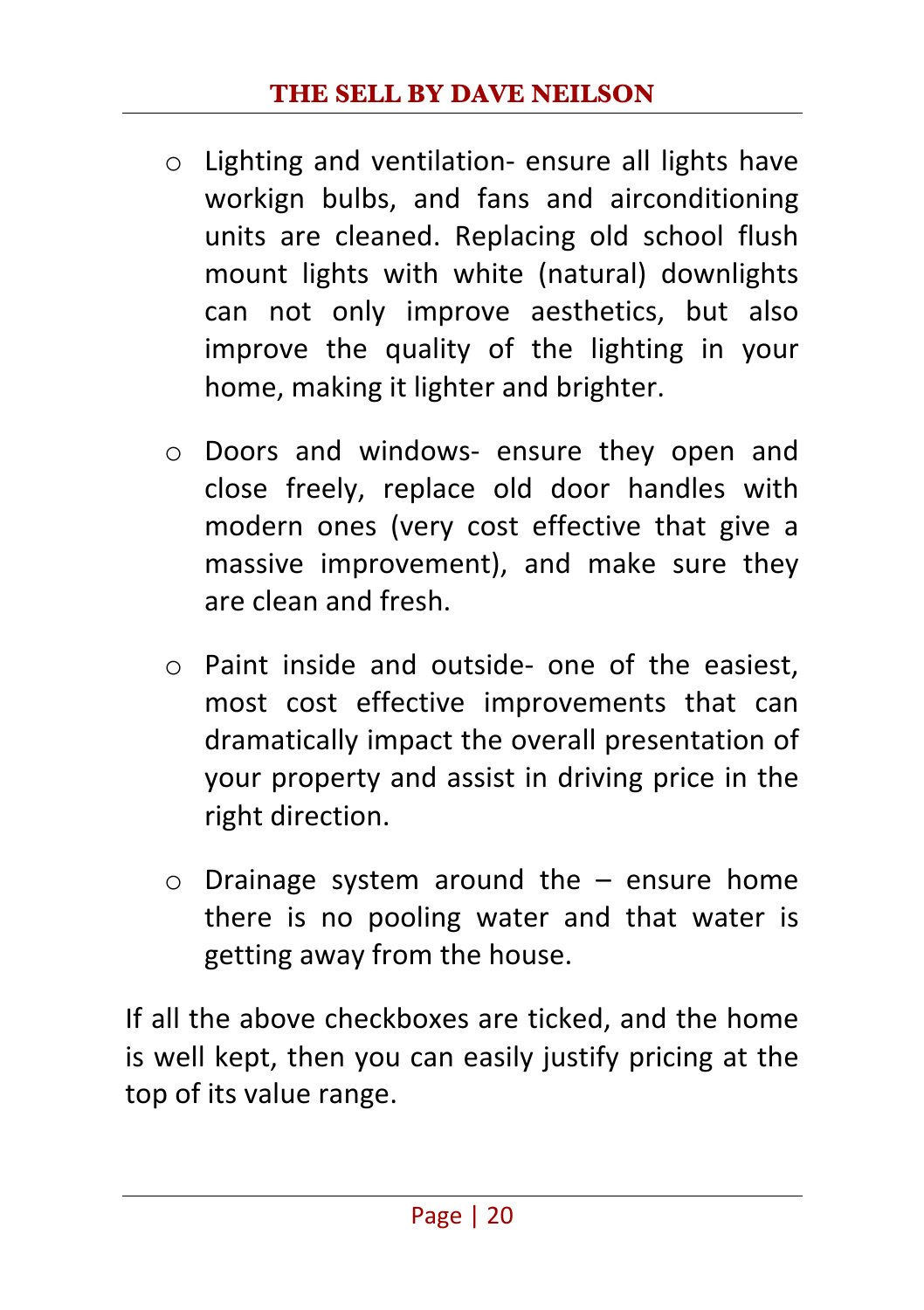#### **THE SELL BY DAVE NEILSON**

**Be** Accessible: Try to make sure that you are available to your agent to answer any questions prospective buyers might, and for inspections at reasonable notice. It gives an impression that you have confidence in it and it also ensures your home gets sold quickly and for the right amount. Owners who are slow to respond to queries lose many potential buyers purely by being inaccessible. Buyers move quickly in this day and age!

**Dogs and Pets:** Unusual or weird pets, such as snakes, spiders or rats, might not make the desired impression to most buvers- sned them on a holday while you are selling. Dogs are also best kept off the premises during an inspection, just in case the buyer inspecting is allergic or has a fear for dogs or pets in general. Cat or dog fur on the furniture or around the house is also a big turn-off.

**The Stink Factor:** Nobody wants a smelly home. This can be the easiest and swiftest way to get rid of a potential buyer. Blocked drains, the smell of urine (or worse) in the bathroom, cigarette smoke permeating the furniture, rotten smells in the kitchen, burned food, mildew, staleness and dust, are just a few of the unwanted smells in the home Even spraying the whole home with a fancy deodorant won't cut it. If a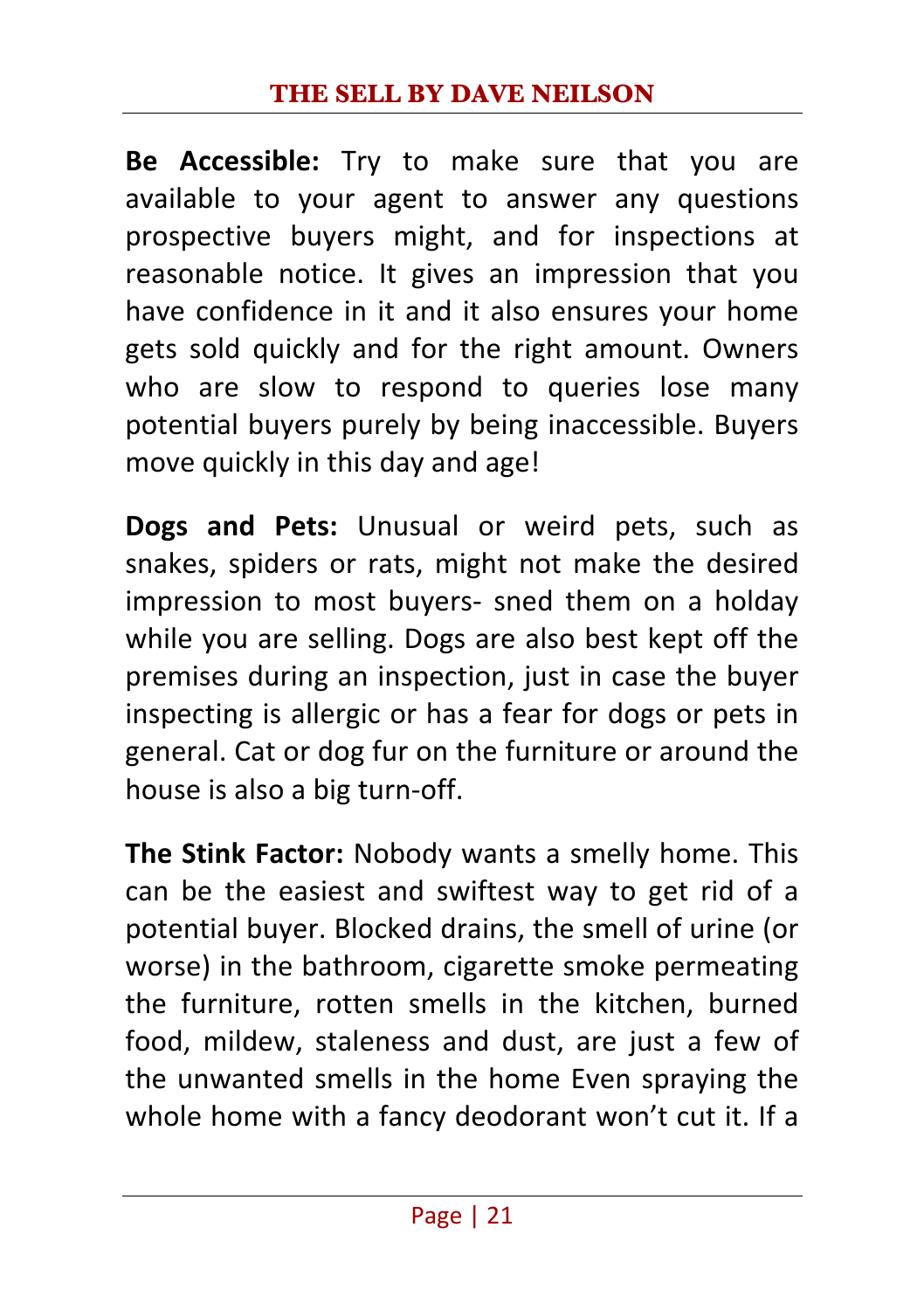pet soils a rug or carpet and there is that astringent smell you can't seem to get rid of, put it in storage until you've sold the home.

**White Walls:** For any repainting being done on your home before selling, seriously consider sticking with white or another neutral color. This actually creates a sense of spaciousness and light - the two most desirable factors buyers seek in a home.

**Welcoming Touches:** Vases of fresh flowers and freshly baked biscuits tend to invite in the potential buyers inspecting the home. Such things make them want to linger and imagine themselves living there.

Fresh flowers, ventilation, light and good smells are simple details that matter quite a lot in home staging. It also helps in creating the good first impression that might very well influence the buver to invest in your home. A lightly scented vanilla candle can often do the trick without adding a lot of surplus effort to the preparation before an inspection. But make sure these scents are mild/light and not overpowering.

**Check Regularly:** Continuous and regular inspections are vital to see everything is in place as long as the home is on the market. Although staging a home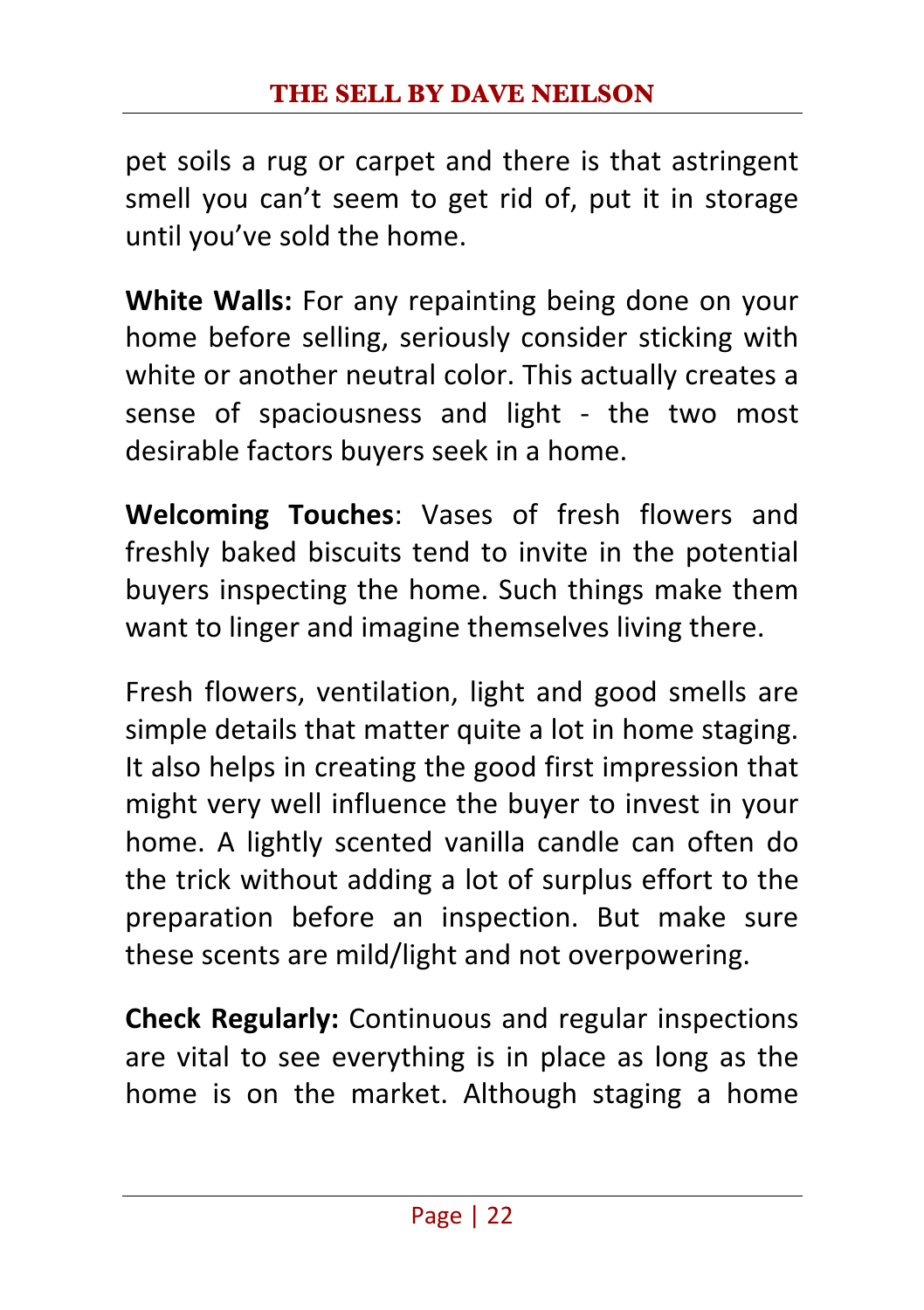might be tiresome, imagine the feeling when your home sells faster at, or above, your goal price.

## **HOME STAGING STEP-BY-STEP**

The best thing about staging a home is that it can be done professionally, or you can do it yourself. Engaging a home-staging professional has its own advantages. They know what the market is looking for and how to deliver it cost effectively. However, this is at an added cost as they will charge a fee.

This step by step home-staging guide will help you get the best possible result for a minor outlay. Since you do it yourself, you may even ask for a higher price or have a greater bargaining power.

Different buyers will have different tastes, wants and needs, but there are certain fundamental elements which are universal, and when applied, can only help.

We shall take you through each section step by step with a checklist to ensure all grounds are covered for the best possible results. This is also what any professional would do.

#### **Outdoor staging**

#### **Garden**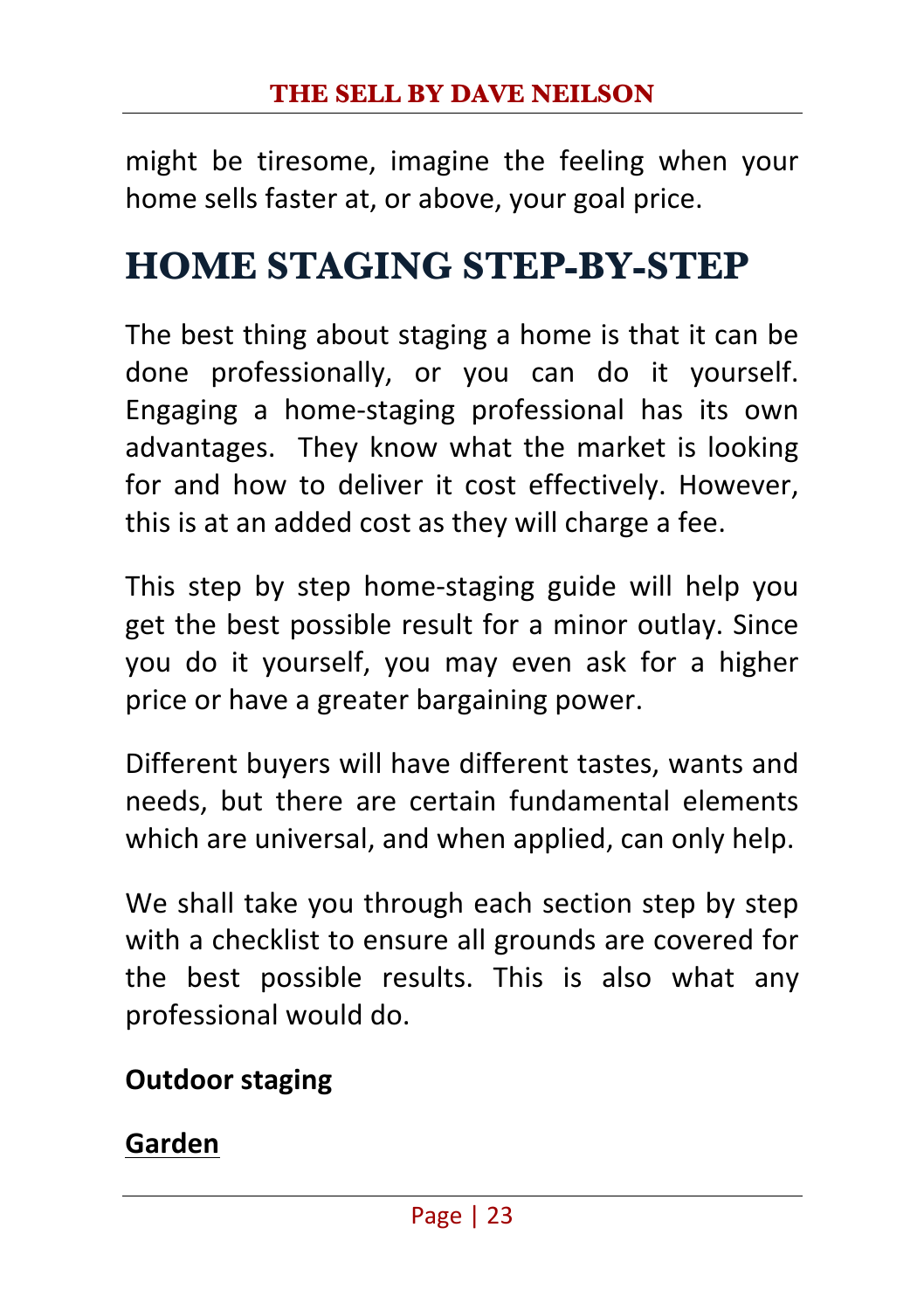If your home has a garden, it might be one of the key selling points that attracts a buyer to your home, so you need to present it at its absolute best. Ensure it enhances your property's presentation by having it well cared for. This also gives the impression that it's easy to maintain.

A garden maintenance company can help you do this at an extra fee, but with the right tools and equipment, the following checklist can help you. Investing in some plants to give your garden a lift might also go a long way in enhancing the entry and improving any unattractive areas.

#### Garden checklist

- Spread a lawn lifter a month out to energise your lawn and keep the water on it consistently (timers are very cost effective and time effective too and you won't forget!)
- Keep the lawn mown and edges trimmed.
- Repair garden bed edging
- Shape and trim bushes and trees.
- Enhance key areas with healthy plants.
- Weed the garden and lay fresh mulch to garden beds. It's absolutely worth it!
- Clear any rubbish, loose items, palm fronds and blow away any leaves daily.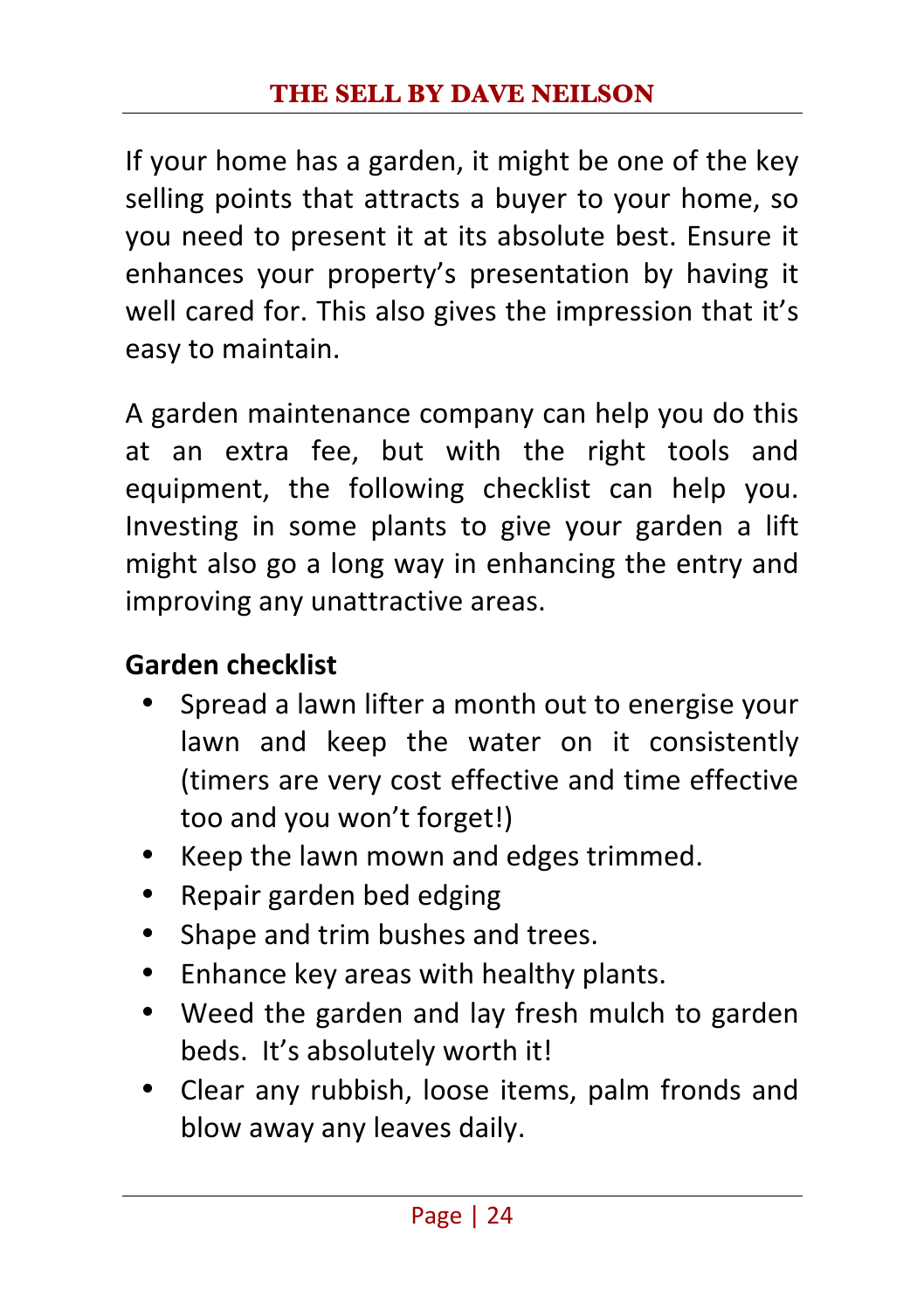#### **Home Facade**

Pressure clean the external surfaces of your home. A fresh coat of paint or varnish to doors, trims and stairs can have a big impact.

For timber homes, repainting the exterior certainly enhances its appearance, and at times a change in color is called for. If the budget doesn't allow for a total paint job, you can freshen up the exterior by simply touching up those spots that need the most attention. 

Clear out the gutters. Fix any obvious damage to the facade, including the fence, wire or metal doors, etc. Once all the above is done, it gives the impression that your home is well cared for.

#### **Façade Checklist (Remember this is the first thing buyers see on arrival!)**

- $\circ$  Make a list of the obvious things that need attention.
- $\circ$  Spot and budget for painting where and when necessary.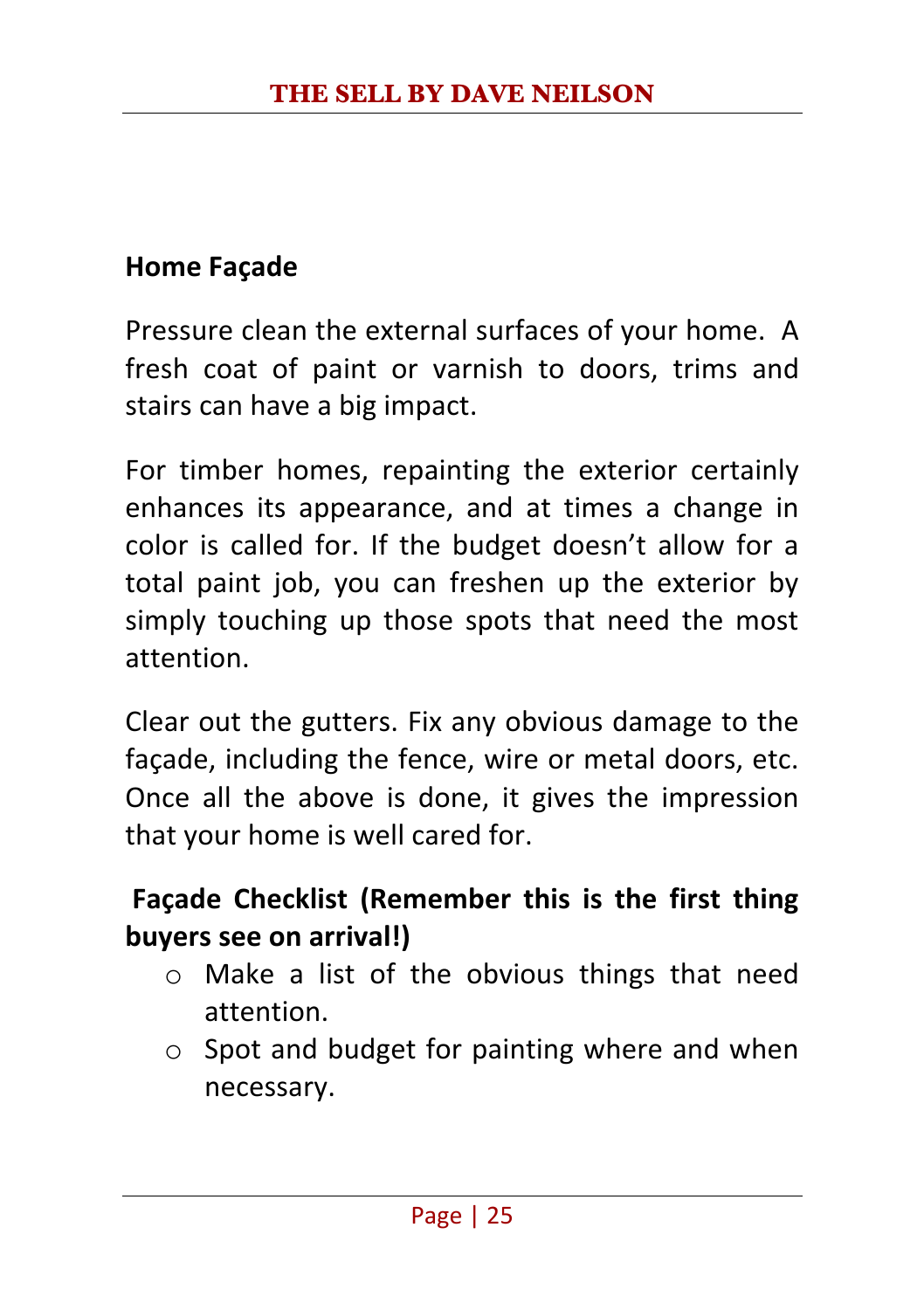- o Wash down painted surfaces and remove cobwebs.
- $\circ$  Have a functioning letterbox that stands straight.
- $\circ$  Clear out gutters and fix any damage.
- $\circ$  Check that all doors open and close easily.
- o Clean dirt and loose gravel off concrete, paved paths and steps.
- $\circ$  Paint and correct any imperfections required.

#### **Entry**

This is the entry point to your home and it's what the prospective buyer sees as soon as they land at your doorstep. Your front door should be sparkling clean and with no squeaks. The entrance should also be well lit and ventilated. Welcoming fresh air or a sweet aroma should invite the buyer into the home and give them a sense of pride if they were to arrive home, or invite guests around.

#### **Entry Checklist**

- $\circ$  Keep the pathway clean and stable.
- $\circ$  Get a new welcome mat.
- $\circ$  Check the doors to ensure they are in good condition, clean and open easily and with no squeaks.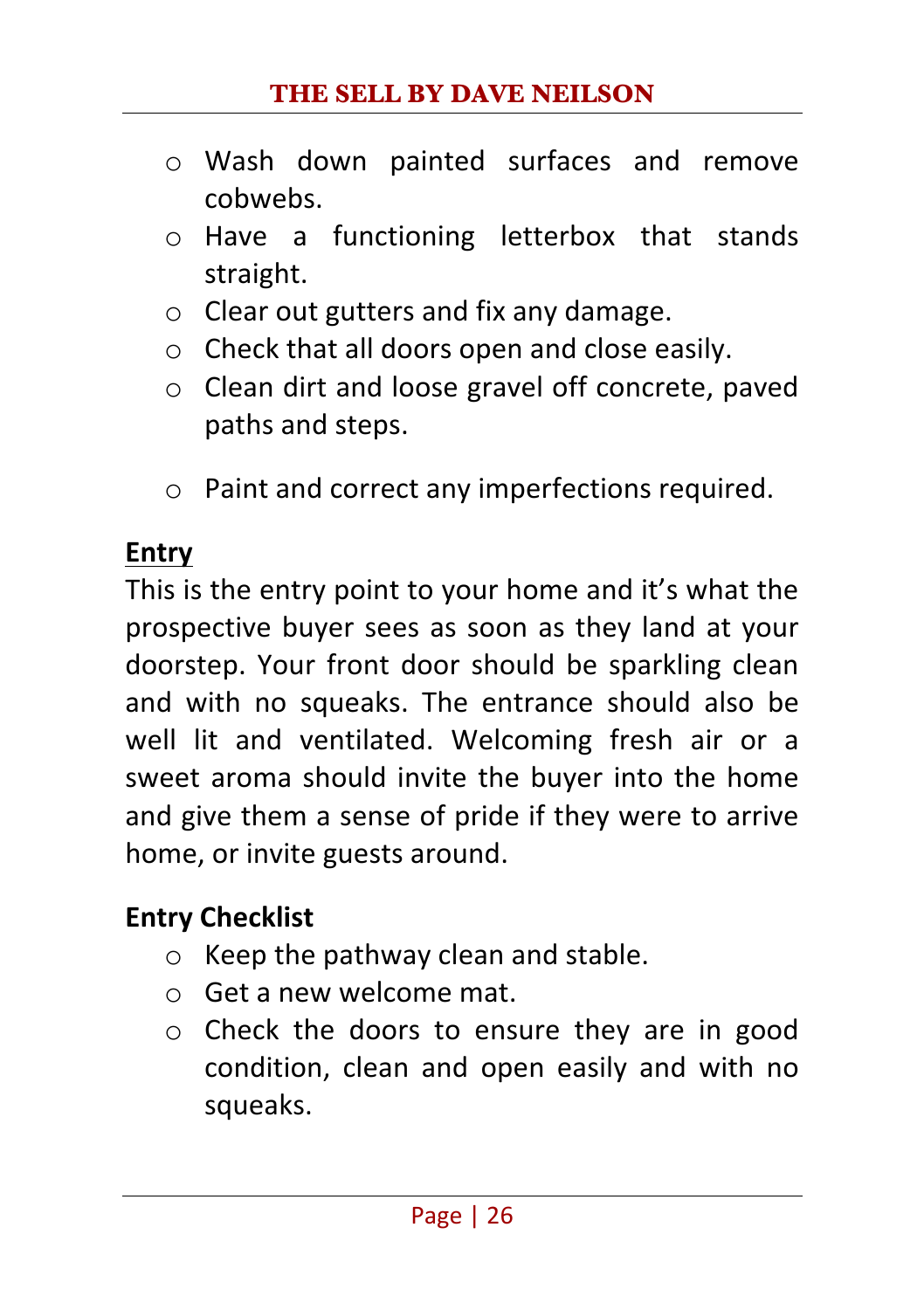- $\circ$  Refresh the paint on your front door if necessary.
- $\circ$  Clear all clutter from your entry. This gives the impression of ample space.
- $\circ$  Ensure any entrance lights have new bulbs and are in good working order.
- $\circ$  A bit of greenery and landscaping can also add a nice touch here.

#### **Indoor staging**

#### **Living Areas**

This is the area where your buyers will imagine themselves and their belongings. It should be fresh and inviting, encouraging enjoyment and relaxation with loved ones. Any personal belongings such as family photos, magazines and newspapers, and your CDs and DVDs should be packed away.

Take time to repaint the walls with a neutral color to open up the space and brighten the room. Check that the furniture, cushions, throw rugs and paintings are appropriate and fit the current trend. Don't add too much of your own personal touch. Remember, if your furniture is worn out or not trending so much, you can always cover it with neutral fabric covers, or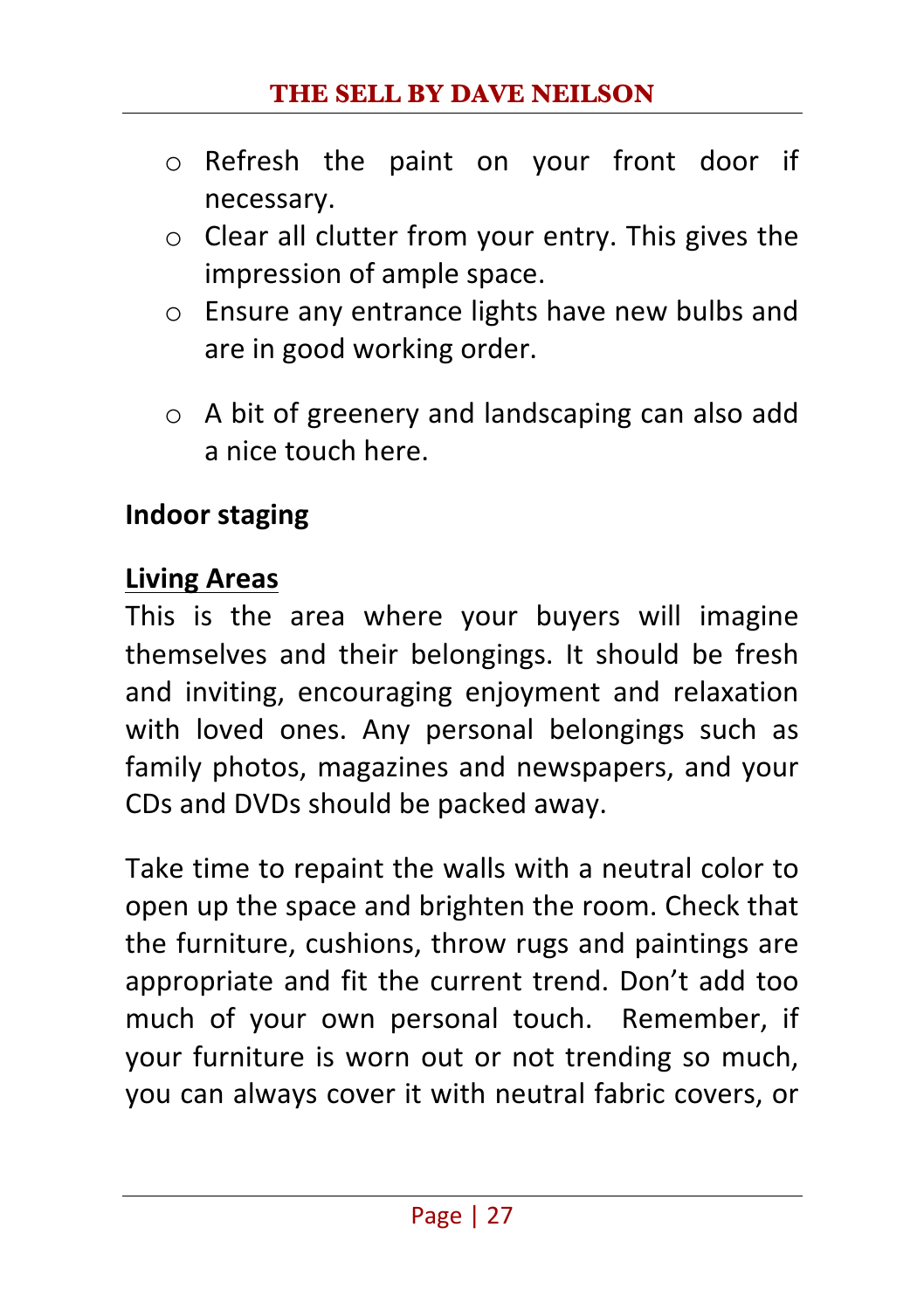rent new furniture for the sale period which will reduce your days on the market.

#### **Living Areas Checklist**

- $\circ$  Clear away personal belongings like photos, family portraits, magazines and newspapers.
- $\circ$  Pack up your CD and DVD collection.
- $\circ$  Encourage interaction using the furniture placement to promote conversation.
- $\circ$  Paint the walls in neutral colors.
- $\circ$  'Lift' the area with stylish throw rugs, cushions and artwork. You can add or remove floor rugs to either give color or open up the area.
- $\circ$  Clear unnecessary furniture that crowds the room.

#### **Kitchen**

There is nothing worse than an unclean kitchen. Untidy kitchen drawers tend to show disorganisation and give the impression of a dysfunctional kitchen.

Before putting your home on the market, follow this checklist. 

#### **Kitchen Checklist**

 $\circ$  De-clutter the entire kitchen - if you haven't used it in the last 12 months, get rid of it!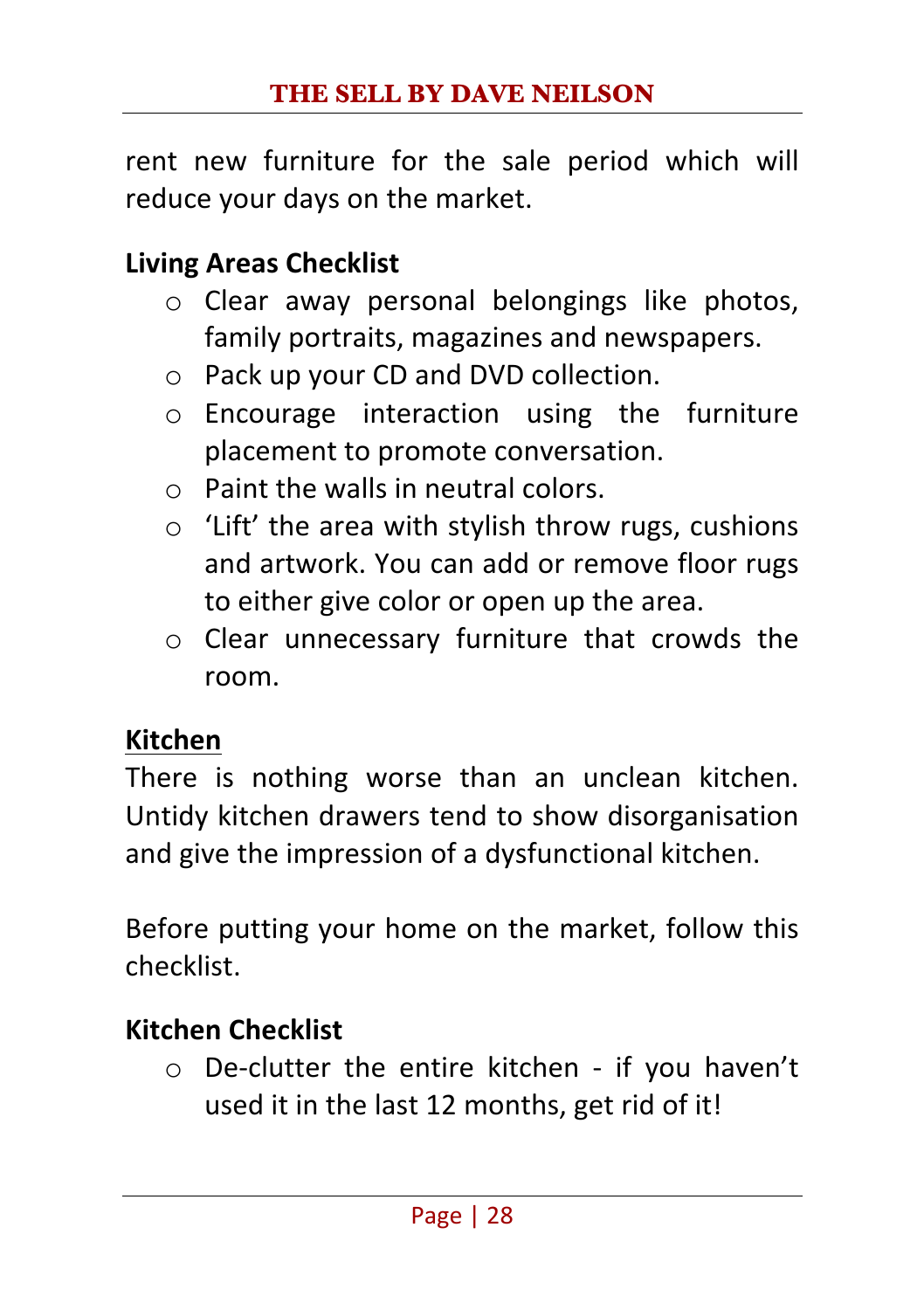- $\circ$  Clear benchtops to allow for working space. Store away appliances like the toaster, blender, juicer, mixer etc. in cupboards to make your kitchen look bigger.
- o Have well organised, clean, neat and tidy drawers and cupboards.
- $\circ$  Have your kitchen clean and healthy looking. This allows the buyers to imagine themselves preparing meals and enjoying family meals together. Use commercial quality cleaning products and detergents so that all surfaces shine and sinks and taps sparkle.
- $\circ$  Ensure the locks and handles are in current style, match and aren't tarnished/soiled.
- $\circ$  Ensure there is ample and attractive quality lighting to the room. Replace or repair existing light fittings if necessary.
- $\circ$  Have a simple dining table set up, or even bar stools to give buyers an easy casual dining option.
- $\circ$  Clean the inside and external surfaces of the fridge and freezer, the dishwasher plus any other equipment. Make the stovetop and oven sparkle and shine.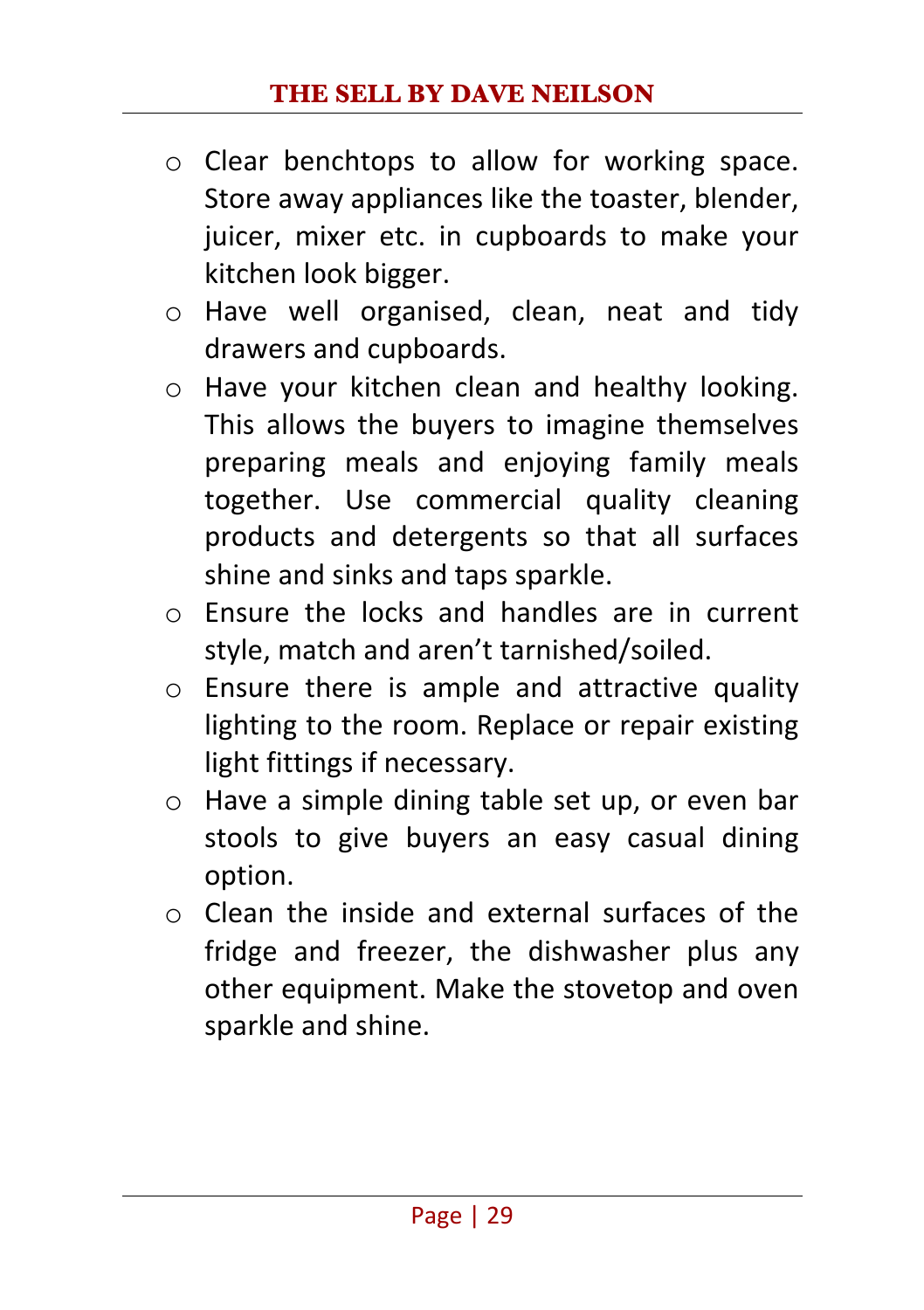$\circ$  Wipe down all cabinetry with vinegar and don't forget to clean the range hood! Place filters in the dishwasher and ensure the light works.

#### **Bathroom and Toilet**

This is the most sensitive area and needs special attention. Some of the things to consider include:

#### **Bath and Toilet Checklist**

- $\circ$  Use commercial and quality cleaning products to remove scum stuck around the bathtub and any mould on the walls.
- $\circ$  If the grout is unable to be cleaned, there are companies who have chemicals that can help. or can grind out old grout and replace it with fresh grout.
- $\circ$  Ensure your shower is scrubbed clean, using a de-scaling solution on the door frame, hinges, and tapware if necessary.
- $\circ$  To preserve the life of your shower, refrain from using cakes of soap and go for gels or soap free liquids instead. Wipe id dry after every use and you will prevent build up on the screens and mould from forming in the grout.
- $\circ$  If there are cracks in any bathroom glass or mirrors, have them replaced.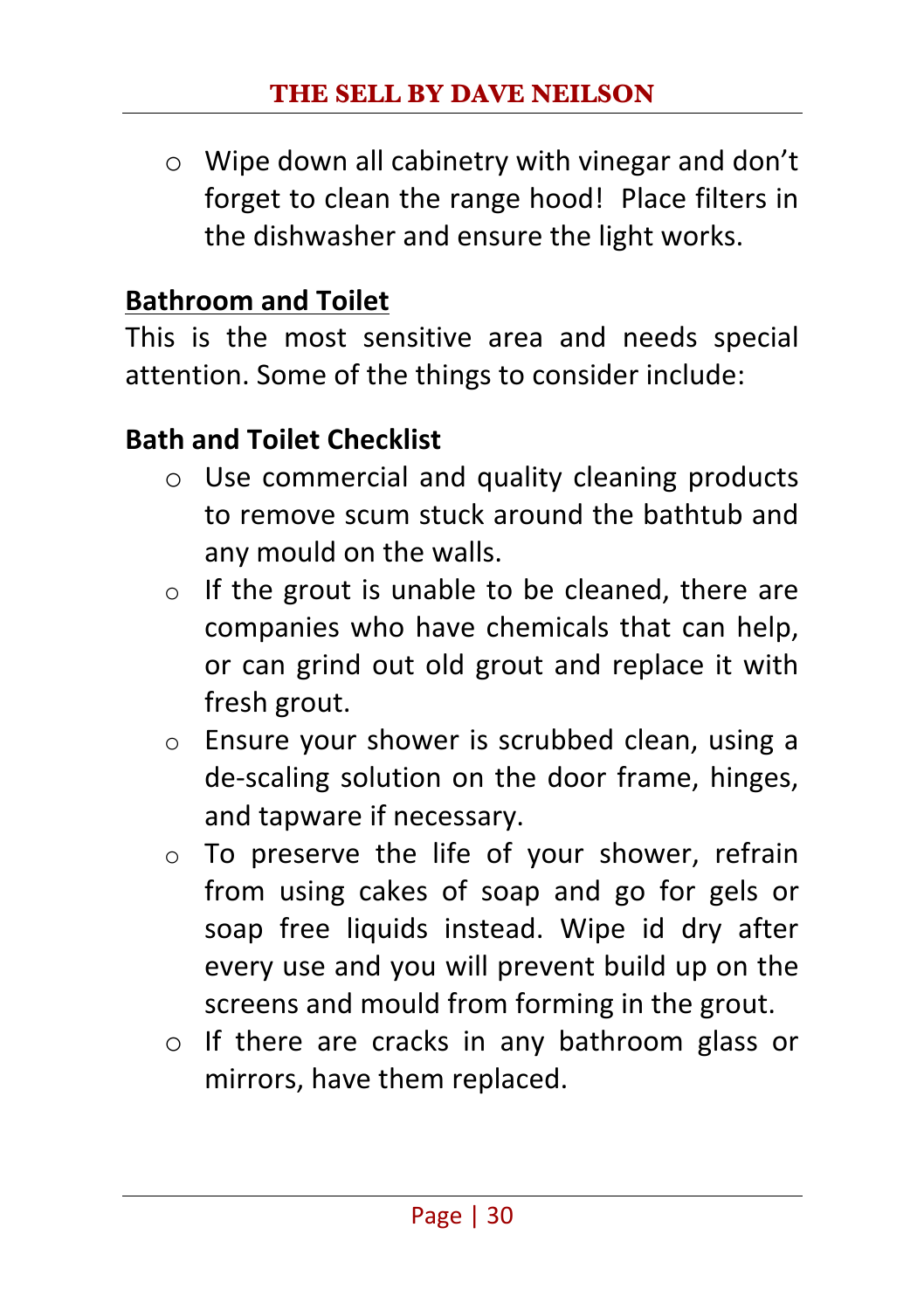- $\circ$  Ensure the toilet is clean, the seat and lid are down and a new white toilet roll is placed in the holder. Remove any toilet brushes or mats.
- $\circ$  Ensure all bathroom products are hidden away and place just a fresh white or chrome soap dispenser on the vanity in place.
- $\circ$  Remove the washing basket and store it out of sight.
- $\circ$  Lastly, display fresh, new white towels and if appropriate to the space, add some fresh flowers or scented candles.

#### **Bedrooms**

The bedrooms should give a feel of peace and comfort when one enters. A neutral, spacious and airy effect is what you should aim for.

#### **Bedroom Checklist**

- $\circ$  If repainting, soft neutral tones are your safest bet.
- $\circ$  Make the beds, and brighten the rooms with clean, fresh and crisp bedding, sticking to neutral or white bed linen and adding a pop of colour with throws, pillows and cushions.
- o Don't be frightened to use lots of pillows of  $d$ ifferent sizes – European pillows, standard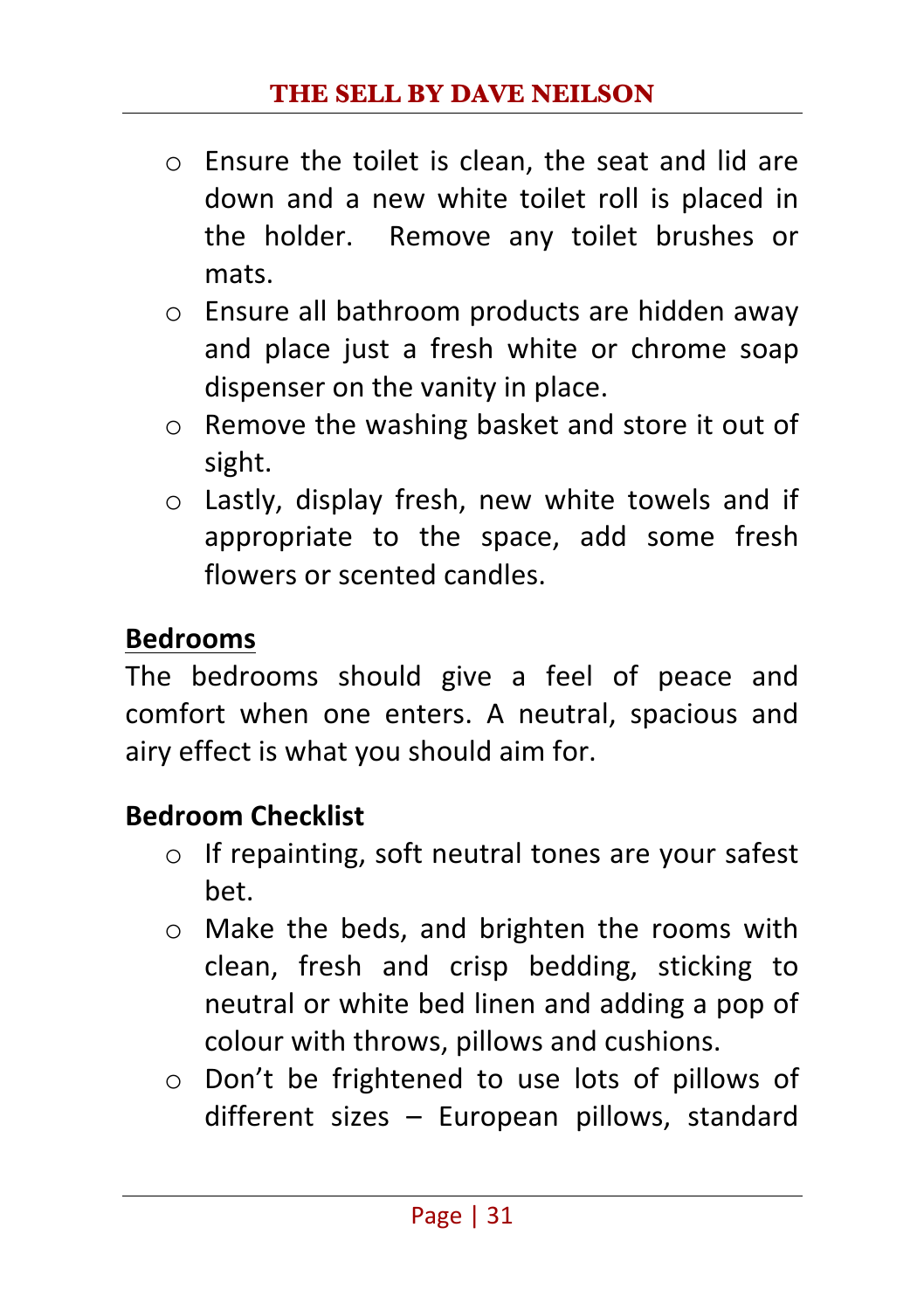pillows plus cushions will add style and make it more inviting!

- $\circ$  Keep your wardrobes and drawers tidy. De $clutter$  them and remove excess furniture  $$ where possible bedrooms should have beds, bedside tables and not much else unless you have a very large space that could be furnished additionally.
- $\circ$  Wash and iron the curtains, fix the broken blinds and keep them open allowing light and fresh air to filter in.
- $\circ$  Keep windowsills dusted and clean
- $\circ$  Be confident enough to let the buyers inspect each and every inch of your bedroom and every other room.

#### **Laundry Room**

It can be very easy to forget and neglect such a room. Don't leave dirty washing lying around or wet washing in the machine on a hot day.

#### **Laundry room checklist**

- $\circ$  Have it well lit and bright.
- $\circ$  De-clutter. Only have essentials on show, such as an attractive peg bucket or neatly folded new towels in a neutral colour.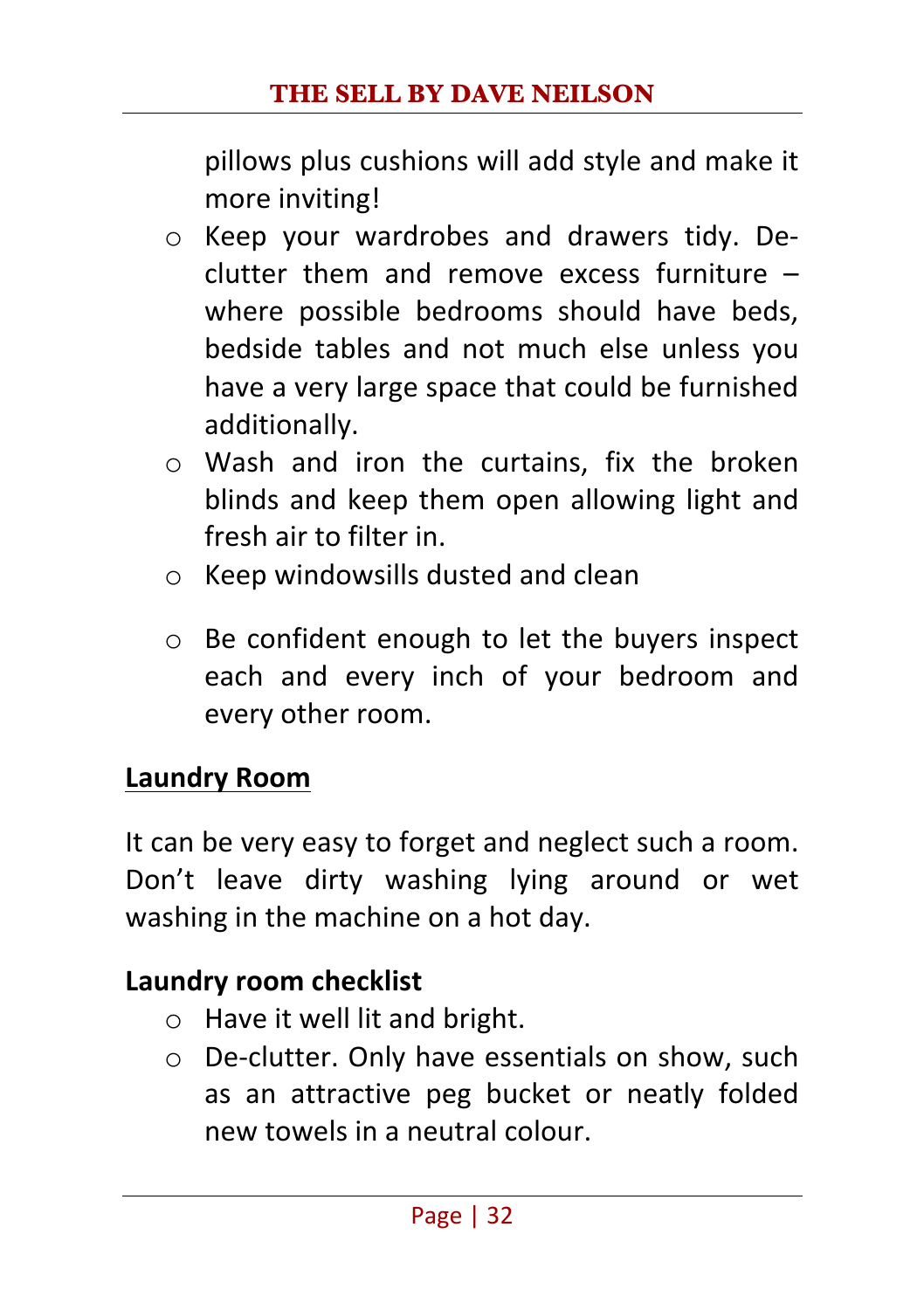- $\circ$  Polish the tub.
- $\circ$  Clean the outside of the washing machine and  $d$ rver – ensure there is no build up of lint or dust on walls or in corners.
- $\circ$  Hide dirty clothes and make sure there is no washing left on the clothes line.
- $\circ$  Put ironing board away to amplify space.

## **HOME STAGING SUMMARISED**

Everybody wants a good looking and well-maintained home. Usually, a home that looks good sells faster and at a higher price than one that is not well maintained. Cleanliness will go a long way towards encouraging potential buyers to consider being in your home. Mowed grass, weeded gardens and neatly trimmed bushes are some of the things that can be seen straight away - even when buyers are driving by. They add to your home's overall appeal and are key to creating first impressions.

Repairs are vital and must be done before putting vour home on the market. They make the home more appealing to buyers. Even minor repairs can do wonders for a home's desirability.

Arranging furniture in a way that makes a room look larger also works to your advantage. Furniture can be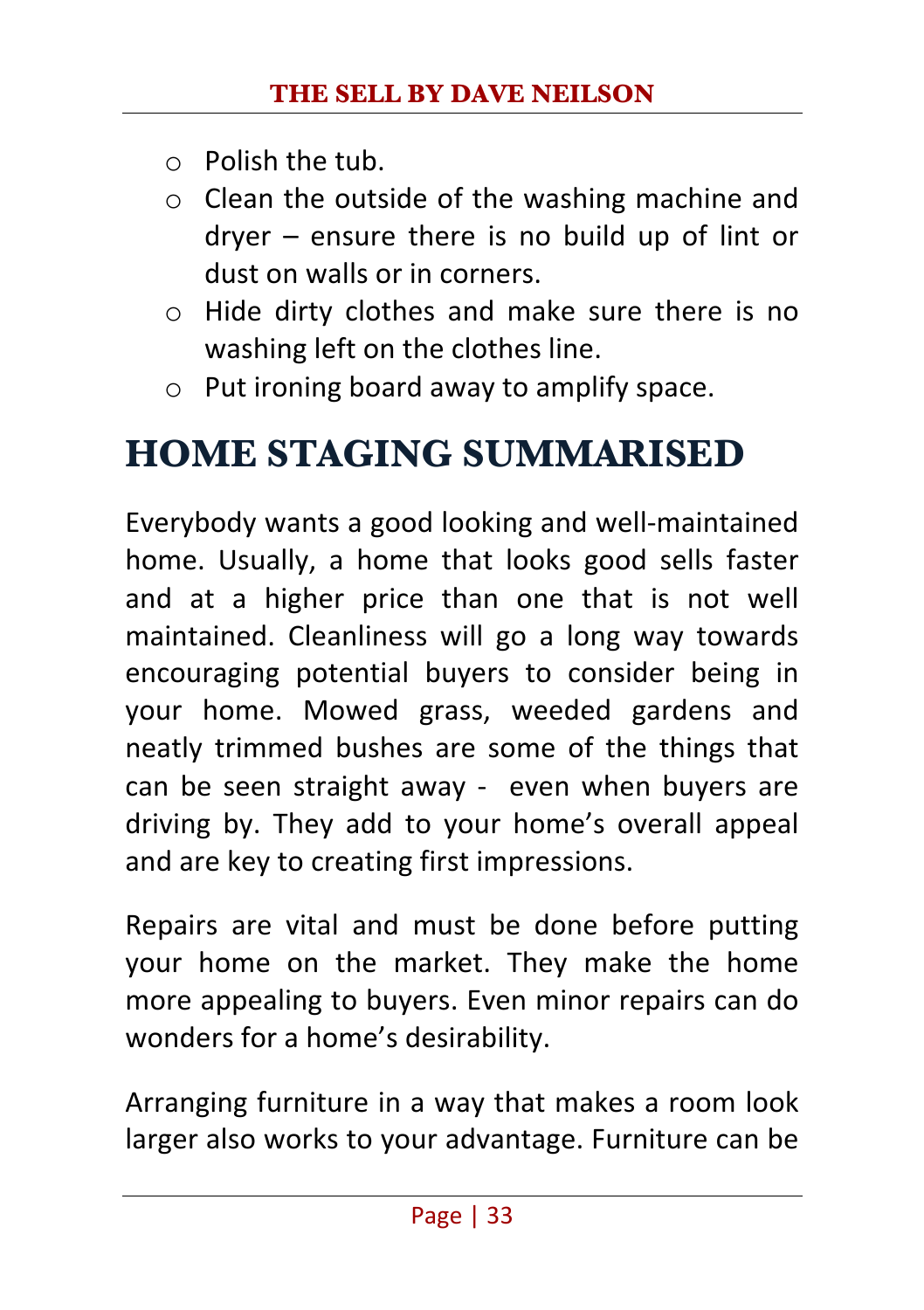moved to better showcase your home's assets and create the best look, facilitating ease of movement and avoiding that claustrophobic feeling that will make buyers run for the hills. Ensure that everything is arranged in a way that enhances the natural architecture and lighting of the room and you have enough airflow to keep the home free of odours and smelling fresh.

I hope this helps you stage your home and put you on the right path to attracting a healthy price with minimal stress!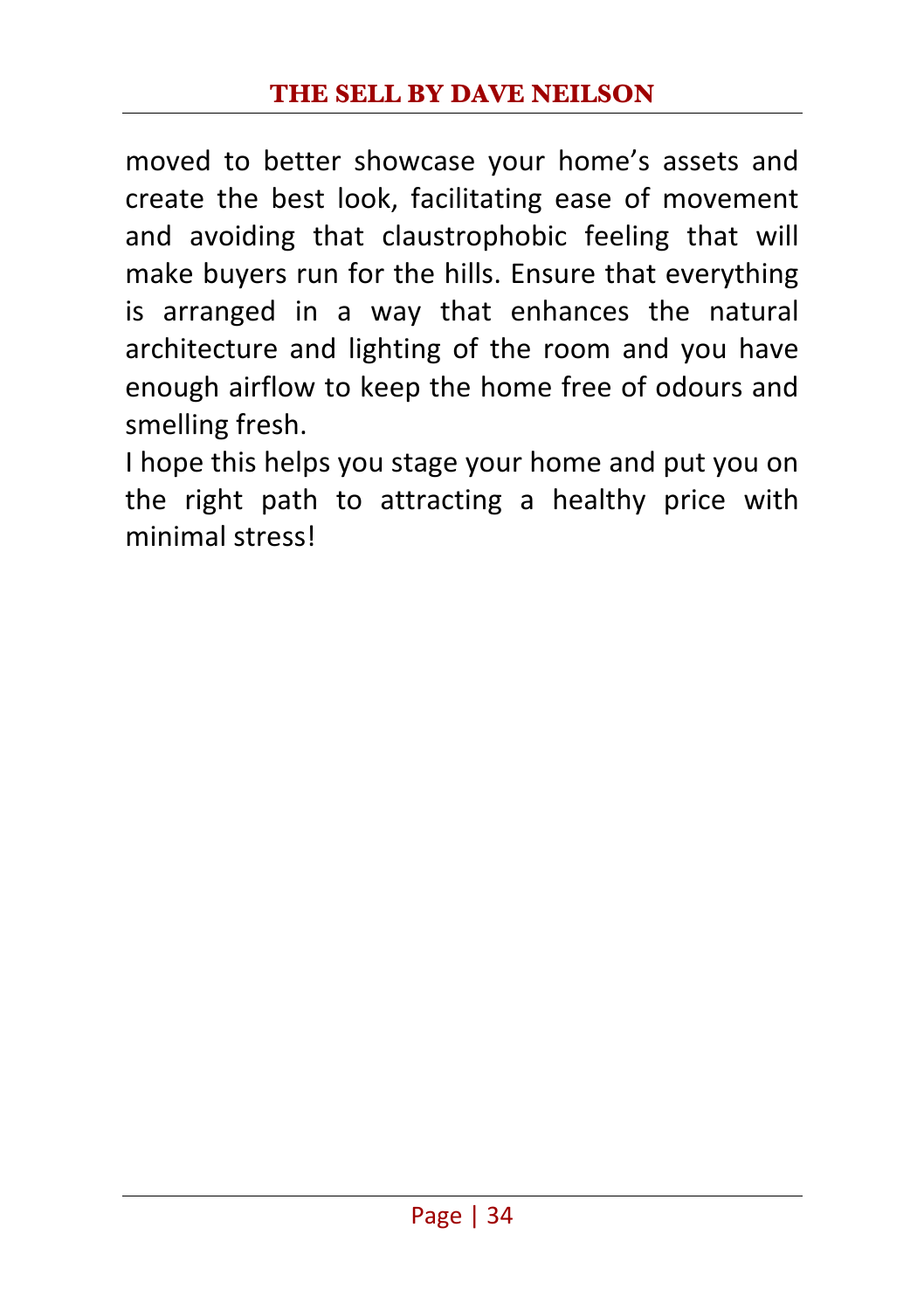# **Chapter 2 BUILDING AND PEST INSPECTIONS**

A standard clause in house and land contracts is provision for an independent qualified building and pest inspection to satisfy the buyer that there are no unknown significant faults, maintenance issues or pest problems.

This can also be requested by some mortgage companies before lending the money for the home's purchase. However, it's actually a good idea for sellers to have one done before selling their home. It helps in identifying any issues that may present during the inspection and allows to address anything that could scare a buyer off and cause them to terminate a accepted contract, or ask for hefty price reductions.

# **Why have a building inspection done?**

A building inspection helps to ensure that the sale of your home goes smoothly.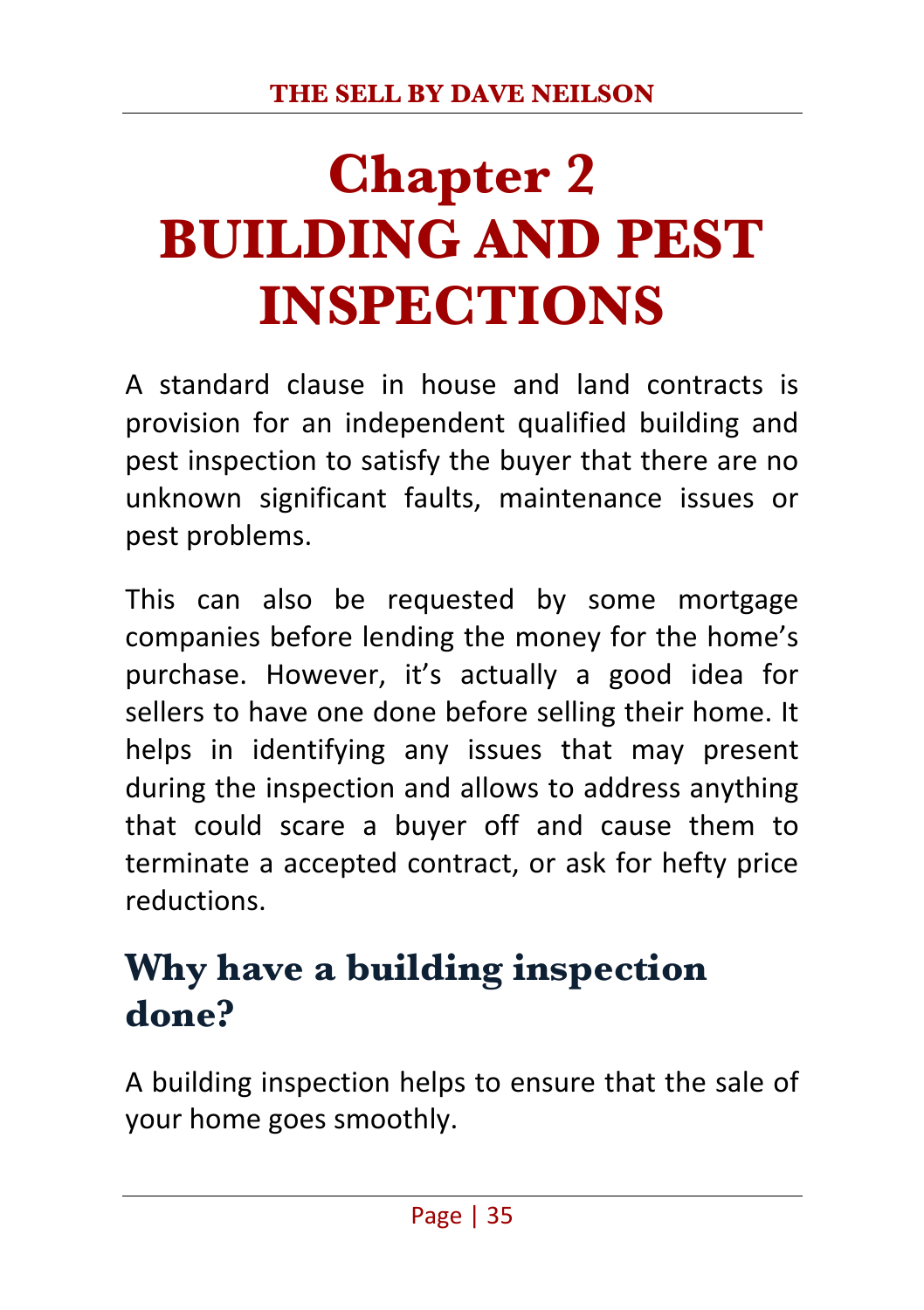The inspector will thoroughly check out your home and notify you of any problem areas that need rectifying or touching-up. This goes a long way in helping you stage your home to its best advantage. All areas that need fixing will be pointed out, making it easier to have them upgraded or styled up for best value, before putting your property to the market.

A building inspection also minimizes issues that buyers might have about buying your home. This increases the number of potential buyers and puts you in a better bargaining position for a higher price.

With a building inspection report to hand, the seller portrays honesty and good will.

The assumption is always that a seller should know of any looming problems, as they live in the property, but that's often not the case. The seller might already be too used to the way things are and fail to recognize these problems or issues, which can cause much disappointment and frustration when you think you are at the finish line.

A building inspection will assist a home owner to pinpoint these problems and create a list of concerning items that can be addressed, bringing a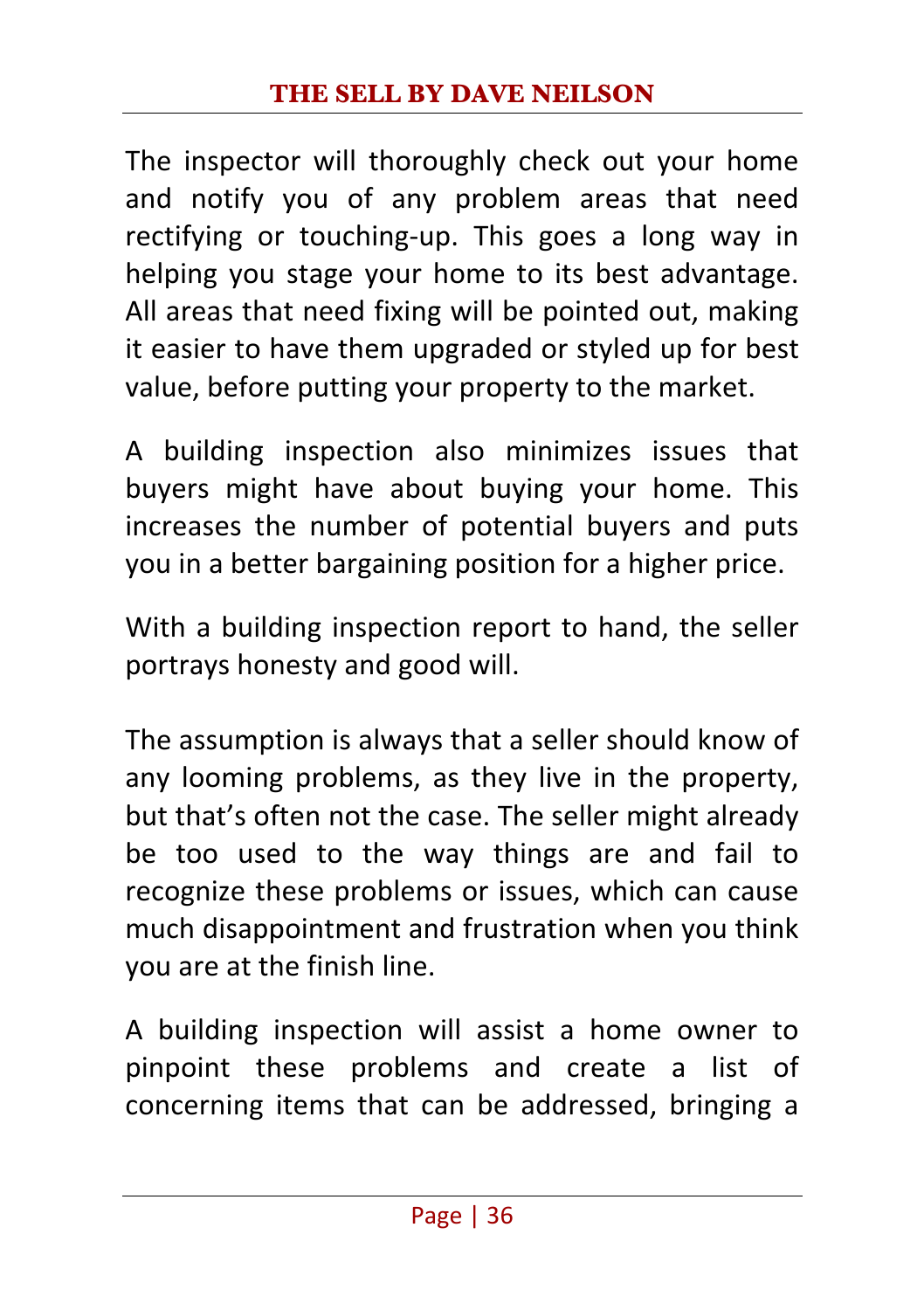fresh, professional set of eyes to the exterior and interior of the property, providing objective advice.

This ensures that your home sells as quickly as possible, without higher risk of contracts crashing and taking additional time on market which will typically mean accepting a lower sale price eventually. If a buyer backs out, other potential buyers will wonder why the first deal fell through, and may be concerned enough that they won't want to take a risk themselves. You will have a lot of explaining to do, and consequently more stress.

If problems are discovered during a building inspection, it does not necessarily mean that you must fix them. However, if there is no intention of making the repairs, this should be communicated first hand to the buyers so that they are aware and not in for any surprises.

Correct disclosure reduces legal risks and any shock factor when a defect may be raised. Remember, you do have the control if you know about any issues and can address them before they become problematic, but you have no control, once an inspector raises them, or with how the issue is discussed with the inspector and the buyer. Building and Pest inspections are typically the biggest reason for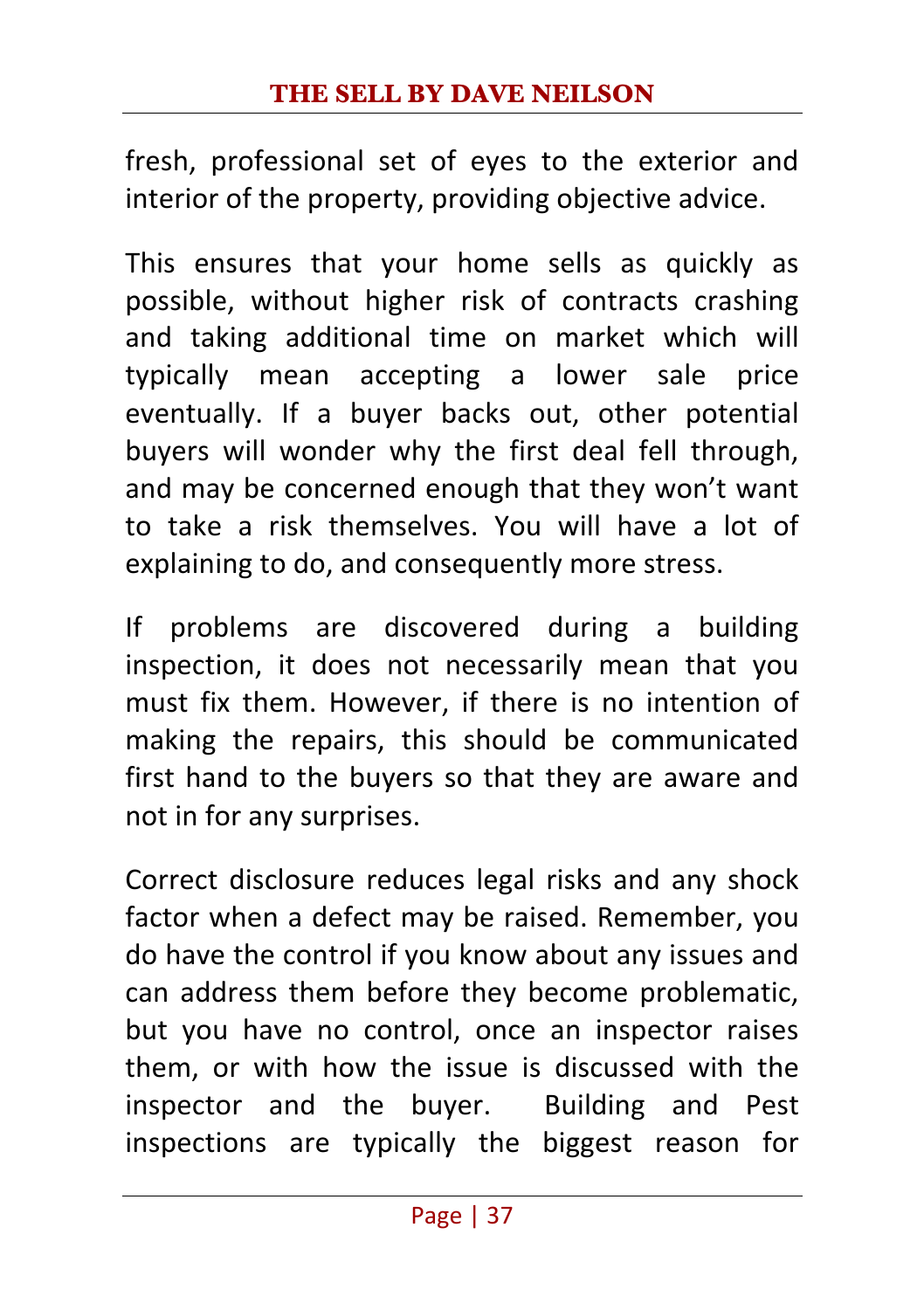crashing contracts, so try to eliminate any risk of this happening to you by removing any concerns before going to the market!

## **What building inspectors look for**

Building inspectors primarily look for evidence of problems that could cause structural damage or safety concerns for the prospective buyers.

It's important to know the condition of the home you are preparing to sell to prevent any unpleasant surprises during a sale.

Home inspectors usually look for defects both on the outside and the inside of your property. This may include:

- $\triangleright$  Roof tiles/sheeting, gutters and downpipes
- $\triangleright$  General operation and condition of doors, windows, and decks
- $\triangleright$  Driveways and walkways
- $\triangleright$  All floor coverings, especially 'drummy' tiles
- $\triangleright$  Adequate drainage taking storm water away from the home
- $\triangleright$  Moisture readings around the home, and particular in wet areas like bathrooms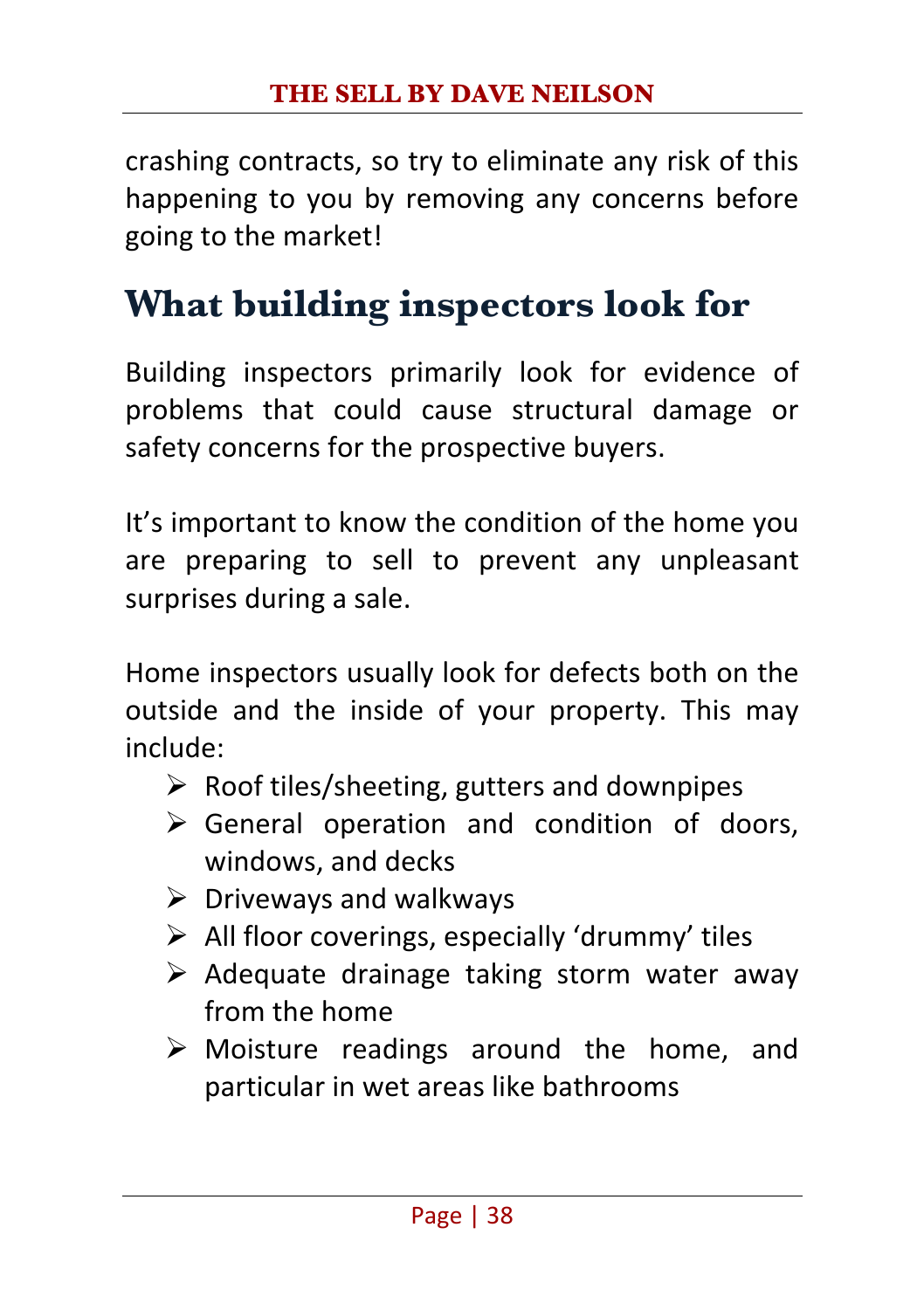- $\triangleright$  Ceilings and walls will be checked for defects and signs of structural damage or water leakage.
- $\triangleright$  The attic or roof cavity will also be inspected for similar problems including ventilation, insulation and termite damage to timber
- $\triangleright$  The basement and 'crawl space' are an equally important part of the inspection. The foundation walls are inspected to ensure there are no critical weaknesses, signs of water intrusion like 'rising damp' and other defects.
- $\triangleright$  The home's electrical system may also be inspected for shorts or other wiring problems.
- $\triangleright$  Plumbing will be thoroughly checked, including the type of pipes used, to ensure that they are functioning correctly, and can be tested for adequate water pressure and flow.
- $\triangleright$  They will inspect all fixtures, toilets, and drains for damage and proper function.
- $\triangleright$  Heating and air conditioning systems may be checked for functionality and safety. They determine whether heating and cooling are distributed to all areas that they should be.
- $\triangleright$  A pest inspector will check for evidence of termites or other wood-destroying insects and identify any risk areas for attracting termites. Generally, moisture and garden debris like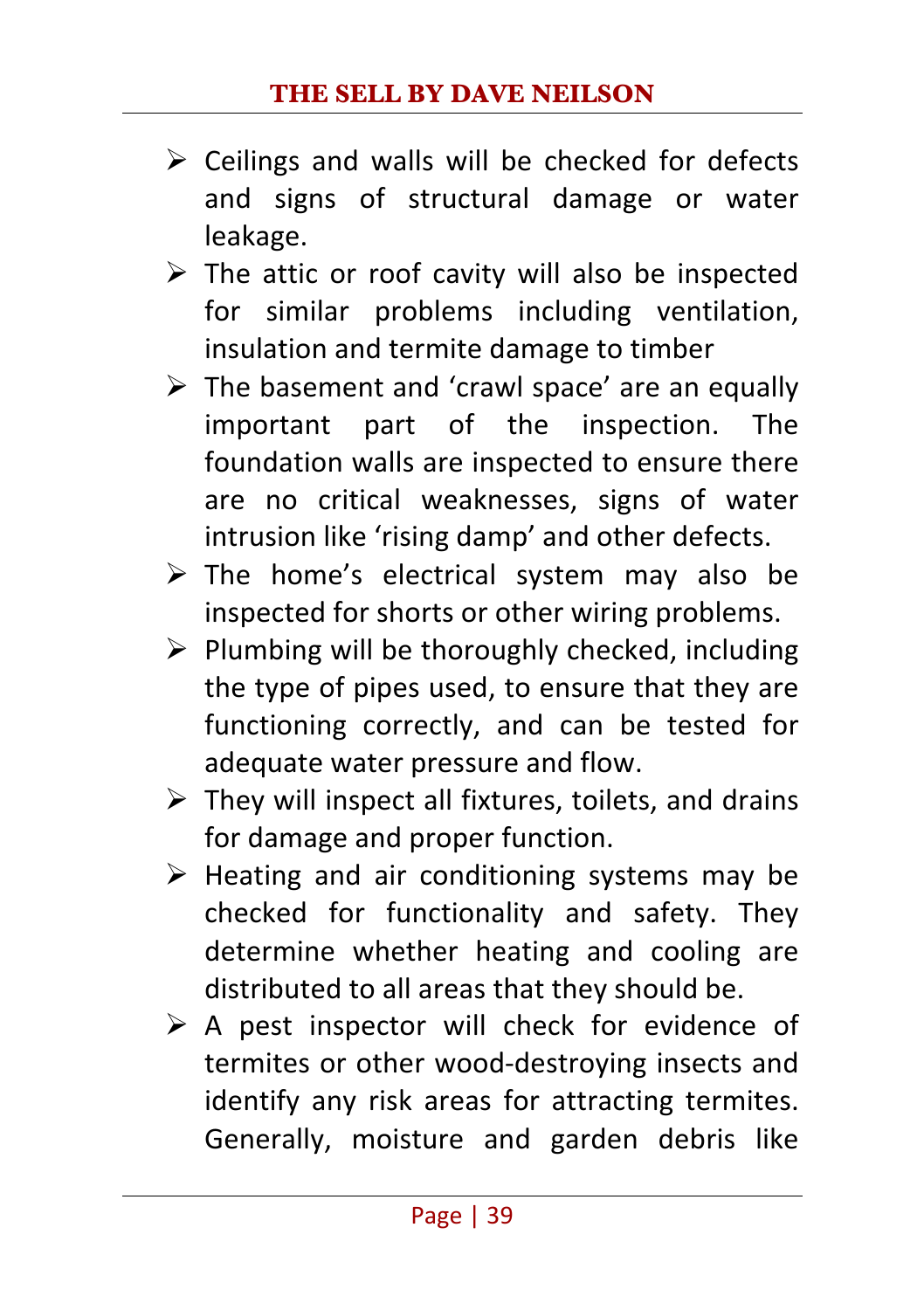mulch and plants up against a home can could cause higher risk for termite invasion.

## **Building Inspection to the buyer**

Finding your dream home is one thing, but living in it comfortably is another. There could be underlying problems with the home that you are unaware of.

A building inspection can bring this to the light and either make buyers feel comfortable with their decision to purchase, or give them a bargaining power to either have the seller repair or fix the damage or negotiate a lower buying price  $-$  or in severe cases, the buyer may have the right to terminate the contract if they are not completely satisfied.

Having a building inspection done can help you avoid buying a home that needs a lot of work. If you agree with the home owner that you will do your own repairs, the inspection helps you know which repairs are crucial and which ones can be done on a progressive basis. A building inspection can save you money and problems later on after you sign the deal.

If you are not aware of what exactly to look for in the inspections, have a professional do it at a small fee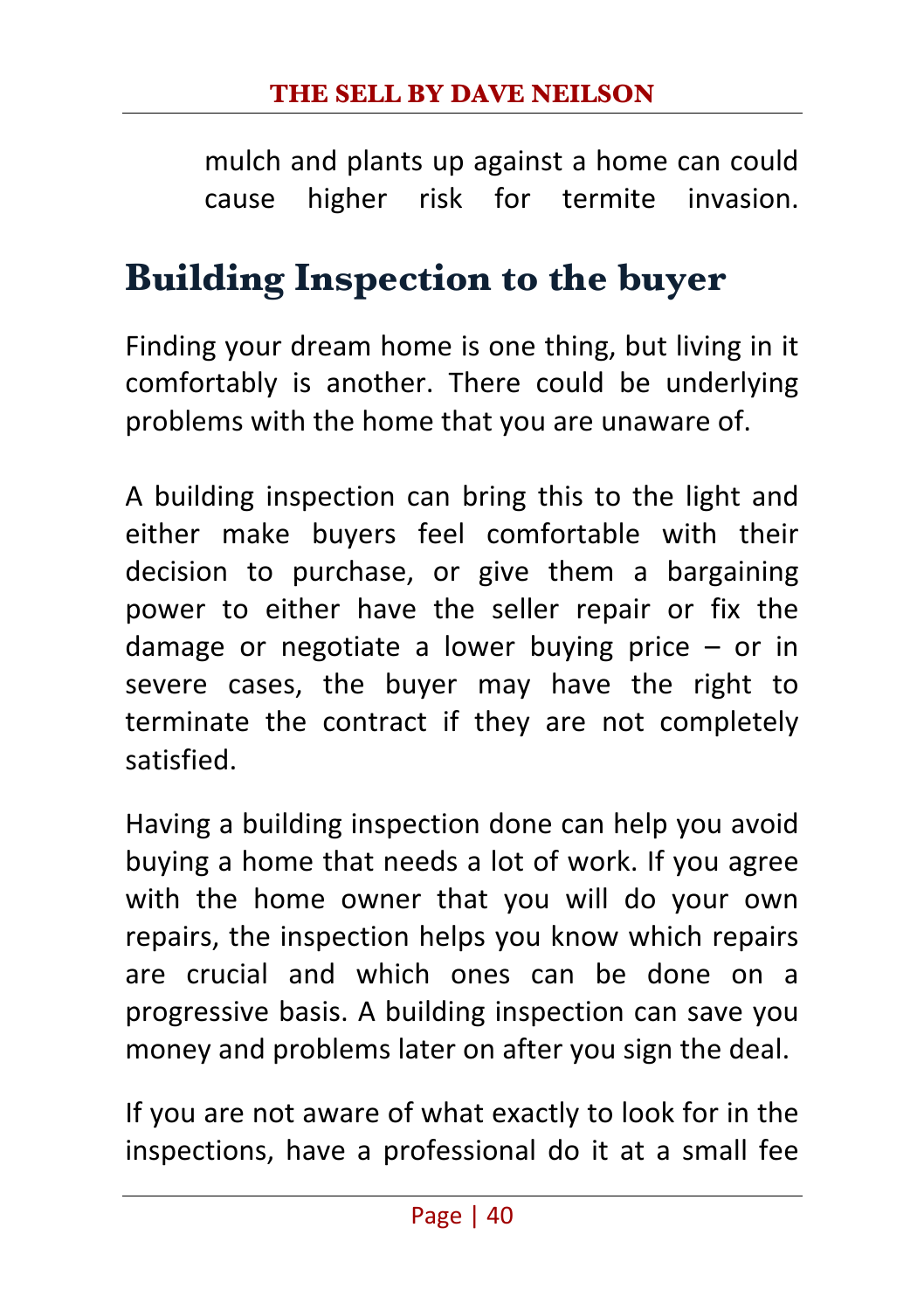before going forward with your purchase. The steps discussed in the home staging section can guide you on what to look for when doing an inspection of your own, but professionals have a trained eye and reduce the risk of getting caught out. You must differentiate between a pest inspection and a building inspection as these are different. However, they are often conducted at the same time by separate inspectors, where one will conduct the building inspection and the other conduct the pest inspection.

Problems that are not readily apparent could turn into major nuisances, or even cause serious damage to your home, in a few months or years if a proper building inspection is not done. It is important as a buyer to have these things checked out since safety issues might not show themselves until someone has been injured or had a close call.

Knowing about these things gives you an opportunity to have either have them resolved, negotiate a more favourable price to cover the repairs, or even terminate your contract if you are not satisfied with these inspections, or if the seller is not willing to consider these issues and negotiate. .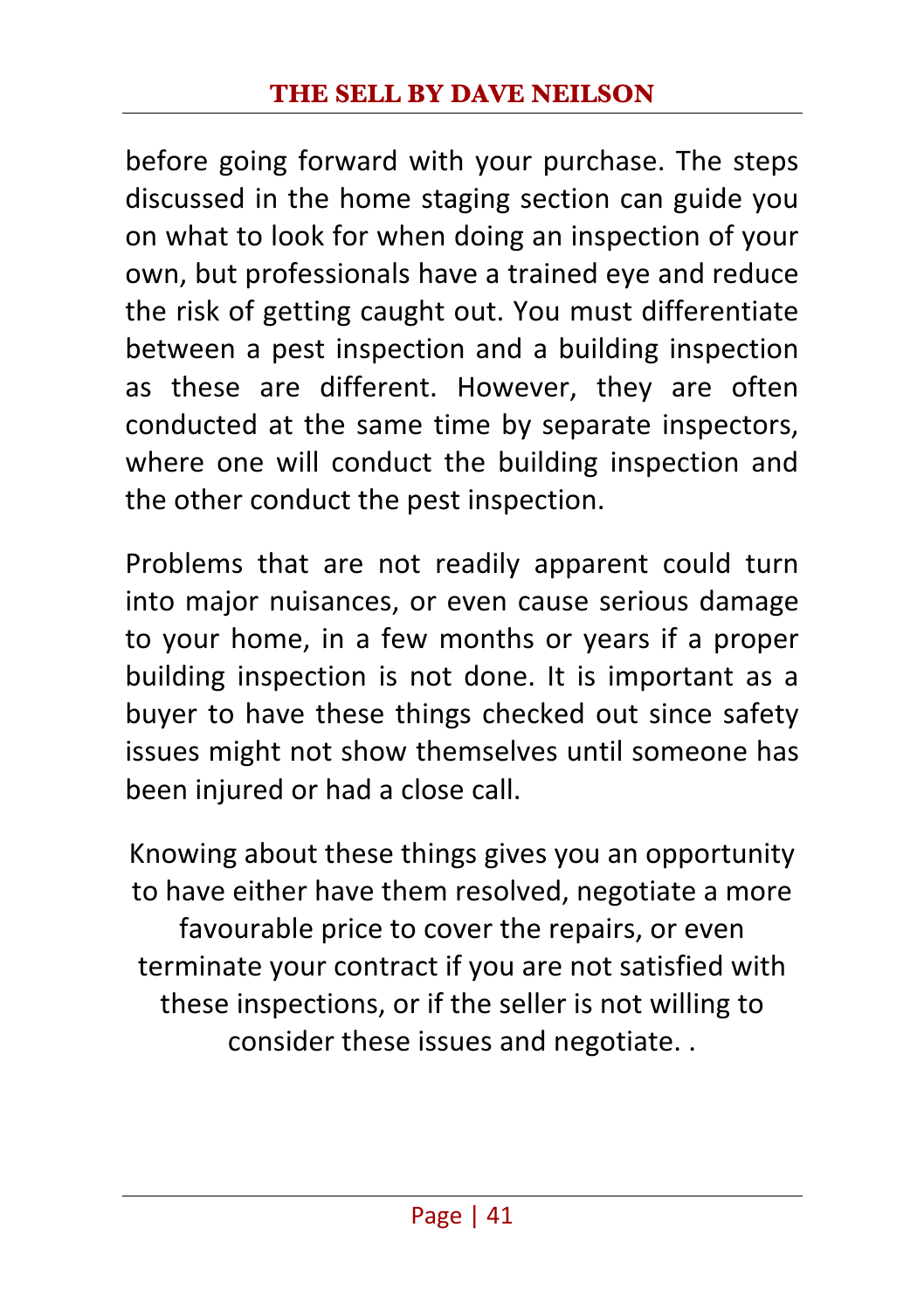# **Chapter 3 PRICING IT RIGHT**

### **Introduction**

The price you list your home for is a great determinant of the time your property takes to sell and the price you achieve. To strike the perfect balance between the price and the timing you want for the sale is normally the greatest challenge for most property sellers. If you incorrectly price your home, then it might sit on the market for a long period of time, ultimately resulting in a lower sale price and a long frustrating process. It is therefore of paramount important to price your property correctly, not too cheap and not too deer, from day 1. This will increase your odds of securing a sale and the top end of the sales range and in a reasonable timeframe before your property becomes stale on the market

Properties frequently sit on the market for extended periods where: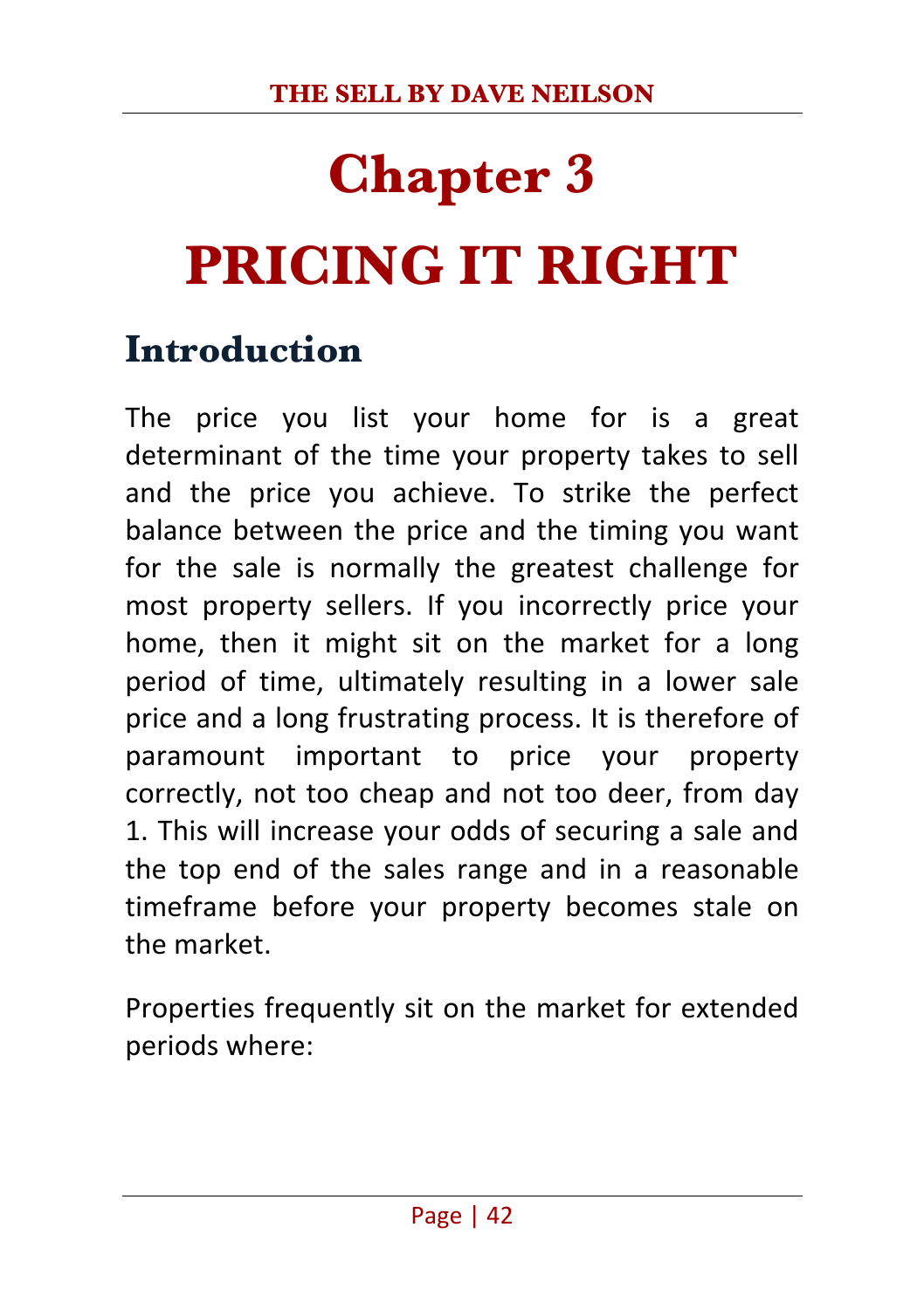- i. The owner expectation is a reflection of what they owe or what they paid, rather than what current market value is.
- ii. They price their home incorrectly based on poor data comparison, using superior properties as a bench mark.
- iii. If the seller considers other similar homes but at other locations.
- iv. An inexperienced agent 'buys the listing' by giving the seller a false and unrealistic expectation of the property to secure the listing
- v. A property is priced higher than it was valued the previous year, rather that based on recent comparable sales

Ascertain your home's current market value as accurately as possible, since the fact of the matter is buyers are only prepared to pay *today's* market value for your home. There are many factors that influence property prices, but the two major ones are:

**Rental Demand**: This is where more people want to rent in your suburb than there are available properties for rent. This not only drives rental prices up, but also property sale prices because they can command more rent for their owners and a better return on investment.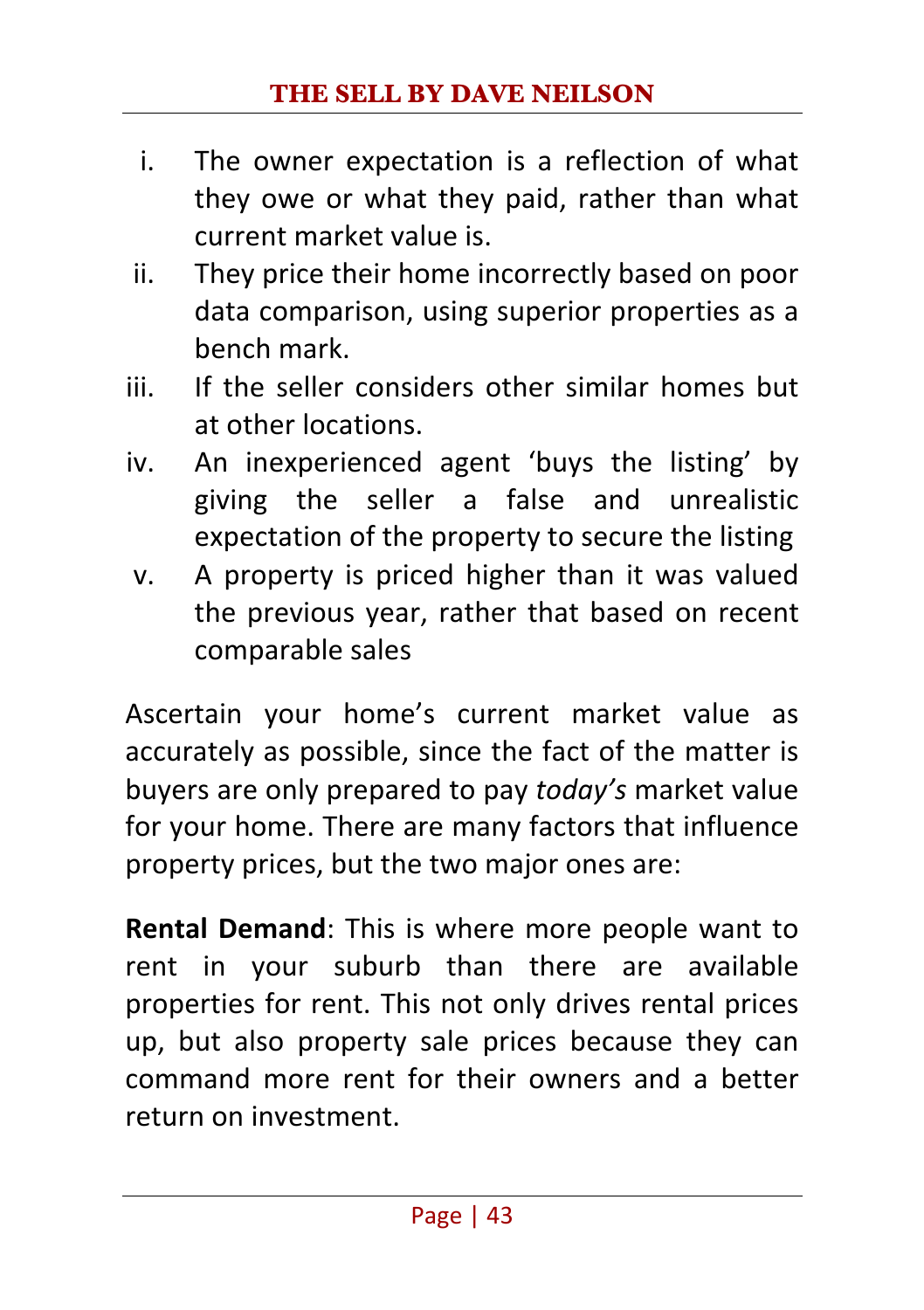**Supply and demand:** Sales demand occurs if there is high demand for your area and your type of property, and fewer properties available for sale. There are likely to be more buyers than sellers in this case; hence, a high sales demand which in turn drives prices up. Naturally, lower demand and more options for buyers means a lot of competition for buyers to choose from and a reverse situation with regards to pricing achieved.

You need to accurately determine both, and to do so you must thoroughly research the market conditions of your suburb. Real estate list prices might be misleading, since they do not offer you all the information you need to set a proper list price on your home for the best result. The properties might not be correctly priced themselves and you end up falling into the same hole of mispricing.

### **RESEARCH SALES DEMAND**

To do this, there are a number of data sources you can use to accurately determine the market conditions of your suburb. Some are free and readily available, while others are available for a fee, but can be an excellent investment. This may include specific sales records for your surrounding streets and suburb, including valuable information on how long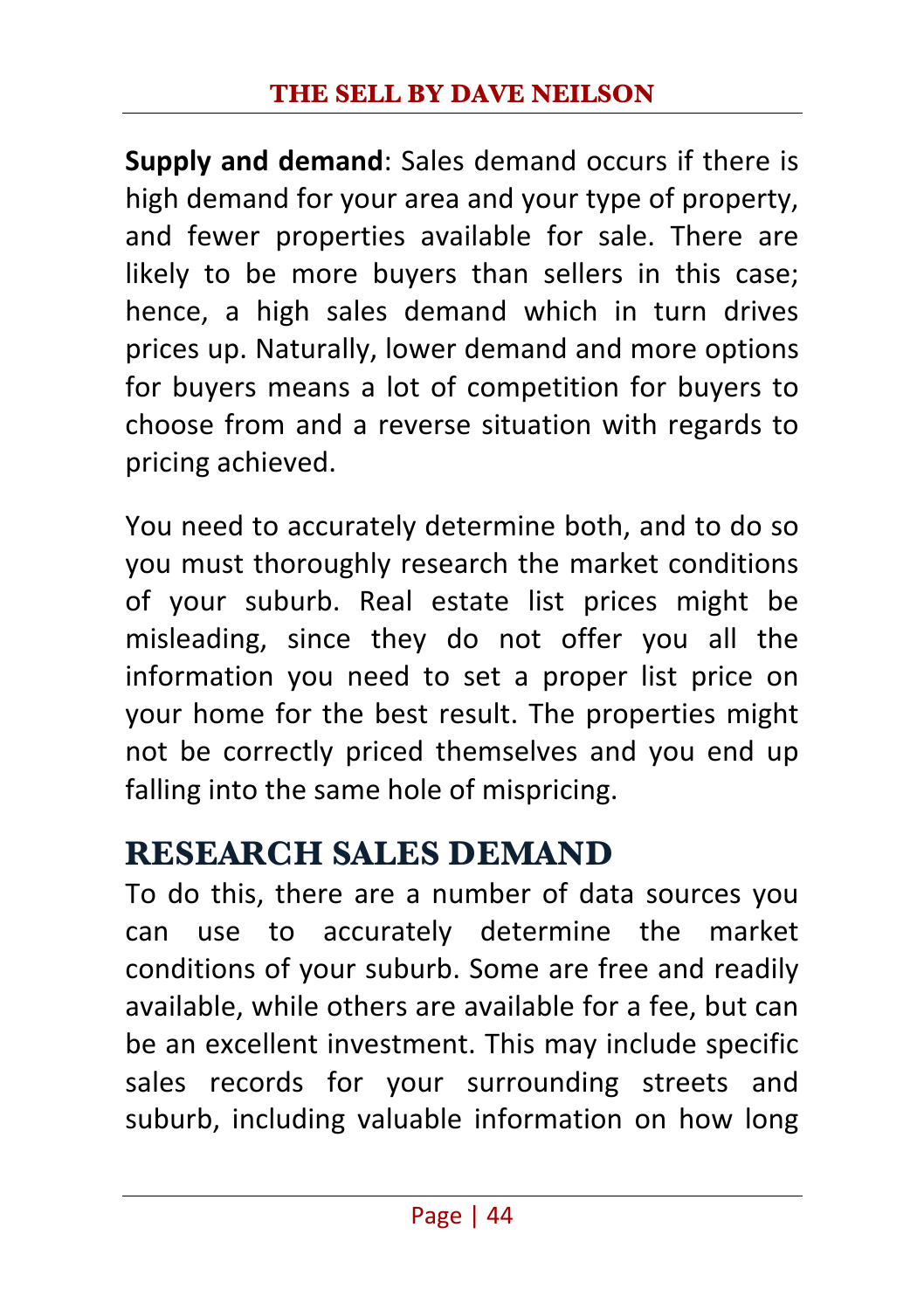comparable properties took to sell, their initial list price, any price adjustments and so on. Building a relationship with an honest, reputable agent who is active in your area can assist in professional advice and they will often provide you with this data upon request.

In Australia, you can consider starting by consulting some of the following sources:

- ü **My RP Data –** www.myrpdata.com.au: 'My RP Data' is part of the 'RP Data' company but tailored for the public. This site provides many similar reports to APM (Australian Property Monitors), but also integrates maps for a view of your area when pricing comparable properties.
- $\checkmark$  A Reputable, local agent with a proven track **record**
- $\checkmark$  Local and Regional newspapers and Property **Portals:** There is a real estate section now in most newspapers and most major listing sites feature sections detailing all the recent sales results for the area or suburb and generally include the marketing images and material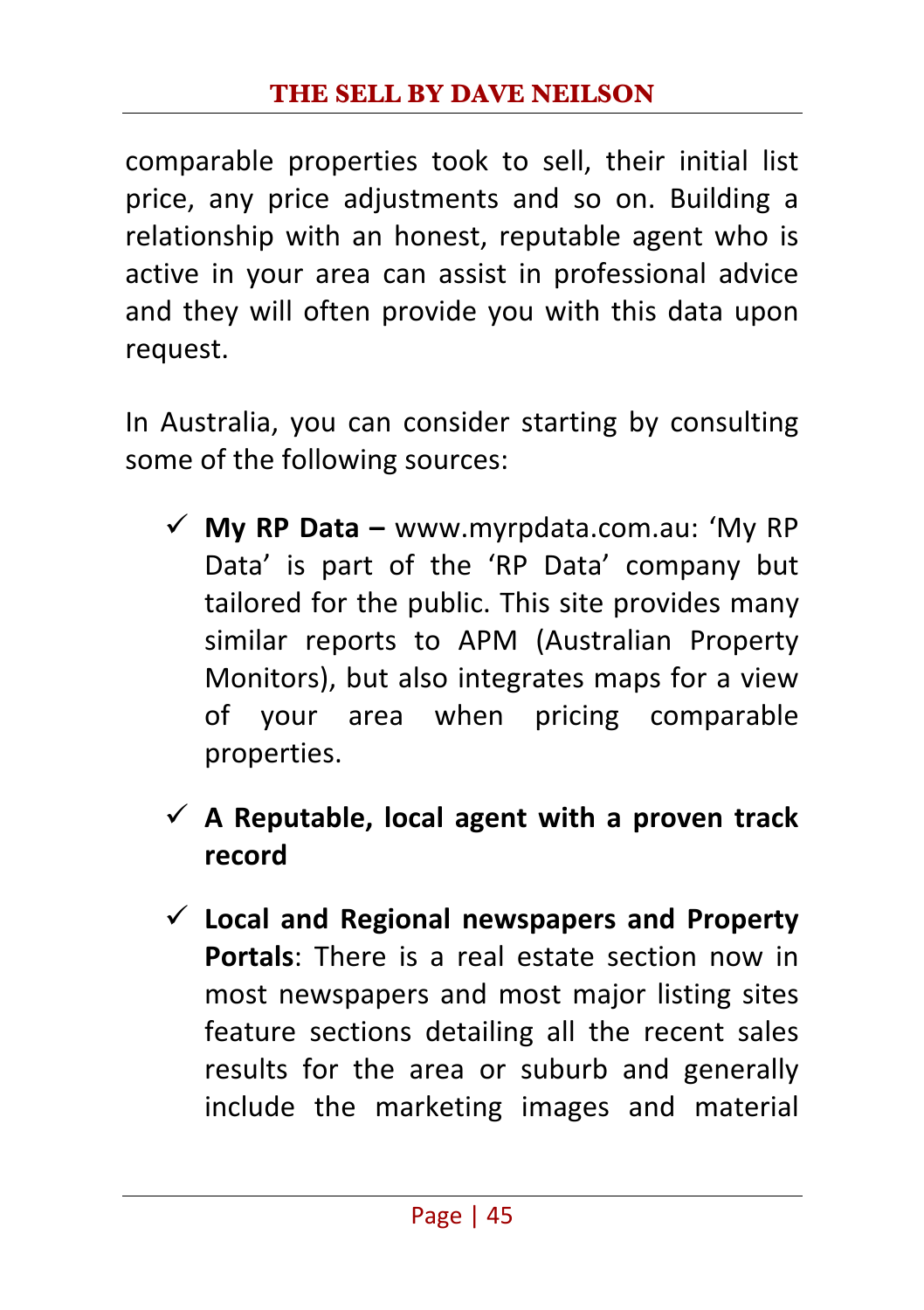which can be very useful in determining property values.

ü **Australian Property Monitors**  (www.apm.com.au): This site features a 'Home Price Guide' section for sellers. You can view price history by street, the post codes, current price estimates, a 10-year price trend, and even a price forecast for your property.

You might also consider researching a number of properties in the market that are quite similar to yours in terms of location, features and presentation. Take interest in:

- $\checkmark$  Their pricing now.
- $\checkmark$  The price when they first listed.
- $\checkmark$  Their duration on the market.
- $\checkmark$  What interest levels the buyers have and what offers, if any, have been made.
- $\checkmark$  The marketing strategy used.

If you still need more information, you could call the real estate agents handling these property sales, or visit the inspection times to compare.

#### **RESEARCH RENTAL DEMAND**

Rental vacancy rates for a suburb or area is what indicates how much demand there is in an area.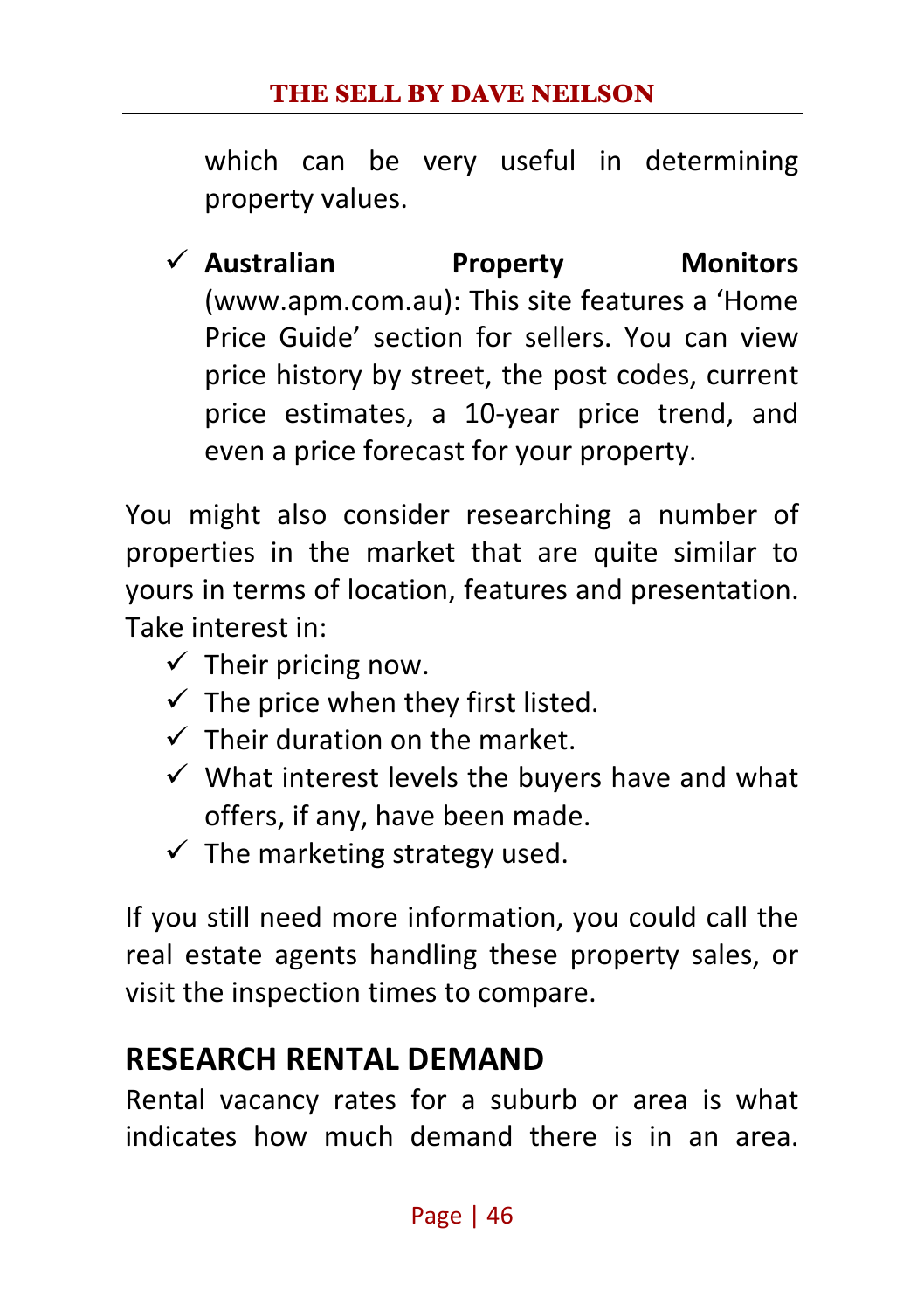However, proper research should be done and accurate data analyzed before settling on your selling price. 

This is how rental demand can impact on property prices within your area although there could be other factors at play:

**High demand:** When the rental demand is high, the properties rent within one week. The greater the competition for your kind of property, the higher the amount of money people are willing to spend on it. In high demand areas, you may be able to price your property higher and still achieve a result, or consider other methods like auction to allow buyers to compete and push the price higher.

**Medium demand:** When there is medium rental demand, the properties rent within four weeks. You can expect a timely sale if you list your property at market value. This means the price has to be just right for your kind of property – generally within 5-10% of the comparable recent sales.

Low demand: This is where properties take more than four weeks to rent. You risk your property sitting on the market for a long period of time if you price it even slightly above market value. It may be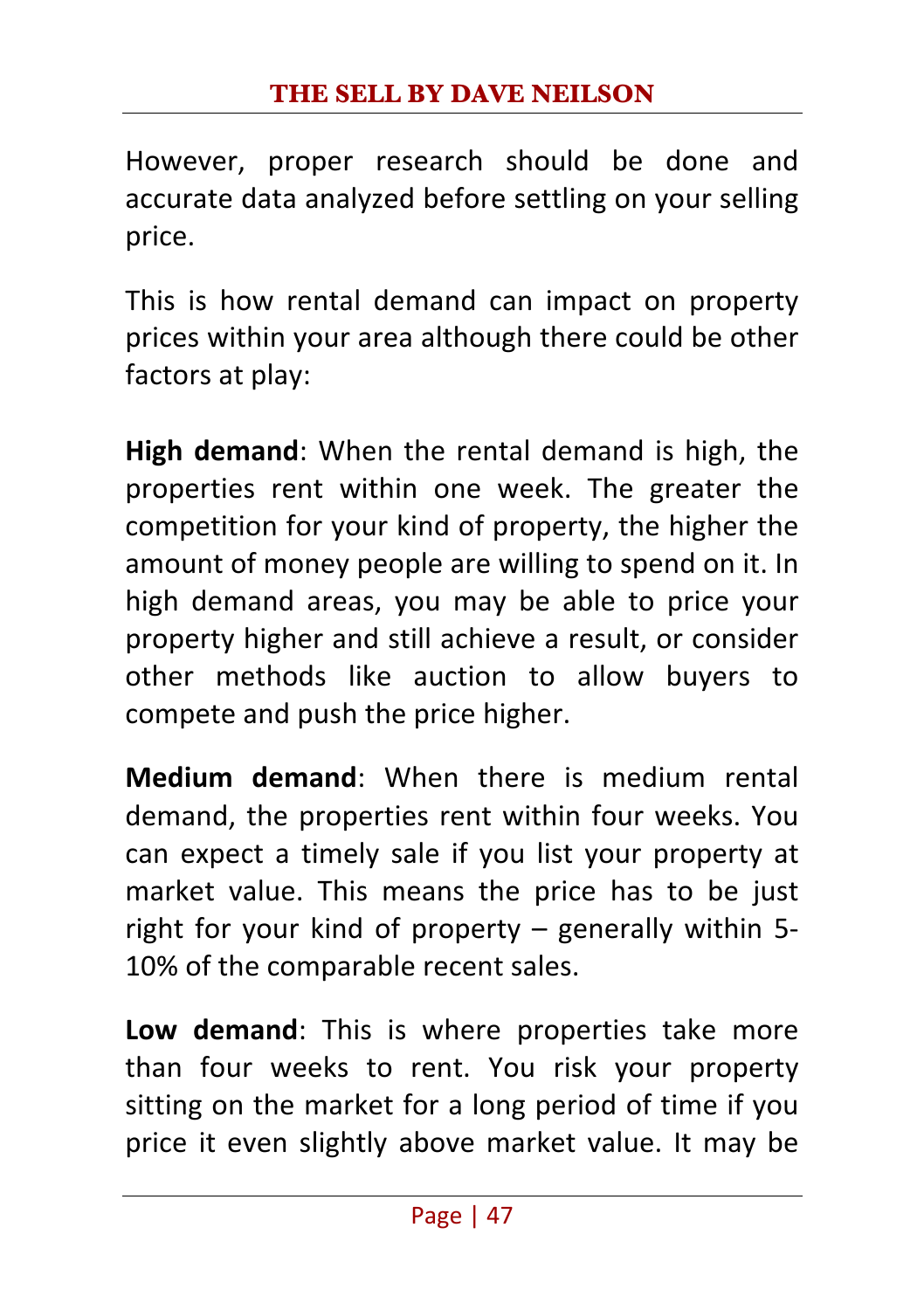worthwhile exploring marketing strategies with your agent to price your property more competitively, and sell up wards rather than downwards with a traditional list price (Eg: '\$599,000+' or 'offers over \$599,000').

To get more information, you can call three real estate offices in your area to enquire about the availability of rentals and demand for your type of property. The data you gather will give you a rough idea where your property stands with regard to pricing your home, and a starting point for talking marketing with your agent. It is ideal to price your home within 10% of its market value as indicated by the data, depending on the type of market you are selling in. In low demand areas, pricing a property more than 2-3% above market value can be negative, so pricing should be taken very seriously to avoid the number 1 mistake most sellers make!

## **SEEK ADVICE**

After doing your own research, and having a rough idea what your property might be worth, it is advisable to hear what other people who are experienced in real estate have to say, professional or otherwise. Get an independent valuation of your home to help you make your final decision on price.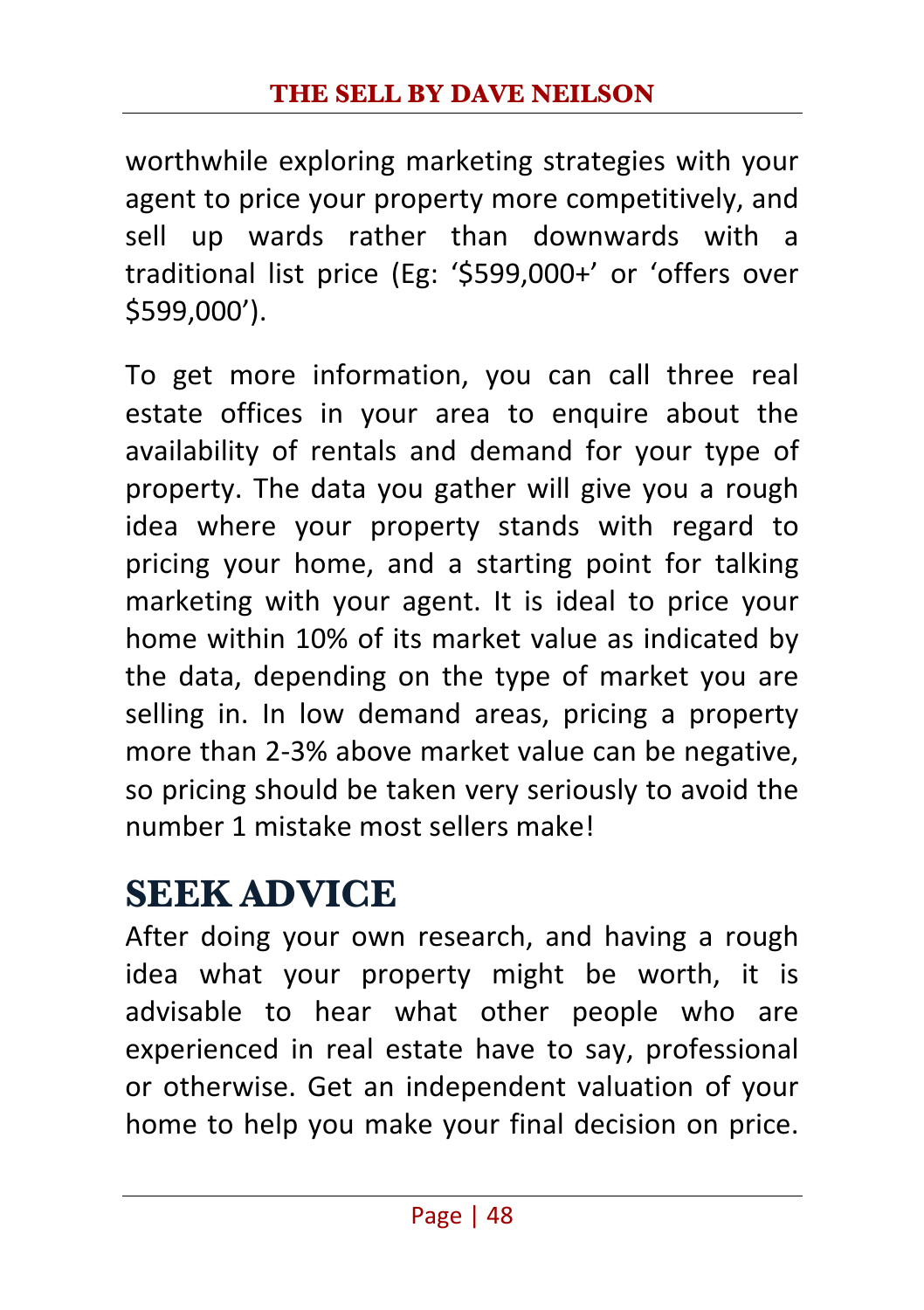Take in suggestions about what might enhance your property to increase its value.

Ask your agent to complete a comparative market analysis for your property and indicate the price range in which they believe the property falls. Encourage them to back up their data with evidence just to be on the safe side, and tell them you want a realistic price and not an inflated one.

# **MAKE A DECISION**

After all is said and done - and no matter what anyone tells you  $-$  a lot of weight rests on you with regard to your sale price. You alone decide the price you want to go to the market with. It is of utmost importance that you take into consideration the results of your research and the professional advice given. 

If you choose to ignore these findings in favor of setting your ideal price and hoping for the best basing your price on luck, you risk losing money and time before you make a sale.

There are some factors that contribute to this. They include: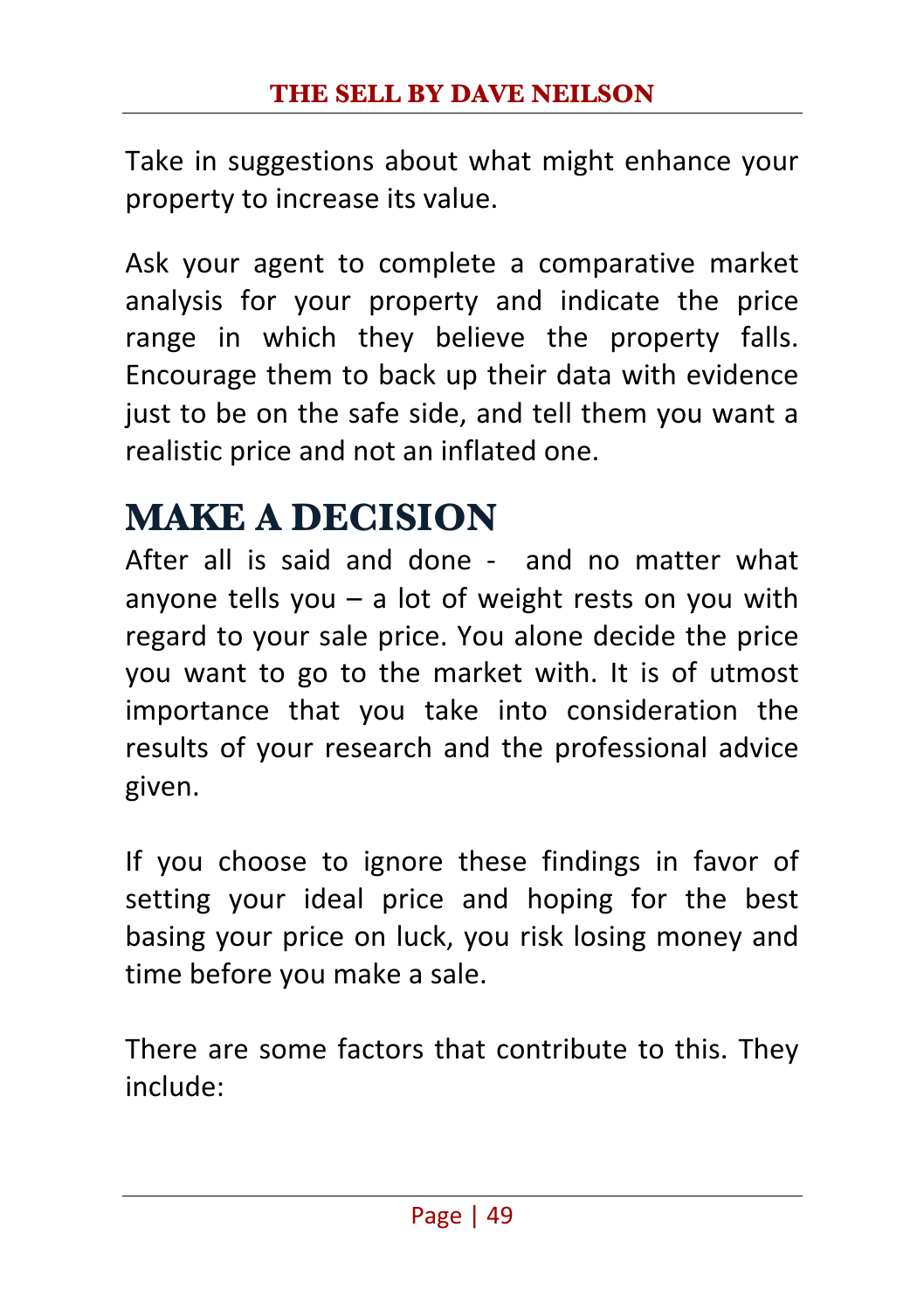- A freshly marketed property attracts peak interest. It is at this stage you can take advantage, and with the right pricing strategy, make a quick and lucrative sale.
- If your price is unreasonable from the outset, you scare buyers away and waste significant marketing dollars. Your property takes more time in the market, doing damage to your property image, and at the risk of losing value.
- If you miss out on a sale the first time, you will most likely need to reduce your price, and spend more time and money on marketing to make buyers aware of this.

There are buyers eagerly waiting to own a property just like yours right now and *for the right price*, if your price reflects today's fair market value, you can expect competition from buyers for your home and this should push the final sale price up to the top end of the market range. So, in summary, if your home is priced at the right market value, you have added as much value to it but presenting and positioning perfectly for sale, and you have selected a well accredited professional agent to execute the sale process, you are well on the right track to a successful sale price in a short amount of time!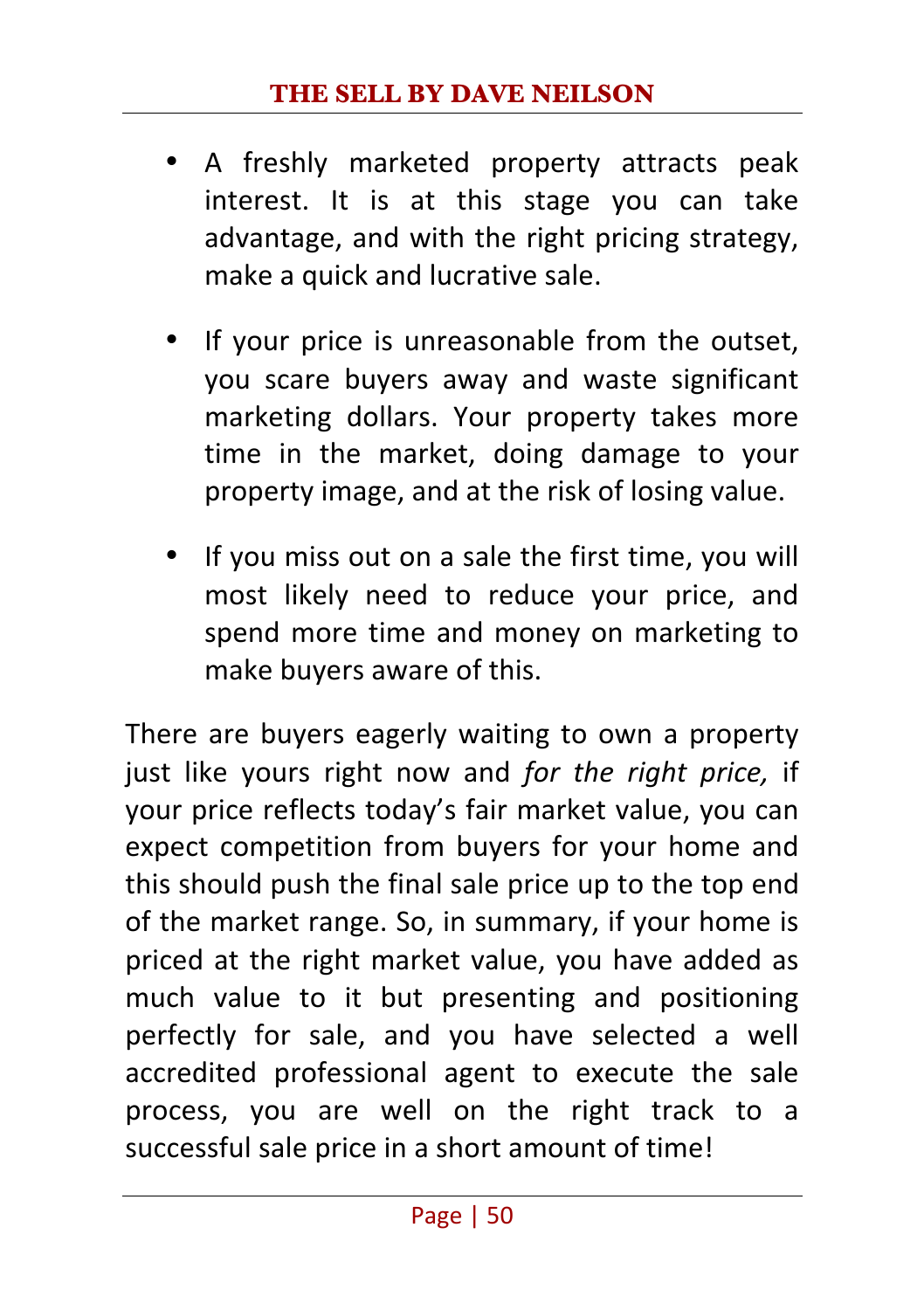# **Chapter 4 REAL ESTATE SALES AGENTS**

### **INTRODUCTION**

Real estate is a big business and the people who work in this industry are called real estate agents or realtors. Real estate agents make a living, and quite often a good one if they are skilled at what they do, by helping people like you buy and sell homes. Although it is usually optional to get an agent to assist you sell your home, it's a big gamble taking on the process if you don't have a significant amount of experience in this field. Even if you do, it is generally better to involve an agent in the process to act as the 'meat in the middle of the sandwich', and remove buver and seller emotions from a very emotional task of buying or selling. It's no monkey business, and if mistakes are made, could put you at risk legally, as well as with no sale or a lower sale price. Remember, a professional is a professional because they are genuinely qualified by certification, and experience.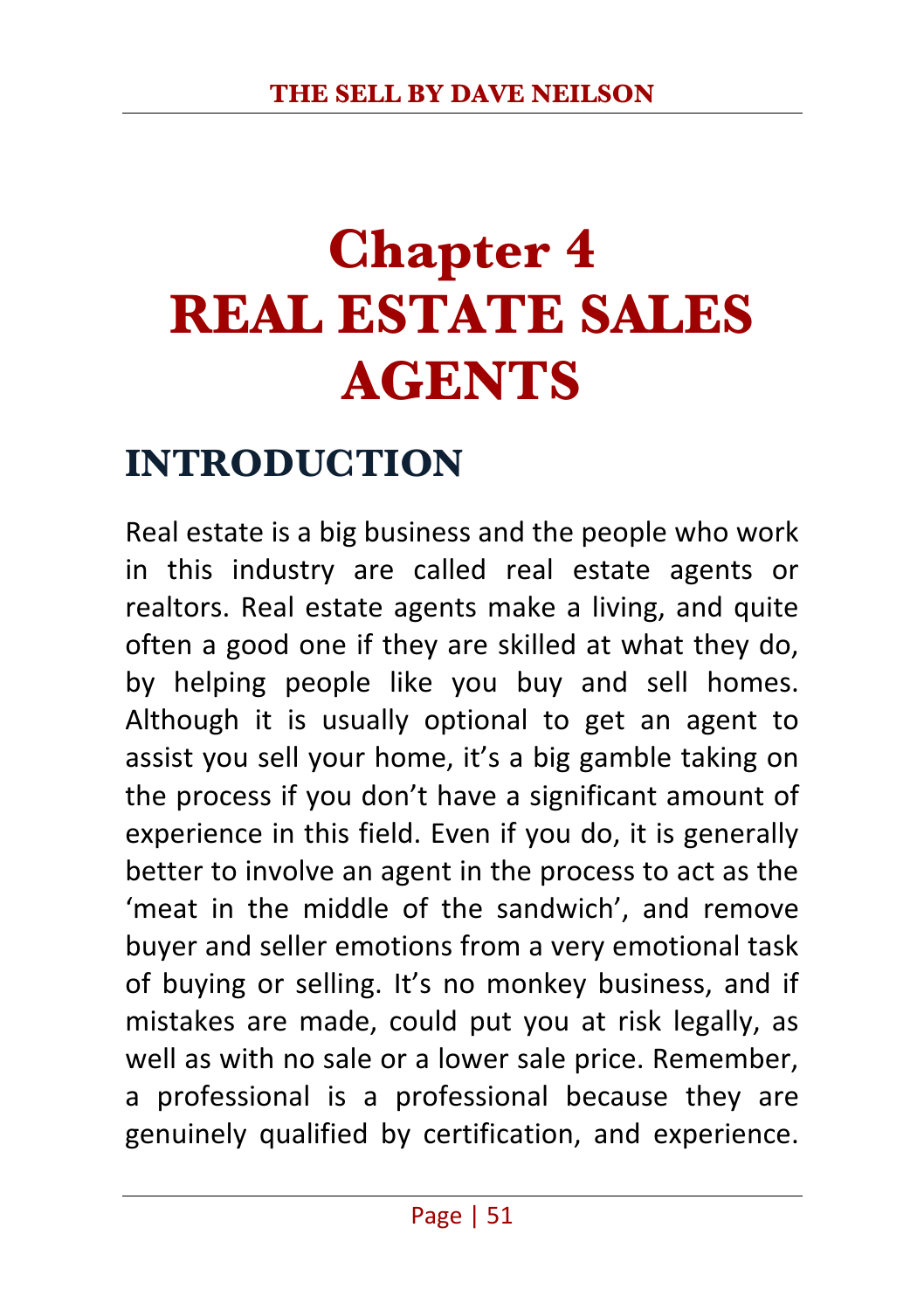They will also typically hold a license and hold insurances in place to protect you should the worst happen, but will elaborate on that later in the chapter. 

To reduce the risk and stress that comes with buying or selling a home, many people choose to go through a real estate agent, and the fee paid becomes easily justified  $-$  but choose your agent wisely! With a real estate agent, all you need to do is ensure your home is well staged and shows at its best, instead of spending your time putting up signs, writing and booking professional marketing ads, fielding calls and enquiry, running open homes and inspections, listening to criticism and negotiating which can be very tricky when you have buyer and seller with totally different expectations of what they will pay and accept! The real estate agent will do the rest.

#### The obvious pros and cons that come with using an **agent**

Some of the Pros include:

• Real estate agents possess market knowledge that the general public have no idea about, and in many cases, have little or no access to. This is quite helpful in determining a proper, more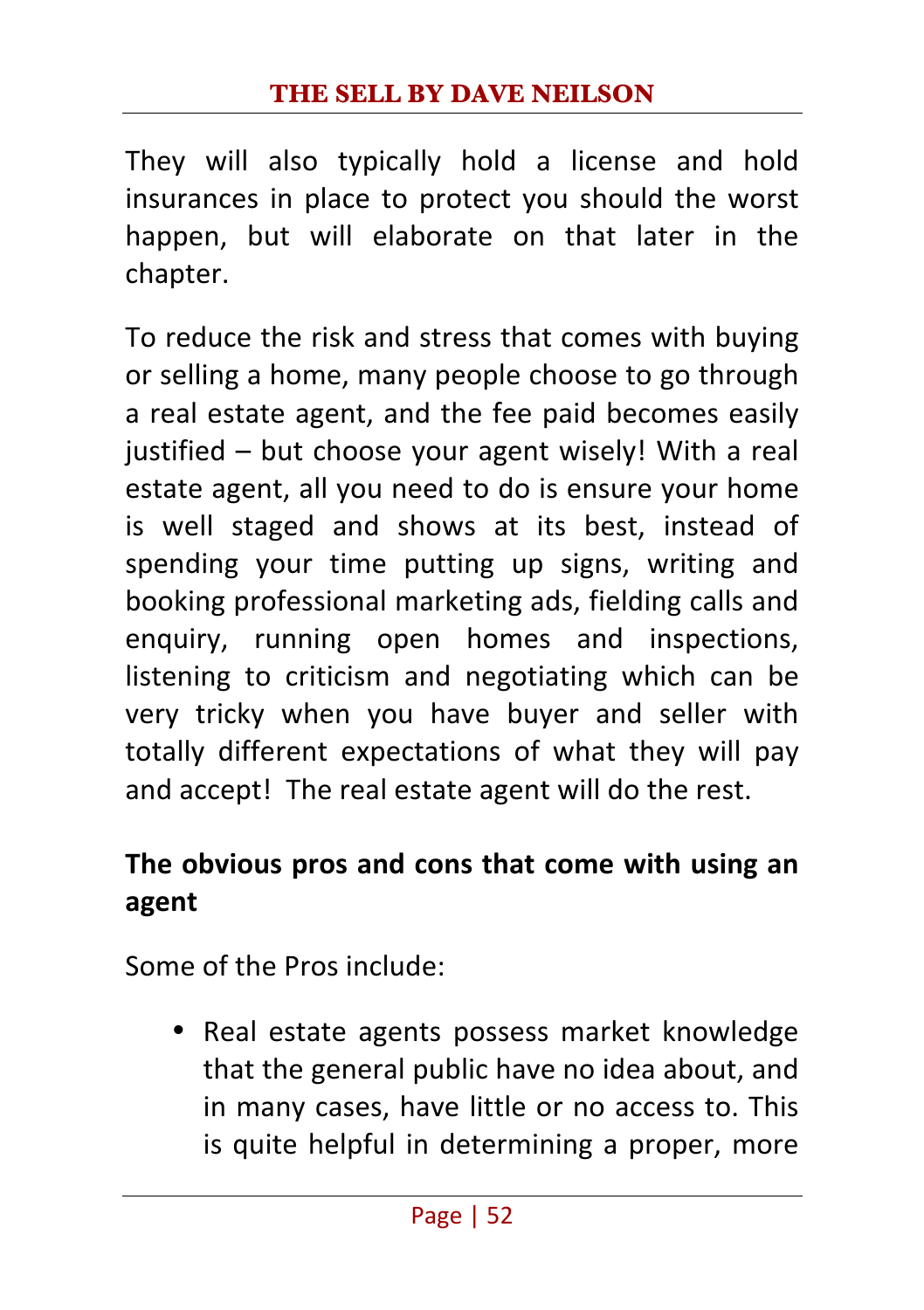accurate and workable asking price for your home, as well as justifying this list price to buvers effectively.

- They are skilled negotiators and they know the language and strategies to extract more dollars and improve a buyer's offered terms, more often helping you get a higher selling price than you would get by selling on your own.
- They are professional marketers and know where money can effectively be spent to reap a return on the investment.
- They do not have a particular emotional attachment to your property or circumstances, so are not clouded by emotional decisions. It's all about business decisions and what is best for their client. Remember that an agent's main goal is to ensure that your home sells, so will not panic if a sale flops or if a buyer has a list of negatives about your property. They will just move on to the next buyer. The agent is the buffer between buyer and seller- the 'meat in the sandwich'.
- Reputable, licensed agents generally hold an industry license and public liability and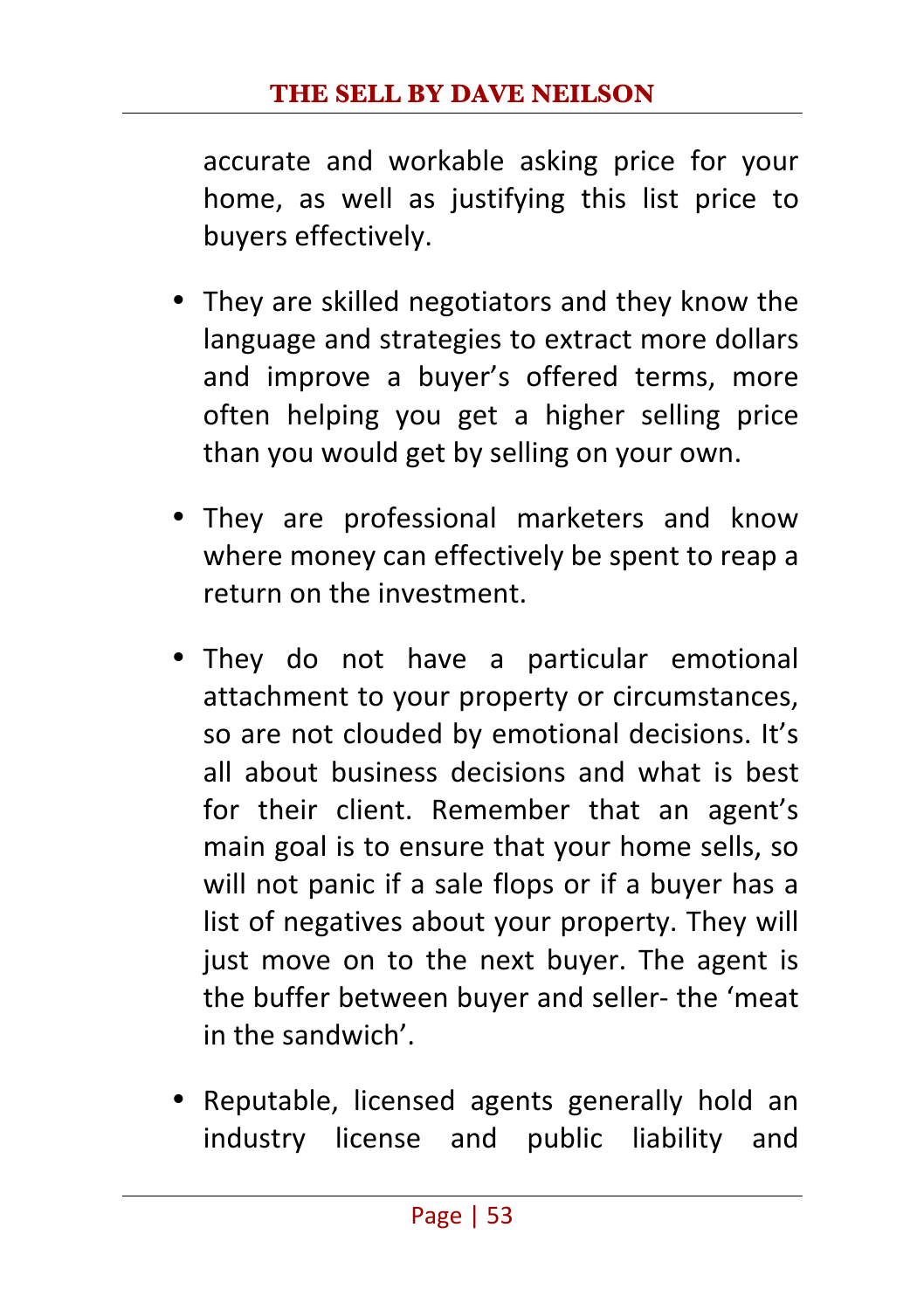professional liability insurances that could save you from a major law suit in many instances which an owner-seller may not have considered, nor have in place themselves. Misrepresentation, omissions from the contract, injury caused on your property whilst inspecting- are only some of the major potential risks that should be carefully considered. 

Some of the cons include:

- You will need to part with a few extra dollars in terms of commission. It is usually a percentage of the home's selling price.
- You will need to research and interview 2-3 agents to see who you feel comfortable with and who gives you the most confidence to execute the job by the book.
- You will need to learn to trust your agent and the feedback and recommendations to help you get the outcome you desire. Some people understandably have difficulty in learning to trust others, and this is where your choice in agent is important and your instincts.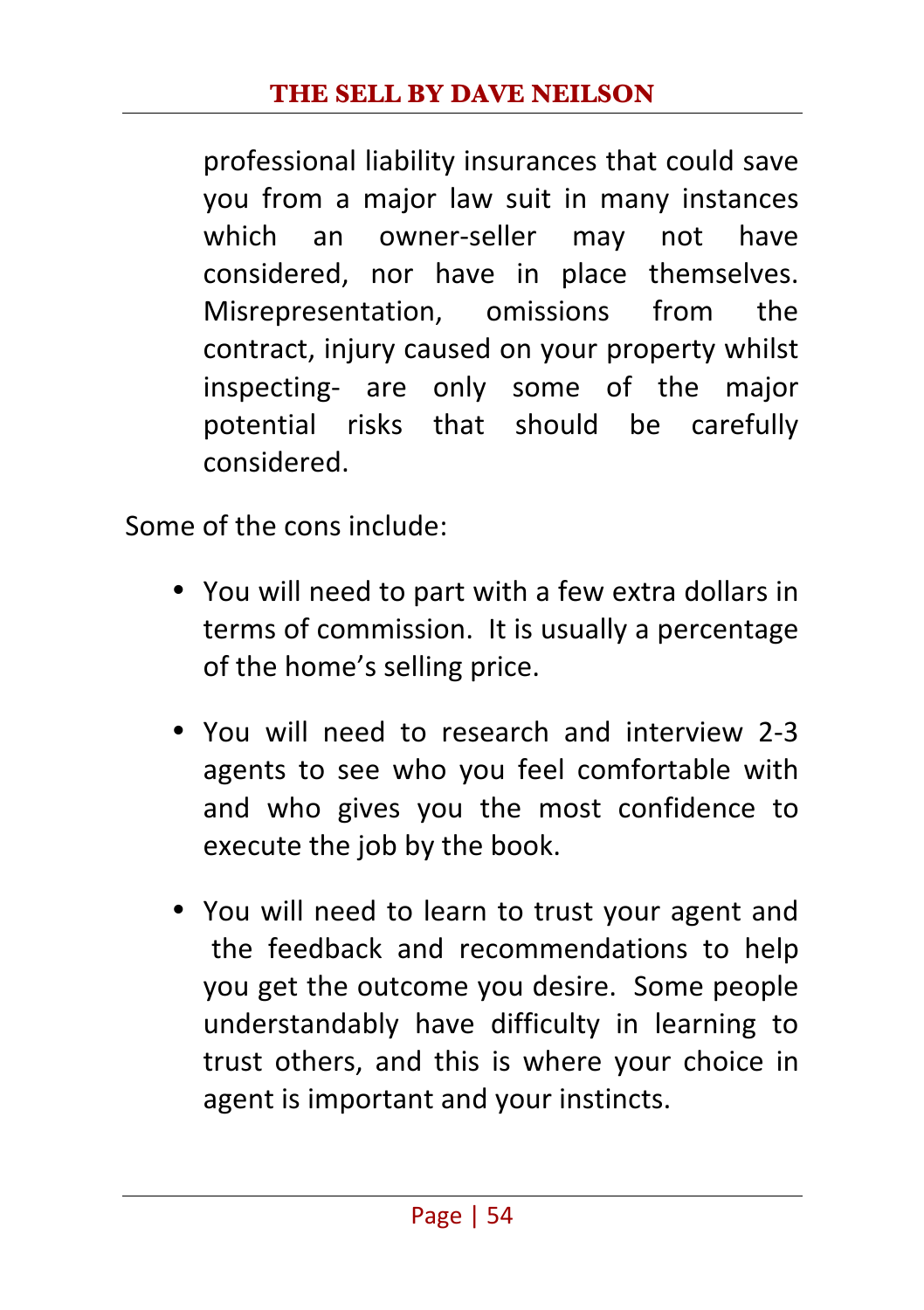Although it is becoming somewhat easier to place your own property on the market and attempt the sale process on your own, listing your home through a real estate agent can save you lots of time, effort and the hassles that come along with it, allowing you to carry on with your own life, family routine, and job- almost normally!

By selling your own home, you may have the advantage of not having to pay fees to a real estate agent and you get to keep the full amount of the final selling price. The questions however, will always remain long after you accept an offer on your own sale: what price would you have got if you had a professional negotiating for you? Would you have actually saved anything after all? Was it worth the stress and extra effort? It says a lot for itself that even experienced agents will often use another experienced agent to sell their own properties, even though they will have to pay a fee themselves for the transaction. This is because they can justify the fee payable, knowing the vital role a third party plays in the negotiation and removal of emotions in the process which can kill a sale.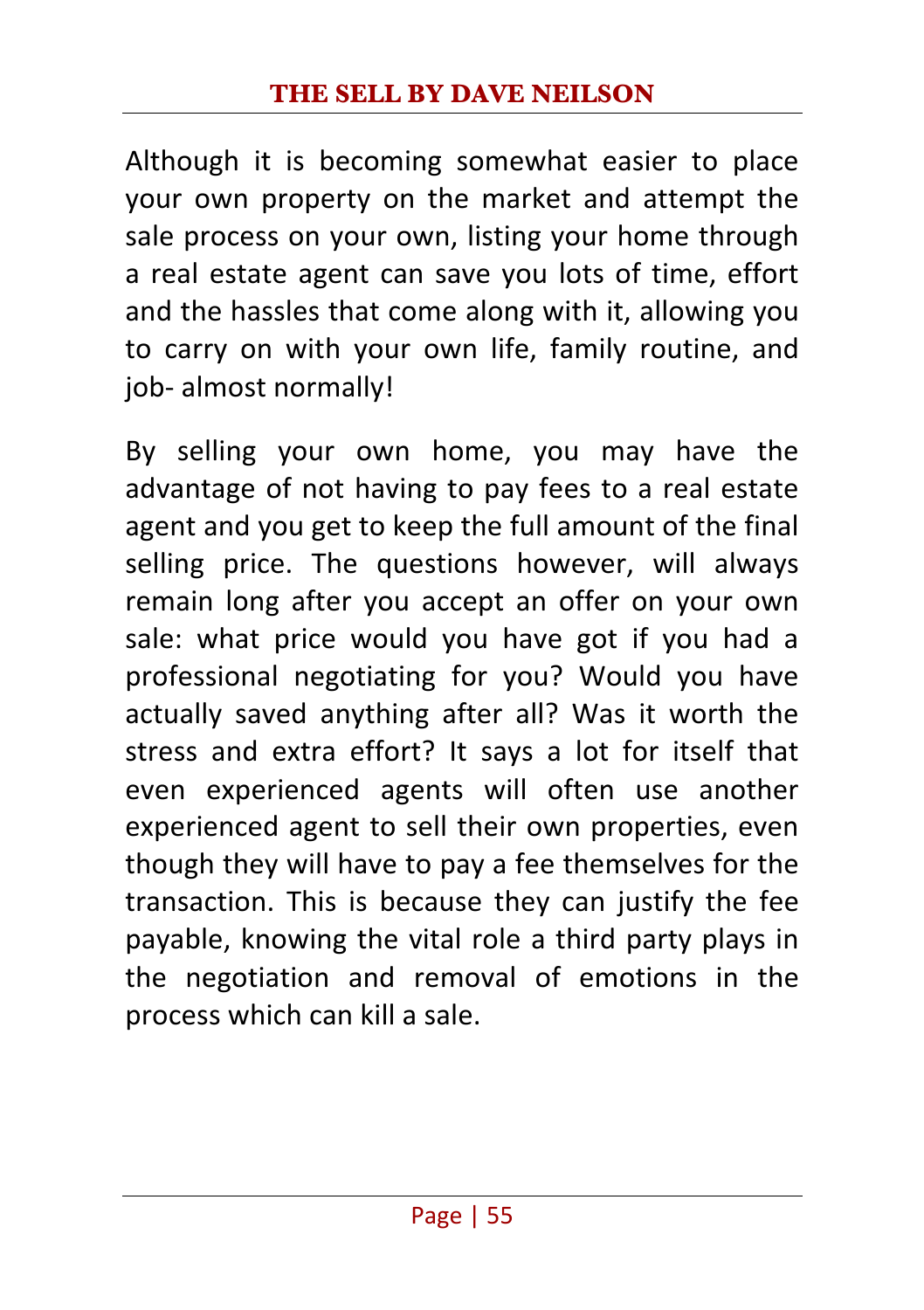It's almost impossible to know, but experience in any profession offers that security and peace of mind of a result backed by skill and conducting the process in a professional manner, ticking all of the boxes. These are not small-dollar items that are being sold after all. It's someone's biggest asset!

Consider this... Would you allow an unqualified or inexperienced surgeon to operate on your heart? Don't choose a med student to operate on your largest asset when there are exceptional professionals out there.

# **Role of the agent**

It is a fact in the real estate industry that 20% of real estate agents account for more than 80% of property sales. That top 20% also tend to achieve the best price results for their clients who are selling properties. 

If you decide to use an agent to assist in the selling of your property, their primary role should be solely to protect your interests in the sale and these agents are generally also governed by a fiduciary duty to work in your best interest.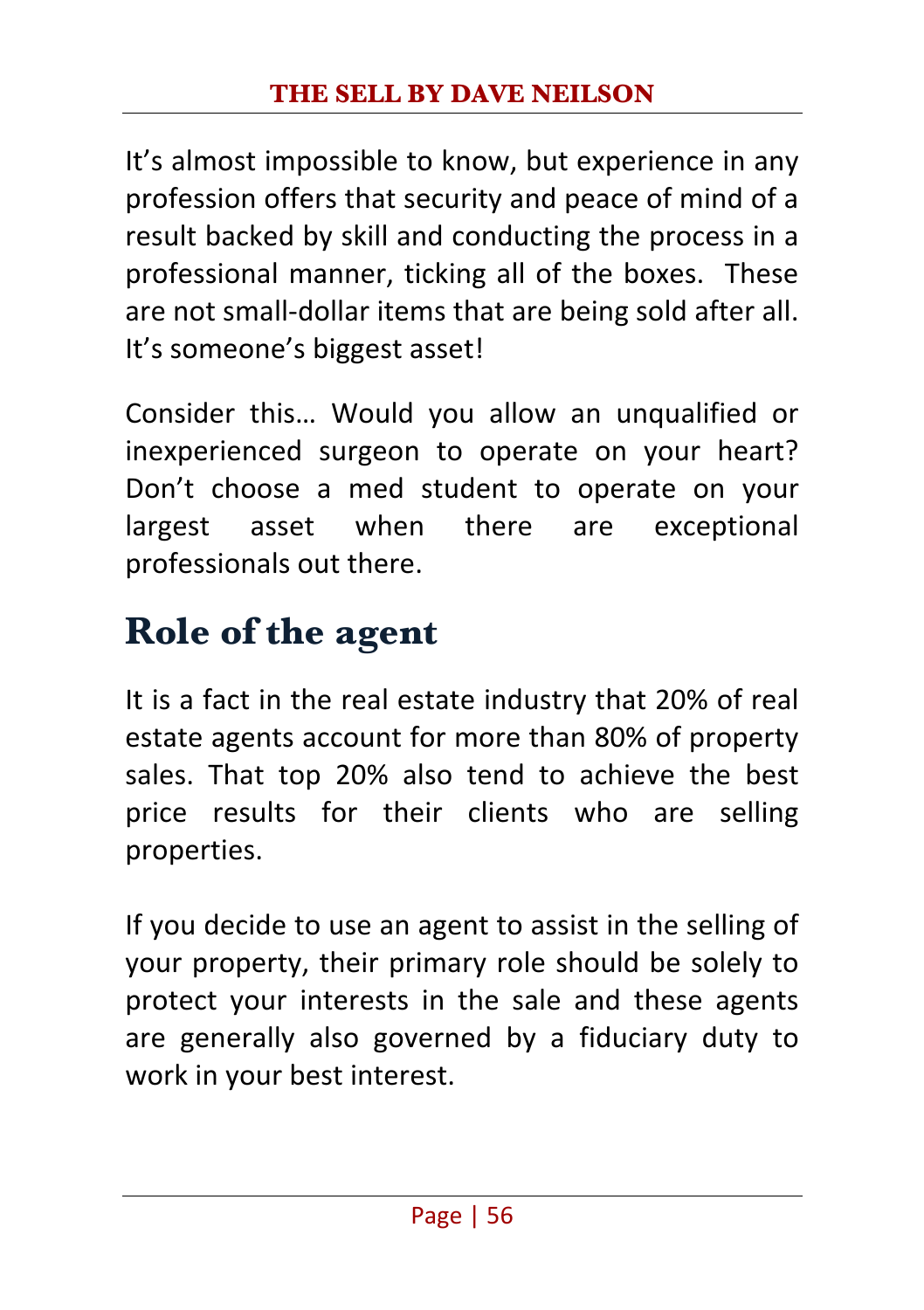This includes giving you accurate information regarding what the market needs or is like, attaining the highest price that your property can sell for, marketing it and ensuring it's at the frontline to sell as fast as possible. It also includes ensuring that this process runs smoothly.

A good agent will always do everything in their power to powerfully and consistently promote the features and benefits of your property to the marketplace. They are aware that their reputation is also at stake.

You need to be very selective and careful while selecting an agent to assist you in the sale. The less skilled and committed your agent is, the lower the price your property will sell for and the longer it will stay on the market.

# **SOURCE AND EVALUATE AGENTS**

There are indeed many real estate agents out there to choose from. How do you select the right one who will put your best interests before their own needs? The following might just help.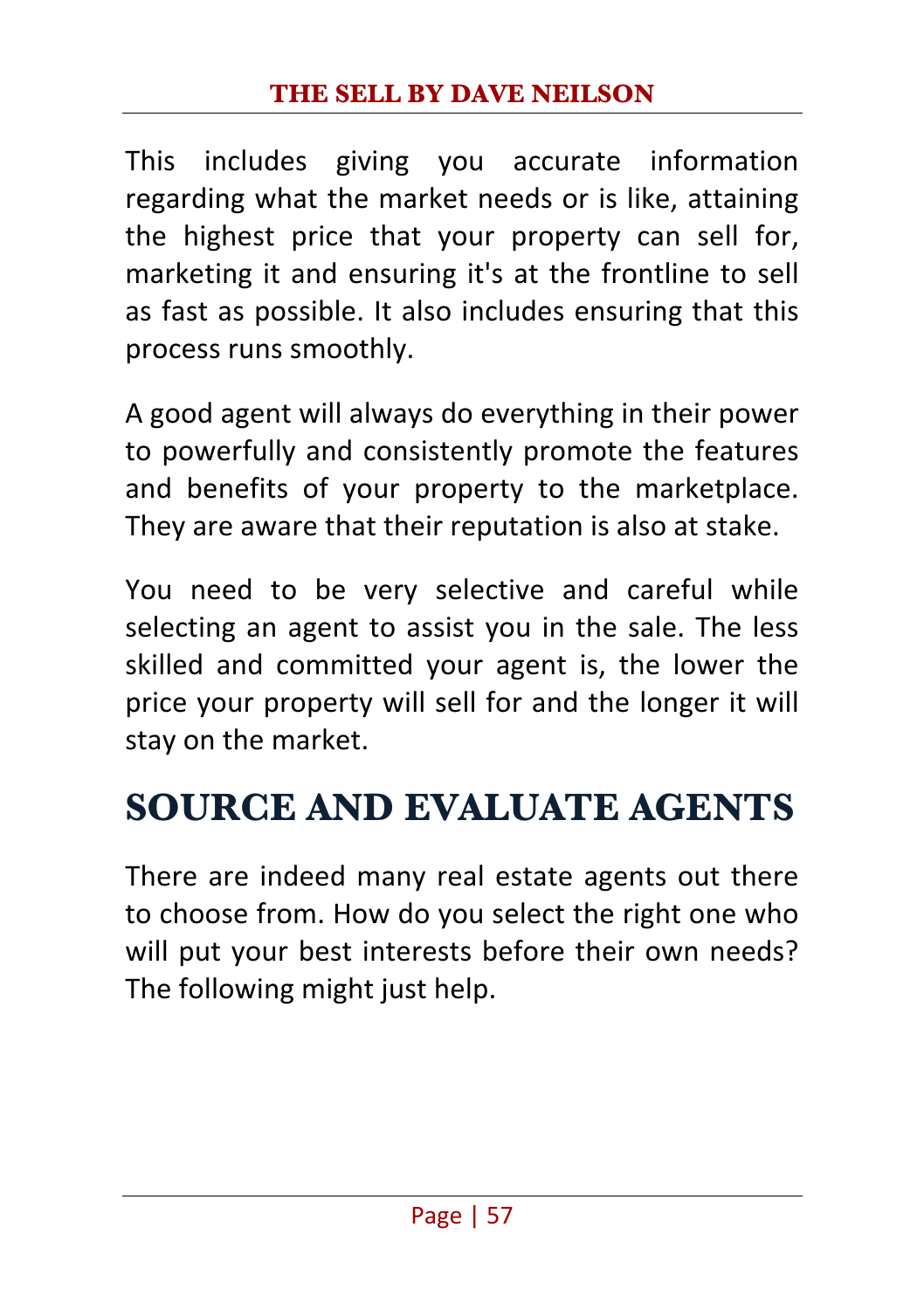#### **Sourcing an agent**

- 1. Make a list of all the agents you perceive to be most active. They will be on most of the property listings. Come highly recommend by friends and family, and rank highly on rating websites and online sources. It's not hard to see who is active in your area.
- 2. Next, rank each of the agents on your list by checking their digital footprint and profile. How many listings they hold, how many sales over the past 12 months, suburbs they cover, average days on the market, client testimonials and their awards and accolades. This will give you a general understanding of their skill and professionalism in their field.
- 3. Analyse their marketing material, quality of brochures and mail drops, photos, videos and editorialising.
- 4. Check out their online presence. What online marketing strategies do they use? Do they grab attention and are they effective?
- 5. What is their success rate? This is easily measured by asking for a "list to sell ratio".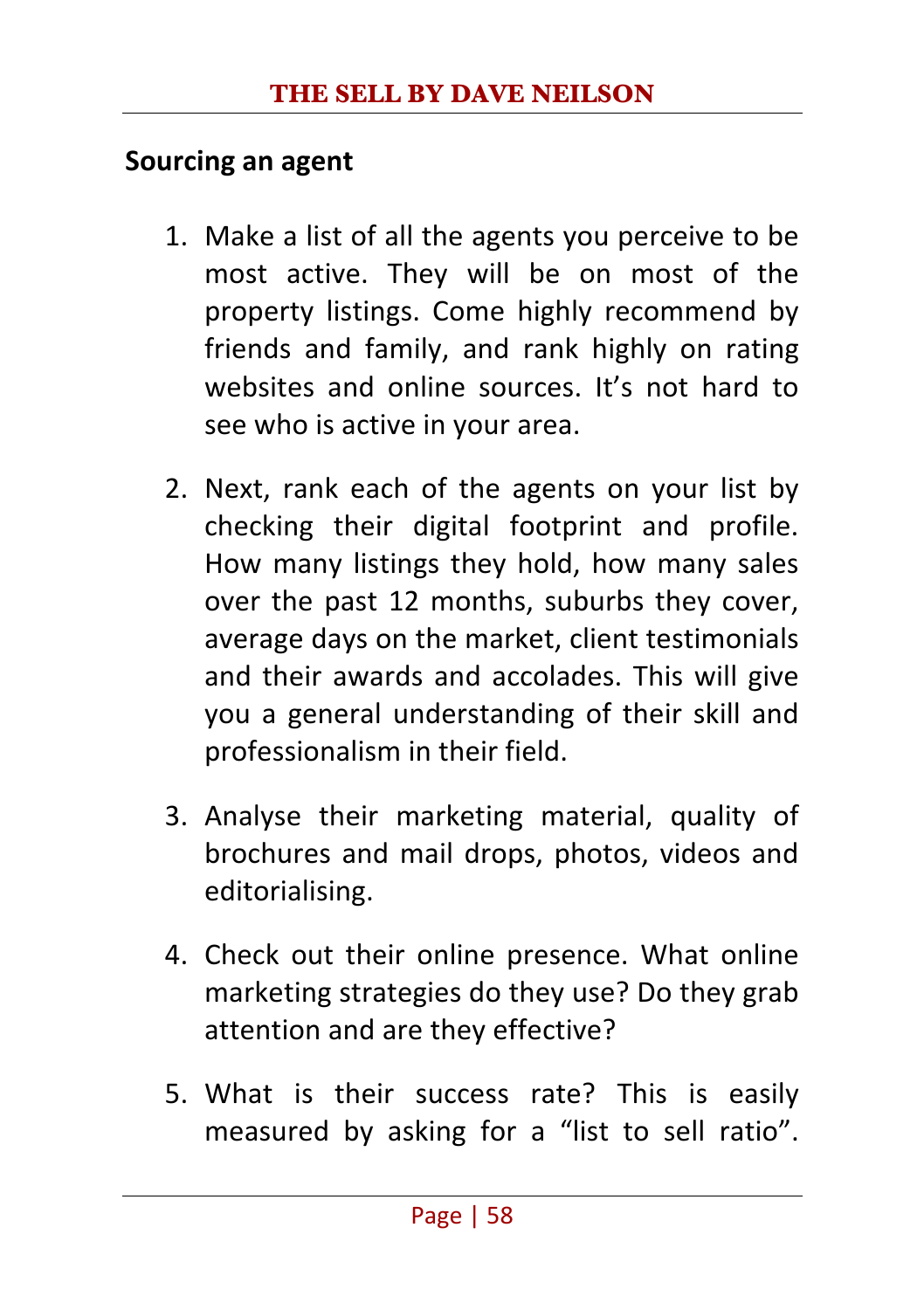This is the number of properties they've listed, compared to the number they've actually sold and is now available on some online property sites.

- 6. What is their average discount rate? This is the difference between the advertised price and the price the property ends up selling for. Commonly this is expressed as a negative percent. The lower the figure  $-$  ie: the closer to zero it is - the better their accuracy in pricing properties and their negotiation ability.
- 7. Finally, try to negotiate with them. The best way is on their fee. If they are desperate at this point. I'd have serious hesitation and this is a display of desperation to get you to list with them. If you have beaten your negotiator this early on at their own skill set, it couldn't give you peace of mind that when they are negotiating with a buyer they won't weaken just as easily to get a quick sale!

#### Evaluate your agent's marketing expertise and **record of success**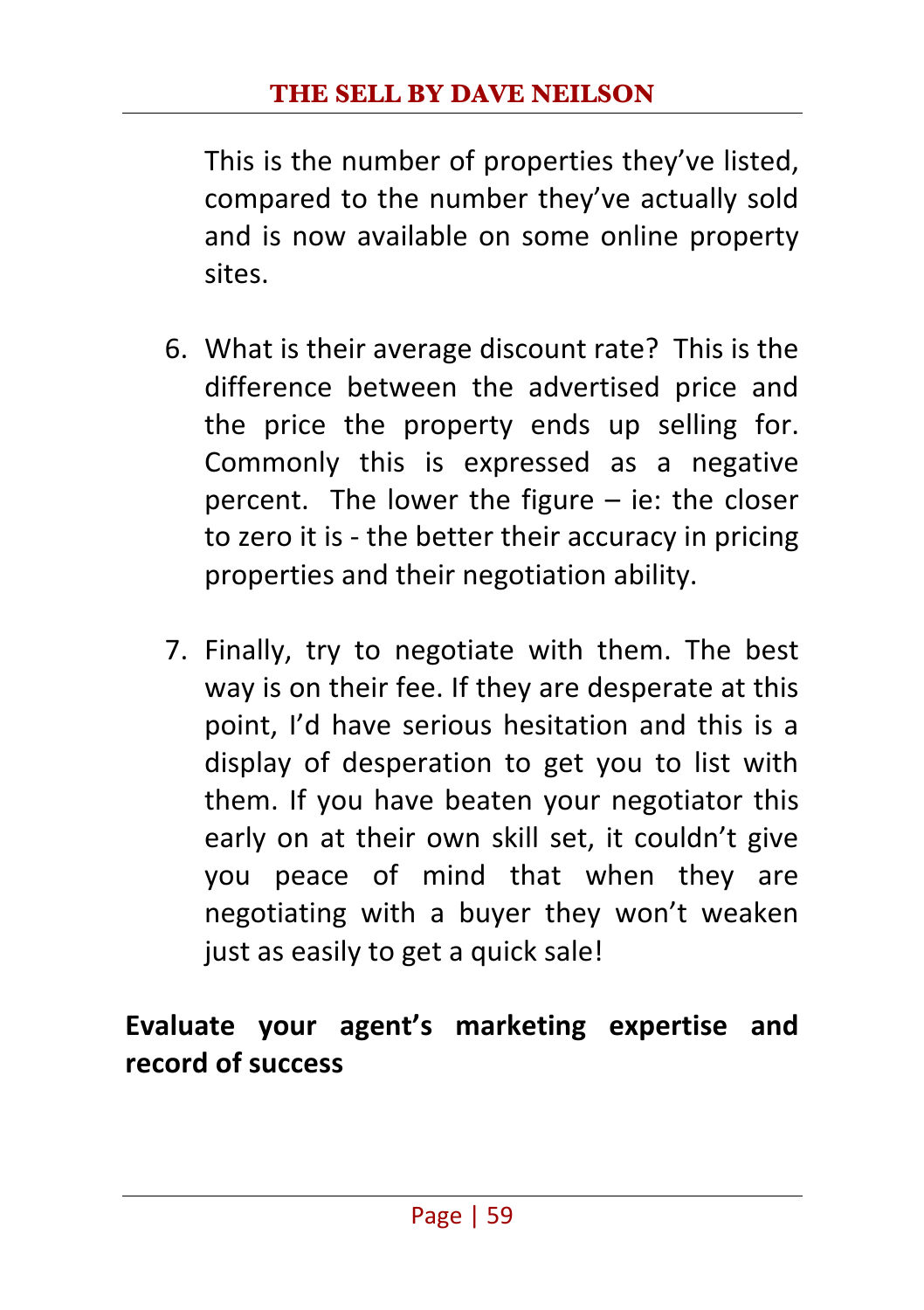Any agent you consider assisting in the sale of your property should be conversant with the evolving marketing trends of recent years, especially due to the incredible impact of digital communication technology. 

Your agent must be able to access and utilise up-tothe-minute marketing tools and strategies to attract as many suitable buyers as possible for your property. The use of props like professional photography, virtual tour software, database marketing and social media marketing might be an indicator that an agent is keeping up with the trends in the current market and that they are at the forefront of their game and what you are looking for in an agent.

Once you have shortlisted an agent (or 2) you want to work with, be sure to enquire about their track record. How successful are they? Ask questions such as where they live, how long they have lived there and why? Ask about their working tenure within the industry, the sales they have made on similar properties and for price ranges they tend to sell in.

Find out how long it would take them to sell your kind of property and how many prospective buyers they have for your kind of property. Discover what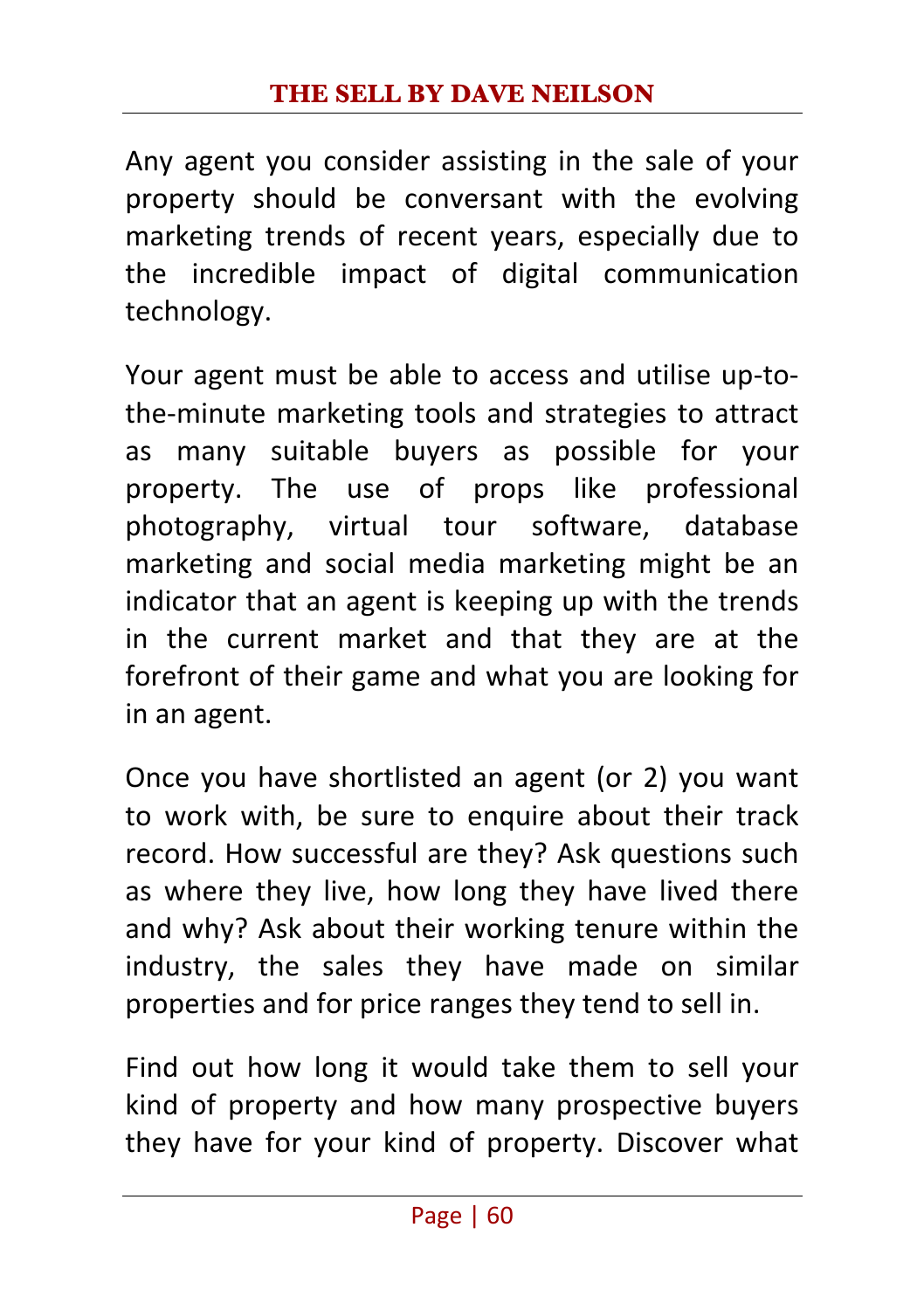their marketing methods are and whether they have a network of trusted trade and professional suppliers who can assist you in preparing your home for sale.

Don't forget to ask what their agent fee would be at the end of the sale. Remember, the cheapest agent can often be the most expensive in the long run  $-$  to secure business they have to offer the lowest fees, as they are not strong negotiators.

Be sure to engage with the best sales agent who displays professionalism and a passion for what they do, and deliver results for homes or properties in your category.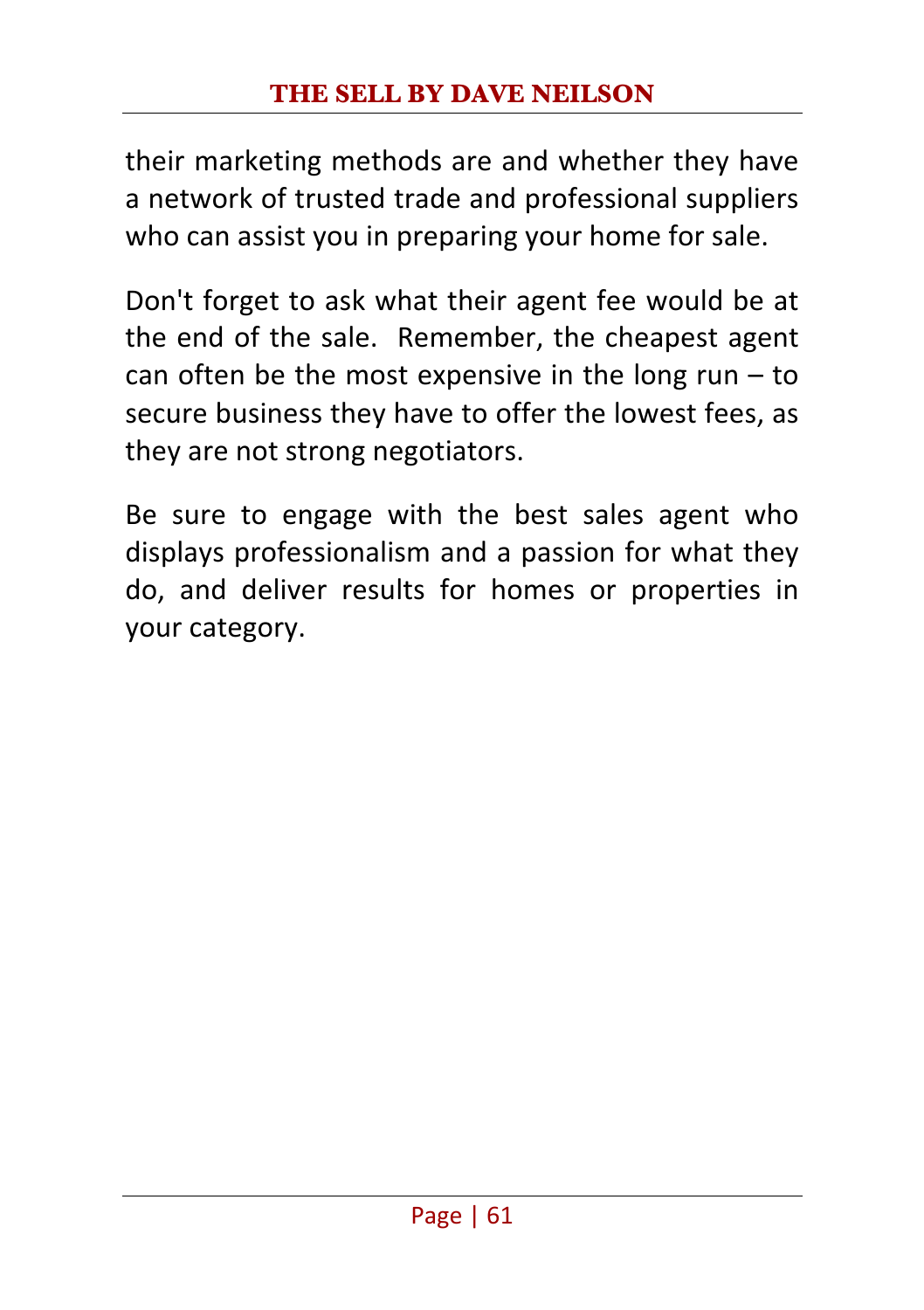# **Chapter 5 PLAN FOR THE SALE**

## **The Story behind the sale**

There are different reasons why homes are sold, some genuine and some for all the wrong reasons. Any prospective buyer will be curious as to why someone would want to sell or dispose of a home if it has all the great qualities marketed. One of the first questions they ask is, "Why is the owner selling?"

This is understandable, since they do not want to purchase a troublesome or risky home. But this question is also often asked to as a gauge of a seller's motivation. Your answer to this is fundamental in their decision as to whether they will buy or not, and also may influence where they offer.

Without a good answer, buyers will imagine the worst and put you in a position of weakness. Some of their concerns might include:

The condition of the place, whether it's falling apart.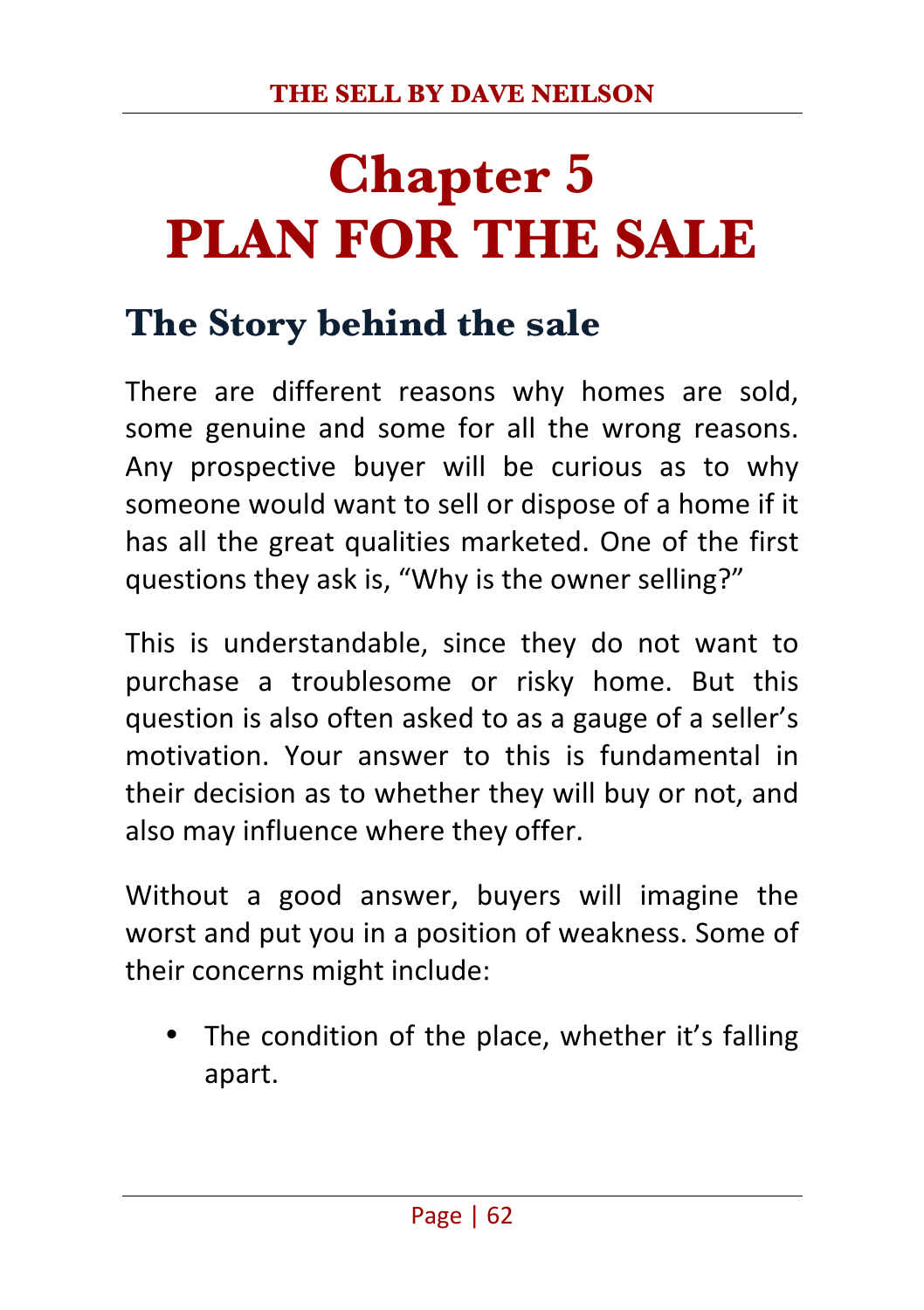- What kind of a neighbourhood it is and the type of neighbours present.
- Is there any rubbish dump or highway planned for next door?

Providing a genuine reason for leaving that inspires confidence in the buyer is essential to your marketing strategy. Your reasoning may be because:

- You are moving to be closer to family.
- You are moving to be closer to work.
- Your family has grown and you require a bigger home.
- You are downsizing

Your goal is to ensure your potential buyers' expectations are met and that they are comfortable with their decision to buy your home. Be transparent and open with the marketing of your home.

Give them all the background information they need to explain your genuine reasons for moving in a way that is reassuring and transparent to prospective buyers.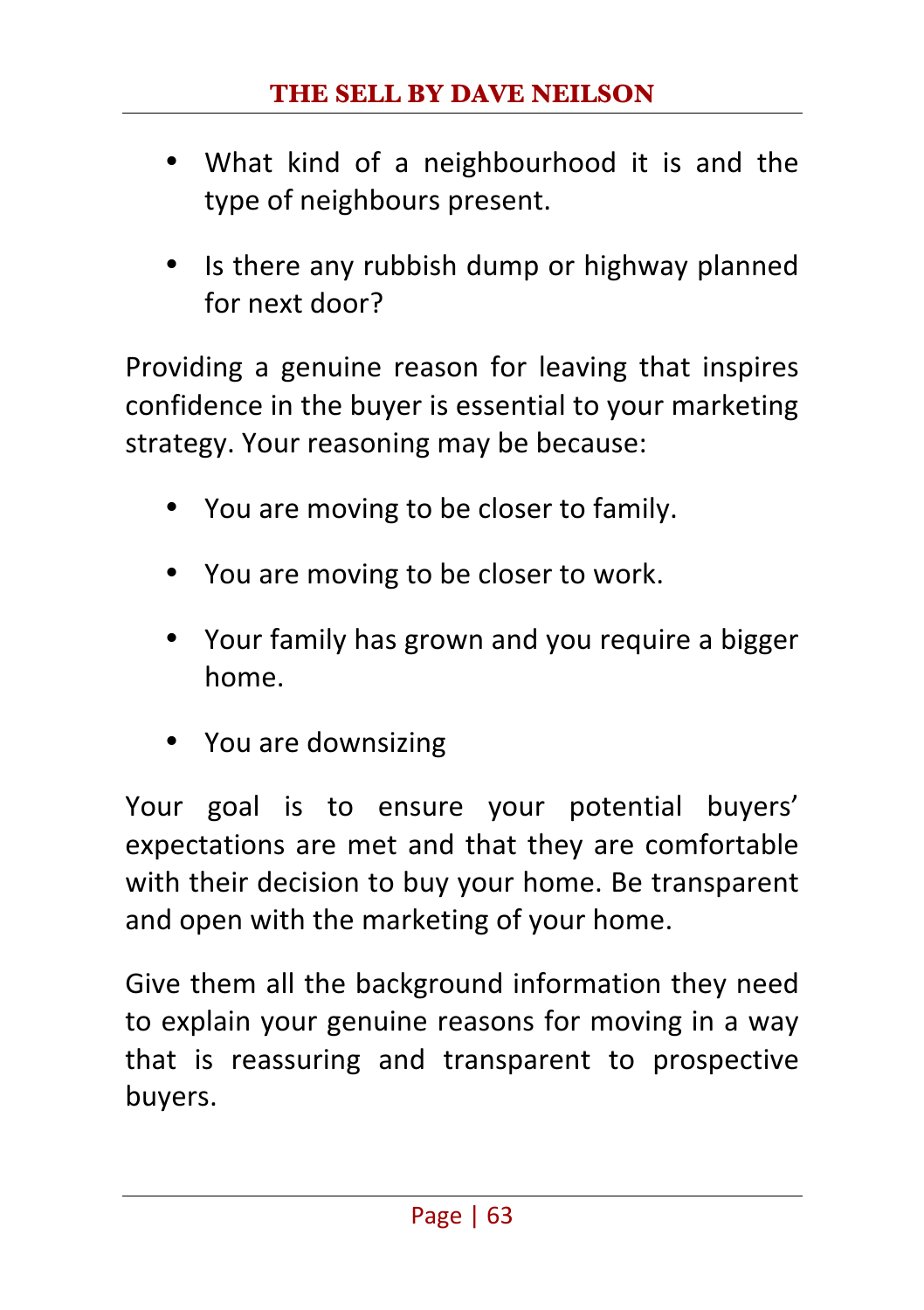## **AGENT BRIEFING**

This is crucial to a smooth sale since it is the agent who will be at the front line of marketing your home. An exceptional agent should be as interested in you as they are in your home, in order to portray an accurate picture of the property in totality to prospective buyers. The agent should be interested in knowing all about your lifestyle and how you enjoy or don't enjoy your home. Things you love, and also things you don't love about your home so they are prepared to overcome any objections made by buyers.

All this information should be given to your agent before engaging them in marketing and putting your property up for sale. Once an agent has been identified and given the mandate/authority to act for you in selling your home, some of the things they should be made aware of include:

- Why you are selling your home.
- What attracted you to the property when you bought it.
- How you have improved the property to add value.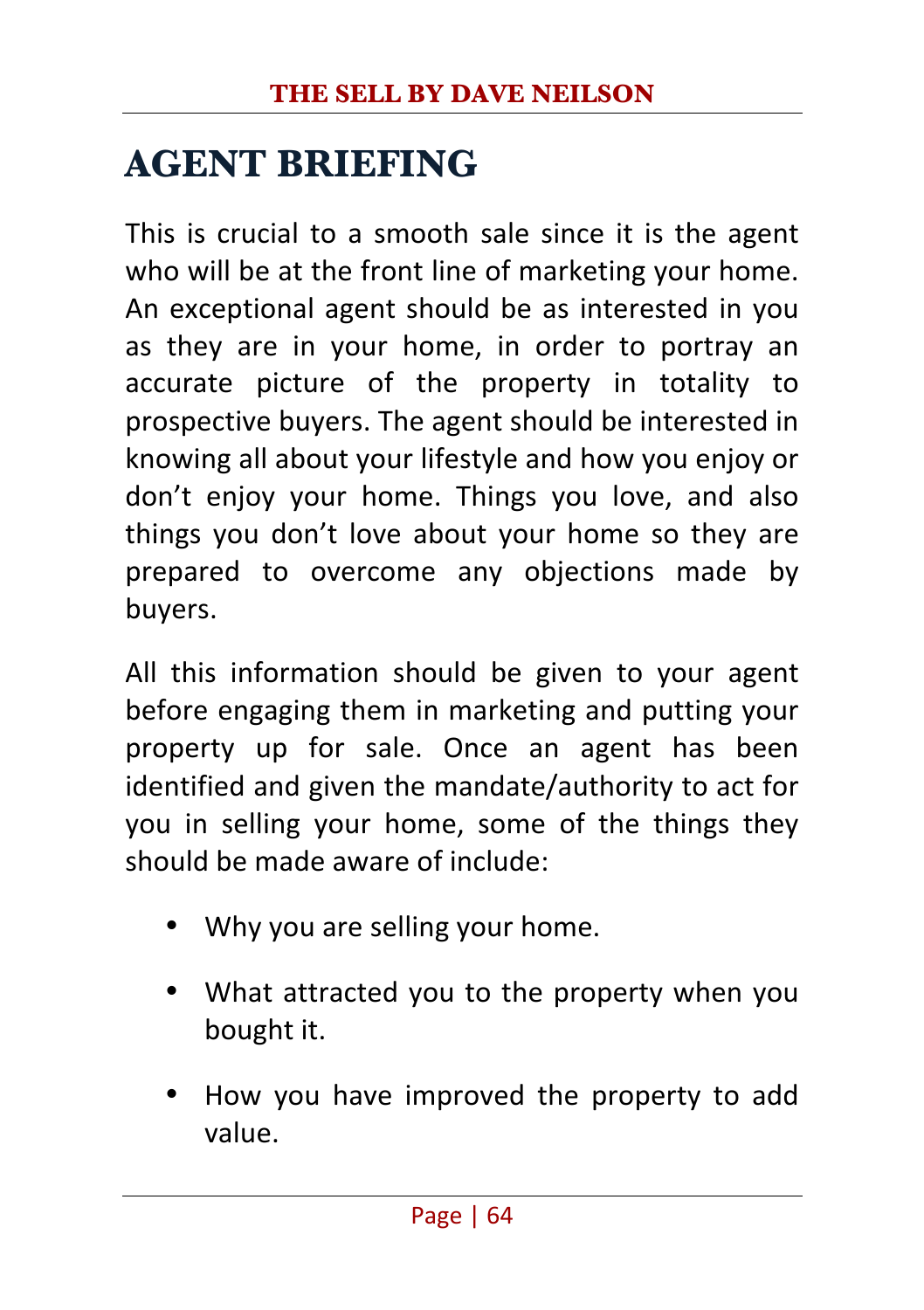- The pros and cons of living there.
- Your timeframe for going to market and in achieving a result.
- Any work you intend to do to your home before going to market.

The information you give them at this stage is what forms the basis of their marketing campaign, the pricing recommendation and strategies they use to sell your home.

# **SALE OPTIONS**

#### **Private Treaty or Auction**

These are the two most common ways to sell a property. Auction and Private Treaty.

For a private treaty sale, you set the price or price guide and wait for someone to buy. At an auction, potential buyers bid competitively for your property at a nominated time and the highest bidder wins.

Both methods can be effective and require similar investments with regards to marketing and agent fees. So, the question is how to choose which strategy best suits your property for it to sell for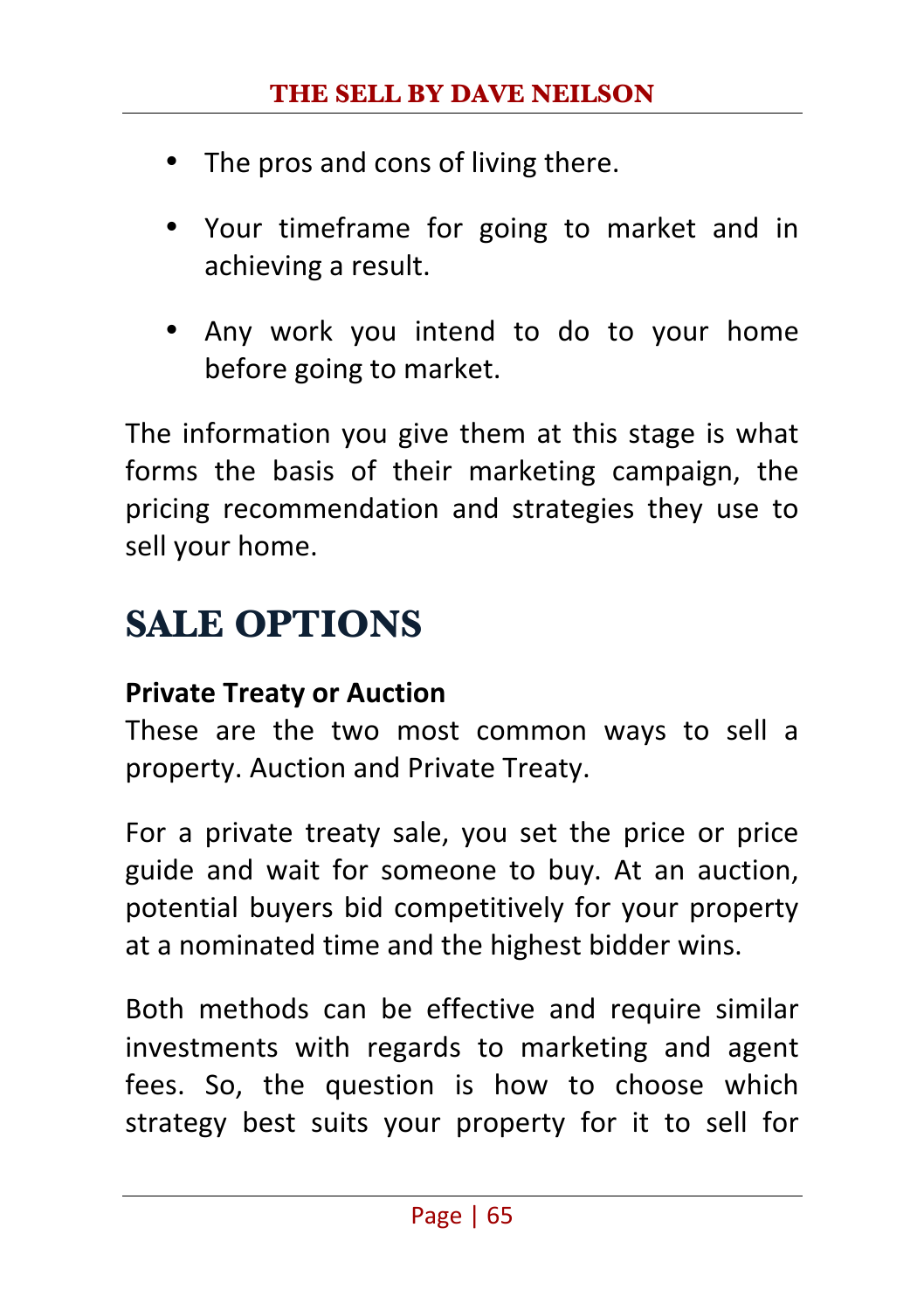maximum price and in a reasonable timeframe. The following should be considered:

- Your type of property.
- The demand for your property type and the market conditions in your area.
- Your price expectation.
- The timeframe you have to achieve a sale.

Just like everything else, each format has its pros and cons, so it's really down to what you feel comfortable with and the above points. The list below may assist you in deciding which format to go with.

### **PRIVATE TREATY**

#### **Pros**

- $\checkmark$  Most buyers opt for this type of format and feel more comfortable buying without auction terms (cash and unconditional).
- $\checkmark$  Only one interested buyer is needed to get the price you want.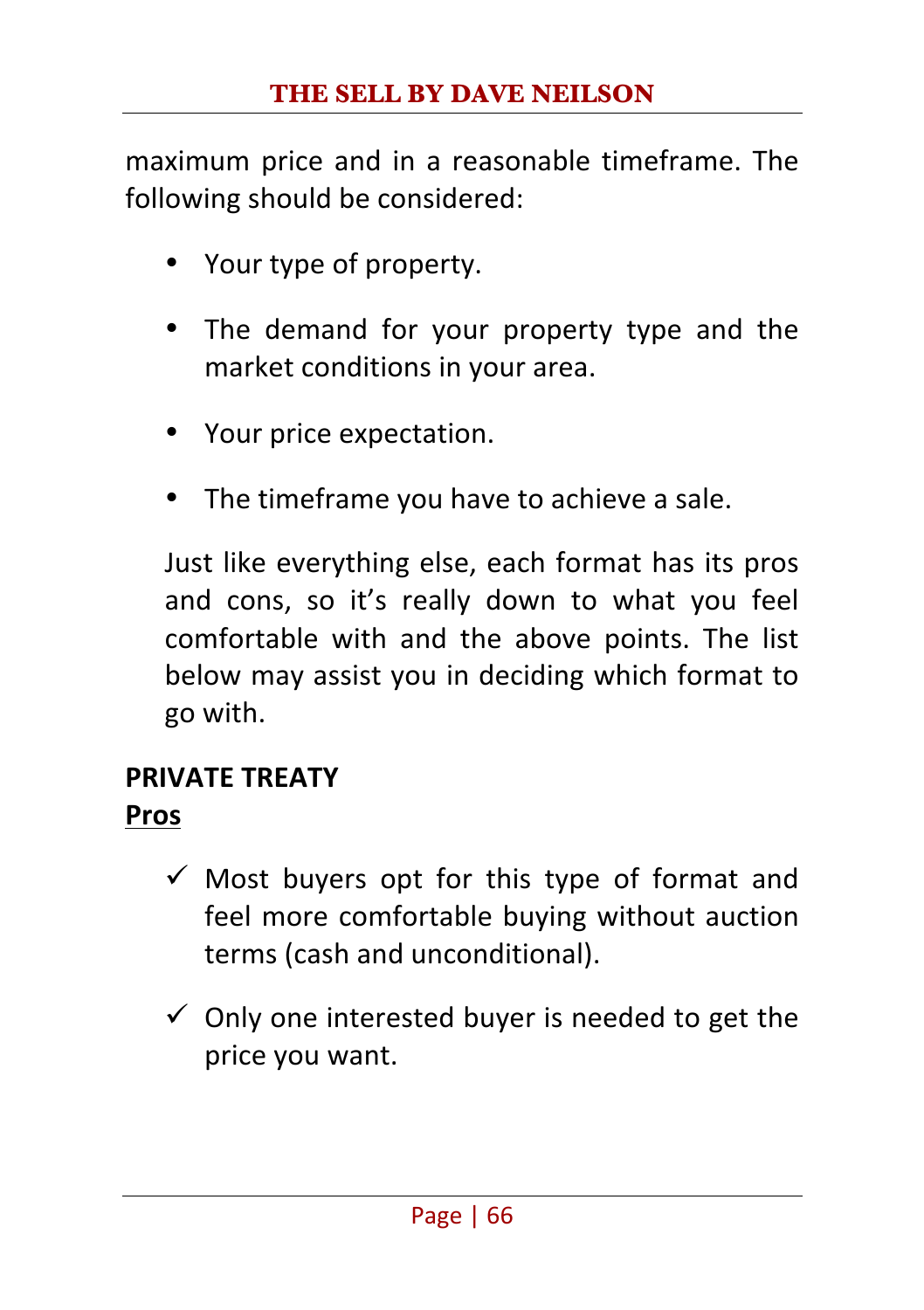- $\checkmark$  It is typically a less stressful method to sell, particularly on the actual auction day where there is an element of pressure and hype to get the result. If you are an anxious/stressed individual, you may want to consider this.
- $\checkmark$  The negotiation process allows both sides more time to consider terms and conditions.
- $\checkmark$  Terms and conditions are flexible hence both can achieve a win-win situation.
- $\checkmark$  You can accept a higher offer if it comes in before signing the contract of sale.
- $\checkmark$  There is confidentiality on offers, so competing buyers will bid high for fear of missing out.
- $\checkmark$  Often, if your property is presented and priced well, you may achieve a sale within the first few days of a property going live.
- $\checkmark$  Your property is seen and considered by the whole market and it's then only up to them liking the property, and agreeing with the list price.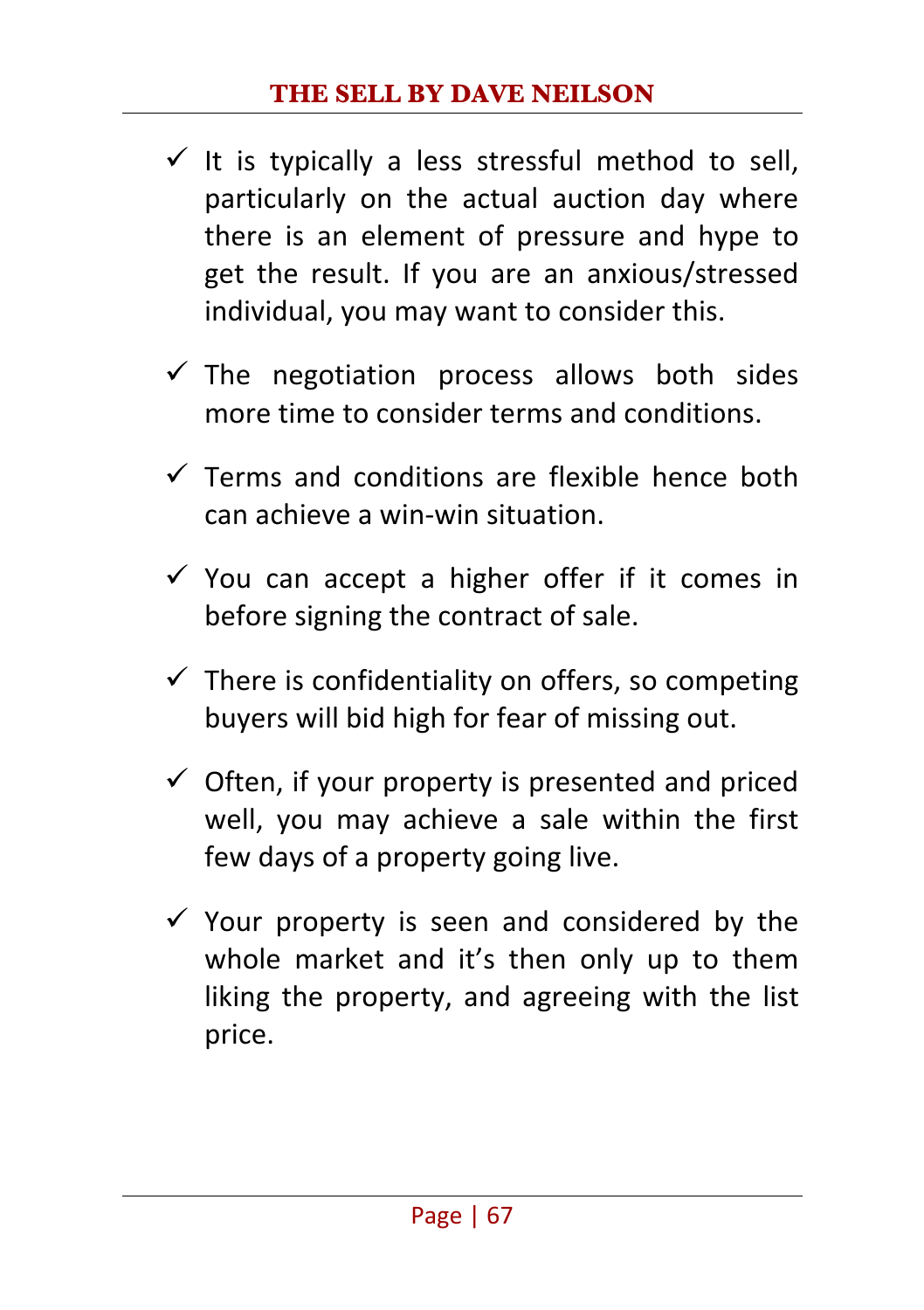#### **Cautionary Advice**

- $\checkmark$  The initial pricing might be wrong and require price adiustments to meet the market.
- $\checkmark$  Excellent negotiation skills are required from either the seller (if selling by private sale), or the agent hired.
- $\checkmark$  Marketing and negotiations are critical to ensure you have squeezed the most out of the buyer at hand.
- $\checkmark$  The property should be fully ready for sale before placing on the market.
- $\checkmark$  There is no definitive timeline for sale it's more a "we will sell when we find the right buyer" approach.

### **AUCTION**

#### **Pros**

 $\checkmark$  Auction works well for unique homes that prove difficult to price, usually having very little recent comparable sales data available to set a narrow market price range.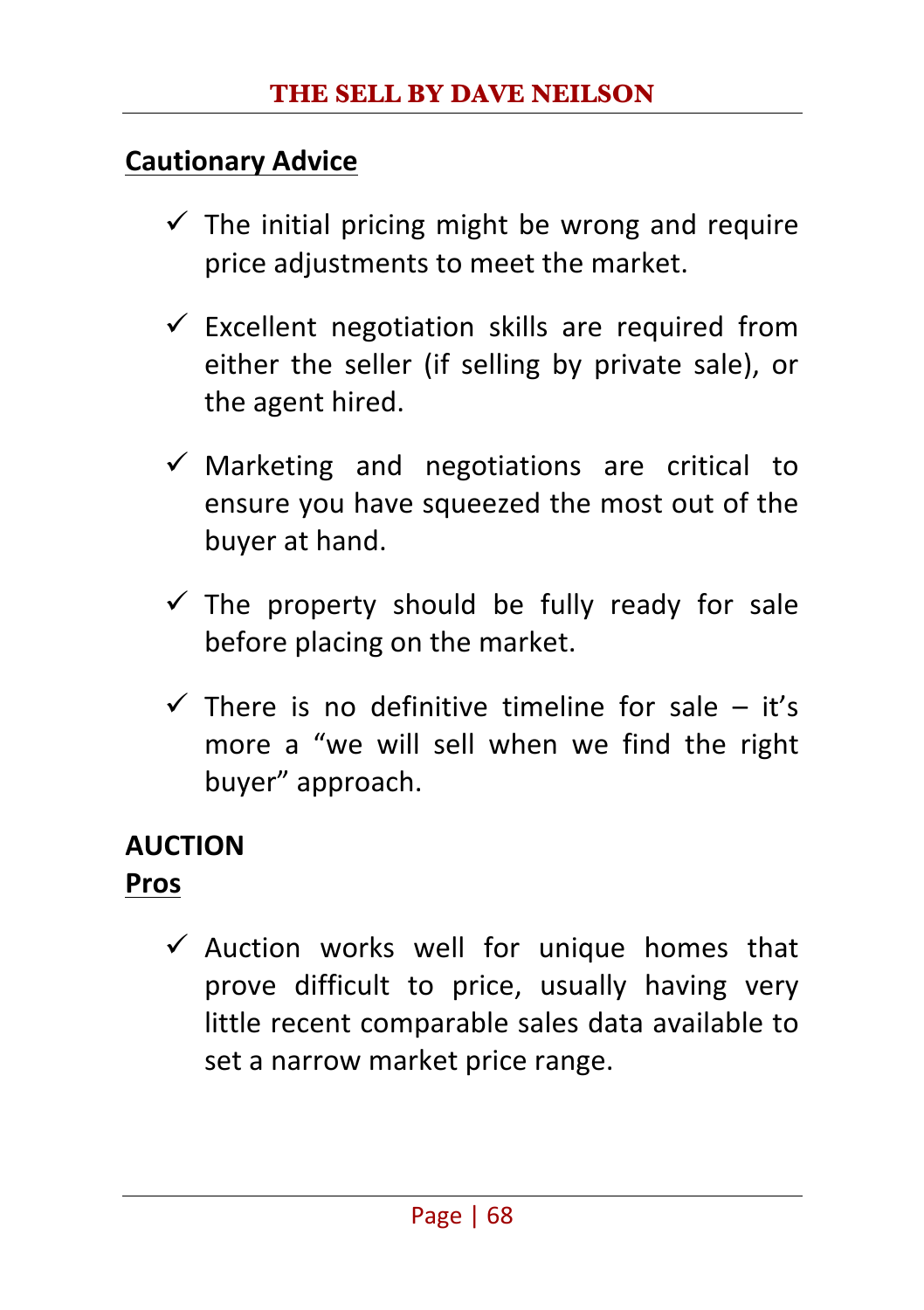- $\checkmark$  Auctions can create urgency for buyers to act now and a carnival atmosphere which can excite buyers, pushing them to bid higher.
- $\checkmark$  The bidding process is transparent and buyers feel at ease with what they pay, due to seeing other buvers competing at the same level in an open arena.
- $\checkmark$  Competition drives the price up.
- $\checkmark$  You set the auction date, reserve price, settlement date, and other terms and conditions prior to the auction date.
- $\checkmark$  It is a short, intensive campaign, which is great for having a definitive deadline to achieve a result and often pulls the market forward.
- $\checkmark$  Your reserve is not disclosed and the market sets the price of what it's worth on the day.
- $\checkmark$  The sale is not subject to valuation, finance, or other buyer inspections if sold under the hammer, and the sold sign goes up on the fall of the hammer. This can be a great feeling of closure, where you can put your mind at rest and focus on your next move.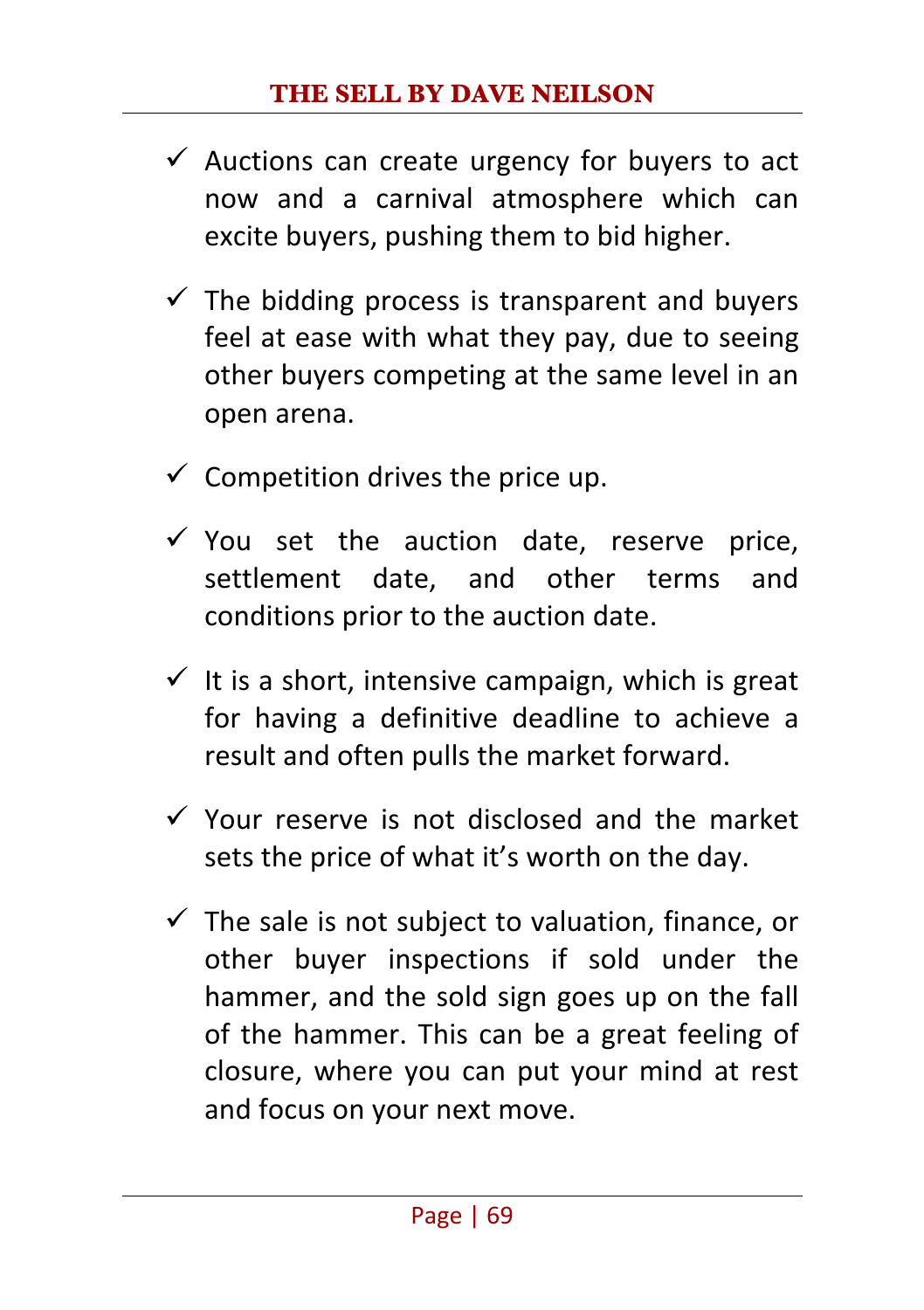$\checkmark$  You can sell the property before, during or after the auction process. You do not have to wait until auction day to accept an offer!

## **Cautionary Advice**

- $\checkmark$  You must aim your home to the correct market to make a sale.
- $\checkmark$  A skilled auctioneer is a must and comes at a fee.
- $\checkmark$  The sale price is determined by the market and this can go either way, high or low, depending on the demand.
- $\checkmark$  A sale is not guaranteed on auction day however properties often sell in the days following the auction.
- $\checkmark$  You do eliminate a percentage of buyers, on the day as a lot of buyers most buyers because the sale is unconditional and there is no cooling-off period.
- $\checkmark$  Time an auction campaign lasts around 4 weeks on average.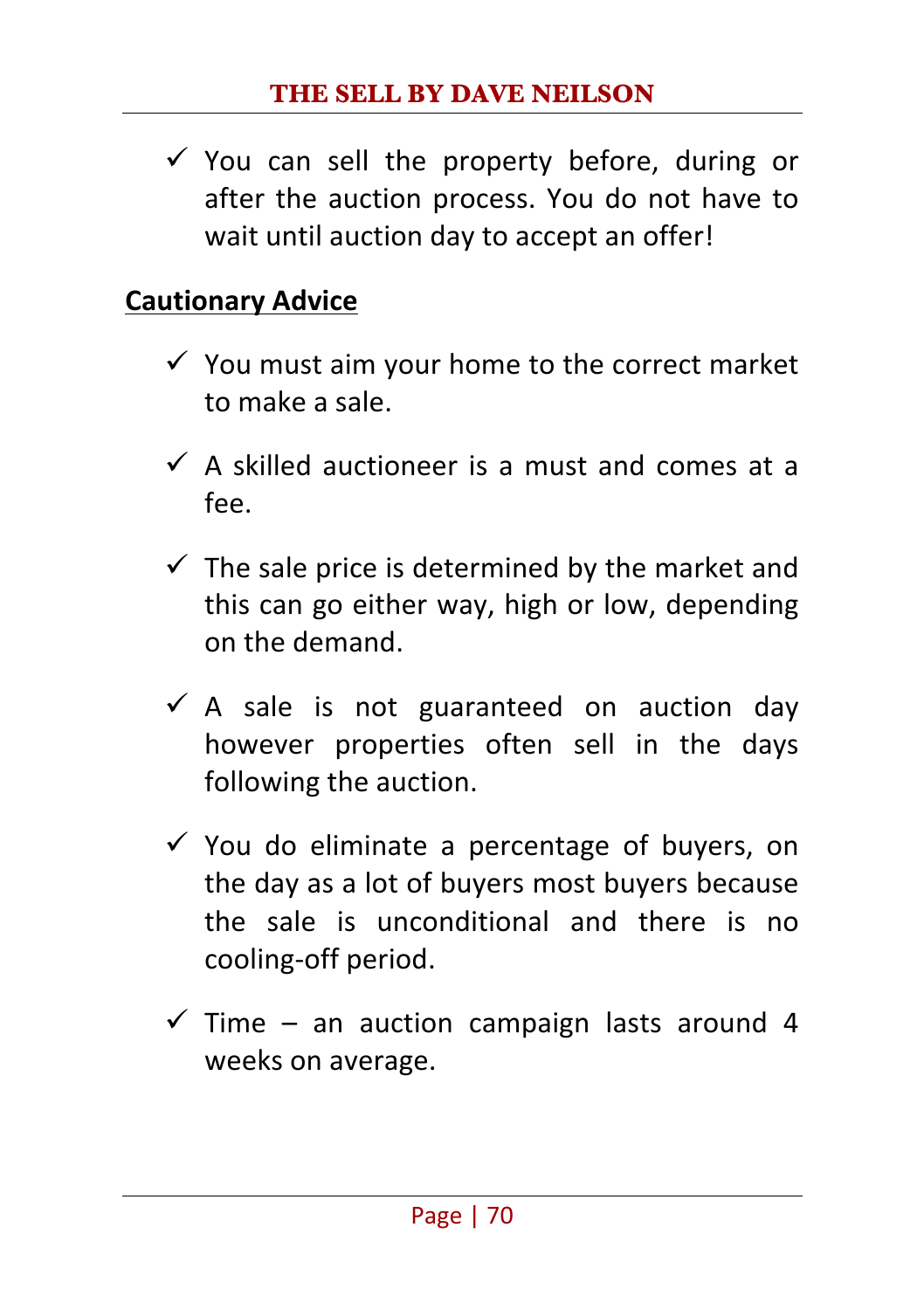- $\checkmark$  There is a risk of weakening vour future negotiating position if your property is passed in at auction.
- $\checkmark$  Should you accept an offer prior to auction day, it is imperative that your agent still continues to market your property until the sale is unconditional, not disclosing that the property has sold anywhere or to anyone. Any conditions of the contract should also have due dates to be satisfied well prior to auction day, so if anything happens with the contract, you have not lost anything and you may proceed per normal with the auction.

If you are still unsure which format to use in selling your property, your agent is the ideal person to guide you in your decision making, particularly if they have a strong track record of selling homes just like yours. Have them provide evidence of their success using the sale format they recommend for your home.

# **AGENT LISTING**

## **EXCLUSIVE AGENT OR OPEN AGENT LISTING?**

This usually depends on which format of sale you decide on. For auctions, an exclusive agent is the one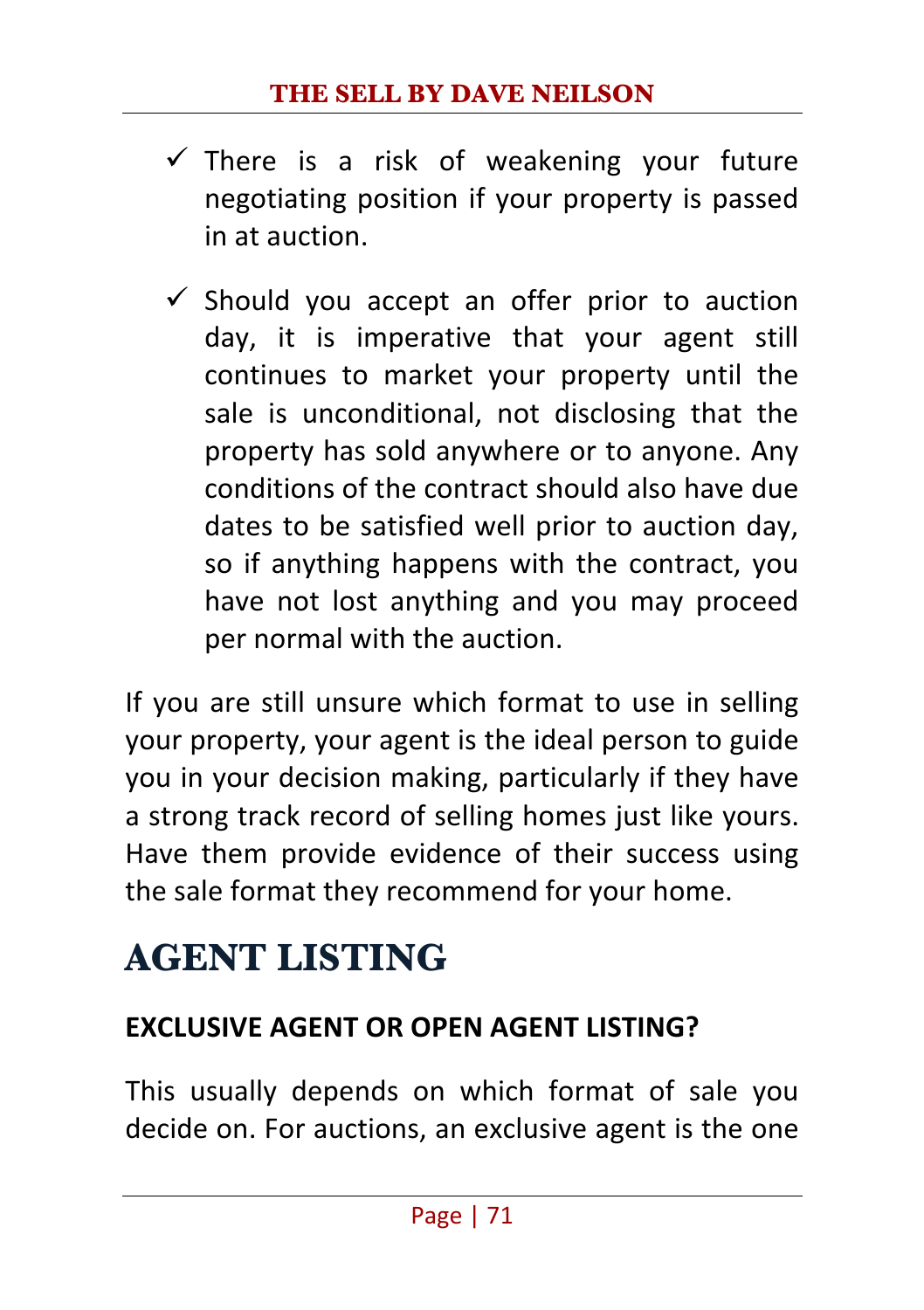who usually manages the sale. For a private treaty sale, there is also the option of listing with different real estate agencies, also known as open agent listing.

However, it is advisable to choose an exclusive agent to represent you, rather than list your home with multiple agents. The reasons for this are:

- $\checkmark$  You save money in your marketing, as you will not be using numerous agents.
- $\checkmark$  Your properties profile holds an exclusive perception to buyers and removes the risk of becoming bastardized with multiple online ads and signboards out the front of your property.
- $\checkmark$  Your agent will be more invested with 100% interest in selling your property if they have the exclusive right to do so, as opposed to having multiple agents competing for the salemore often with the same buyer enquiry.
- $\checkmark$  Your marketing message remains consistent since there is only one agent to deal with and you can build a relationship of trust with your agent.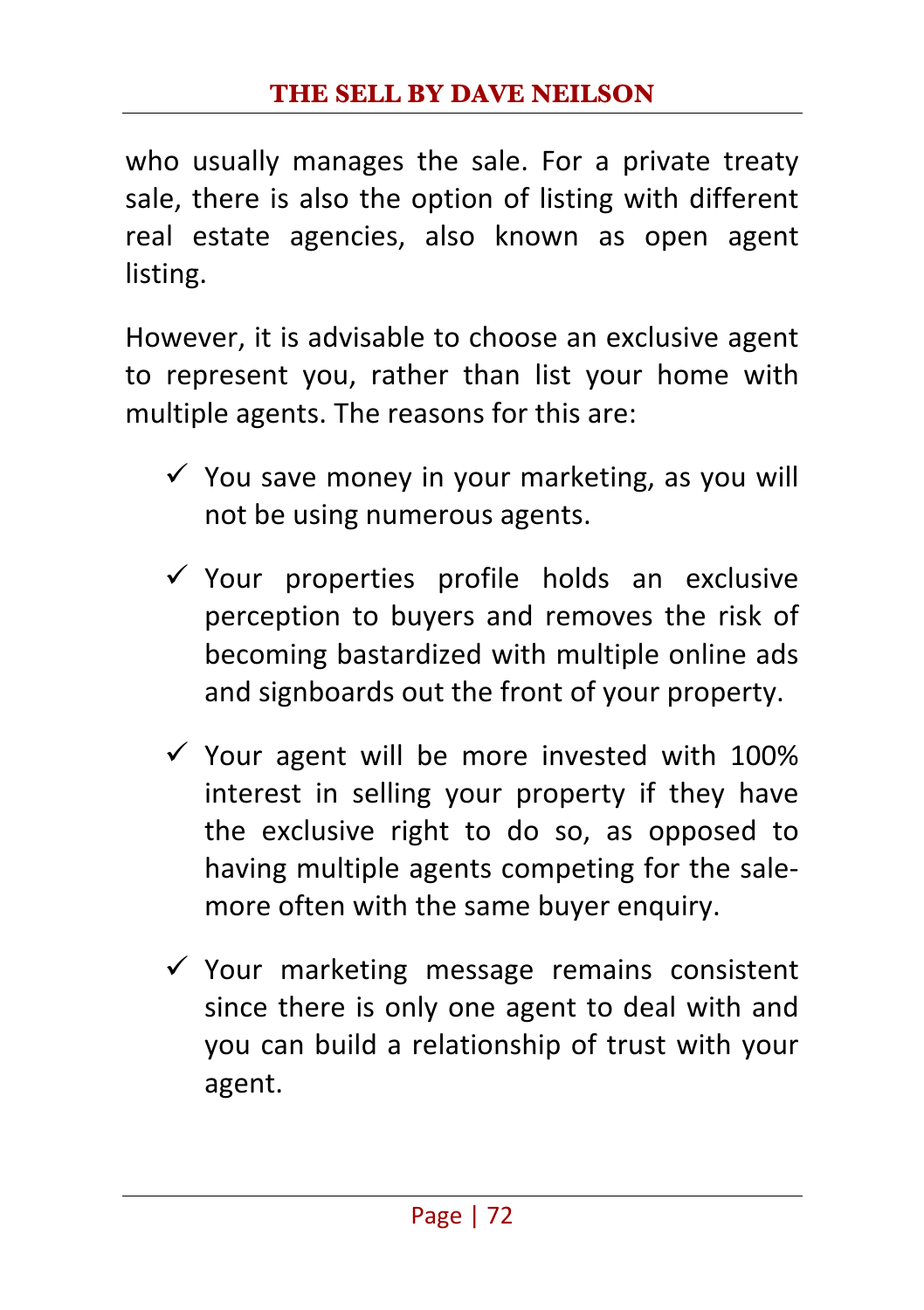It is vital to get an exceptional real estate agent who will insist on exclusivity, so they can effectively manage the marketing of your home, protect your sale price and sell your property in good time. Typically, the top agents will only work under this arrangement as it is actually in a vendor's best interest to list exclusively. You can have an exclusive agency agreement that grants your agent up to 90 days to find you a buyer. If they fail to do so in this time, you can either renew the agreement depending on their performance - or list your home elsewhere if you're not satisfied with their services.

## **MARKETING**

This is a crucial element of selling your home. You need to inform the market that your property is up for sale, casting the net wide so that you can increase the numbers through your door, and so your agent can get the opportunity to use their skills of closing a sale. If not done well, the property can sit on the market for a very long time and you may end up selling it for a lower price, as well as incurring a tally of marketing costs.

An exceptional agent will have a proven marketing strategy for selling homes in your area and category. Have them suggest specific marketing plans which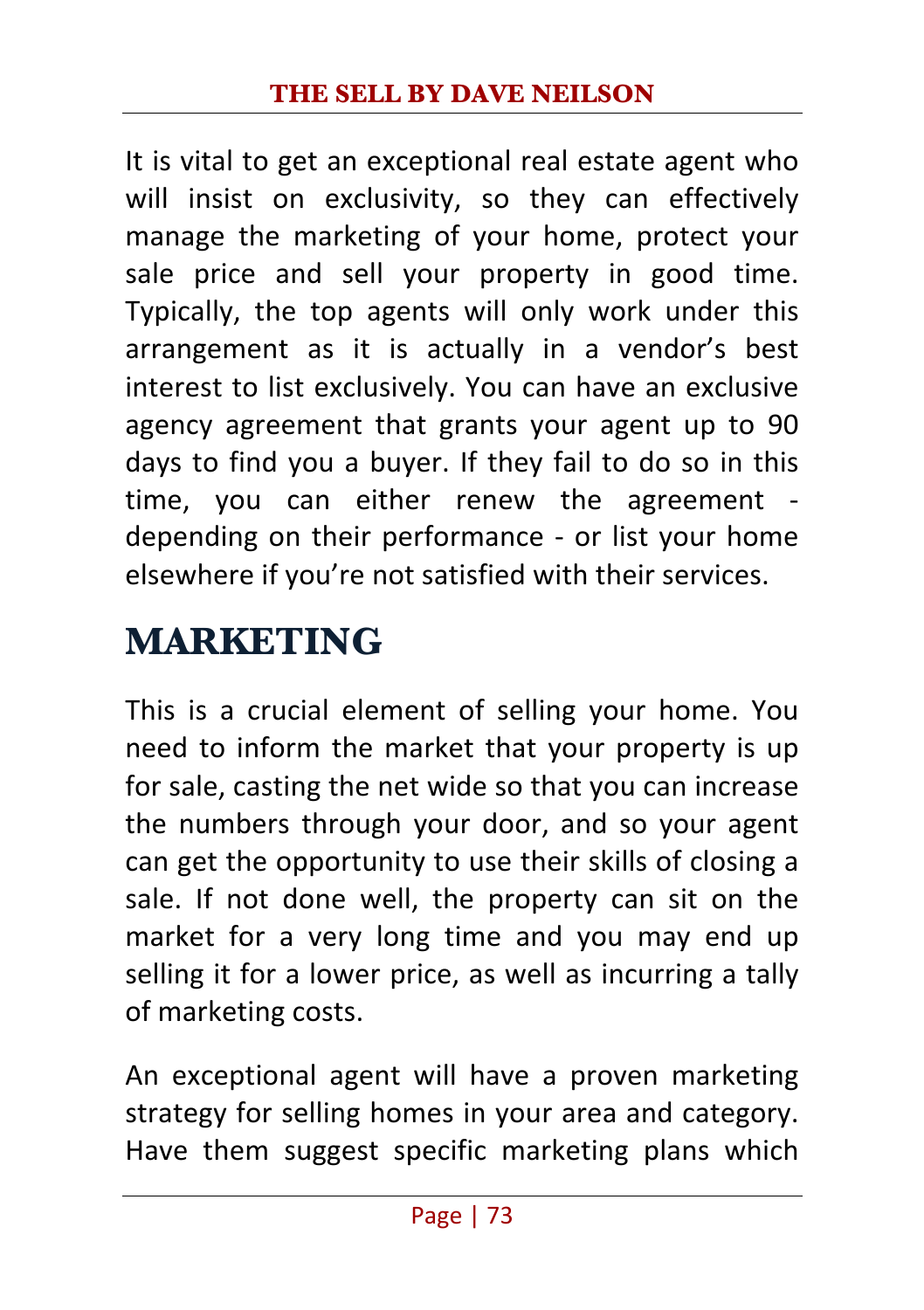they have employed in recent sales, and explain the reasoning and what you get for the spend. If you can see value in it, then it's probably worth investing that little but extra to give yourself optimal opportunity of securing the best result. "You can't sell a secret" after all!

An agent doesn't necessarily have to invent new ways to market your property. This might only mean that your credit card will become the guinea pig for an agent's marketing wish list. You want to see realtime results from cost effective marketing strategies that are proven to work. You can then decide on which is best and of most value to you in getting your property seen by as many buyers as possible.

## **How exceptional agents market your home**

There are different techniques that marketers in real estate use to get their message across to the general public, attract prospective buyers and enhance the interest of anyone thinking of buying a property. The top agents will cover all angles, placing your property on a pedestal so to speak, in order to have it seen by a wider market audience, and in its best light. Take their professional advice  $-$  considering value of course - and avoid taking a shortcut to save a few hundred dollars, which could cost you tens of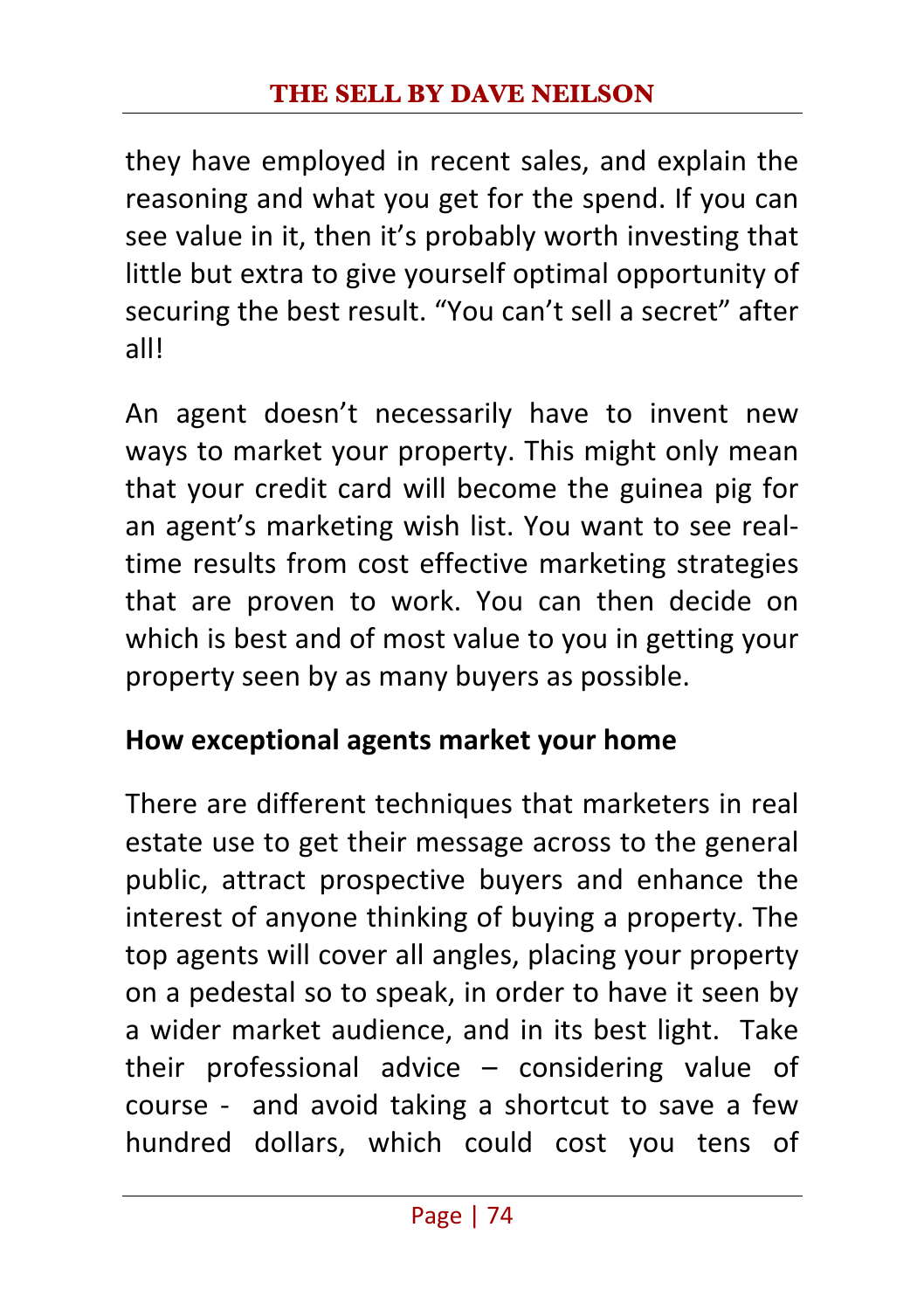thousands of dollars in return! Sometimes you need to spend a little to make a little...

Ticking the boxes:

## **Professional Photography**

The quality of the photos your agent uses to market your home is critical, since this is generally the first thing a buyer will see attracting them to your home and to make an enquiry. As previously mentioned, the first impression of your home is made in a buyer's mind within the first *eight seconds of* seeing your property, be it in real life or in marketing material. In today's day and age, buyers are inspecting homes online before they decide to pursue any further, so if your photography isn't presenting to a professional standard, you may not get those buyers through the door and they may inspect and end up buying another property that attracted them to the next stage of a physical inspection.

Exceptional agents will insist on professional images, knowing they contribute significantly to a successful sale, reducing days on the market and increasing the sale price. These photos can often make a property look better than what they are, but that's not necessarily a bad thing! Getting buyers through the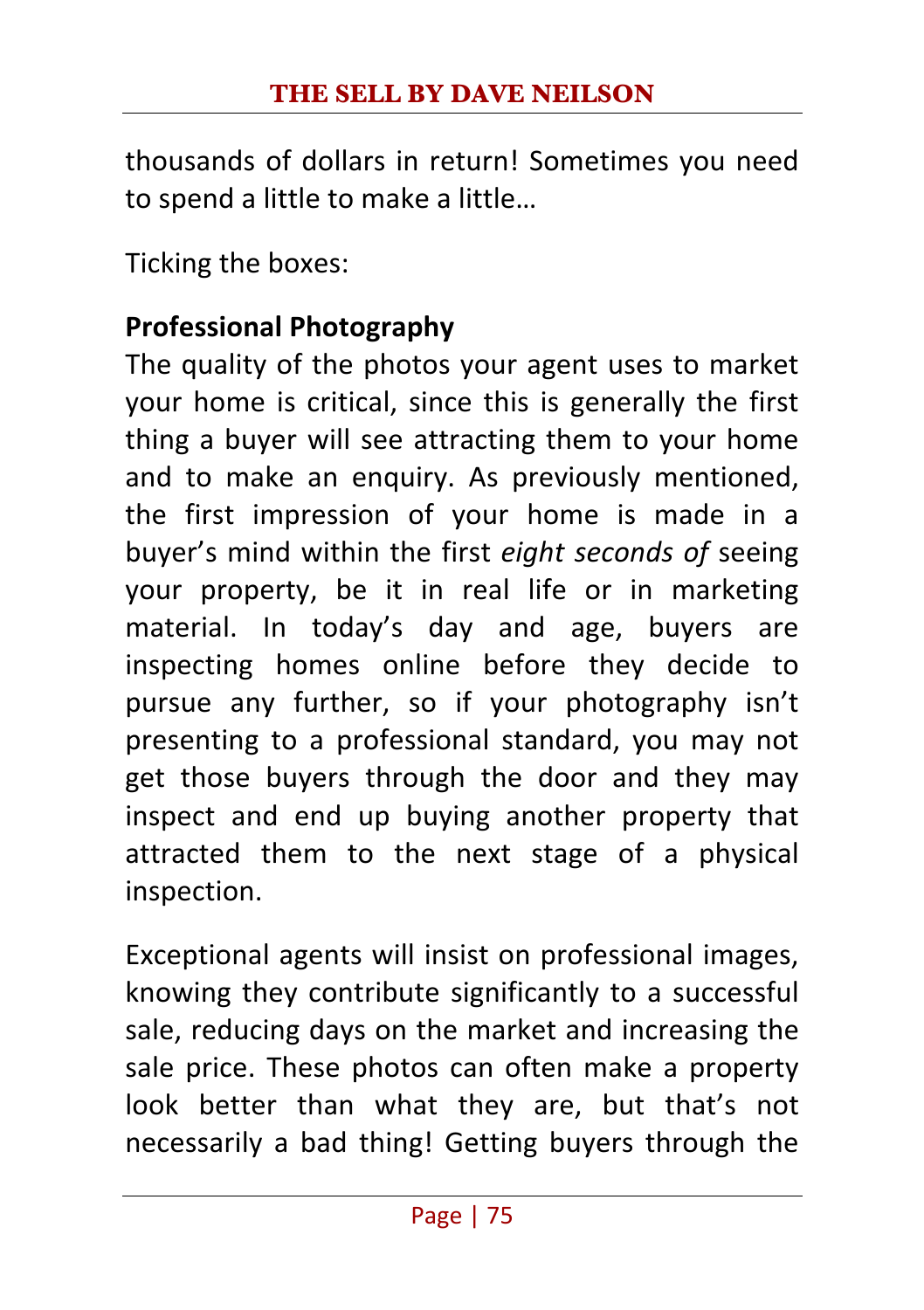door will allow your agents skills to shine and close down a sale. A buyer will very often also send the marketing material/photos to a friend or family member that they confide in to reassure them that they are making the right decision. If the photos don't offer the "wow", do you think the response they may get from their trusted advisor will help cement your sale? If the response a buyer gets when sending a link of the ad and photos is along the lines of "OMG that is amazing!" You can almost guarantee to expect an offer, and a solid sale. Remember, emotions play a very significant role in any sales field and a highly skilled agent will use all of these tools and psychology to ensure the best outcome.

Some do's and don'ts while using professional photography include:

**Do's**

- $\checkmark$  Insist on professional photography and ask to see examples before giving the go ahead on marketing.
- $\checkmark$  Have vour home fully staged when photos are taken.
- $\checkmark$  Include a mix of indoor and outdoor shots ensuring lighting is optimal. Twilight shots can be a great advantage in positioning your home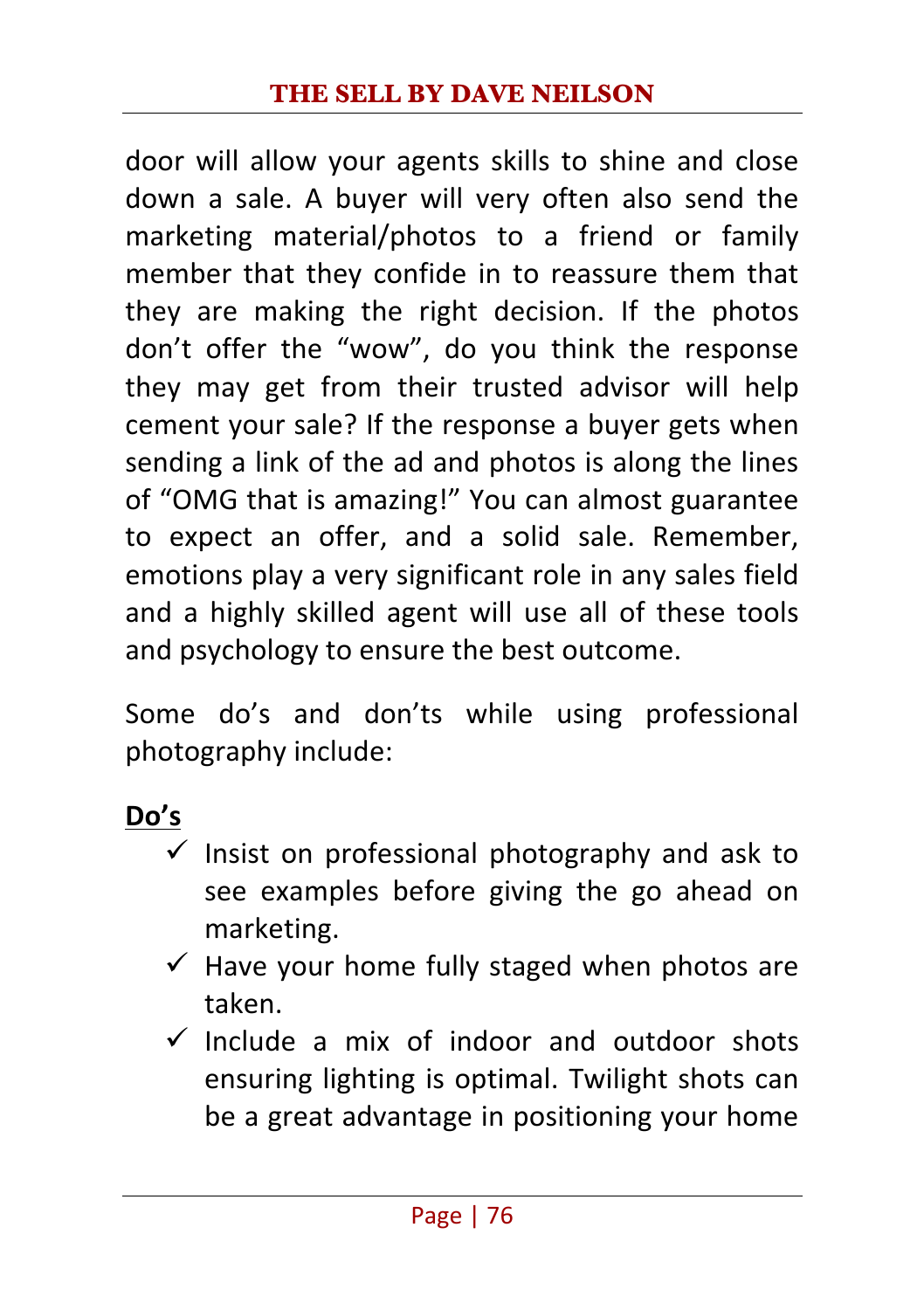in a premium light and works well for homes of any value.

 $\checkmark$  Carefully select only the best shots and angles to display your property to the market. Less is often more and you want just enough to tease and excite a buyer to want to inspect. Angles that make a room look smaller and don't showcase the property to a desired effect should be left out to avoid turning a buyer off before they even inspect. For many properties, 10-12 knockout photos are more than sufficient to make a great first impression.

## **Don'ts**

 $\checkmark$  Do not take your own photos unless you are a skilled/professional photographer with experience in shooting real estate photography.

## **Real Estate Websites**

The Internet is now known to generate the highest number of buyer enquires for most agents. An exceptional agent will list your property not only on their website, but also on all the major property websites. It's important that your property is marketed widely through as many property portals as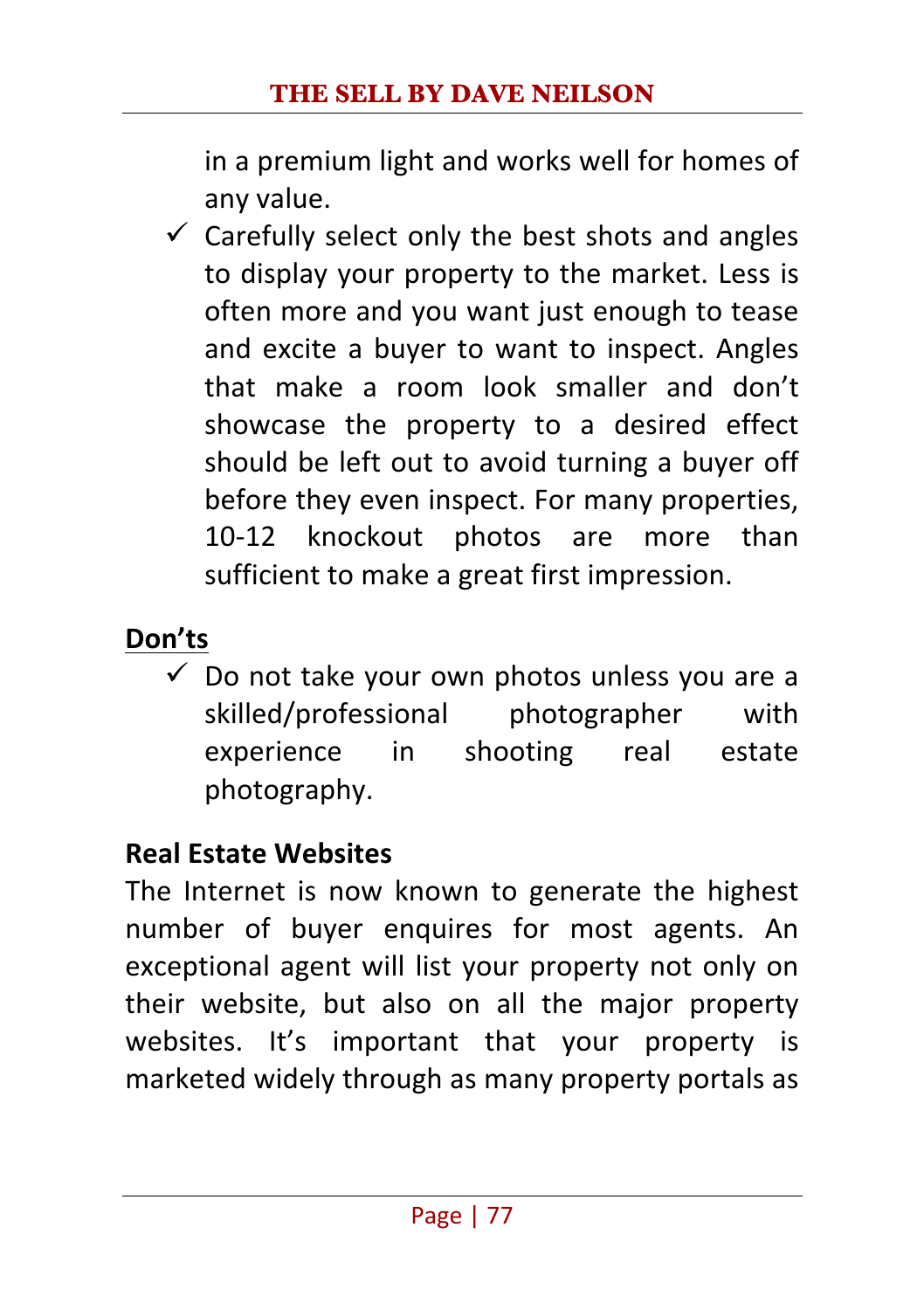possible, but absolutely imperative to be on the main sites where a majority of the market are searching.

For maximum exposure, do some homework with regard to the various options on these main sites that are available and consider upgrading the standard ad to a 'premier' ad type from day one. This ensures maximum exposure to the widest audience and on these major sites, can produce up to 20x the online inspection numbers when compared to a standard ad on the same site! This is money well spent.

## **Virtual tour software**

This is a digital representation of your home in the form of a 3D video, which is usually posted online. Virtual tour software can play a role in buyers forming an attachment to the property being sold, and can be especially helpful in showcasing your property to interstate and international buyers who may not be able to physically inspect your property. Emotional attachment ensures that the seller has the upper hand in negotiations. The stronger the buyer's emotional attachment, the more likely they are to pursue ownership of your home at a higher price, meaning you dictate the price at which your property sells.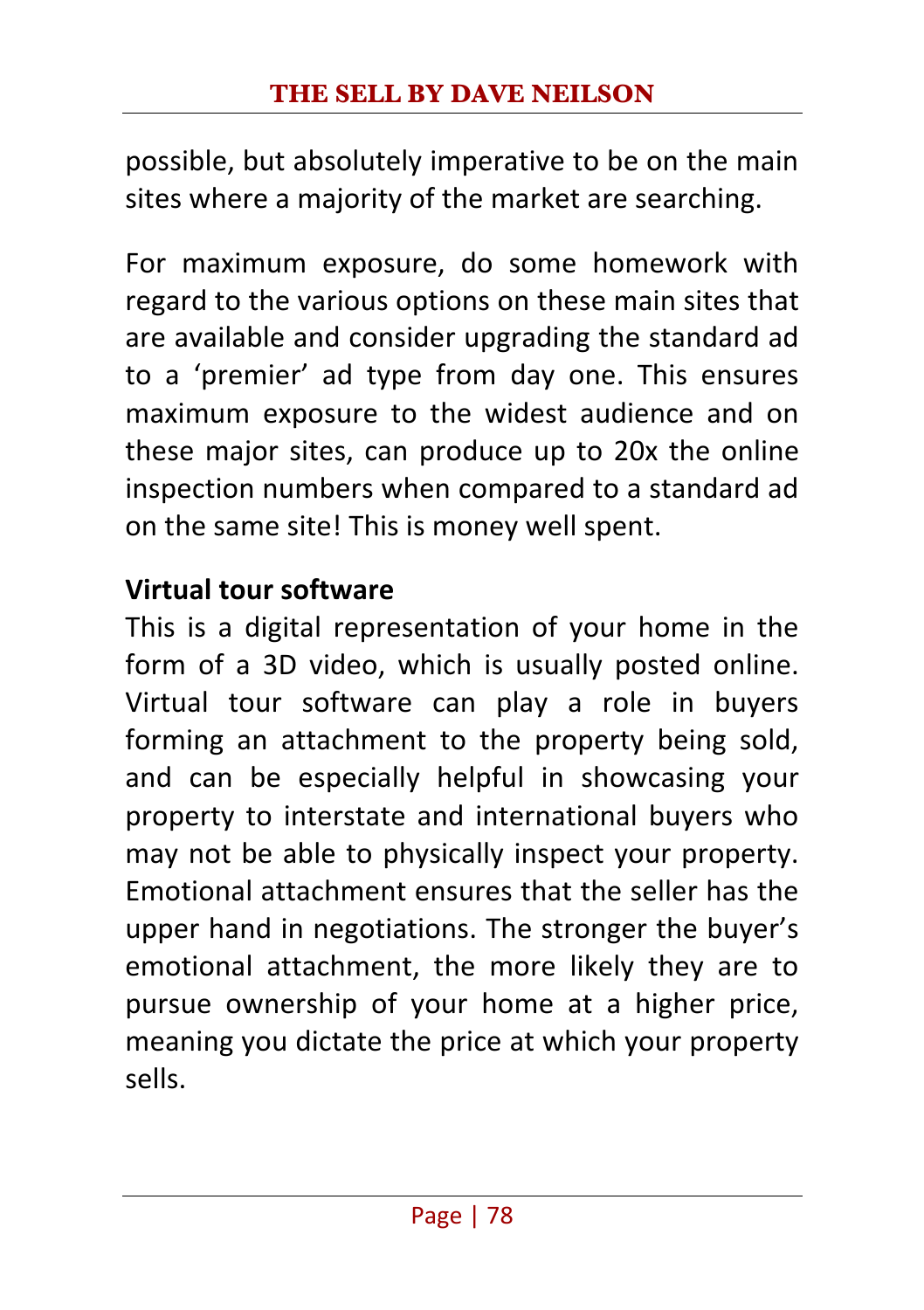You can list the property with a floor plan, easily created from your house plans, should you have them. It gives buyers a bird's eye view of the design of your home, allowing them to make an initial assessment of how well it fits their needs.

Virtual tour software also makes it possible for that floor plan to be *interactive*. When prospective buyers view your floor plan online, they need only move their cursor to a key location on the plan for images of that location to pop up. This feature helps buyers visualise the layout of your home in a way that a traditional floor plan cannot.

A video tour gives potential buyers an even greater level of interaction with your home, smoothly guiding them through each room without them having to make an actual visit to the home. One can also include beautiful music or even commentary in the video. All of these tools help add value by giving the buyer a professional and impressive experience when considering parting with money to buy your home.

## **Database marketing**

An exceptional agent will already have a large database of prospective buyers who are looking for a property like yours and are ready to buy. The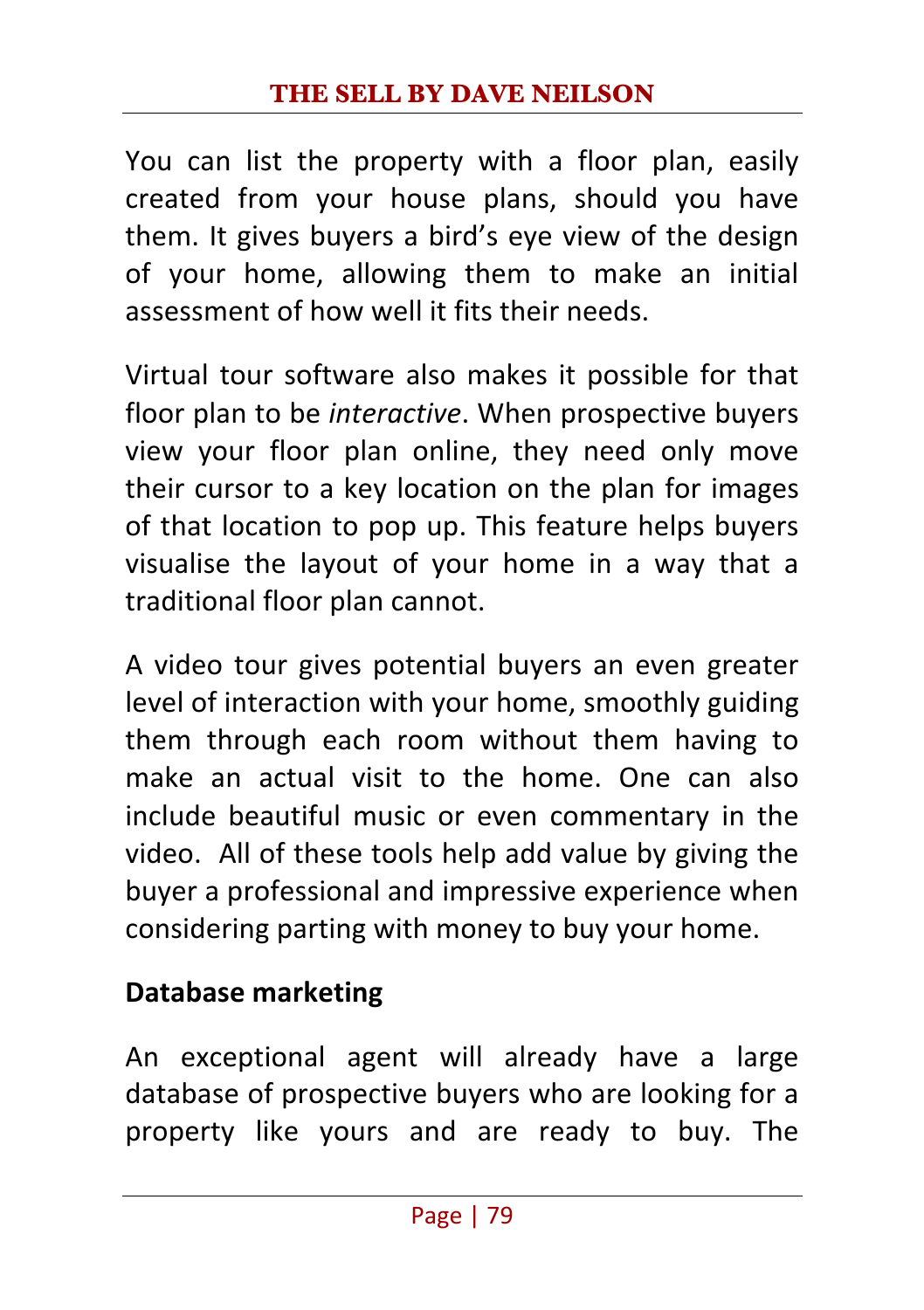advantage of choosing such an agent is that you will be exposing your property to an even larger pool of buyers and these agents are often able to produce a suitable buyer before going live to the open market and potentially save you money in marketing costs, as well as time!

Having a solid database is not enough, however. The database must be highly *active*, meaning your agent must be making frequent, consistent and relevant interaction with their database across a variety of marketing platforms. These include:

- $\checkmark$  Phone calls.
- $\checkmark$  Newsletters.
- $\checkmark$  Letter box drops including "Just Listed" flyers and "Sold" flyers.
- $\checkmark$  Social media.
- $\checkmark$  Emailing.

To get access to such information you need to ask your agent some of the following questions:

 $\checkmark$  Do you call 'active buyers' in your database immediately upon the listing of a property that meets their search parameters?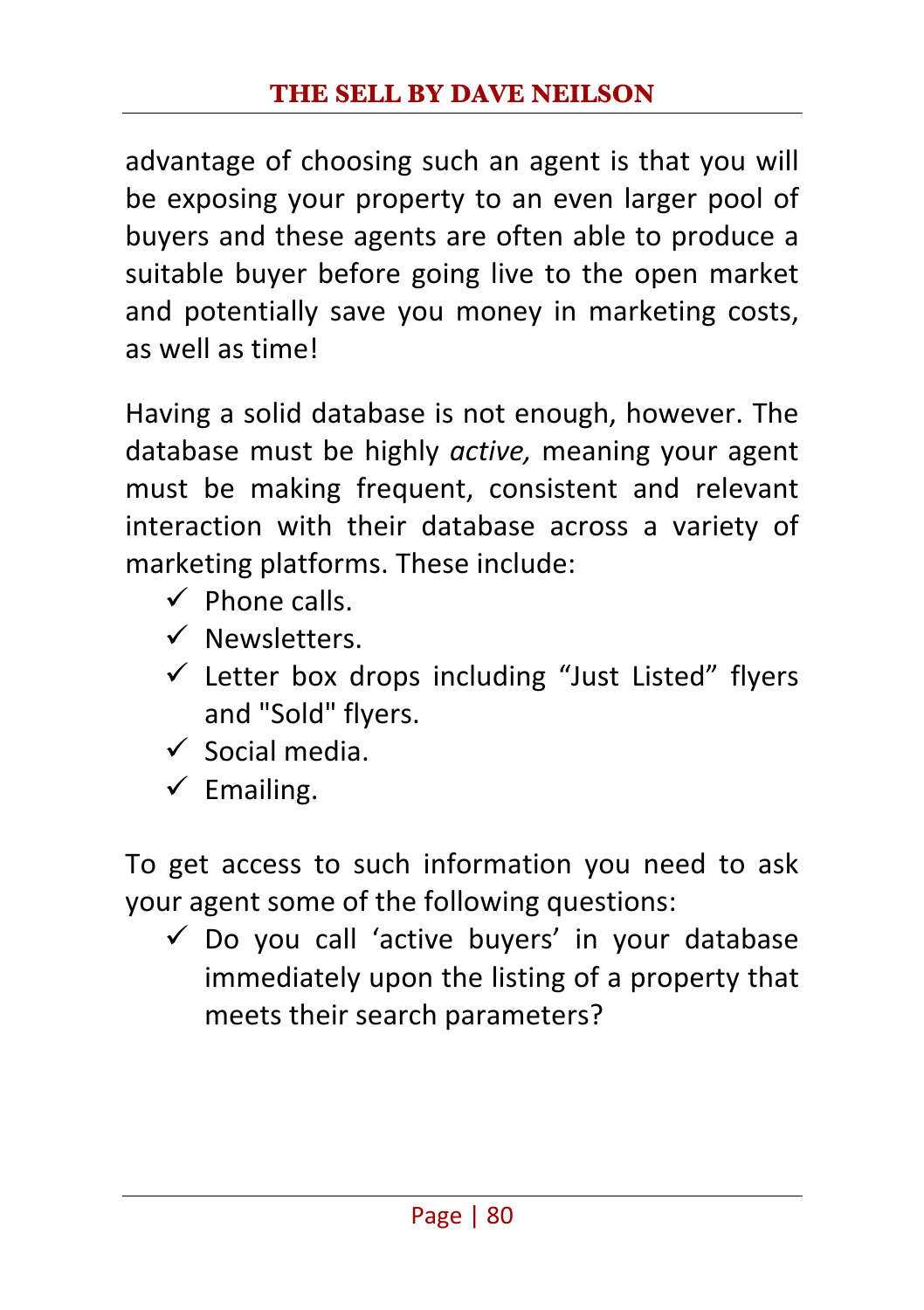- $\checkmark$  Do you email prospective buyers in your database informing them of updates in your market place?
- $\checkmark$  Do you send a regular newsletter to your database with new properties and general real estate information? How often? How many people does it reach?
- $\checkmark$  Do you distribute "Just Listed" flyers, "Sold" flyers and other marketing material in letterboxes in the area? To how many people?
- $\checkmark$  Do you use social media marketing and what options are available to me on these platforms?

## **BROCHURES AND NEWSLETTERS**

Brochures and newsletters produced by your agent personalise the presentation of your home's features better than a mass circulation magazine.

These publications can be distributed in hard copy or electronically, and the response they generate can be measured and reported back to you. Make sure all marketing print media is of professional quality and free from any errors. Remember it's the whole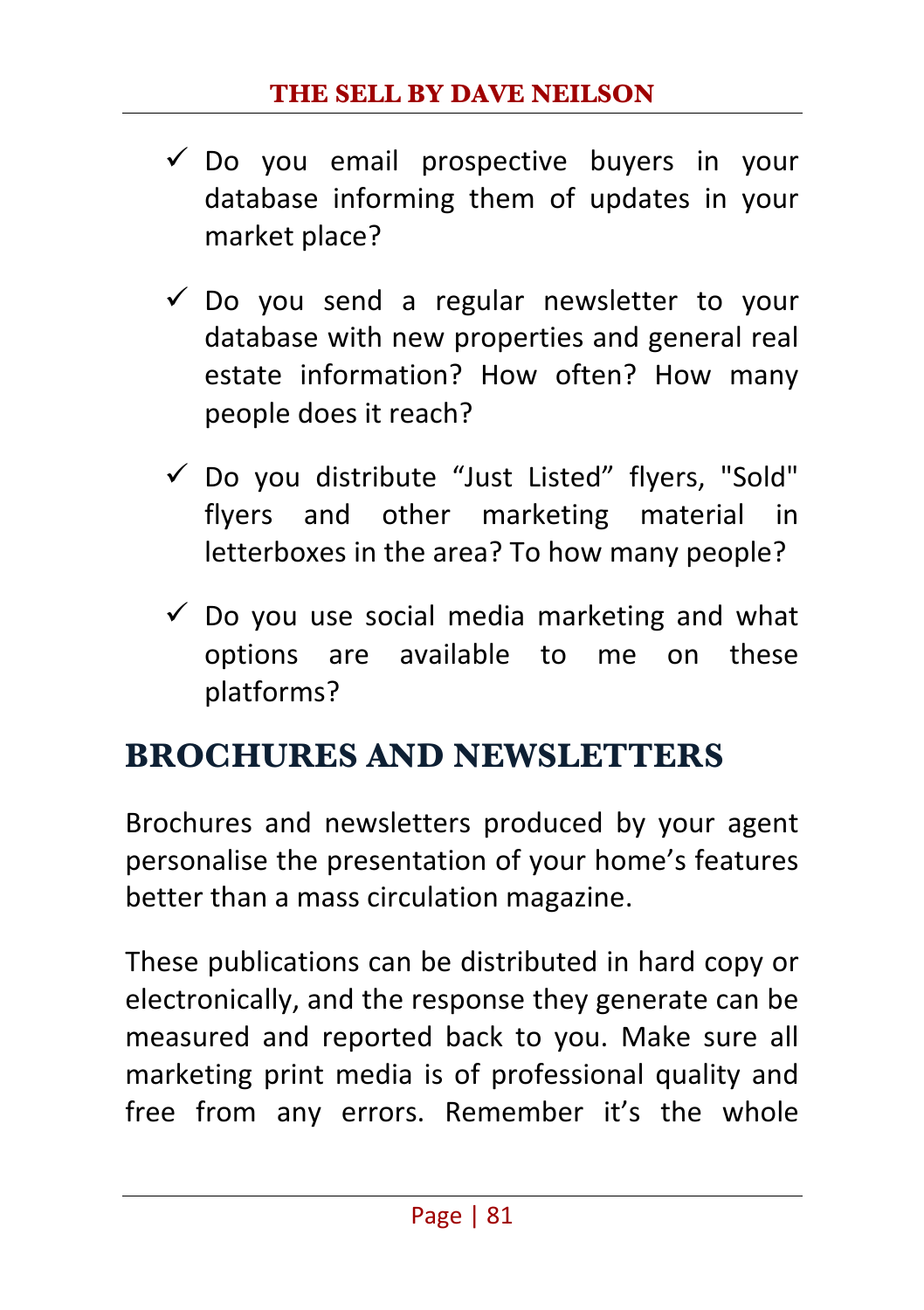impression that helps attract buyers to a particular property and make a purchasing decision.

## **SOCIAL MEDIA MARKETING**

An agent who does not use social media to market your home is doing you a real disservice, since the majority of the people in the world, regardless of which market they are in, are using social media multiple times a day. Facebook, Instagram and Twitter are perhaps the most relative here.

An exceptional agent will have a proven strategy for social media marketing, competently using Instagram, Linked-in and Facebook to keep in contact with buyers and entice them to buy your home. More buyers than ever are becoming 'fans' of real estate agents on Facebook and 'followers' of agents on Instagram to receive immediate notification of new property listings. Here's how it works:

Facebook allows agents to post details of your property to their 'fans', with a link to the full listing on their website. Facebook and Instagram accounts can be linked, so if a listing appears on Instagram, it will appear on Facebook and vice versa.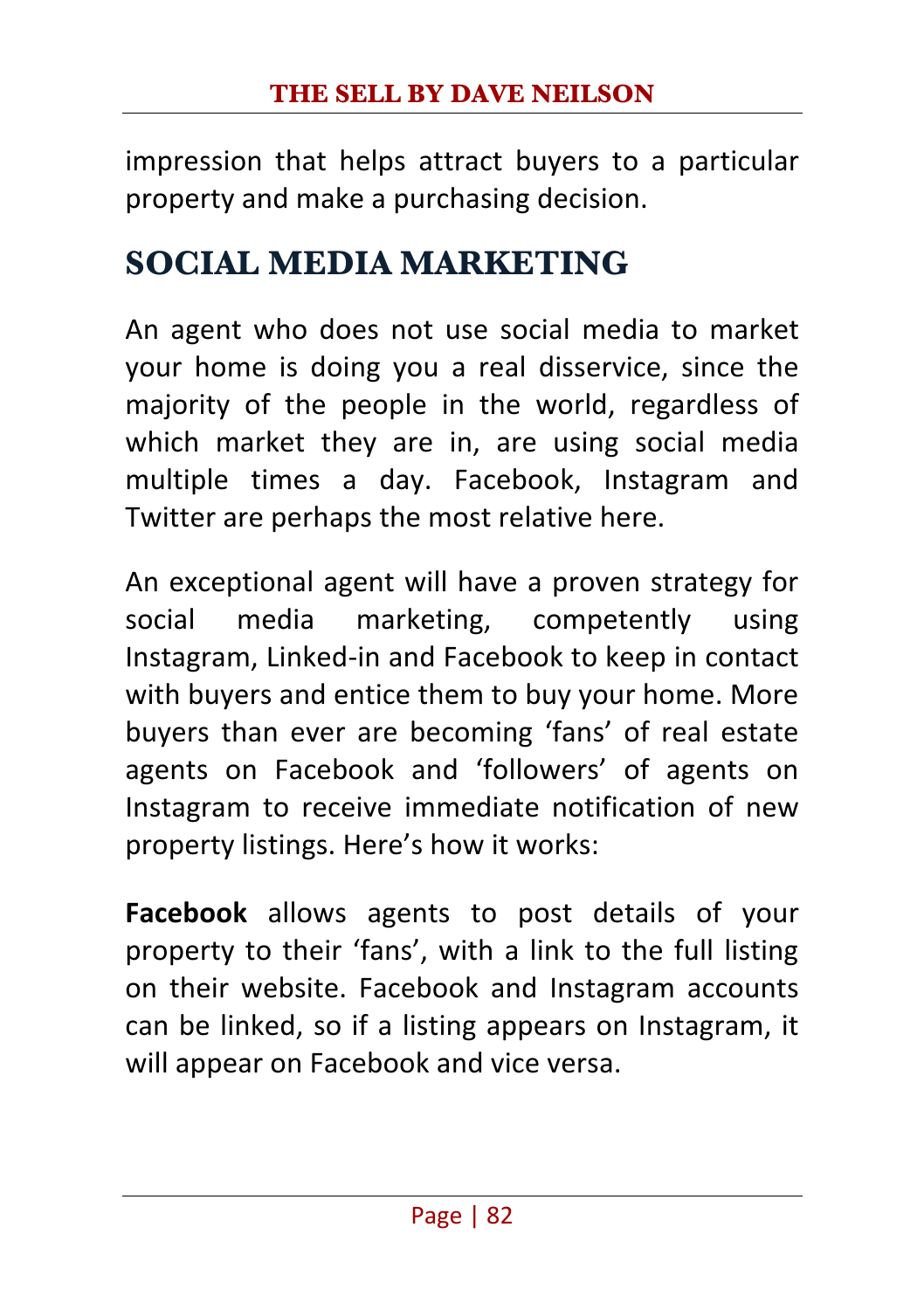The social media platforms have a "share" function, meaning the marketing of your home can reach far beyond the people on your agent's database, and out to their contacts' family, friends and business associates. 

Used as part of an overall database marketing strategy, social media is an incredibly powerful tool to reach buyers who are in the market for a home just like yours. Best of all, it is not uncommon for buyers to form an emotional attachment to a property straight off an online video tour, and feel a real sense of urgency to take the next step.

Be sure to discuss this with your agent and ask about sponsored ads and social boosts to serve up your property directly onto relative buyer's social media pages! 

## **SIGNAGE**

A quality photo signboard outside your property is a powerful, cost effective way to attract interest from qualified buyers. Most buyers drive around the area that they wish to buy in, usually on weekends or evenings. Beautiful photos of the interior of your home on the signage will have so much more impact than a plain "for sale" sign. Regardless of the sign you choose, make sure it is a fresh, new sign, correctly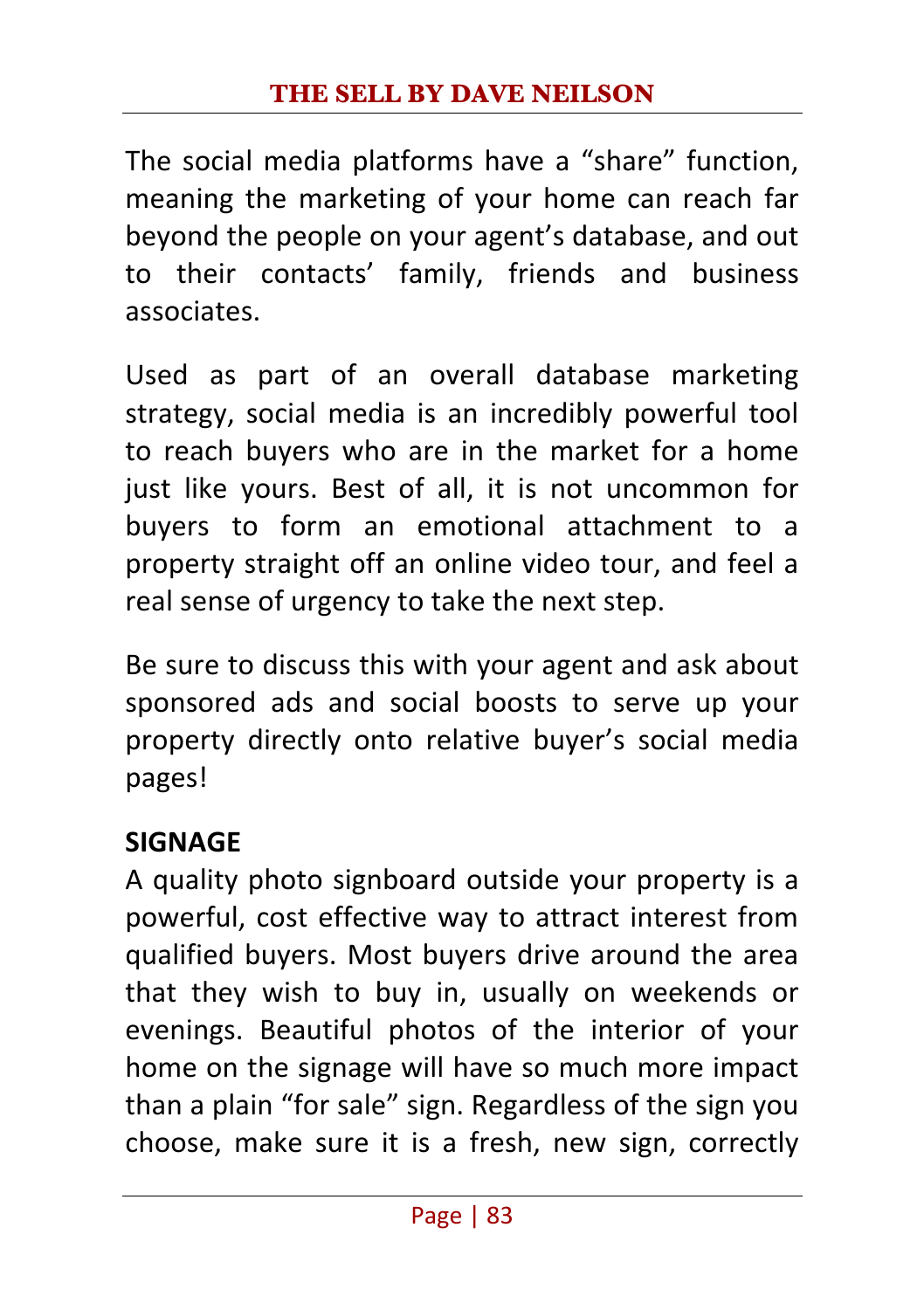installed as you do not want anything tarnishing the image of your home!

#### **OPEN HOMES**

This is where the home is open for inspection to prospective buyers. Holding an open home inspection involves nominating and promoting a day and time for people to come through your property.

It is an excellent marketing tactic for a number of reasons, including:

- $\checkmark$  It opens the property to a wide pool of buyers, many of which enjoy looking at properties at their leisure. People are very busy these days, so opening this as an avenue to inspect is a fantastic, pressure free environment for buyers to assess and determine suitability without putting anyone out.
- $\checkmark$  The pre-determined date and time makes it easier for buyers to schedule their attendance.
- $\checkmark$  If many buyers attend, it creates a sense of competition and urgency to secure a property new to the market.
- Buvers can appraise the home at their leisure.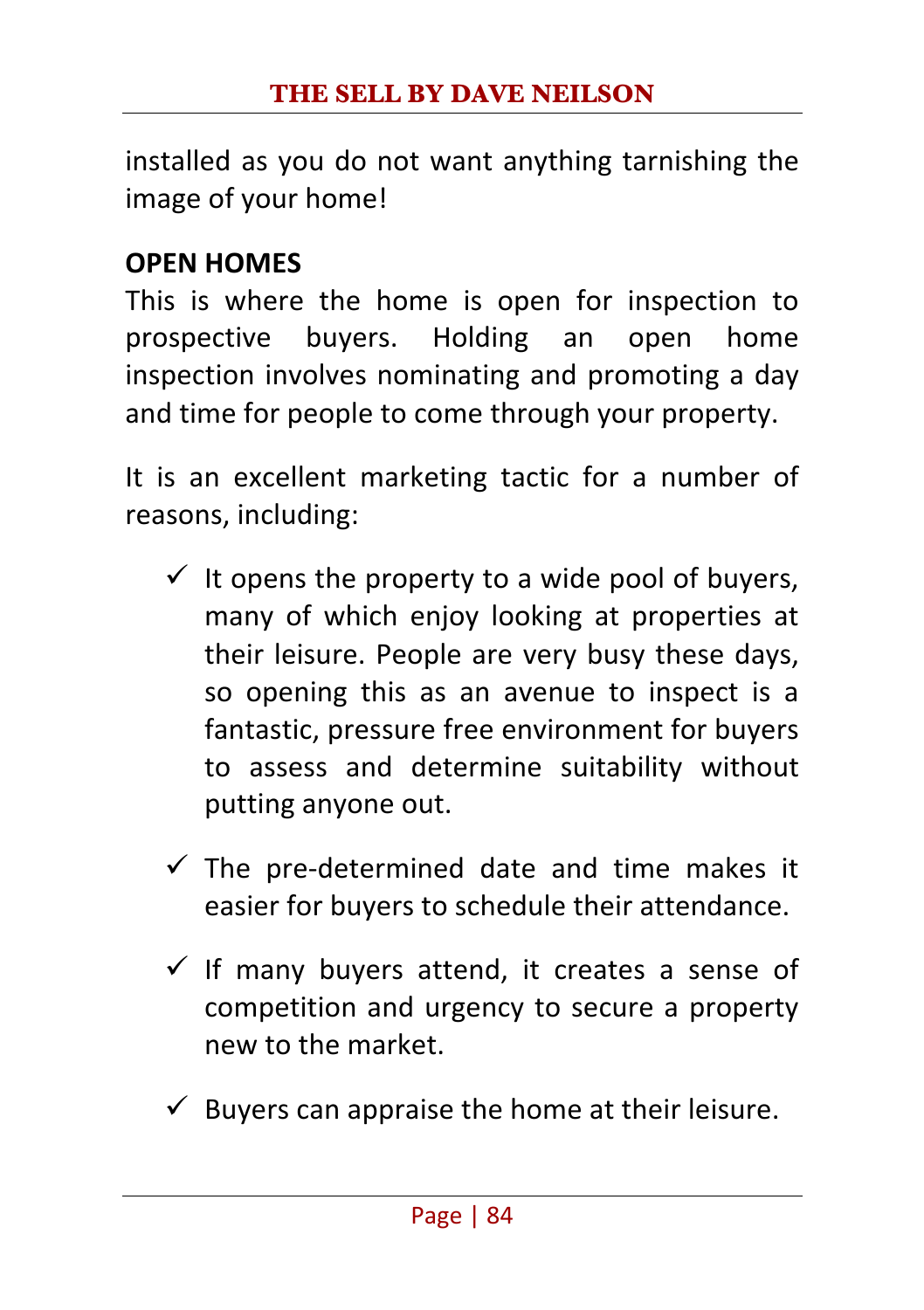$\checkmark$  You have time and notice to prepare your home beautifully for the inspection.

In order to ensure that your home will be well displayed during an open home, it is crucial to find out how your selected agent manages an open home.

Attend 'undercover' as a prospective buyer, as this will give you excellent insight into the way an agent both treats prospective buyers and represents sellers. However, since agents may have several different open homes scheduled, keep in mind that a well-attended open home can be a hectic time for them. What's more important when this occurs is that all buyer's details are captured for security and follow-up. 

What to look for during an open home:

- $\checkmark$  Does the agent make certain to register details from people who attend?
- $\checkmark$  How attentive are they to each person that enters and leaves?
- $\checkmark$  Are they 'present' during the inspection, engaging with people as opposed to reading and making phone calls?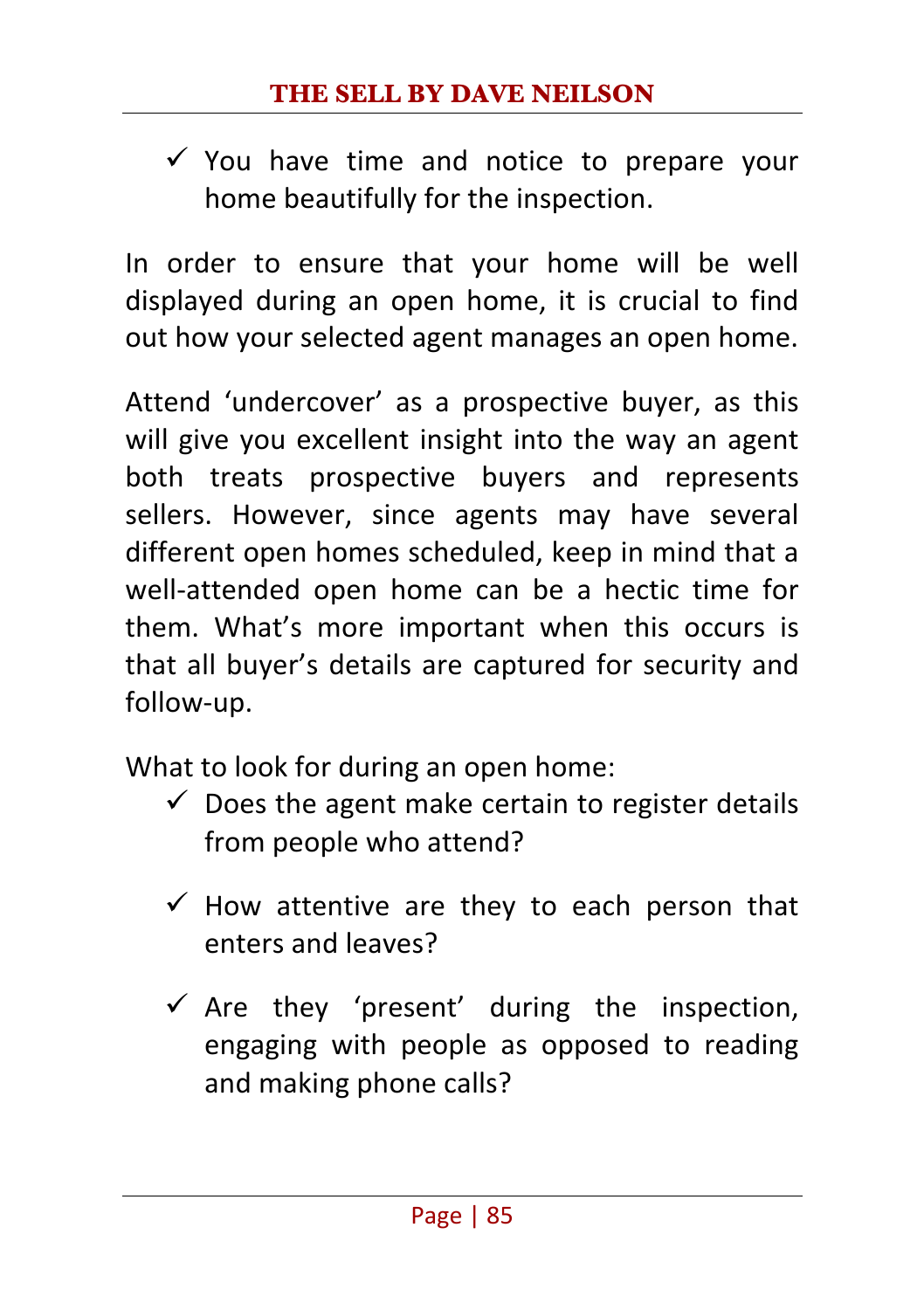$\checkmark$  When you engage them, do they take an interest in you and what you are looking for?

An exceptional agent skillfully communicates with potential buyers, ascertains their interest levels, what exactly they are looking for and requests the buyer's contact details and determines their next point of contact.

## **MARKETING BUDGET**

There are several factors that determine your marketing budget and settlement on a marketing strategy in collaboration with your agent. These may include: 

- $\checkmark$  The cost of recent marketing campaigns for properties in your category.
- $\checkmark$  Their results.
- $\checkmark$  The strong elements of those campaigns.
- $\checkmark$  Which elements could be excluded from your marketing plan to reduce the budget and have no negative impact?

In addition, you can also do your own research online to ensure that your budget is within its limits. Look closely at the marketing for no less than ten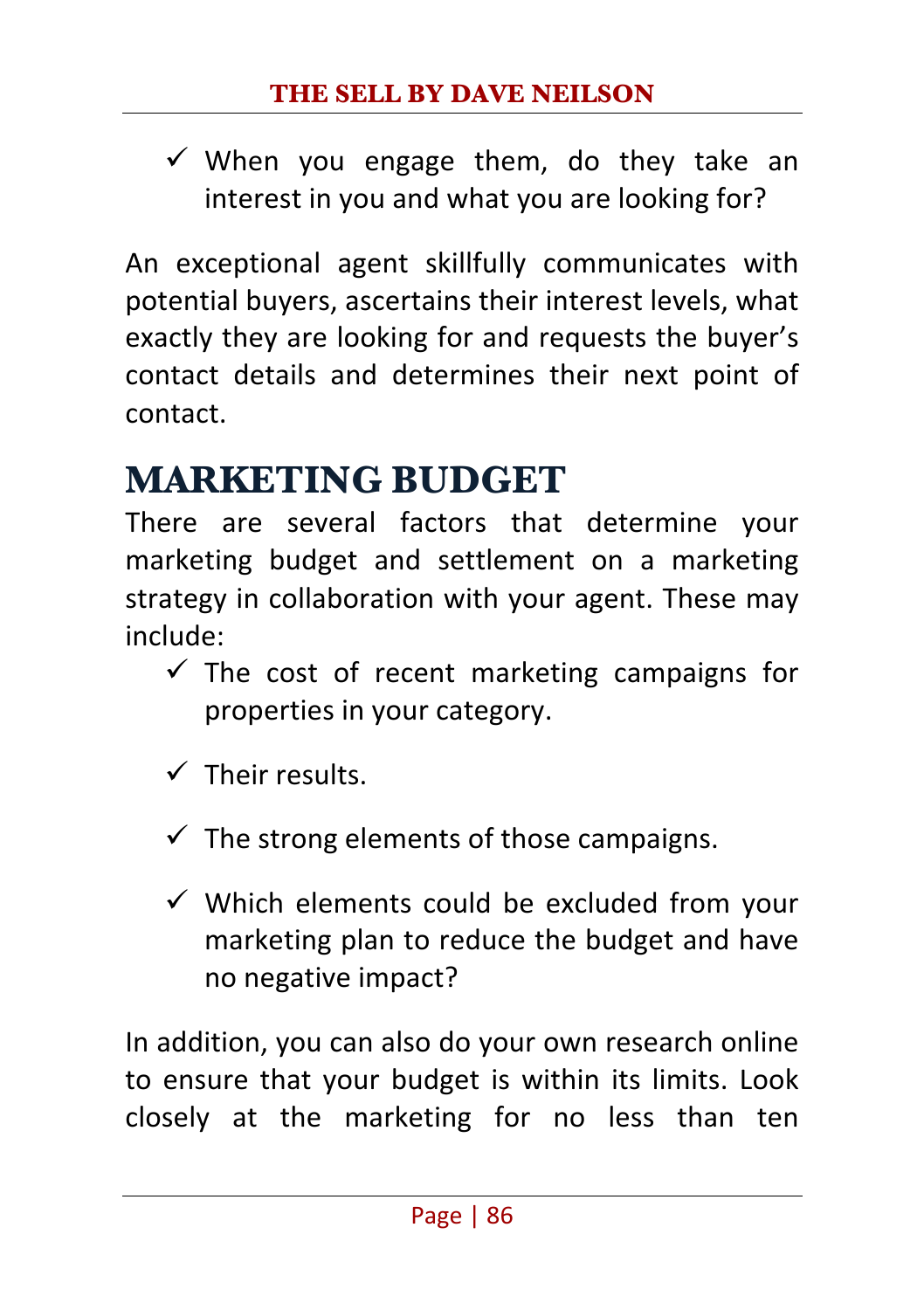properties in your category, especially those that have been on the market for some time. Find out what they are doing wrong and how it could be improved.

With the advent of online advertising and social media, print advertising has become both costlier and less effective. Whilst for extremely unique properties it can be effective as part of the broad marketing mix, the cost vs. gain must be considered to ascertain financial viability before spending money in this medium.

At the very least, you need to invest in professional photographs of your property, and the best possible online advertising available to ensure exposure to the greatest pool of qualified buyers.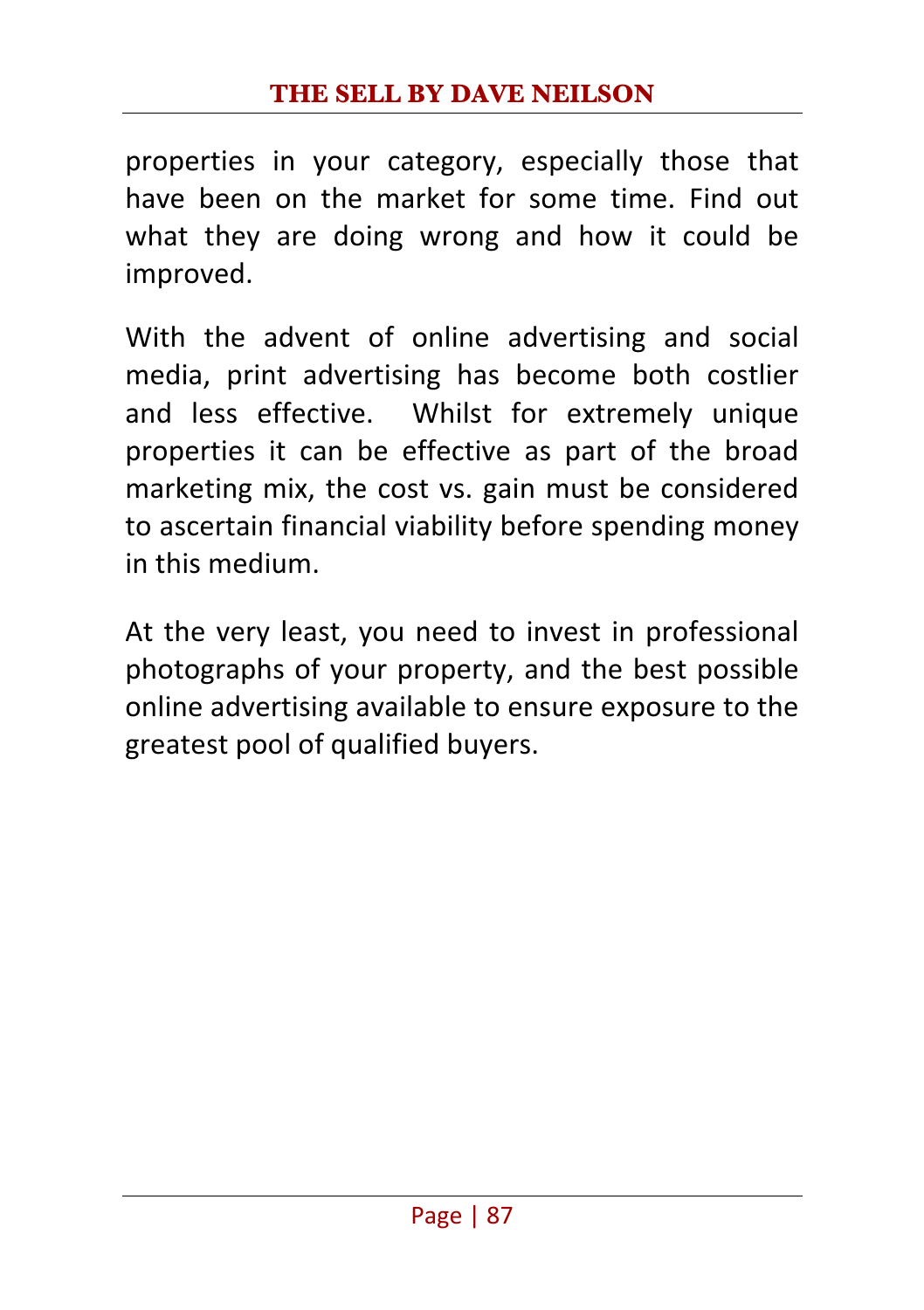# **Chapter 6 MARKET FEEDBACK**

## **Importance**

**Monitoring market feedback** is vital to your marketing throughout the time your property is listed for sale. This assists you in making modifications to your marketing strategy or offer accordingly. This is particularly important in the first few weeks, when your home is fresh to your potential buyers' eyes and interest is at its peak. You can get this feedback from the online marketing on the various websites as well as on the ground inspections.

#### **WEBSITE HITS**

The number of hits is an indicator of the interest in your home. The more hits there are according to online statistics, the higher the interest and vice versa. For a newly listed property the interest is usually quite high, and tends to drop as time progresses. To get a rough idea of what this might look like, you can ask your agent for the average number of hits a newly listed property in your category can expect.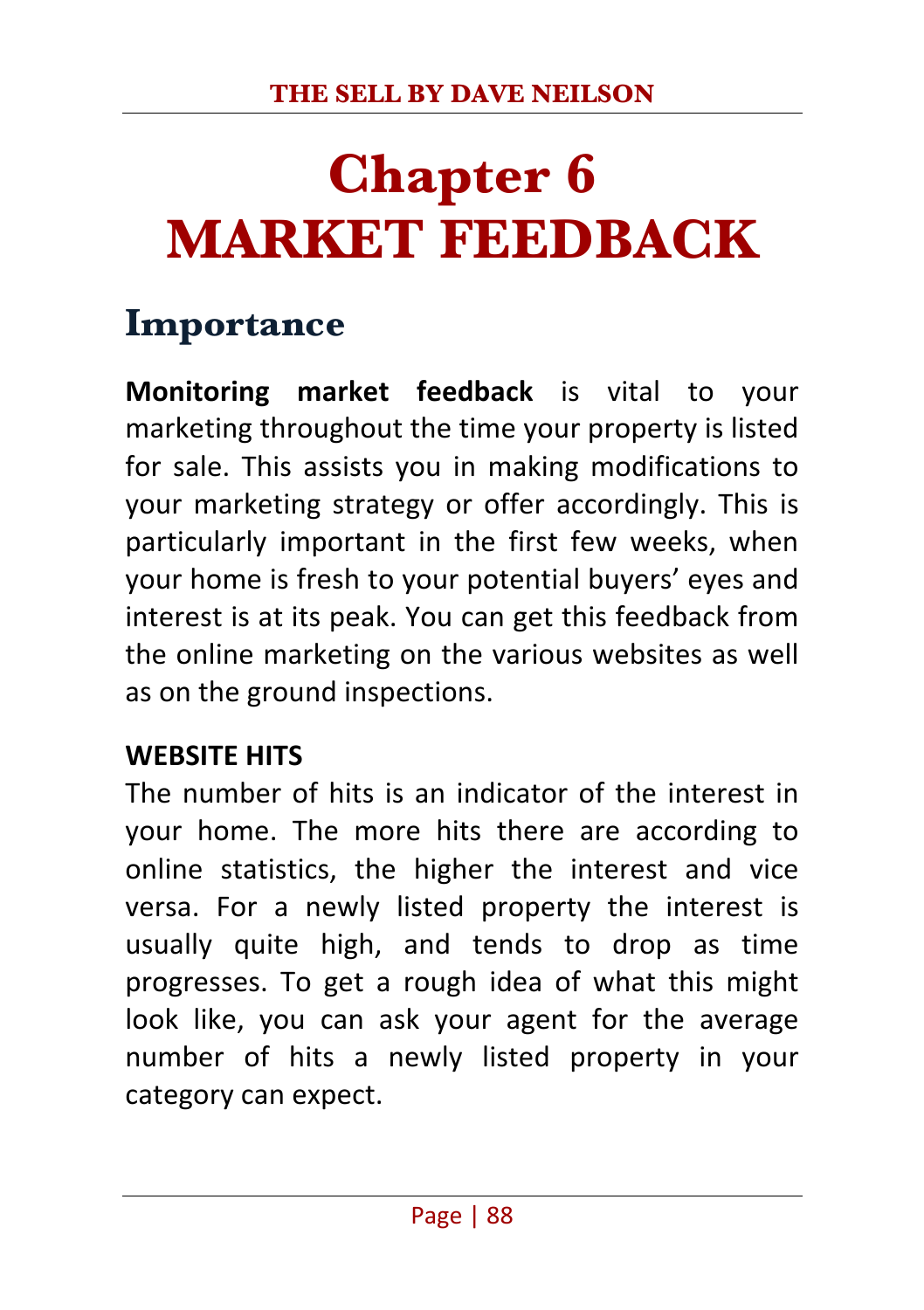The high number of hits in the first two or three weeks your property goes live on the market makes it crucial for hooking buyers. Using the conversion rate of hits into inspections, you can gauge whether your asking price or other factors are deterring buyers from moving towards making a purchase.

## **INSPECTION FEEDBACK**

This is entirely dependent on how your property is staged. The rate at which the inspections are turned into offers can be an indicator of the need to improve or stick to what you have in terms of staging and pricing. If you are getting inspections without offers, you need to understand why.

Use the feedback from inspections to understand the market's view of your property and how competitively it is priced. Here are a few things to look out for which may result in no offers after an inspection.

1. **Bad odours in the home**: This usually comes from cigarette and pets, both of which are very difficult to disguise.

You can get rid of these odours by:

- a) Smoking outside the home.
- b) Bathing and disinfecting your pets regularly.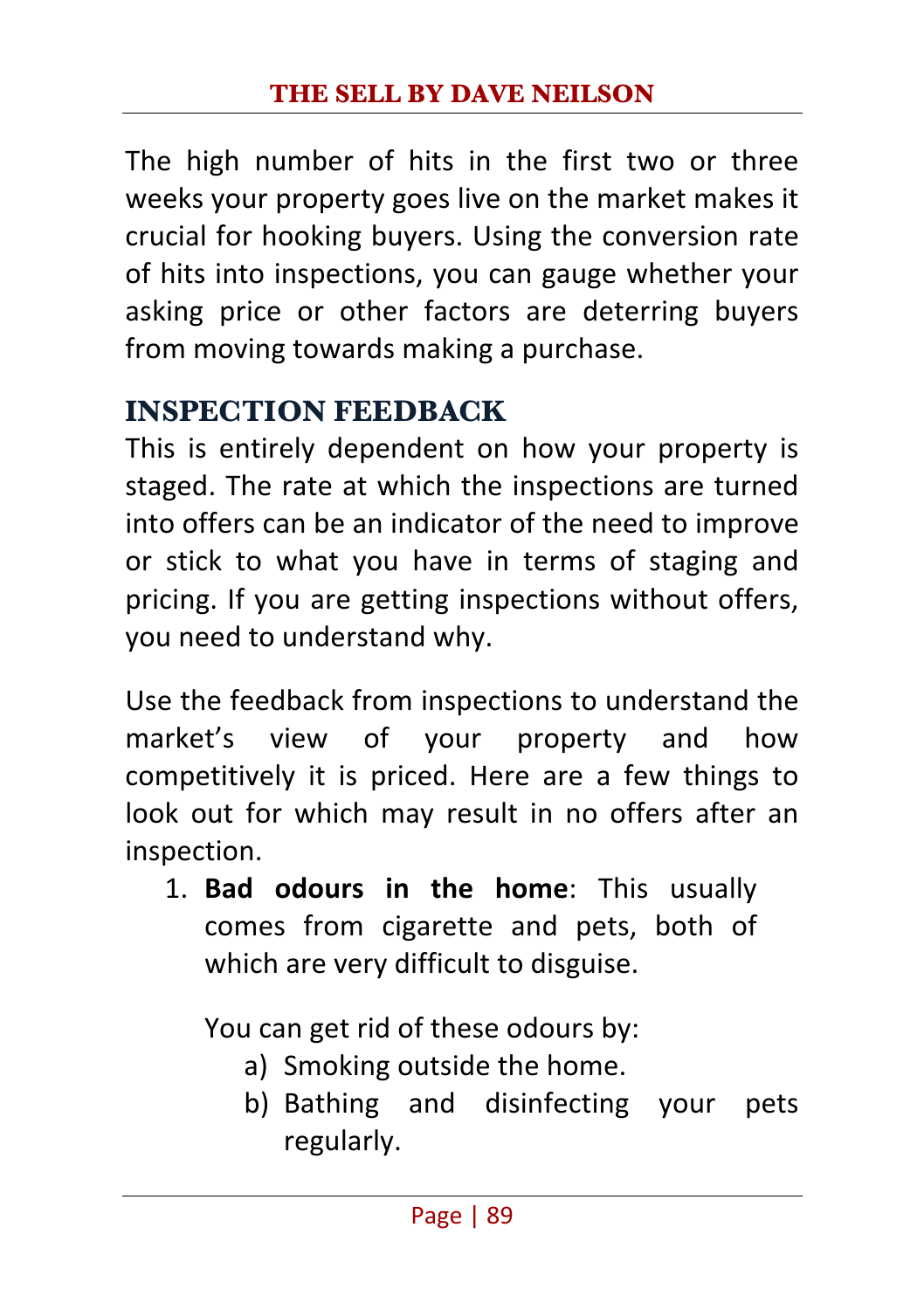#### **THE SELL BY DAVE NEILSON**

- c) Vacuuming the floor and furniture every second day.
- d) Keeping cat litter outside.
- e) Use of recommended cleaning solutions for odorizing; for example, bicarbonate of soda in fridges and cupboards.
- f) Professional cleaning for your beds and sofas.
- g) Proper airing and ventilation of your home well in advance of an inspection.
- 2. **Pets roaming the yard**: To make the potential buyers feel comfortable, safe and at ease inspecting your home, take your pets elsewhere during inspections, or at the very least, put them in a secure enclosure outside. Not in a room or garage as buyers like to inspect all parts of the home before deciding whether to buy your home or not.
- 3. **Poorly-lit rooms:** Poor lighting creates a dreary, heavy feeling and does nothing to inspire people or enhance their interest. You can replace dull light bulbs with brighter ones, remove heavy, dark curtains and paint rooms that need to be brightened up.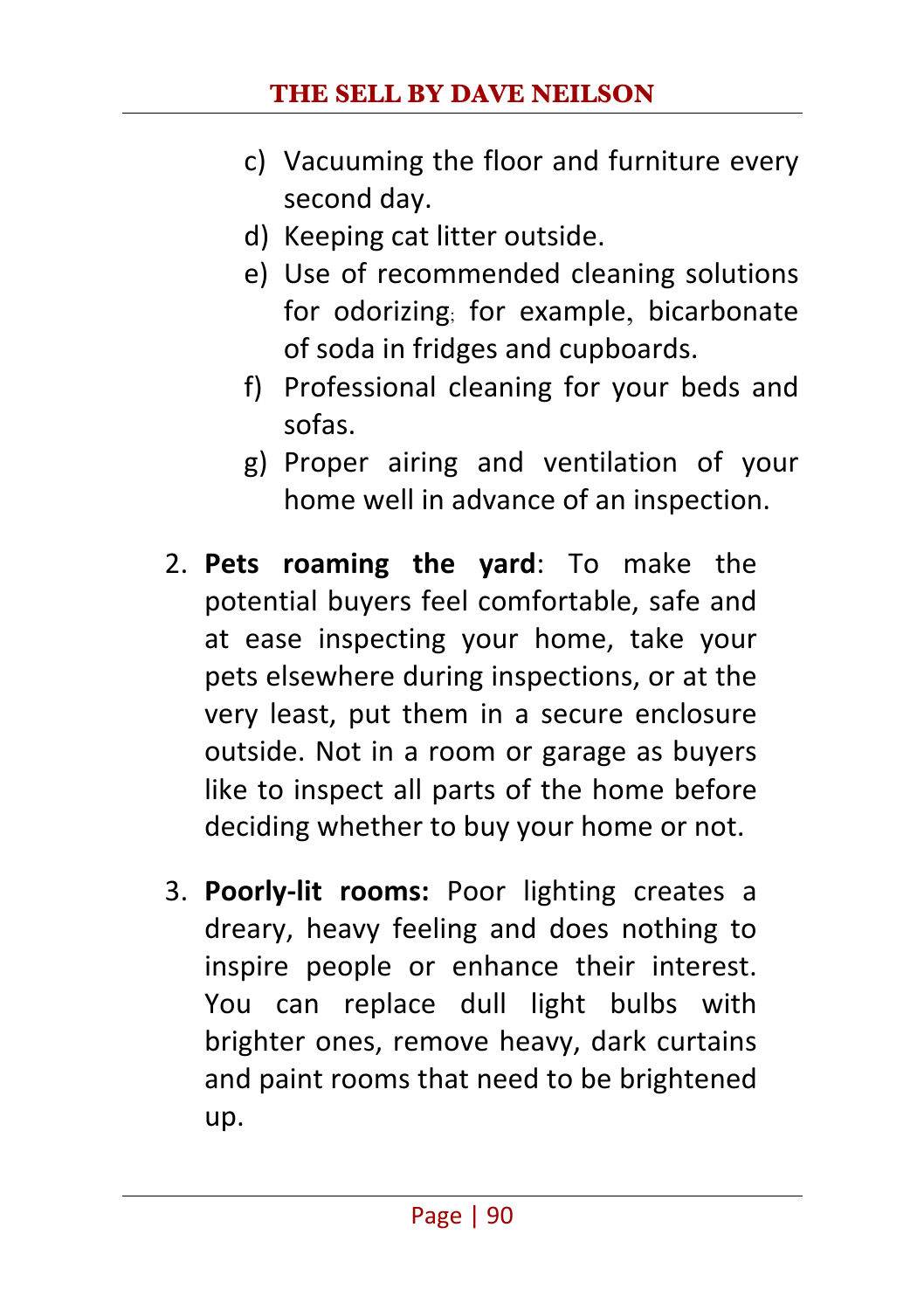- 4. **Dirty bathrooms and kitchens:** As mentioned in an earlier chapter, these are very important areas in your home and can be the sole determinant of whether or not your property sells. If, even after cleaning, your bathroom or kitchen still look dirty and grimy, you simply must invest in a professional cleaner, replace broken fittings and fixtures and ensure proper drainage.
- 5. **Loud paint or wallpaper**: This is a real first impression creator and if you exhibit bad taste or loud décor, you will turn off a lot of buyers. At best, they will negotiate your price down based on all the work your home needs. At worst, they won't be able to see past the bad décor, and will walk away.
- 6. **Everyday clutter:** Ensure that your dishes are cleaned and properly stacked in their respective cupboards, waste bins are emptied and clean, beds are neatly made. washing baskets are empty and all clothes clean and neatly arranged in their proper drawers, no paperwork is strewn over desks, and bookshelves are arranged. Not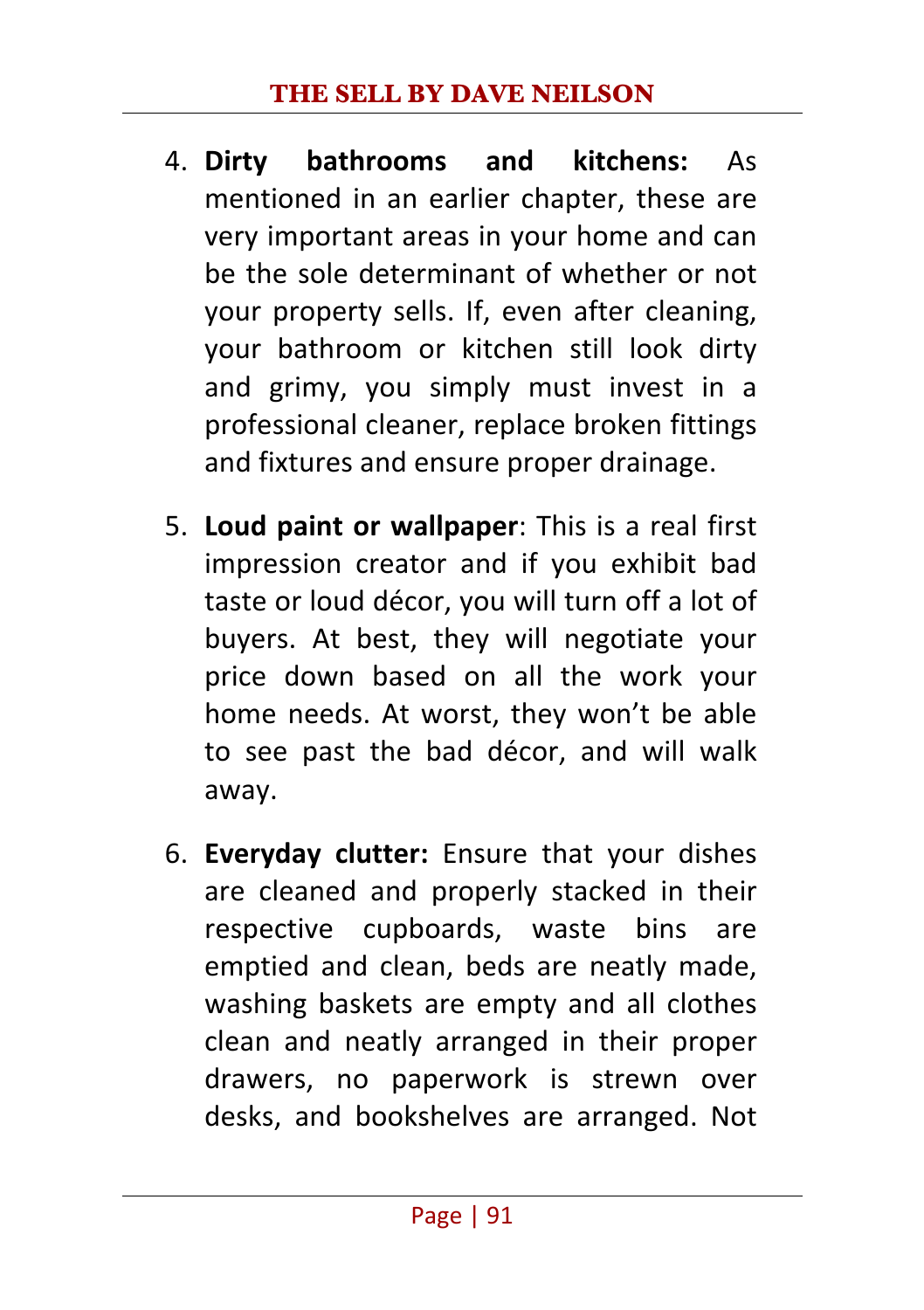doing this will create the impression that your home is cramped and untidy, hindering potential buyers from envisioning your home as their own.

- 7. **Pests:** Invest in a pest control inspection to ensure no embarrassing pests such as ants. cockroaches, spiders and mice, etc. come crawling during an inspection.
- 8. **No street appeal**: An unkempt exterior is a sign the home in general has not been cared for. It also makes the place look unattractive. Many buyers will immediately discount a home if the exterior and garden are poorly kept and might not even bother to look at the interior. The façade should be fresh and inviting to capture any buyers doing a drive-by.
- 9. **Gutters full of leaves and debris**: Overflowing gutters make buyers wonder what else has not been maintained and they may walk away.
- 10.**Seller's presence during inspections**: If your property is scheduled for an inspection, make a point of leaving so you can give the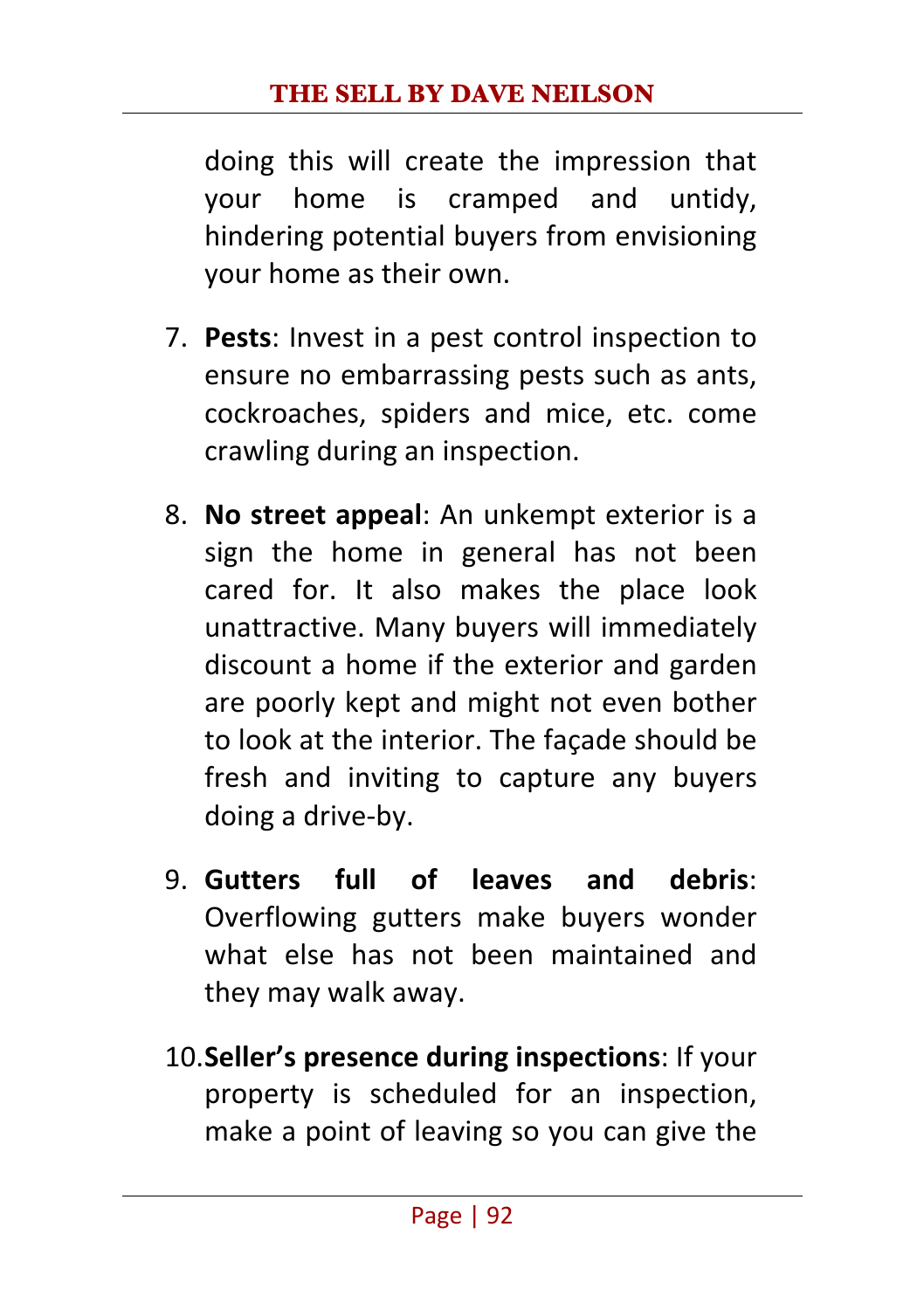buyers the comfort and space to thoroughly inspect and evaluate your home. Buyers will feel pressured to 'hurry up and get out' if they realise the seller is present during an inspection and avoid comment and feedback that the agent needs to hear and provide to you.

After an inspection, discuss the feedback with your agent. If you don't receive a request for a follow up inspection or an offer after the second open for inspection, you need to go back to the drawing board and find out what exactly is causing it, be it your price, your marketing approach, the staging, or all of the above

Be aware of feedback that is comparative to other very similar properties in your area. A competing property may have something yours doesn't, such as a pool or double garage, yet be priced lower than yours. You may feel your home has redeeming features that outweigh any deficits, but if the market clearly doesn't agree, it is good reason to review your price. 

Listen to both the positive and the negative feedback. The features of your property that receive the best response can be emphasised in your marketing to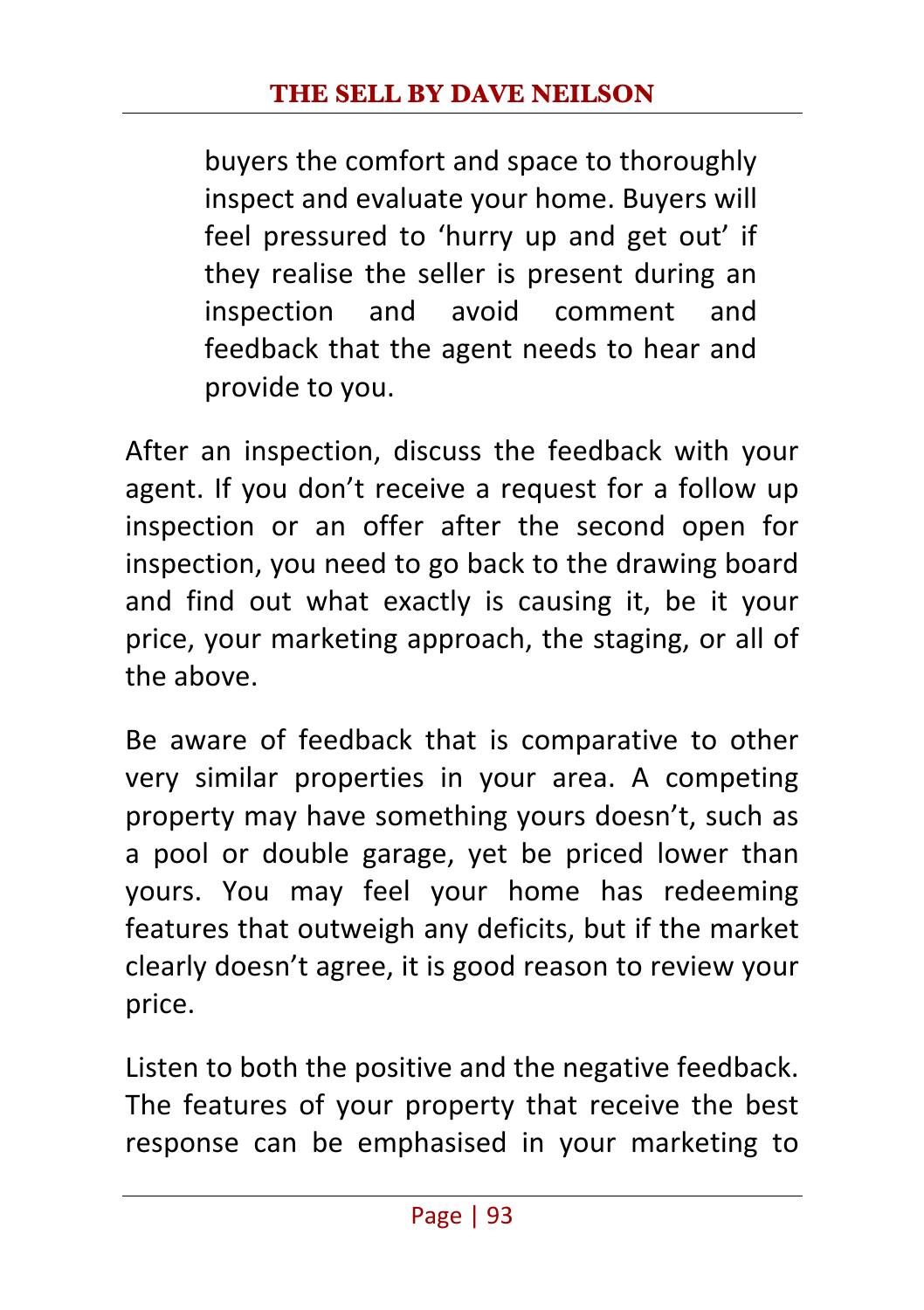generate more interest, while the ones that don't can be modified to avoid future turndowns to an offer.

## **OFFERS**

There is a saying in real estate  $-$  your first offer is usually your best offer. That's because in almost 95% of cases, it is. You will never see more traffic and buyer interest in your home than you will when it first hits the market.

It makes sense then that if presented well, and priced and marketed correctly, you will receive one, if not multiple offers very early on. In my experience, and in that of most other agents I've worked with, it's rare that offers move drastically upwards in price weeks into the campaign.

The longer a property takes to sell, the more the market perceives there is something wrong with it. and the price point of offers decline. Fast offers are not a sign that there will continue to be plenty more out there  $-$  don't make this terrible mistake, it will cost you in the long run.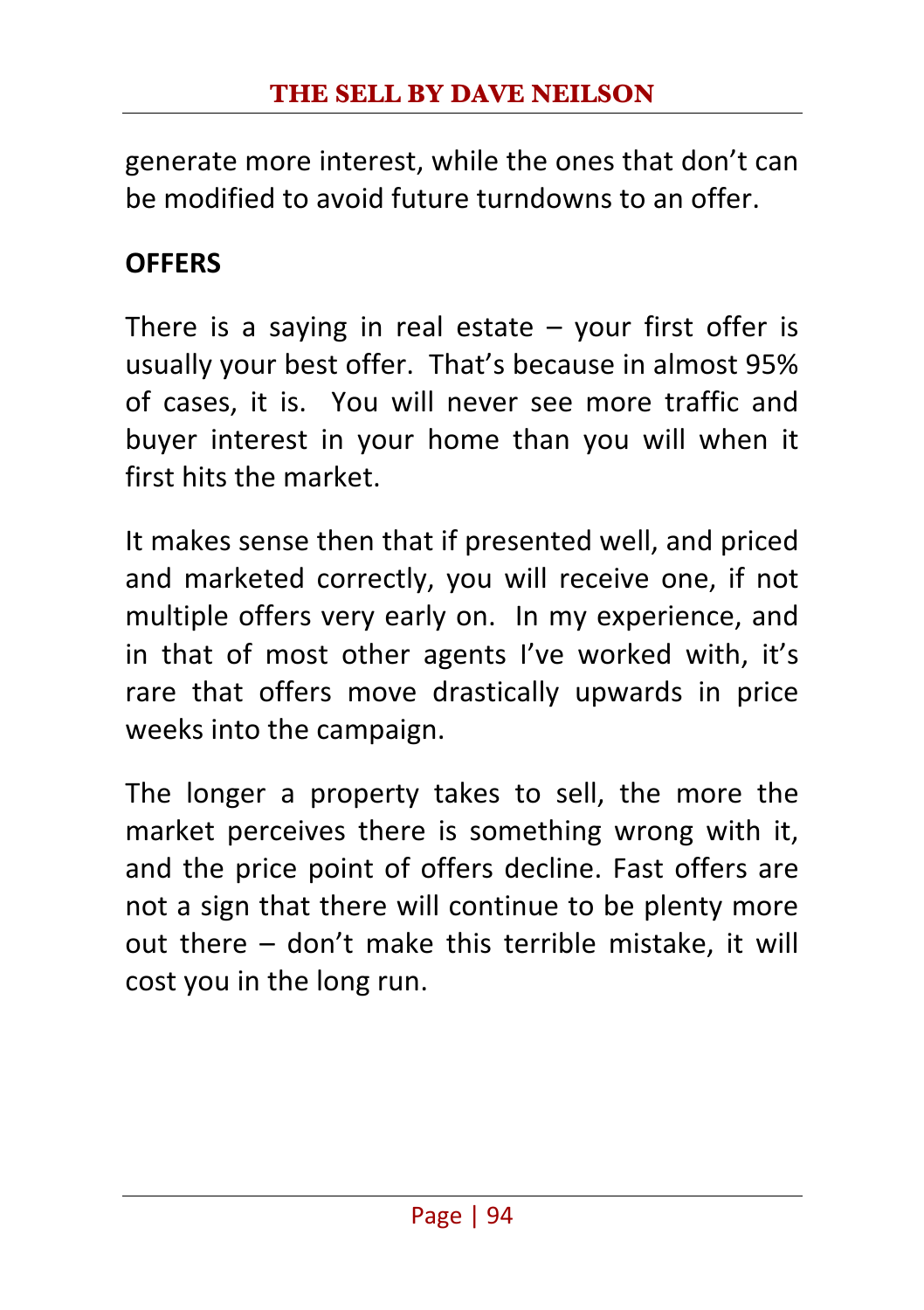# **Chapter 7 PRICE REVIEW**

If you put your property on the market and it does not sell within the first two weeks, then you need to reconsider a few things. Typically, if you have selected a top agent, priced correctly and presented properly, you should receive offers within this timeframe. If all of these boxes have been ticked and no subsequent offers, then there may not be a high demand for your type of property, or you may be aiming your marketing to the wrong target audience. Market feedback can play a major role in helping you establish what the problem might be.

By ignoring market feedback and staying firm on your price, you run the risk of your property languishing on the market longer than you can afford to wait, in the face of increased competition and waning interest. 

If results show your property has been exposed to the right market and that the right buyers are showing up, all to no avail, then you can assume the market has not accepted your value proposition.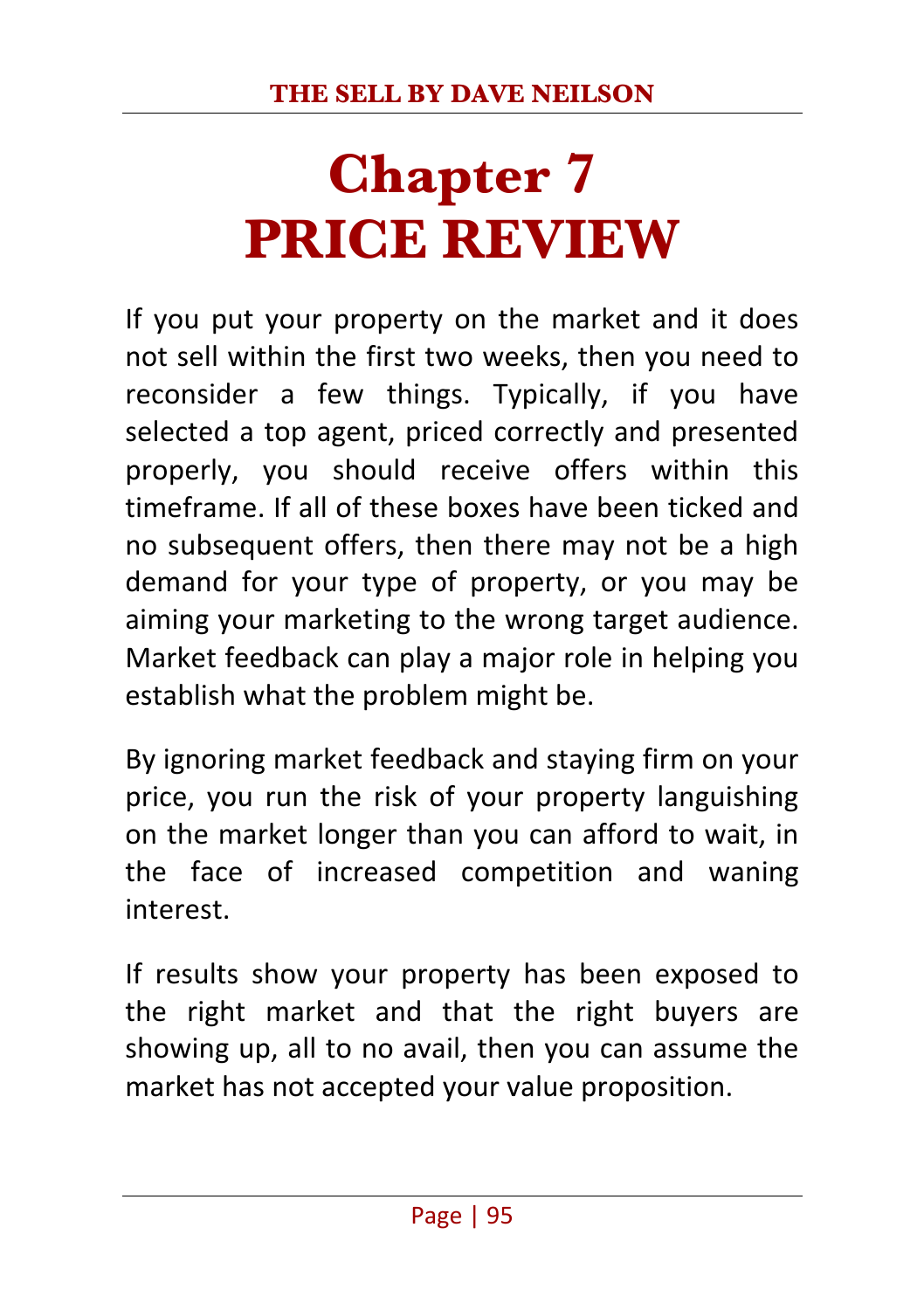In this case, you have a tough decision to make. When is it necessary to lower your price according to market feedback? During its peak interest? Or do you maintain your price at the level you determined through your initial market research, and wait until the interest wanes away?

Enlist the expertise of an exceptional agent, and remain receptive to their advice by listening and remaining unemotional. Trust that they want your home to sell for the most amount of money in the least amount of time just as much as you do.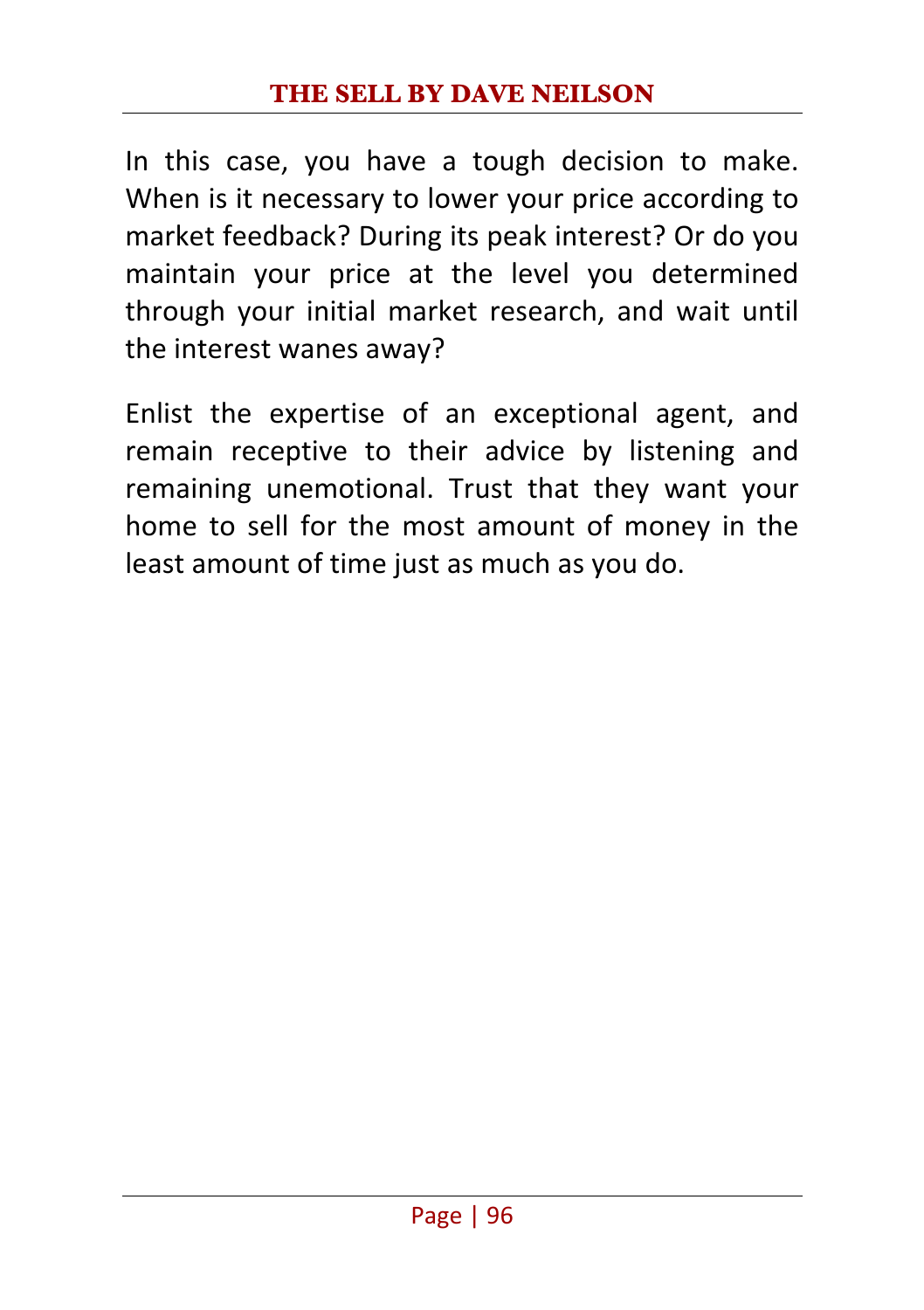# **Chapter 8 SOLD**

The sweetest sight after all is said and done is the SOLD sign. Selling your home is an emotional process, not least for all the memories and dreams it holds, which is perfectly understandable. The key is not to let emotion interfere with the practical decisions you need to make for your home to sell quickly and at the best possible price.

If you're serious about selling your home quickly and for top dollar, and carefully follow the steps outlined in this book - if you put into place the majority of the staging suggestions listed in this book in collaboration with an exceptional agent  $-$  then you are going to be leaps ahead in the real estate game. You will have the greatest chance of getting the sale result you wish for.

You will have given your home that critical extra advantage to attract a greater pool of potential buyers. You need to act decisively on what the market has to say, and trust that everything will turn out as it should. I am here to help you in every way I can, and wish you all the best.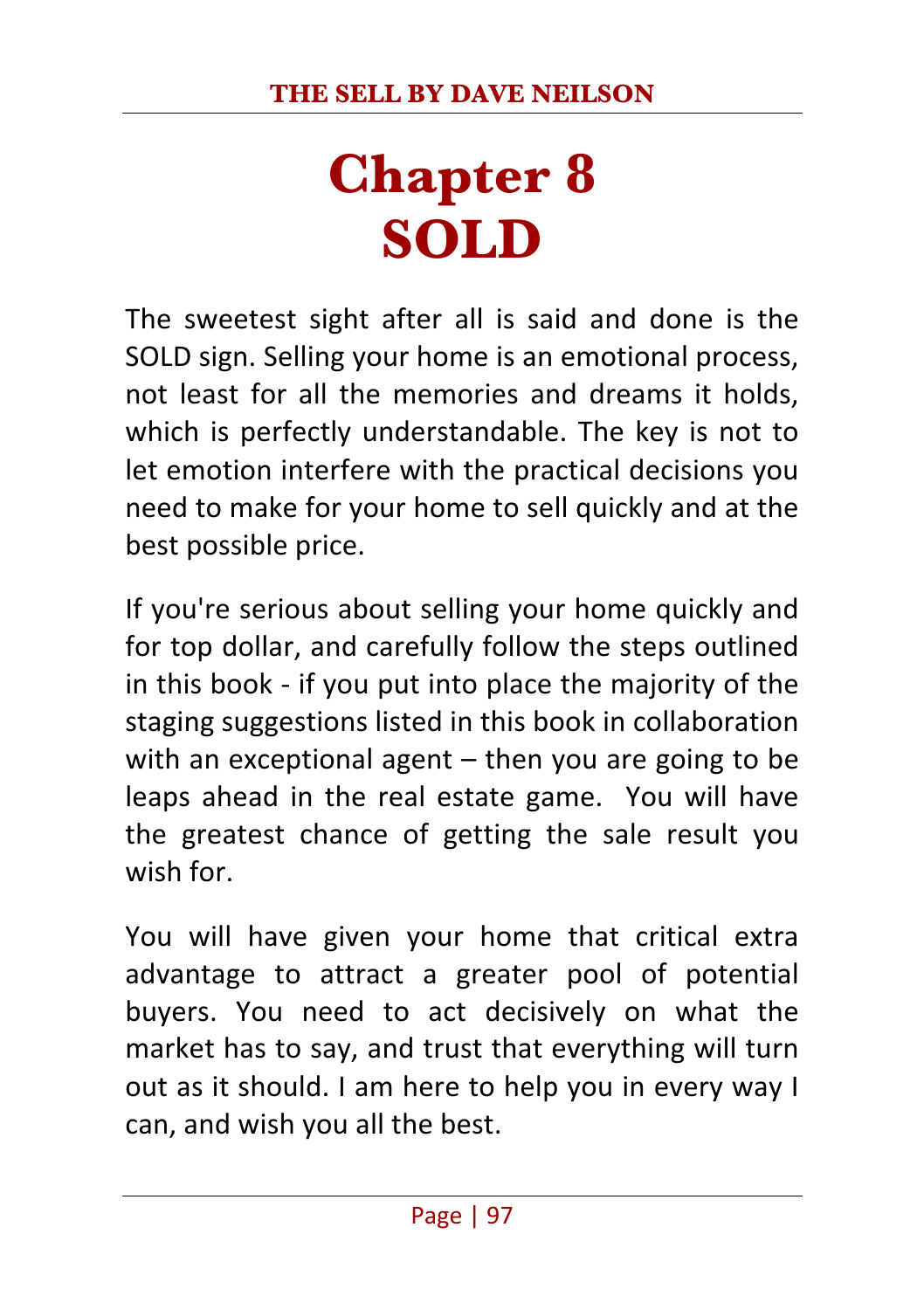# **Chapter 9 SECTION FOR BUYERS**

## **Is a Real Estate Agent Necessary while Buying a Home?**

Buying a home and being a home owner is a big event, even more so if it is your first home or first experience. There will probably be many things you don't know if you haven't been through the home buying process before. One of the most common questions of first-time home buyers is whether they need to hire a buyer's agent.

A buyer's agent is not necessary when you are buying a home, but having someone with experience on your side can make your home buying experience more pleasant and potentially less expensive. There is nothing that requires anyone to hire a buyer's agent. You can find homes for sale on your own and work directly with the seller's agent.

Be mindful that is that a seller's agent is employed by the seller and has the seller's best interests in mind. He or she will naturally try to get the highest possible price for the seller and is, in fact, contractually bound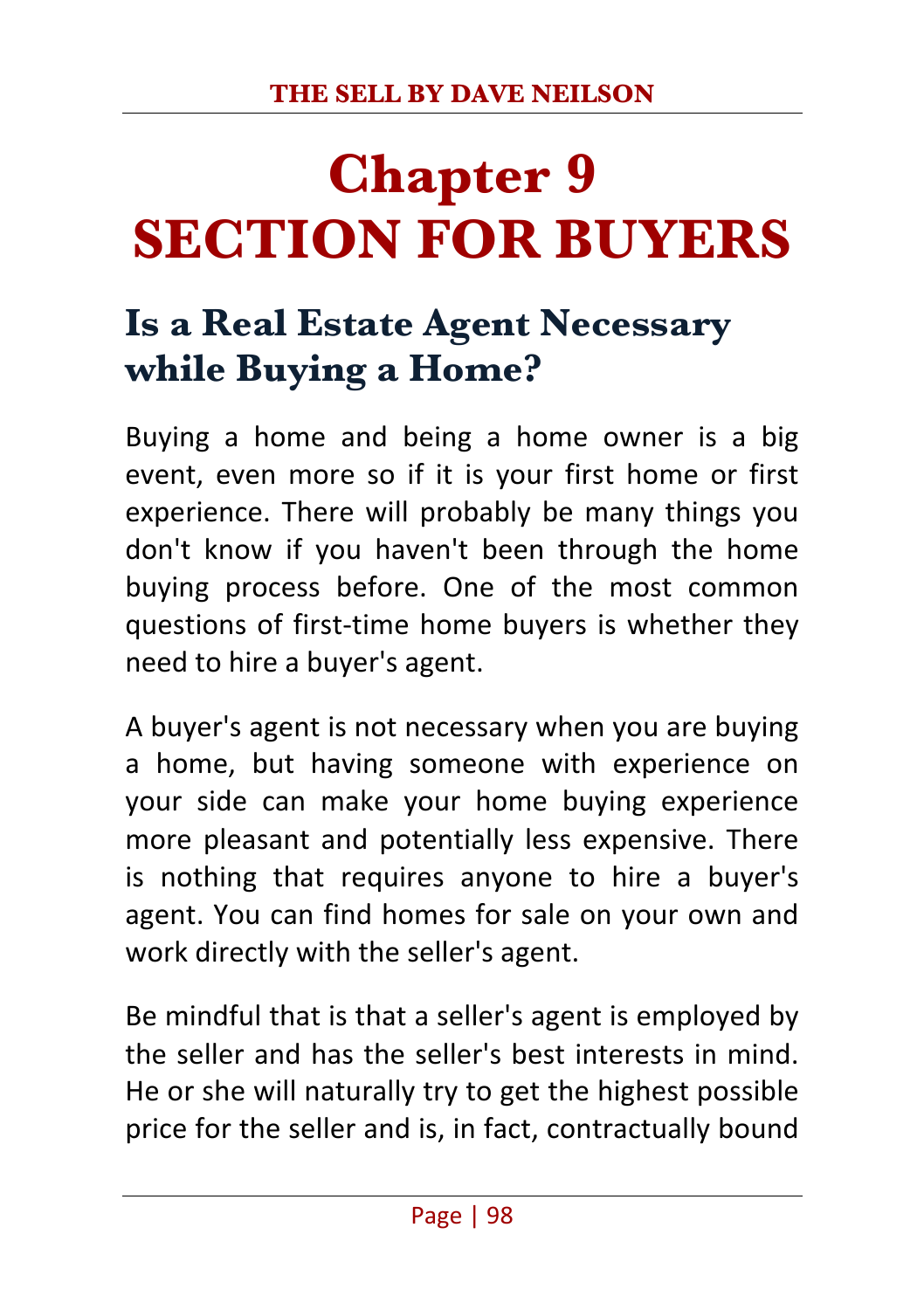to do so. They are also obligated not to share any confidential information about their client with you.

Buyer's agents can give you the advantage of having a knowledgeable and experienced agent looking out for your best interests, but be mindful that they may also expect a fee for their assistance, so you need to weigh up the benefits of an additional cost if any. If they are skilled at negotiating, perhaps this cost could be justified by a helping you to buy the property at a better price, but may be tougher to do in markets which are hotter, with a high demand.

You can work with an agent without signing a buyer's agency contract. In fact, it's a good idea to do so for a while until you're sure that you want that agent to represent you. This gives you time to determine whether your needs are being listened to and if you get along.

An agent is not legally bound to keep information such as the highest price you would pay for a property confidential until you sign a contract with them. If they are a dual agent that also represents sellers, and you want to buy a home that belongs to one of their clients, they have to share that information unless they are legally representing your